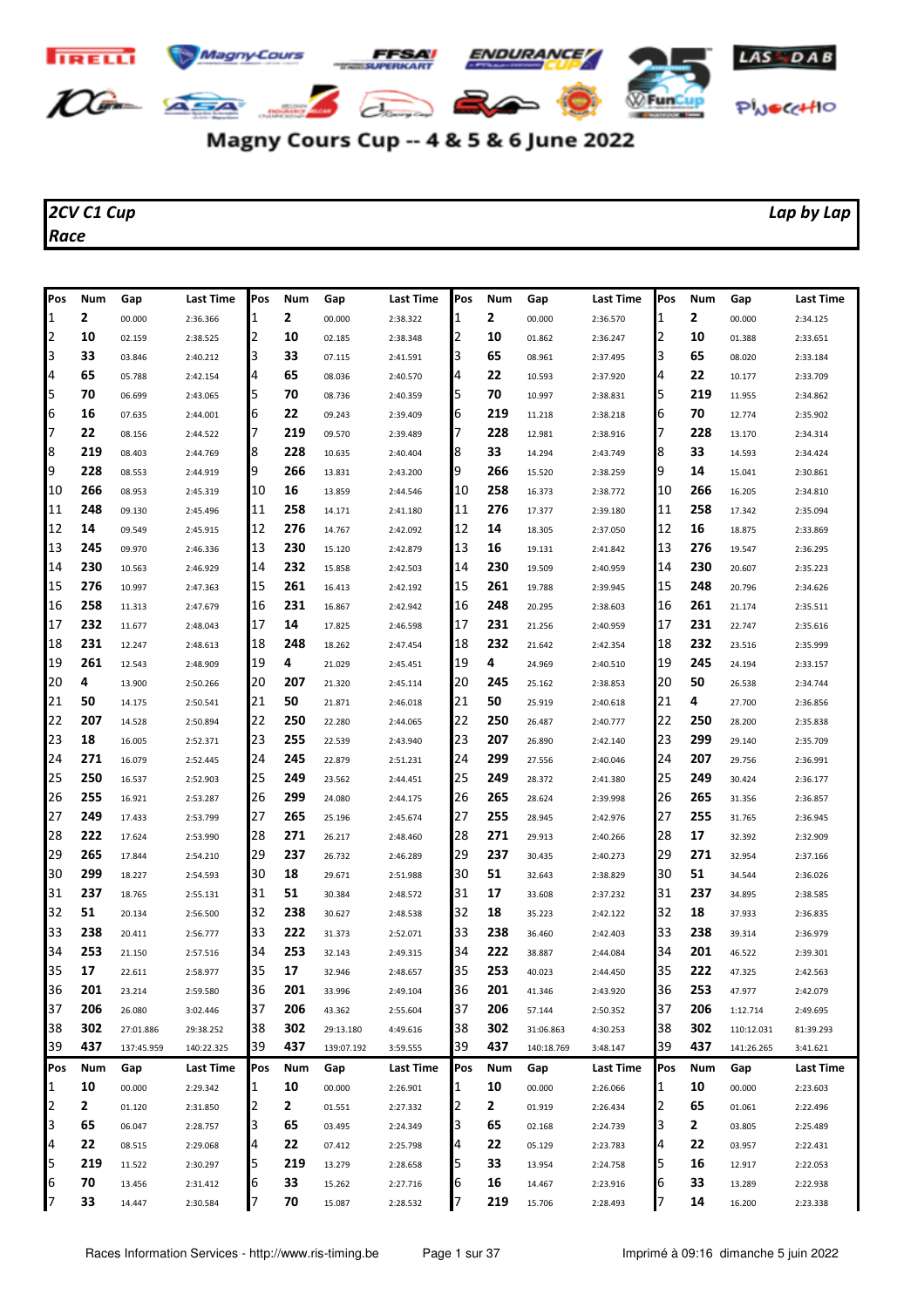| 8   | 14  | 14.732     | 2:30.421  | 8   | 14  | 15.573     | 2:27.742  | 8   | 70  | 16.258     | 2:27.237  | 8   | 70  | 19.097     | 2:26.442  |
|-----|-----|------------|-----------|-----|-----|------------|-----------|-----|-----|------------|-----------|-----|-----|------------|-----------|
| 9   | 228 | 15.647     | 2:33.207  | 9   | 16  | 16.617     | 2:26.311  | 9   | 14  | 16.465     | 2:26.958  | 9   | 219 | 19.841     | 2:27.738  |
| 10  | 16  | 17.207     | 2:29.062  | 10  | 228 | 18.167     | 2:29.421  | 10  | 228 | 19.843     | 2:27.742  | 10  | 17  | 24.549     | 2:23.491  |
| 11  | 266 | 17.601     | 2:32.126  | 11  | 266 | 19.844     | 2:29.144  | 11  | 266 | 20.697     | 2:26.919  | 11  | 266 | 26.732     | 2:29.638  |
| 12  | 258 | 18.256     | 2:31.644  | 12  | 258 | 20.553     | 2:29.198  | 12  | 258 | 23.055     | 2:28.568  | 12  | 228 | 26.993     | 2:30.753  |
| 13  | 276 | 20.308     | 2:31.491  | 13  | 276 | 23.417     | 2:30.010  | 13  | 17  | 24.661     | 2:23.986  | 13  | 258 | 28.553     | 2:29.101  |
| 14  | 248 | 20.816     | 2:30.750  | 14  | 245 | 25.351     | 2:28.907  | 14  | 276 | 26.106     | 2:28.755  | 14  | 50  | 30.611     | 2:25.128  |
| 15  | 230 | 22.115     | 2:32.238  | 15  | 261 | 25.863     | 2:30.357  | 15  | 245 | 27.269     | 2:27.984  | 15  | 276 | 31.591     | 2:29.088  |
| 16  | 261 | 22.407     | 2:31.963  | 16  | 230 | 26.308     | 2:31.094  | 16  | 261 | 28.107     | 2:28.310  | 16  | 245 | 31.957     | 2:28.291  |
| 17  | 245 | 23.345     | 2:29.881  | 17  | 17  | 26.741     | 2:24.503  | 17  | 50  | 29.086     | 2:26.327  | 17  | 261 | 32.320     | 2:27.816  |
| 18  | 231 | 24.558     | 2:32.541  | 18  | 231 | 28.333     | 2:30.676  | 18  | 230 | 30.246     | 2:30.004  | 18  | 4   | 34.809     | 2:26.968  |
| 19  | 50  | 26.560     | 2:30.752  | 19  | 50  | 28.825     | 2:29.166  | 19  | 4   | 31.444     | 2:27.447  | 19  | 51  | 35.806     | 2:25.406  |
| 20  | 232 | 27.134     | 2:34.348  | 20  | 4   | 30.063     | 2:29.053  | 20  | 51  | 34.003     | 2:26.835  | 20  | 230 | 37.282     | 2:30.639  |
| 21  | 4   | 27.911     | 2:30.941  | 21  | 232 | 32.319     | 2:32.086  | 21  | 231 | 34.530     | 2:32.263  | 21  | 231 | 40.264     | 2:29.337  |
| 22  | 17  | 29.139     | 2:27.477  | 22  | 51  | 33.234     | 2:27.040  | 22  | 232 | 35.971     | 2:29.718  | 22  | 232 | 40.801     | 2:28.433  |
| 23  | 250 | 30.086     | 2:32.616  | 23  | 250 | 33.834     | 2:30.649  | 23  | 250 | 36.945     | 2:29.177  | 23  | 250 | 41.485     | 2:28.143  |
| 24  | 299 | 31.163     | 2:32.753  | 24  | 299 | 35.654     | 2:31.392  | 24  | 299 | 40.933     | 2:31.345  | 24  | 18  | 45.489     | 2:26.266  |
| 25  | 51  | 33.095     | 2:29.281  | 25  | 249 | 37.347     | 2:30.389  | 25  | 249 | 41.894     | 2:30.613  | 25  | 299 | 48.539     | 2:31.209  |
| 26  | 249 | 33.859     | 2:34.165  | 26  | 255 | 37.755     | 2:29.732  | 26  | 255 | 42.147     | 2:30.458  | 126 | 249 | 49.108     | 2:30.817  |
| 27  | 207 | 34.728     | 2:35.702  | 27  | 207 | 39.248     | 2:31.421  | 27  | 18  | 42.826     | 2:27.623  | 27  | 255 | 49.547     | 2:31.003  |
| 28  | 255 | 34.924     | 2:33.889  | 28  | 265 | 39.630     | 2:31.055  | 28  | 207 | 45.245     | 2:32.063  | 28  | 207 | 50.796     | 2:29.154  |
| 29  | 265 | 35.476     | 2:34.850  | 29  | 237 | 40.524     | 2:29.784  | 29  | 237 | 46.303     | 2:31.845  | 29  | 237 | 51.285     | 2:28.585  |
| 30  | 237 | 37.641     |           | 30  | 18  | 41.269     |           | 30  | 265 |            | 2:33.097  | 30  | 265 |            |           |
| 31  | 18  |            | 2:33.476  | 31  | 271 |            | 2:29.096  | 31  | 238 | 46.661     |           | 31  | 238 | 51.562     | 2:28.504  |
| 32  | 271 | 39.074     | 2:31.871  | 32  | 238 | 45.926     | 2:32.978  | 32  | 271 | 49.624     | 2:29.274  | 32  | 271 | 54.790     | 2:28.769  |
| 33  | 238 | 39.849     | 2:37.625  | 33  | 201 | 46.416     | 2:30.768  | 33  | 201 | 51.165     | 2:31.305  | 33  | 201 | 57.442     | 2:29.880  |
|     | 201 | 42.549     | 2:33.965  |     |     | 59.683     | 2:35.063  |     |     | 1:07.994   | 2:34.377  | 34  |     | 1:16.570   | 2:32.179  |
| 34  |     | 51.521     | 2:35.729  | 34  | 222 | 1:00.599   | 2:34.628  | 34  | 222 | 1:10.112   | 2:35.579  |     | 222 | 1:19.061   | 2:32.552  |
| 35  | 222 | 52.872     | 2:36.277  | 35  | 253 | 1:03.517   | 2:35.716  | 35  | 253 | 1:13.714   | 2:36.263  | 35  | 253 | 1:28.786   | 2:38.675  |
| 36  | 253 | 54.702     | 2:37.455  | 36  | 206 | 1:51.110   | 2:47.294  | 36  | 206 | 2:12.344   | 2:47.300  | 36  | 206 | 2:35.678   | 2:46.937  |
| 37  | 206 | 1:30.717   | 2:48.733  | 37  | 248 | 2:50.347   | 4:56.432  | 37  | 248 | 2:51.814   | 2:27.533  | 37  | 248 | 2:55.905   | 2:27.694  |
| 38  | 302 | 113:14.799 | 5:33.498  | 38  | 302 | 115:40.276 | 4:52.378  | 38  | 302 | 117:40.497 | 4:26.287  | 38  | 302 | 119:38.309 | 4:21.415  |
|     |     |            |           |     |     |            |           |     |     |            |           |     |     |            |           |
| 39  | 437 | 142:16.625 | 3:21.090  | 39  | 437 | 145:41.162 | 5:51.438  | 39  | 437 | 146:03.834 | 2:48.738  | 39  | 437 | 152:09.294 | 8:29.063  |
| Pos | Num | Gap        | Last Time | Pos | Num | Gap        | Last Time | Pos | Num | Gap        | Last Time | Pos | Num | Gap        | Last Time |
| 1   | 10  | 00.000     | 2:23.314  | 1   | 10  | 00.000     | 2:22.857  | 1   | 65  | 00.000     | 2:21.670  | 1   | 65  | 00.000     | 2:28.790  |
| 2   | 65  | 00.352     | 2:22.605  | 2   | 65  | 00.272     | 2:22.777  | 2   | 10  | 00.776     | 2:22.718  | 2   | 10  | 00.578     | 2:28.592  |
| 3   | 2   | 06.901     | 2:26.410  | 3   | 16  | 07.130     | 2:20.470  | 3   | 16  | 04.878     | 2:19.690  | 3   | 16  | 06.207     | 2:30.119  |
| 14  | 22  | 07.113     | 2:26.470  | 4   | 33  | 08.876     | 2:21.809  | 4   | 33  | 06.415     | 2:19.481  | 4   | 33  | 06.793     | 2:29.168  |
| 5   | 16  | 09.517     | 2:19.914  | 5   | 22  | 09.480     | 2:25.224  | 5   | 22  | 09.951     | 2:22.413  | 5   | 22  | 08.631     | 2:27.470  |
| 6   | 33  | 09.924     | 2:19.949  | 6   | 2   | 10.266     | 2:26.222  | 6   | 2   | 11.674     | 2:23.350  | 6   | 2   | 19.367     | 2:36.483  |
| 7   | 14  | 14.552     | 2:21.666  | 7   | 14  | 13.327     | 2:21.632  | 7   | 14  | 11.933     | 2:20.548  | 7   | 14  | 19.809     | 2:36.666  |
| 8   | 70  | 22.373     | 2:26.590  | 8   | 17  | 22.513     | 2:22.723  | 8   | 17  | 22.531     | 2:21.960  | 8   | 17  | 20.695     | 2:26.954  |
| 9   | 17  | 22.647     | 2:21.412  | 9   | 70  | 28.863     | 2:29.347  | 9   | 70  | 34.228     | 2:27.307  | 9   | 70  | 52.360     | 2:46.922  |
| 10  | 219 | 24.555     | 2:28.028  | 10  | 219 | 29.637     | 2:27.939  | 10  | 219 | 35.012     | 2:27.317  | 10  | 219 | 52.961     | 2:46.739  |
| 11  | 266 | 33.204     | 2:29.786  | 11  | 50  | 37.503     | 2:26.223  | 11  | 50  | 41.842     | 2:26.281  | 11  | 50  | 54.403     | 2:41.351  |
| 12  | 228 | 33.412     | 2:29.733  | 12  | 266 | 38.440     | 2:28.093  | 12  | 228 | 45.735     | 2:28.889  | 12  | 228 | 58.193     | 2:41.248  |
| 13  | 258 | 33.631     | 2:28.392  | 13  | 228 | 38.788     | 2:28.233  | 13  | 258 | 46.612     | 2:29.084  | 13  | 258 | 1:06.670   | 2:48.848  |
| 14  | 50  | 34.137     | 2:26.840  | 14  | 258 | 39.470     | 2:28.696  | 14  | 261 | 47.981     | 2:28.763  | 14  | 261 | 1:07.736   | 2:48.545  |
| 15  | 261 | 36.458     | 2:27.452  | 15  | 4   | 40.507     | 2:25.961  | 15  | 245 | 48.483     | 2:28.046  | 15  | 245 | 1:08.162   | 2:48.469  |
| 16  | 276 | 36.734     | 2:28.457  | 16  | 261 | 41.160     | 2:27.559  | 16  | 276 | 49.357     | 2:29.682  | 16  | 276 | 1:08.484   | 2:47.917  |
| 17  | 4   | 37.403     | 2:25.908  | 17  | 276 | 41.617     | 2:27.740  | 17  | 18  | 53.210     | 2:26.071  | 17  | 18  | 1:09.536   | 2:45.116  |
| 18  | 245 | 37.724     | 2:29.081  | 18  | 245 | 42.379     | 2:27.512  | 18  | 232 | 55.856     | 2:27.745  | 18  | 232 | 1:10.402   | 2:43.336  |
| 19  | 51  | 38.851     | 2:26.359  | 19  | 18  | 49.081     | 2:24.538  | 19  | 230 | 56.681     | 2:29.029  | 19  | 230 | 1:10.991   | 2:43.100  |
| 20  | 230 | 42.871     | 2:28.903  | 20  | 51  | 49.179     | 2:33.185  | 20  | 250 | 1:00.446   | 2:29.537  | 20  | 250 | 1:12.059   | 2:40.403  |
| 21  | 232 | 45.090     | 2:27.603  | 21  | 230 | 49.594     | 2:29.580  | 21  | 231 | 1:01.812   | 2:30.393  | 21  | 231 | 1:13.145   | 2:40.123  |
| 22  | 250 | 46.631     | 2:28.460  | 22  | 232 | 50.053     | 2:27.820  | 22  | 255 | 1:13.164   | 2:30.562  | 22  | 255 | 1:16.380   | 2:32.006  |
| 23  | 18  | 47.400     | 2:25.225  | 23  | 250 | 52.851     | 2:29.077  | 23  | 265 | 1:13.467   | 2:29.996  | 23  | 265 | 1:18.410   | 2:33.733  |
| 24  | 231 | 47.673     | 2:30.723  | 24  | 231 | 53.361     | 2:28.545  | 24  | 249 | 1:15.726   | 2:31.735  | 24  | 249 | 1:21.485   | 2:34.549  |
| 25  | 255 | 57.921     | 2:31.688  | 25  | 255 | 1:04.544   | 2:29.480  | 25  | 238 | 1:16.067   | 2:30.681  | 25  | 238 | 1:21.861   | 2:34.584  |
| 26  | 249 | 58.598     | 2:32.804  | 26  | 265 | 1:05.413   | 2:28.623  | 26  | 207 | 1:16.988   | 2:32.073  | 26  | 207 | 1:23.038   | 2:34.840  |
| 27  | 207 | 59.098     | 2:31.616  | 27  | 249 | 1:05.933   | 2:30.192  | 27  | 237 | 1:18.591   | 2:31.838  | 27  | 237 | 1:23.531   | 2:33.730  |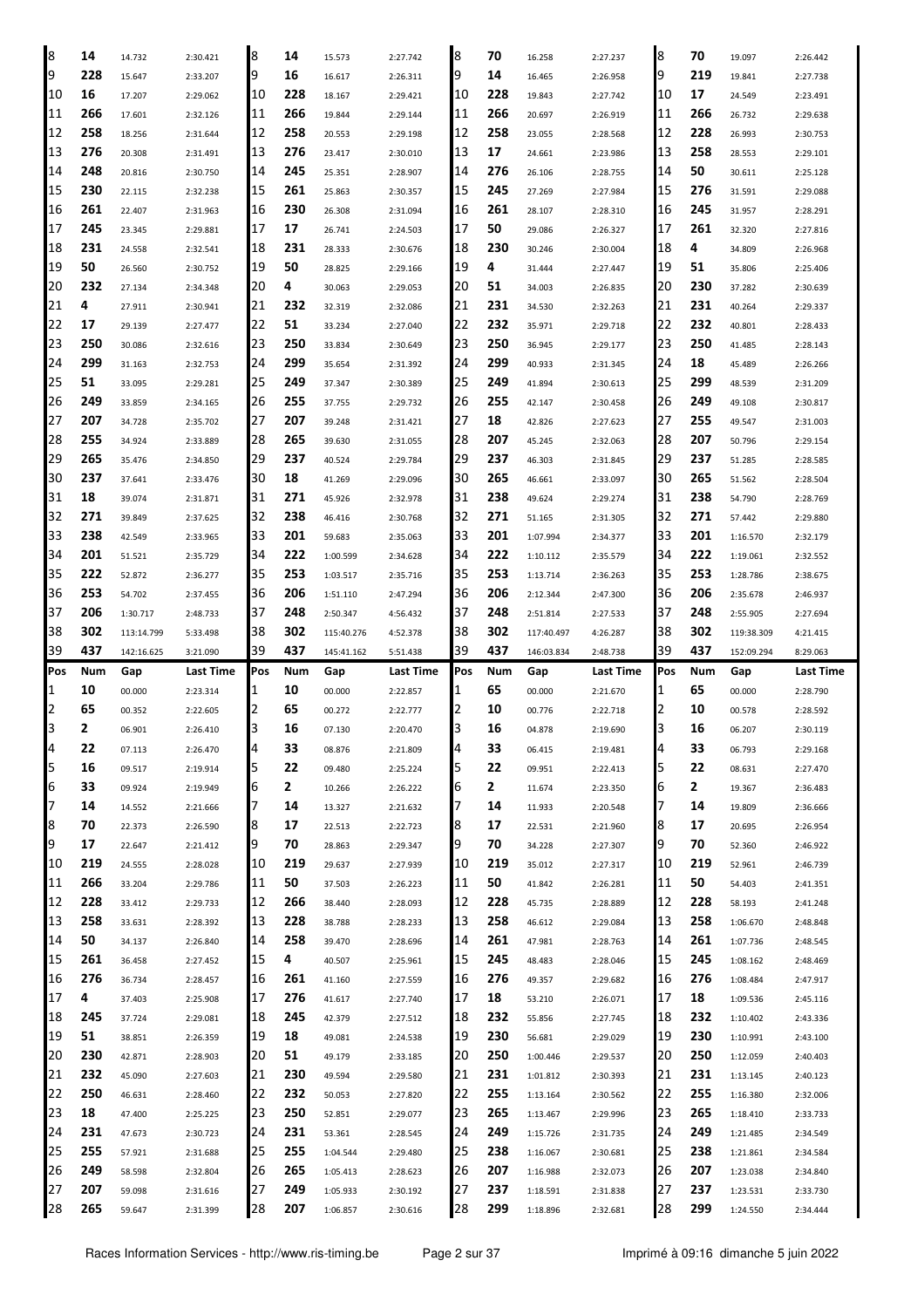| 29  | 299 | 59.936     | 2:34.711  | 29  | 238 | 1:07.328   | 2:28.954  | 29  | 271 | 1:22.094   | 2:31.709   | 29  | 271 | 1:28.258   | 2:34.954   |
|-----|-----|------------|-----------|-----|-----|------------|-----------|-----|-----|------------|------------|-----|-----|------------|------------|
| 30  | 238 | 1:01.231   | 2:29.755  | 30  | 299 | 1:08.157   | 2:31.078  | 30  | 51  | 1:51.791   | 3:24.554   | 30  | 51  | 1:54.956   | 2:31.955   |
| 31  | 237 | 1:02.002   | 2:34.031  | 131 | 237 | 1:08.695   | 2:29.550  | 31  | 201 | 1:52.188   | 2:38.980   | 31  | 201 | 1:57.088   | 2:33.690   |
| 32  | 271 | 1:04.911   | 2:30.783  | 32  | 271 | 1:12.327   | 2:30.273  | 32  | 222 | 1:52.667   | 2:36.846   | 32  | 222 | 1:58.927   | 2:35.050   |
| 33  | 201 | 1:25.764   | 2:32.508  | 33  | 201 | 1:35.150   | 2:32.243  | 33  | 253 | 2:14.850   | 2:41.690   | 33  | 253 | 2:27.085   | 2:41.025   |
| 34  | 222 | 1:27.948   | 2:32.201  | 34  | 222 | 1:37.763   | 2:32.672  | 34  | 266 | 3:26.501   | 5:10.003   | 34  | 266 | 4:51.331   | 3:53.620   |
| 35  | 253 | 1:41.596   | 2:36.124  | 35  | 253 | 1:55.102   | 2:36.363  | 35  | 248 | 7:18.626   | 3:54.587   | 35  | 248 | 9:21.540   | 4:31.704   |
| 36  | 206 |            |           | 36  | 248 |            |           | 36  | 206 |            |            | 36  | 206 |            |            |
| 37  | 248 | 2:59.085   | 2:46.721  | 37  |     | 5:45.981   | 5:09.273  | 37  | 4   | 28:06.554  | 15:12.716  | 37  | 4   | 28:23.530  | 2:45.766   |
|     |     | 2:59.565   | 2:26.974  |     | 206 | 15:15.780  | 14:39.552 |     |     | 104:12.013 | 105:53.448 |     |     | 106:05.905 | 4:22.682   |
| 38  | 302 | 121:17.017 | 4:02.022  | 38  | 302 | 122:39.559 | 3:45.399  | 38  | 302 | 123:55.563 | 3:37.946   | 38  | 437 | 161:58.329 | 8:18.378   |
| 39  | 437 | 152:34.081 | 2:48.101  | 39  | 437 | 152:57.734 | 2:46.510  | 39  | 437 | 156:08.741 | 5:32.949   | 39  | 302 | 238:03.435 | 116:36.662 |
| Pos | Num | Gap        | Last Time | Pos | Num | Gap        | Last Time | Pos | Num | Gap        | Last Time  | Pos | Num | Gap        | Last Time  |
| 1   | 65  | 00.000     | 4:38.946  | 11  | 65  | 00.000     | 4:30.298  | 1   | 65  | 00.000     | 3:04.232   | 1   | 16  | 00.000     | 2:21.282   |
| 2   | 10  | 00.875     | 4:39.243  | 12  | 10  | 01.079     | 4:30.502  | 2   | 10  | 00.431     | 3:03.584   | 2   | 65  | 00.287     | 2:22.392   |
| 3   | 16  | 01.917     | 4:34.656  | IЗ  | 16  | 02.843     | 4:31.224  | 3   | 16  | 00.823     | 3:02.212   | 3   | 33  | 00.735     | 2:21.105   |
| 4   | 33  | 03.104     | 4:35.257  | 14  | 33  | 03.644     | 4:30.838  | 4   | 33  | 01.735     | 3:02.323   | 4   | 10  | 01.534     | 2:23.208   |
| 5   | 22  | 03.944     | 4:34.259  | 5   | 22  | 04.708     | 4:31.062  | 5   | 22  | 03.406     | 3:02.930   | 5   | 17  | 04.063     | 2:20.611   |
| 6   | 2   | 04.859     | 4:24.438  | 6   | 2   | 06.574     | 4:32.013  | 6   | 2   | 04.455     | 3:02.113   | 6   | 22  | 06.472     | 2:25.171   |
| 7   | 14  | 06.315     | 4:25.452  | 17  | 14  | 07.818     | 4:31.801  | 7   | 14  | 05.073     | 3:01.487   | 7   | 2   | 06.428     | 2:24.078   |
| 8   | 17  | 07.372     | 4:25.623  | 18  | 17  | 08.911     | 4:31.837  | 8   | 17  | 05.557     | 3:00.878   | 8   | 14  | 06.846     | 2:23.878   |
| 9   | 70  | 08.060     | 3:54.646  | 19  | 70  | 09.950     | 4:32.188  | 9   | 70  | 07.746     | 3:02.028   | 9   | 70  | 11.056     | 2:25.415   |
| 10  | 219 | 08.686     | 3:54.671  | 10  | 219 | 10.514     | 4:32.126  | 10  | 219 | 08.694     | 3:02.412   | 10  | 50  | 13.143     | 2:25.999   |
| 11  | 50  | 10.211     | 3:54.754  | 11  | 50  | 11.334     | 4:31.421  | 11  | 50  | 09.249     | 3:02.147   | 11  | 219 | 15.558     | 2:28.969   |
| 12  | 228 | 12.741     | 3:53.494  | 12  | 228 | 13.850     | 4:31.407  | 12  | 228 | 11.110     | 3:01.492   | 12  | 228 | 16.852     | 2:27.847   |
| 13  | 258 | 14.326     | 3:46.602  | 13  | 258 | 15.076     | 4:31.048  | 13  | 258 | 11.929     | 3:01.085   | 13  | 258 | 17.358     | 2:27.534   |
| 14  | 261 | 14.974     | 3:46.184  | 14  | 261 | 16.090     | 4:31.414  | 14  | 261 | 12.483     | 3:00.625   | 14  | 18  | 18.016     | 2:24.779   |
| 15  | 245 |            |           | 15  | 245 |            |           | 15  | 245 |            |            | 15  | 261 |            |            |
| 16  | 276 | 15.743     | 3:46.527  |     | 276 | 17.234     | 4:31.789  |     | 276 | 12.749     | 2:59.747   | 16  | 245 | 18.458     | 2:28.080   |
|     |     | 16.423     | 3:46.885  | 16  |     | 18.573     | 4:32.448  | 16  |     | 14.125     | 2:59.784   |     |     | 18.654     | 2:28.010   |
| 17  | 18  | 17.343     | 3:46.753  | 17  | 18  | 19.404     | 4:32.359  | 17  | 18  | 15.342     | 3:00.170   | 17  | 276 | 19.287     | 2:27.267   |
| 18  | 232 | 17.672     | 3:46.216  | 18  | 232 | 19.698     | 4:32.324  | 18  | 232 | 16.569     | 3:01.103   | 18  | 232 | 21.164     | 2:26.700   |
| 19  | 230 | 18.159     | 3:46.114  | 19  | 230 | 20.116     | 4:32.255  | 19  | 230 | 17.129     | 3:01.245   | 19  | 230 | 22.168     | 2:27.144   |
| 20  | 250 | 18.848     | 3:45.735  | 120 | 250 | 21.362     | 4:32.812  | 20  | 250 | 18.362     | 3:01.232   | 20  | 250 | 23.769     | 2:27.512   |
| 21  | 231 | 19.357     | 3:45.158  | 21  | 231 | 22.118     | 4:33.059  | 21  | 231 | 19.279     | 3:01.393   | 21  | 231 | 24.565     | 2:27.391   |
| 22  | 255 | 19.772     | 3:42.338  | 22  | 255 | 22.846     | 4:33.372  | 22  | 255 | 20.879     | 3:02.265   | 22  | 255 | 26.583     | 2:27.809   |
| 23  | 265 | 20.688     | 3:41.224  | 23  | 265 | 23.465     | 4:33.075  | 23  | 265 | 22.171     | 3:02.938   | 23  | 265 | 27.858     | 2:27.792   |
| 24  | 249 | 21.780     | 3:39.241  | 24  | 249 | 24.922     | 4:33.440  | 24  | 249 | 23.872     | 3:03.182   | 24  | 249 | 30.499     | 2:28.732   |
| 25  | 238 | 22.559     | 3:39.644  | 25  | 238 | 25.332     | 4:33.071  | 25  | 238 | 24.237     | 3:03.137   | 25  | 238 | 30.831     | 2:28.699   |
| 26  | 207 | 23.536     | 3:39.444  | 26  | 207 | 26.826     | 4:33.588  | 26  | 207 | 25.752     | 3:03.158   | 26  | 237 | 33.550     | 2:28.979   |
| 27  | 237 | 24.251     | 3:39.666  | 27  | 237 | 27.687     | 4:33.734  | 27  | 237 | 26.676     | 3:03.221   | 27  | 207 | 34.299     | 2:30.652   |
| 28  | 299 | 24.890     | 3:39.286  | 28  | 299 | 29.347     | 4:34.755  | 28  | 299 | 27.972     | 3:02.857   | 28  | 299 | 36.926     | 2:31.059   |
| 29  | 271 | 26.205     | 3:36.893  | 29  | 271 | 30.430     | 4:34.523  | 29  | 271 | 30.247     | 3:04.049   | 29  | 271 | 38.250     | 2:30.108   |
| 30  | 51  | 27.864     | 3:11.854  | 30  | 201 | 31.425     | 4:33.483  | 30  | 201 | 30.871     | 3:03.678   | 30  | 201 | 39.544     | 2:30.778   |
| 31  | 201 | 28.240     | 3:10.098  | 31  | 222 | 32.467     | 4:33.883  | 31  | 222 | 32.296     | 3:04.061   | 31  | 222 | 42.326     | 2:32.135   |
| 32  | 222 | 28.882     | 3:08.901  | 32  | 253 | 34.454     | 4:33.978  | 32  | 253 | 35.594     | 3:05.372   | 32  | 253 | 50.474     | 2:36.985   |
| 33  | 253 | 30.774     | 2:42.635  | 33  | 51  | 1:02.022   | 5:04.456  | 33  | 248 | 5:03.587   | 2:26.280   | 33  | 248 | 5:07.847   | 2:26.365   |
| 34  | 266 | 4:43.809   | 4:31.424  | 34  | 248 | 5:41.539   | 2:27.523  | 34  | 51  | 8:39.569   | 10:41.779  | 34  | 51  | 8:48.566   | 2:31.102   |
| 35  | 248 | 7:44.314   | 3:01.720  | 35  | 266 | 10:38.024  | 10:24.513 | 35  | 266 | 15:01.215  | 7:27.423   | 35  | 266 | 15:07.681  | 2:28.571   |
| 36  | 206 | 26:25.895  | 2:41.311  | 36  | 206 | 24:32.227  | 2:36.630  | 36  | 206 | 24:04.907  | 2:36.912   | 36  | 206 | 24:18.794  | 2:35.992   |
| 37  | 4   | 105:47.923 | 4:20.964  | 37  | 4   | 105:18.128 | 4:00.503  | 37  | 4   | 105:59.031 | 3:45.135   | 37  | 4   | 107:20.548 | 3:43.622   |
| 38  | 437 | 160:12.174 | 2:52.791  | 38  | 437 | 158:27.579 | 2:45.703  | 38  | 437 | 166:24.813 | 11:01.466  | 38  | 437 | 166:47.400 | 2:44.692   |
| 39  | 302 | 238:36.683 | 5:12.194  | 39  | 302 | 238:53.148 |           | 39  | 302 | 240:37.185 | 4:48.269   | 39  | 302 | 242:50.567 | 4:35.487   |
|     |     |            |           |     |     |            | 4:46.763  |     |     |            |            |     |     |            |            |
| Pos | Num | Gap        | Last Time | Pos | Num | Gap        | Last Time | Pos | Num | Gap        | Last Time  | Pos | Num | Gap        | Last Time  |
| 1   | 65  | 00.000     | 2:20.019  | 1   | 16  | 00.000     | 2:19.404  | 1   | 16  | 00.000     | 2:18.929   | 1   | 16  | 00.000     | 2:19.407   |
| 2   | 16  | 01.425     | 2:21.731  | 12  | 65  | 00.356     | 2:21.185  | 2   | 65  | 01.119     | 2:19.692   | 2   | 33  | 00.736     | 2:18.749   |
| 3   | 33  | 01.707     | 2:21.278  | 3   | 33  | 00.893     | 2:20.015  | 3   | 33  | 01.394     | 2:19.430   | 3   | 65  | 01.639     | 2:19.927   |
| 4   | 10  | 02.305     | 2:21.077  | 4   | 10  | 02.974     | 2:21.498  | 4   | 17  | 03.680     | 2:19.374   | 4   | 17  | 04.663     | 2:20.390   |
| 5   | 17  | 03.333     | 2:19.576  | 5   | 17  | 03.235     | 2:20.731  | 5   | 10  | 05.410     | 2:21.365   | 5   | 10  | 07.251     | 2:21.248   |
| 6   | 22  | 09.075     | 2:22.909  | 6   | 2   | 12.765     | 2:23.608  | 6   | 2   | 17.519     | 2:23.683   | 6   | 2   | 21.503     | 2:23.391   |
| 7   | 2   | 09.986     | 2:23.864  | 17  | 22  | 12.843     | 2:24.597  | 7   | 14  | 17.723     | 2:22.906   | 7   | 14  | 21.703     | 2:23.387   |
| 8   | 14  | 10.963     | 2:24.423  | 8   | 14  | 13.746     | 2:23.612  | 8   | 50  | 30.725     | 2:26.651   | 8   | 18  | 37.042     | 2:24.702   |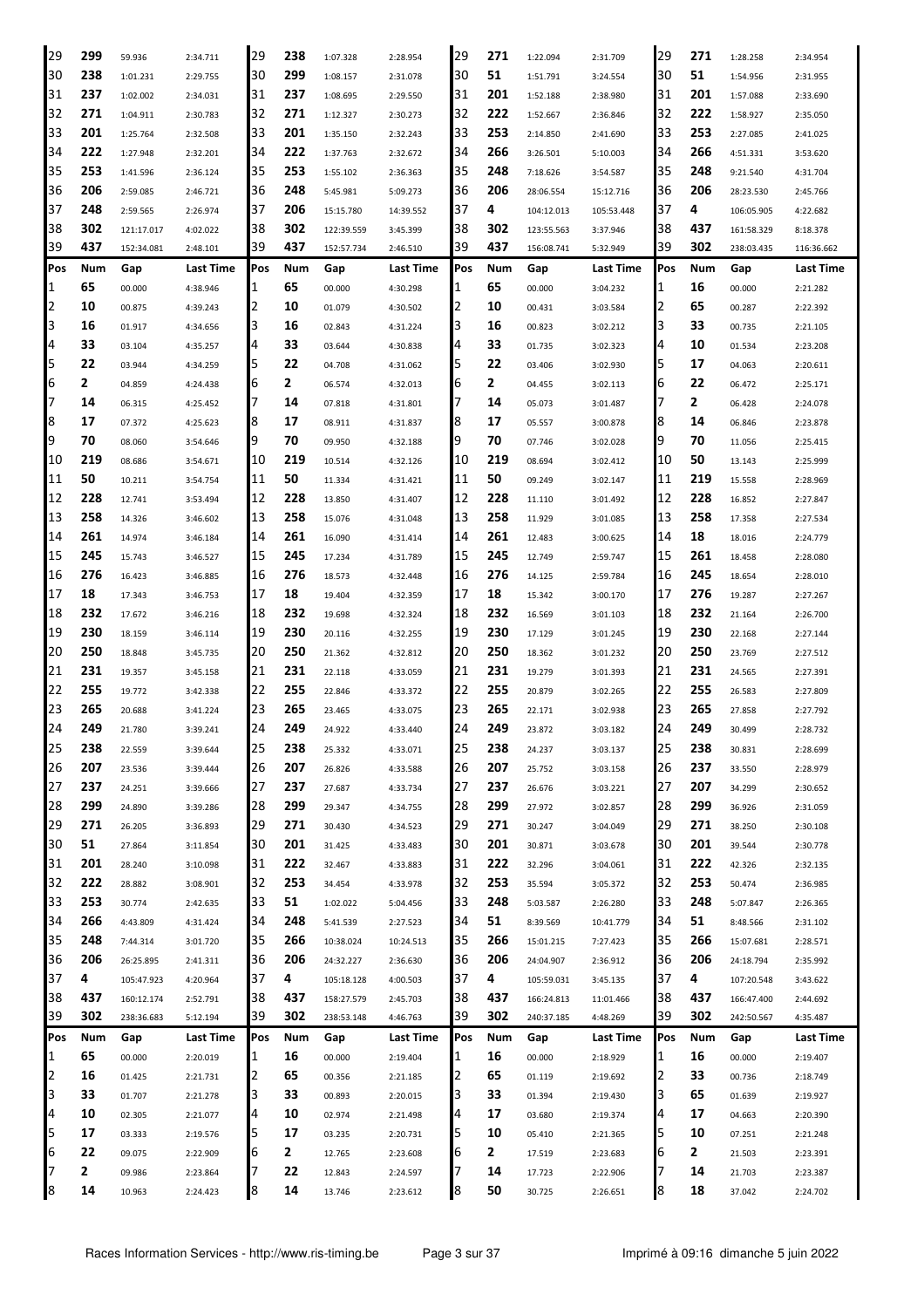| 9            | 70         | 16.892     | 2:26.142  | 9        | 70         | 22.054     | 2:25.991  | 9        | 18         | 31.747     | 2:25.671         | 9        | 50         | 37.962     | 2:26.644  |
|--------------|------------|------------|-----------|----------|------------|------------|-----------|----------|------------|------------|------------------|----------|------------|------------|-----------|
| 10           | 50         | 18.491     | 2:25.654  | 10       | 50         | 23.003     | 2:25.341  | 10       | 70         | 32.228     | 2:29.103         | 10       | 70         | 38.662     | 2:25.841  |
| 11           | 219        | 21.624     | 2:26.372  | 11       | 18         | 25.005     | 2:23.286  | 11       | 219        | 34.370     | 2:26.028         | 11       | 219        | 41.082     | 2:26.119  |
| 12           | 18         | 22.548     | 2:24.838  | 12       | 219        | 27.271     | 2:26.476  | 12       | 245        | 40.204     | 2:27.664         | 12       | 245        | 48.671     | 2:27.874  |
| 13           | 228        | 24.725     | 2:28.179  | 13       | 228        | 31.028     | 2:27.132  | 13       | 228        | 40.812     | 2:28.713         | 13       | 228        | 48.947     | 2:27.542  |
| 14           | 261        | 25.613     | 2:27.461  | 14       | 245        | 31.469     | 2:26.444  | 14       | 261        | 41.125     | 2:28.050         | 14       | 261        | 49.631     | 2:27.913  |
| 15           | 245        | 25.854     | 2:27.506  | 15       | 261        | 32.004     | 2:27.220  | 15       | 258        | 41.680     | 2:28.037         | 15       | 232        | 50.029     | 2:27.446  |
| 16           | 258        | 26.211     | 2:29.159  | 16       | 258        | 32.572     | 2:27.190  | 16       | 232        | 41.990     | 2:27.530         | 16       | 258        | 50.448     | 2:28.175  |
| 17           | 276        | 26.848     | 2:27.867  | 17       | 276        | 33.090     | 2:27.071  | 17       | 276        | 42.250     | 2:28.089         | 17       | 276        | 51.778     | 2:28.935  |
| 18           | 232        | 27.440     | 2:26.582  | 18       | 232        | 33.389     | 2:26.778  | 18       | 230        | 45.718     | 2:27.841         | 18       | 230        | 54.578     | 2:28.267  |
| 19           | 230        | 29.528     | 2:27.666  | 19       | 230        | 36.806     | 2:28.107  | 19       | 231        | 51.684     | 2:28.232         | 19       | 231        | 1:00.454   | 2:28.177  |
| 20           | 250        |            |           | 20       | 231        |            |           | 20       | 255        |            |                  | 20       | 255        |            |           |
| 21           | 231        | 33.389     | 2:29.926  | 21       | 250        | 42.381     | 2:29.563  | 21       | 265        | 53.088     | 2:27.863         | 21       | 265        | 1:01.047   | 2:27.366  |
| 22           | 255        | 33.647     | 2:29.388  | 22       | 255        | 43.768     | 2:31.208  | 22       | 250        | 53.775     | 2:28.291         | 22       | 250        | 1:01.504   | 2:27.136  |
| 23           | 265        | 34.787     | 2:28.510  | 23       | 265        | 44.154     | 2:30.196  | 23       | 238        | 54.949     | 2:30.110         | 23       | 249        | 1:03.844   | 2:28.302  |
|              | 238        | 35.170     | 2:27.618  | 24       | 238        | 44.413     | 2:30.072  | 24       | 249        | 55.428     | 2:28.760         | 24       | 207        | 1:15.644   | 2:31.677  |
| 24<br>25     | 249        | 38.729     | 2:28.204  |          |            | 45.597     | 2:27.697  | 25       |            | 1:03.374   | 2:30.416         |          |            | 1:15.975   | 2:31.457  |
|              |            | 40.941     | 2:30.748  | 25       | 237        | 51.238     | 2:29.178  |          | 207        | 1:03.925   | 2:30.677         | 25       | 271        | 1:19.030   | 2:29.743  |
| 26           | 237        | 42.889     | 2:29.645  | 26       | 249        | 51.887     | 2:31.775  | 26<br>27 | 271        | 1:08.694   | 2:30.075         | 26       | 299        | 1:24.637   | 2:32.083  |
| 27           | 207        | 43.681     | 2:29.688  | 27       | 207        | 52.177     | 2:29.325  |          | 299        | 1:11.961   | 2:31.898         | 27       | 201        | 1:25.089   | 2:32.135  |
| 28           | 271        | 47.970     | 2:30.026  | 28       | 271        | 57.548     | 2:30.407  | 28       | 201        | 1:12.361   | 2:31.480         | 28       | 222        | 1:32.795   | 2:32.841  |
| 29           | 299        | 48.793     | 2:32.173  | 29       | 299        | 58.992     | 2:31.028  | 29       | 222        | 1:19.361   | 2:32.419         | 29       | 253        | 1:55.637   | 2:38.595  |
| 30           | 201        | 50.382     | 2:31.144  | 30       | 201        | 59.810     | 2:30.257  | 30       | 253        | 1:36.449   | 2:35.495         | 30       | 22         | 2:48.855   | 2:33.395  |
| 31           | 222        | 54.309     | 2:32.289  | 31       | 222        | 1:05.871   | 2:32.391  | 31       | 22         | 2:34.867   | 4:40.953         | 31       | 237        | 6:16.983   | 5:01.719  |
| 32           | 253        | 1:05.392   | 2:35.224  | 32       | 253        | 1:19.883   | 2:35.320  | 32       | 237        | 3:34.671   | 5:02.362         | 32       | 51         | 9:16.619   | 2:25.762  |
| 33           | 248        | 5:13.755   | 2:26.214  | 33       | 248        | 5:18.923   | 2:25.997  | 33       | 248        | 5:26.221   | 2:26.227         | 33       | 248        | 10:25.635  | 7:18.821  |
| 34           | 51         | 8:56.391   | 2:28.131  | 34       | 51         | 9:02.504   | 2:26.942  | 34       | 51         | 9:10.264   | 2:26.689         | 34       | 206        | 25:35.809  | 2:40.008  |
| 35           | 266        | 20:08.774  | 7:21.399  | 35       | 206        | 24:55.418  | 2:40.331  | 35       | 206        | 25:15.208  | 2:38.719         | 35       | 266        | 32:49.263  | 7:22.521  |
| 36           | 206        | 24:35.916  | 2:37.428  | 36       | 266        | 27:37.285  | 9:49.340  | 36       | 266        | 27:46.149  | 2:27.793         | 36       | 238        | 35:52.584  | 37:16.563 |
| 37           | 4          | 108:21.856 | 3:21.614  | 37       | 4          | 108:54.103 | 2:53.076  | 37       | 4          | 109:29.215 | 2:54.041         | 37       | 4          | 110:02.371 | 2:52.563  |
| 38           | 437        | 167:11.582 | 2:44.488  | 38       | 437        | 167:34.822 | 2:44.069  | 38       | 437        | 167:59.531 | 2:43.638         | 38       | 437        | 168:24.829 | 2:44.705  |
|              |            |            |           |          |            |            |           |          |            |            |                  |          |            |            |           |
| 39           | 302        | 245:07.348 | 4:37.087  | 39       | 302        | 247:15.864 | 4:29.345  | 39       | 302        | 249:23.510 | 4:26.575         | 39       | 302        | 251:26.064 | 4:21.961  |
| Pos          | Num        | Gap        | Last Time | Pos      | Num        | Gap        | Last Time | Pos      | Num        | Gap        | <b>Last Time</b> | Pos      | Num        | Gap        | Last Time |
| $\mathbf{1}$ | 33         | 00.000     | 2:18.610  | 1        | 33         | 00.000     | 2:19.664  | 1        | 33         | 00.000     | 2:22.805         | 1        | 33         | 00.000     | 2:19.312  |
| 2            | 16         | 00.922     | 2:20.268  | 2        | 16         | 01.956     | 2:20.698  | 2        | 16         | 00.764     | 2:21.613         | 2        | 16         | 01.640     | 2:20.188  |
| 3            | 65         | 01.398     | 2:19.105  | 3        | 65         | 03.383     | 2:21.649  | З        | 65         | 01.196     | 2:20.618         | З        | 65         | 02.111     | 2:20.227  |
| 4            | 17         | 05.223     | 2:19.906  | 4        | 17         | 07.494     | 2:21.935  | 4        | 17         | 05.575     | 2:20.886         | 4        | 17         | 10.965     | 2:24.702  |
| 5            | 10         | 09.675     | 2:21.770  | 5        | 10         | 13.451     | 2:23.440  | 5        | 10         | 13.080     | 2:22.434         | 5        | 10         | 15.596     | 2:21.828  |
| 6            | 14         | 24.875     | 2:22.518  | 6        | 14         | 25.866     | 2:20.655  | 6        | 14         | 24.096     | 2:21.035         | 6        | 14         | 25.790     | 2:21.006  |
| 17           | 2          | 25.880     | 2:23.723  | 7        | 2          | 29.013     | 2:22.797  | 7        | 2          | 28.370     | 2:22.162         | 17       | 2          | 32.170     | 2:23.112  |
| 8            | 18         | 41.462     | 2:23.766  | 8        | 18         | 46.949     | 2:25.151  | 8        | 18         | 49.692     | 2:25.548         | 8        | 18         | 55.283     | 2:24.903  |
| 9            | 50         | 43.925     | 2:25.309  | 9        | 50         | 50.784     | 2:26.523  | 9        | 70         | 55.050     | 2:26.513         | 9        | 70         | 1:01.166   | 2:25.428  |
| 10           | 70         | 44.380     | 2:25.064  | 10       | 70         | 51.342     | 2:26.626  | 10       | 50         | 56.007     | 2:28.028         | 10       | 50         | 1:02.806   | 2:26.111  |
| 11           | 219        | 48.162     | 2:26.426  | 11       | 219        | 55.162     | 2:26.664  | 11       | 219        | 58.709     | 2:26.352         | 11       | 219        | 1:05.542   | 2:26.145  |
| 12           | 245        | 56.766     | 2:27.441  | 12       | 245        | 1:05.392   | 2:28.290  | 12       | 232        | 1:10.001   | 2:27.033         | 12       | 232        | 1:18.682   | 2:27.993  |
| 13           | 232        | 58.182     | 2:27.499  | 13       | 232        | 1:05.773   | 2:27.255  | 13       | 245        | 1:10.715   | 2:28.128         | 13       | 228        | 1:19.195   | 2:27.412  |
| 14           | 228        | 58.908     | 2:29.307  | 14       | 228        | 1:06.550   | 2:27.306  | 14       | 228        | 1:11.095   | 2:27.350         | 14       | 245        | 1:19.236   | 2:27.833  |
| 15           | 261        | 59.495     | 2:29.210  | 15       | 258        | 1:07.540   | 2:27.360  | 15       | 258        | 1:12.443   | 2:27.708         | 15       | 258        | 1:20.862   | 2:27.731  |
| 16           | 258        | 59.844     | 2:28.742  | 16       | 261        | 1:09.694   | 2:29.863  | 16       | 261        | 1:13.766   | 2:26.877         | 16       | 261        | 1:22.402   | 2:27.948  |
| 17           | 276        | 1:00.982   | 2:28.550  | 17       | 276        | 1:10.078   | 2:28.760  | 17       | 276        | 1:14.780   | 2:27.507         | 17       | 276        | 1:22.718   | 2:27.250  |
| 18           | 230        | 1:03.372   | 2:28.140  | 18       | 230        | 1:11.369   | 2:27.661  | 18       | 230        | 1:15.655   | 2:27.091         | 18       | 230        | 1:23.452   | 2:27.109  |
| 19           | 231        | 1:10.385   | 2:29.277  | 19       | 231        | 1:20.476   | 2:29.755  | 19       | 255        | 1:26.647   | 2:28.184         | 19       | 255        | 1:36.416   | 2:29.081  |
| 20           | 255        | 1:10.856   | 2:29.155  | 20       | 255        | 1:21.268   | 2:30.076  | 20       | 265        | 1:28.814   | 2:29.963         | 120      | 231        | 1:38.393   | 2:28.269  |
| 21           | 265        | 1:11.807   | 2:29.649  | 21       | 265        | 1:21.656   | 2:29.513  | 21       | 231        | 1:29.436   | 2:31.765         | 21       | 265        | 1:39.251   | 2:29.749  |
| 22           | 250        | 1:13.644   | 2:29.146  | 22       | 250        | 1:24.725   | 2:30.745  | 22       | 250        | 1:31.191   | 2:29.271         | 22       | 250        | 1:40.793   | 2:28.914  |
| 23           | 249        | 1:27.236   | 2:30.938  | 23       | 249        | 1:38.385   | 2:30.813  | 23       | 249        | 1:46.088   | 2:30.508         | 23       | 249        | 1:56.613   | 2:29.837  |
| 24           | 207        | 1:27.931   | 2:31.302  | 24       | 207        | 1:39.024   | 2:30.757  | 24       | 271        | 1:47.044   | 2:29.992         | 24       | 271        | 1:57.120   | 2:29.388  |
| 25           | 271        | 1:29.472   | 2:29.788  | 25       | 271        | 1:39.857   | 2:30.049  | 25       | 207        | 1:48.175   | 2:31.956         | 25       | 207        | 1:58.099   | 2:29.236  |
| 26           | 299        | 1:37.823   | 2:32.532  | 26       | 299        | 1:52.236   | 2:34.077  | 26       | 299        | 2:03.662   | 2:34.231         | 26       | 201        | 2:16.926   | 2:32.143  |
| 27           | 201        | 1:38.112   | 2:32.369  | 27       | 201        | 1:52.523   | 2:34.075  | 27       | 201        | 2:04.095   | 2:34.377         | 27       | 299        | 2:17.337   | 2:32.987  |
| 28<br>29     | 222<br>253 | 1:46.568   | 2:33.119  | 28<br>29 | 222<br>253 | 1:59.462   | 2:32.558  | 28<br>29 | 222<br>253 | 2:08.740   | 2:32.083         | 28<br>29 | 222<br>253 | 2:20.582   | 2:31.154  |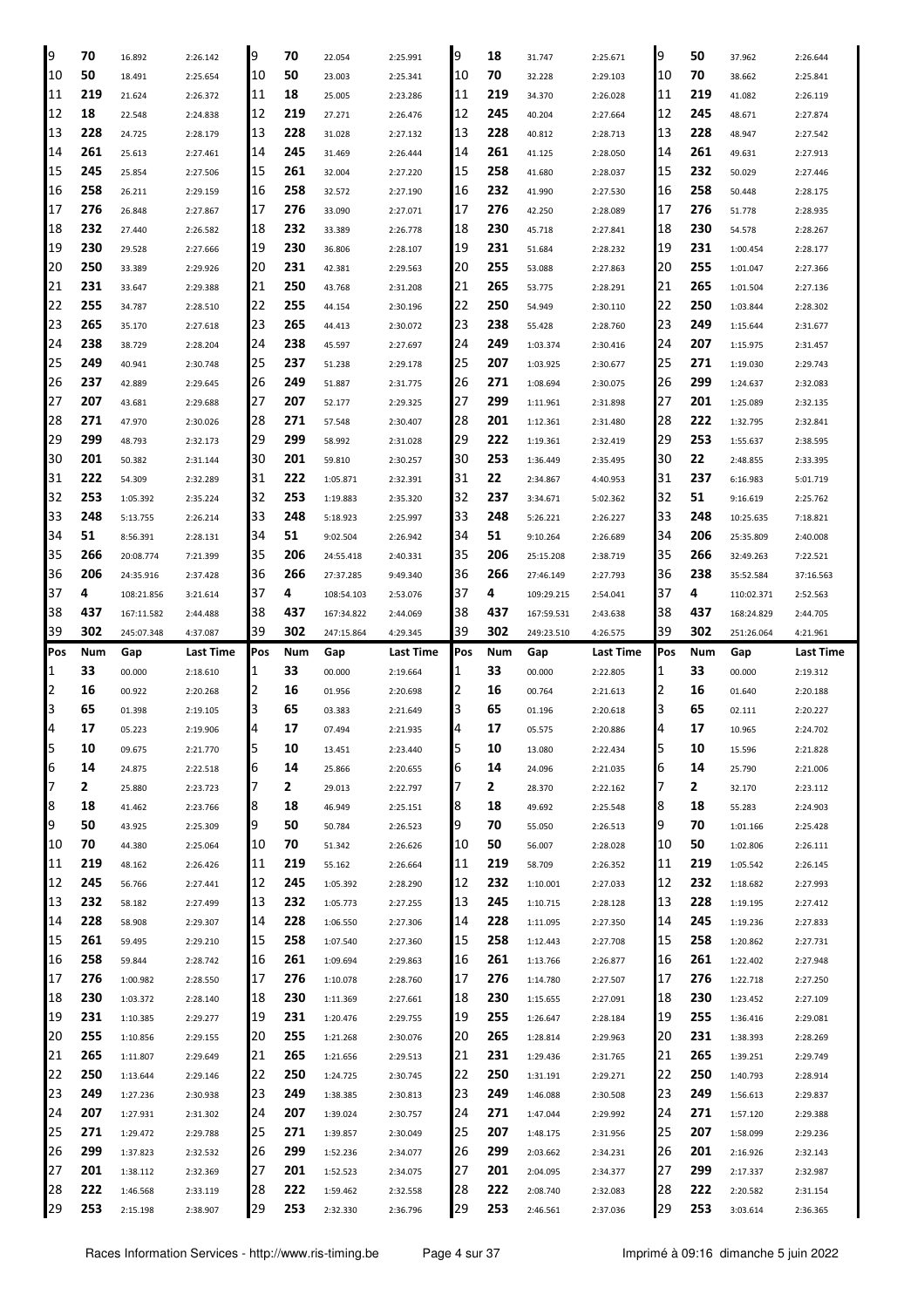| 30  | 22  | 3:02.314   | 2:32.805  | 30  | 22  | 3:13.847   | 2:31.197  | 30  | 22  | 3:18.043   | 2:27.001  | 30         | 22  | 3:25.689   | 2:26.958   |
|-----|-----|------------|-----------|-----|-----|------------|-----------|-----|-----|------------|-----------|------------|-----|------------|------------|
| 31  | 237 | 6:28.201   | 2:30.564  | 31  | 237 | 6:38.225   | 2:29.688  | 31  | 237 | 6:44.869   | 2:29.449  | 31         | 237 | 9:35.899   | 5:10.342   |
| 32  | 51  | 9:28.701   | 2:31.428  | 32  | 51  | 9:38.440   | 2:29.403  | 32  | 51  | 9:45.919   | 2:30.284  | 32         | 51  | 9:51.901   | 2:25.294   |
| 33  | 248 | 12:59.506  | 4:53.217  | 33  | 248 | 13:06.085  | 2:26.243  | 33  | 248 | 13:10.742  | 2:27.462  | 33         | 248 | 13:17.608  | 2:26.178   |
| 34  | 206 | 25:55.356  | 2:38.893  | 34  | 206 | 26:15.735  | 2:40.043  | 34  | 206 | 26:30.191  | 2:37.261  | 34         | 206 | 26:52.516  | 2:41.637   |
| 35  | 266 | 33:00.051  | 2:30.134  | 35  | 266 | 35:43.783  | 5:03.396  | 35  | 238 | 37:00.289  | 2:44.729  | 35         | 238 | 37:29.626  | 2:48.649   |
| 36  | 238 | 36:14.356  | 2:41.118  | 36  | 238 | 36:38.365  | 2:43.673  | 36  | 266 | 44:20.767  | 10:59.789 | 36         | 266 | 44:52.227  | 2:50.772   |
| 37  | 4   | 110:33.401 | 2:50.376  | 37  | 4   | 111:04.490 | 2:50.753  | 37  | 4   | 111:33.644 | 2:51.959  | 37         | 4   | 112:07.638 | 2:53.306   |
| 38  | 437 | 174:18.584 | 8:13.101  | 38  | 437 | 174:45.704 | 2:46.784  | 38  | 437 | 175:09.678 | 2:46.779  | 38         | 437 | 175:36.093 | 2:45.727   |
| 39  | 302 | 253:31.973 | 4:25.255  | 39  | 302 | 255:26.704 | 4:14.395  | 39  | 302 | 278:09.050 | 25:05.151 | 39         | 302 | 280:12.886 | 4:23.148   |
| Pos | Num | Gap        | Last Time | Pos | Num | Gap        | Last Time | Pos | Num |            |           | <b>Pos</b> | Num | Gap        | Last Time  |
|     |     |            |           |     |     |            |           |     |     | Gap        | Last Time |            | 33  |            |            |
| 1   | 33  | 00.000     | 2:19.436  | 1   | 33  | 00.000     | 2:20.148  | 1   | 33  | 00.000     | 2:18.913  | 11         |     | 00.000     | 2:19.831   |
| 2   | 16  | 02.252     | 2:20.048  | 2   | 65  | 04.125     | 2:20.567  | 2   | 65  | 05.260     | 2:20.048  | 2          | 65  | 05.624     | 2:20.195   |
| 3   | 65  | 03.706     | 2:21.031  | 3   | 16  | 05.290     | 2:23.186  | 3   | 16  | 06.873     | 2:20.496  | 3          | 16  | 08.531     | 2:21.489   |
| 4   | 17  | 12.010     | 2:20.481  | 4   | 17  | 12.677     | 2:20.815  | 4   | 17  | 14.094     | 2:20.330  | 4          | 17  | 13.919     | 2:19.656   |
| 5   | 10  | 16.856     | 2:20.696  | 5   | 10  | 18.142     | 2:21.434  | 5   | 10  | 21.386     | 2:22.157  | 15         | 10  | 23.219     | 2:21.664   |
| 6   | 14  | 28.039     | 2:21.685  | 6   | 14  | 28.990     | 2:21.099  | 16  | 14  | 31.493     | 2:21.416  | 6          | 2   | 47.056     | 2:22.733   |
| 7   | 2   | 36.080     | 2:23.346  | 7   | 2   | 39.735     | 2:23.803  | 7   | 2   | 44.154     | 2:23.332  | 17         | 18  | 1:11.240   | 2:23.231   |
| 8   | 18  | 59.662     | 2:23.815  | 8   | 18  | 1:02.437   | 2:22.923  | 8   | 18  | 1:07.840   | 2:24.316  | 8          | 70  | 1:24.896   | 2:26.133   |
| 9   | 70  | 1:06.866   | 2:25.136  | 9   | 70  | 1:12.006   | 2:25.288  | 9   | 70  | 1:18.594   | 2:25.501  | 19         | 219 | 1:33.494   | 2:27.358   |
| 10  | 50  | 1:08.415   | 2:25.045  | 10  | 50  | 1:12.805   | 2:24.538  | 10  | 50  | 1:19.315   | 2:25.423  | 10         | 232 | 1:48.862   | 2:26.938   |
| 11  | 219 | 1:12.505   | 2:26.399  | 11  | 219 | 1:18.718   | 2:26.361  | 11  | 219 | 1:25.967   | 2:26.162  | 11         | 228 | 1:49.624   | 2:27.173   |
| 12  | 232 | 1:27.442   | 2:28.196  | 12  | 232 | 1:33.992   | 2:26.698  | 12  | 232 | 1:41.755   | 2:26.676  | 12         | 258 | 1:52.874   | 2:27.648   |
| 13  | 228 | 1:27.817   | 2:28.058  | 13  | 228 | 1:34.415   | 2:26.746  | 13  | 228 | 1:42.282   | 2:26.780  | 13         | 261 | 1:53.265   | 2:27.675   |
| 14  | 245 | 1:28.768   | 2:28.968  | 14  | 258 | 1:37.498   | 2:28.455  | 14  | 258 | 1:45.057   | 2:26.472  | 14         | 245 | 1:53.618   | 2:27.615   |
| 15  | 258 | 1:29.191   | 2:27.765  | 15  | 261 | 1:37.933   | 2:27.951  | 15  | 261 | 1:45.421   | 2:26.401  | 15         | 276 | 1:54.933   | 2:27.434   |
| 16  | 261 | 1:30.130   | 2:27.164  | 16  | 245 | 1:38.324   | 2:29.704  | 16  | 245 | 1:45.834   | 2:26.423  | 16         | 230 | 1:55.574   | 2:27.168   |
| 17  | 276 | 1:30.728   | 2:27.446  | 17  | 276 | 1:38.830   | 2:28.250  | 17  | 276 | 1:47.330   | 2:27.413  | 17         | 265 | 2:14.616   | 2:28.958   |
| 18  | 230 | 1:31.546   | 2:27.530  | 18  | 230 | 1:39.778   | 2:28.380  | 18  | 230 | 1:48.237   | 2:27.372  | 18         | 255 | 2:14.920   | 2:30.207   |
| 19  | 255 | 1:45.798   | 2:28.818  | 19  | 255 | 1:54.370   | 2:28.720  | 19  | 255 | 2:04.544   | 2:29.087  | 19         | 231 | 2:15.122   | 2:28.998   |
| 20  | 231 | 1:47.927   | 2:28.970  | 20  | 231 | 1:55.846   | 2:28.067  | 20  | 265 | 2:05.489   | 2:28.021  | 20         | 250 | 2:19.622   | 2:30.146   |
| 21  | 265 | 1:48.438   | 2:28.623  | 21  | 265 | 1:56.381   | 2:28.091  | 21  | 231 | 2:05.955   | 2:29.022  | 21         | 249 | 2:39.393   | 2:31.246   |
| 22  | 250 |            |           | 22  | 250 |            |           | 22  | 250 | 2:09.307   |           | 22         | 207 |            |            |
| 23  | 249 | 1:50.069   | 2:28.712  | 23  | 249 | 1:59.138   | 2:29.217  |     | 249 |            | 2:29.082  | 23         | 271 | 2:39.756   | 2:30.418   |
|     |     | 2:06.758   | 2:29.581  |     |     | 2:16.678   | 2:30.068  | 23  |     | 2:27.978   | 2:30.213  |            |     | 2:40.223   | 2:30.572   |
| 24  | 271 | 2:07.319   | 2:29.635  | 24  | 207 | 2:17.458   | 2:29.792  | 24  | 207 | 2:29.169   | 2:30.624  | 24         | 222 | 3:07.842   | 2:29.708   |
| 25  | 207 | 2:07.814   | 2:29.151  | 25  | 271 | 2:17.982   | 2:30.811  | 25  | 271 | 2:29.482   | 2:30.413  | 25         | 299 | 3:09.061   | 2:31.504   |
| 26  | 299 | 2:31.347   | 2:33.446  | 26  | 299 | 2:44.935   | 2:33.736  | 26  | 299 | 2:57.388   | 2:31.366  | 26         | 22  | 3:51.762   | 2:25.690   |
| 27  | 222 | 2:33.802   | 2:32.656  | 27  | 222 | 2:45.667   | 2:32.013  | 27  | 222 | 2:57.965   | 2:31.211  | 27         | 50  | 3:52.563   | 4:53.079   |
| 28  | 253 | 3:19.270   | 2:35.092  | 28  | 253 | 3:36.204   | 2:37.082  | 28  | 22  | 3:45.903   | 2:28.166  | 28         | 253 | 4:09.629   | 2:33.783   |
| 29  | 201 | 3:24.243   | 3:26.753  | 29  | 22  | 3:36.650   | 2:25.211  | 29  | 253 | 3:55.677   | 2:38.386  | 29         | 201 | 4:12.226   | 2:33.416   |
| 30  | 22  | 3:31.587   | 2:25.334  | 30  | 201 | 3:41.981   | 2:37.886  | 30  | 201 | 3:58.641   | 2:35.573  | 30         | 237 | 10:15.777  | 2:30.195   |
| 31  | 237 | 9:46.141   | 2:29.678  | 31  | 237 | 9:55.178   | 2:29.185  | 31  | 237 | 10:05.413  | 2:29.148  | 31         | 51  | 10:38.569  | 2:35.752   |
| 32  | 51  | 10:00.581  | 2:28.116  | 32  | 51  | 10:15.369  | 2:34.936  | 32  | 51  | 10:22.648  | 2:26.192  | 32         | 248 | 13:47.193  | 2:26.895   |
| 33  | 248 | 13:25.966  | 2:27.794  | 33  | 248 | 13:32.818  | 2:27.000  | 33  | 248 | 13:40.129  | 2:26.224  | 33         | 206 | 28:47.394  | 2:52.754   |
| 34  | 206 | 27:17.445  | 2:44.365  | 34  | 206 | 27:42.452  | 2:45.155  | 34  | 206 | 28:14.471  | 2:50.932  | 34         | 14  | 36:13.847  | 38:02.185  |
| 35  | 238 | 38:07.106  | 2:56.916  | 35  | 238 | 38:48.727  | 3:01.769  | 35  | 238 | 39:40.063  | 3:10.249  | 35         | 238 | 40:47.432  | 3:27.200   |
| 36  | 266 | 45:25.055  | 2:52.264  | 36  | 266 | 48:54.528  | 5:49.621  | 36  | 266 | 56:32.100  | 9:56.485  | 36         | 266 | 61:20.752  | 7:08.483   |
| 37  | 4   | 112:36.269 | 2:48.067  | 37  | 4   | 113:04.166 | 2:48.045  | 37  | 4   | 113:33.313 | 2:48.060  | 37         | 4   | 113:58.457 | 2:44.975   |
| 38  | 437 | 176:02.001 | 2:45.344  | 38  | 437 | 176:28.651 | 2:46.798  | 38  | 437 | 177:00.257 | 2:50.519  | 38         | 437 | 177:29.657 | 2:49.231   |
| 39  | 302 | 294:59.446 | 17:05.996 | 39  | 302 | 297:50.908 | 5:11.610  | 39  | 302 | 299:57.780 | 4:25.785  | 39         | 302 | 509:39.119 | 212:01.170 |
| Pos | Num | Gap        | Last Time | Pos | Num | Gap        | Last Time | Pos | Num | Gap        | Last Time | Pos        | Num | Gap        | Last Time  |
| 1   | 33  | 00.000     | 2:19.812  | 1   | 33  | 00.000     | 2:19.714  | 1   | 33  | 00.000     | 2:19.502  | 1          | 33  | 00.000     | 2:20.034   |
| 2   | 65  | 06.322     | 2:20.510  | 2   | 65  | 06.945     | 2:20.337  | 2   | 65  | 07.802     | 2:20.359  | 2          | 65  | 07.864     | 2:20.096   |
| 3   | 16  | 08.965     | 2:20.246  | 3   | 16  | 10.195     | 2:20.944  | 3   | 16  | 12.455     | 2:21.762  | 3          | 16  | 14.307     | 2:21.886   |
| 4   | 17  | 16.021     | 2:21.914  | 4   | 17  | 16.747     | 2:20.440  | 4   | 17  | 17.778     | 2:20.533  | 4          | 17  | 18.131     | 2:20.387   |
| 5   | 10  | 24.540     | 2:21.133  | 5   | 10  | 26.006     | 2:21.180  | 5   | 10  | 27.840     | 2:21.336  | 5          | 10  | 29.502     | 2:21.696   |
| 6   | 2   | 49.980     |           | 6   | 2   |            |           | 6   | 2   |            |           | 6          | 2   |            |            |
| 7   | 18  |            | 2:22.736  | 7   | 18  | 54.069     | 2:23.803  | 7   | 18  | 57.325     | 2:22.758  | 17         | 18  | 59.586     | 2:22.295   |
| 8   | 70  | 1:16.714   | 2:25.286  |     |     | 1:22.630   | 2:25.630  |     | 70  | 1:26.795   | 2:23.667  | 8          | 70  | 1:29.700   | 2:22.939   |
|     |     | 1:31.556   | 2:26.472  | 8   | 70  | 1:41.249   | 2:29.407  | 8   |     | 1:47.969   | 2:26.222  |            |     | 1:53.032   | 2:25.097   |
| 9   | 219 | 1:40.205   | 2:26.523  | 9   | 219 | 1:48.316   | 2:27.825  | 9   | 219 | 1:55.528   | 2:26.714  | 9          | 219 | 2:01.665   | 2:26.171   |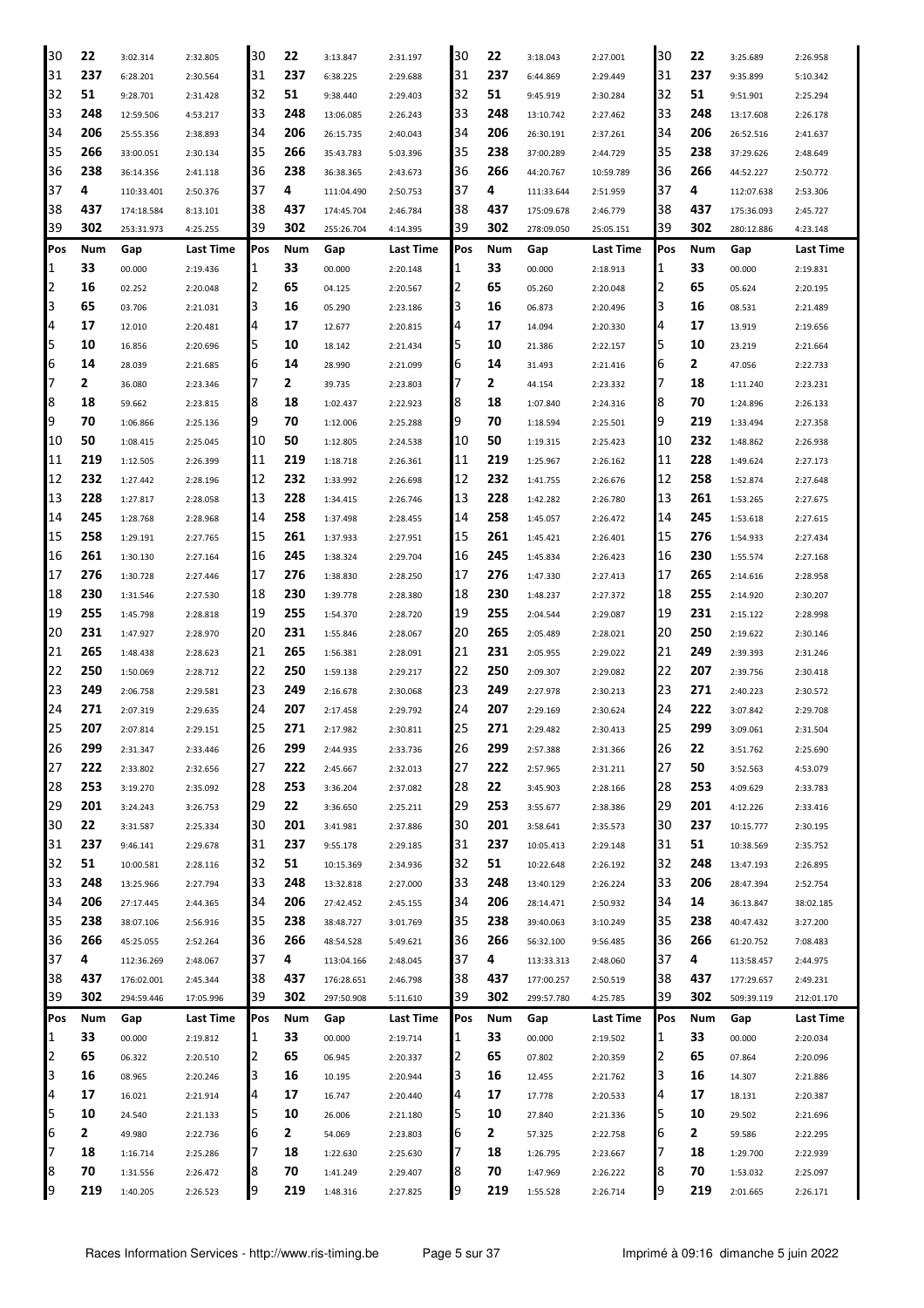| 10       | 232       | 1:56.672              | 2:27.622             | 10       | 232       | 2:05.936              | 2:28.978             | 10       | 232       | 2:14.126               | 2:27.692             | 10       | 232       | 2:21.498               | 2:27.406             |
|----------|-----------|-----------------------|----------------------|----------|-----------|-----------------------|----------------------|----------|-----------|------------------------|----------------------|----------|-----------|------------------------|----------------------|
| 11       | 228       | 1:57.362              | 2:27.550             | 11       | 228       | 2:06.540              | 2:28.892             | 11       | 228       | 2:14.717               | 2:27.679             | 11       | 228       | 2:22.529               | 2:27.846             |
| 12       | 258       | 2:00.168              | 2:27.106             | 12       | 258       | 2:08.784              | 2:28.330             | 12       | 261       | 2:17.497               | 2:27.956             | 12       | 261       | 2:24.575               | 2:27.112             |
| 13       | 261       | 2:00.513              | 2:27.060             | 13       | 261       | 2:09.043              | 2:28.244             | 13       | 258       | 2:17.723               | 2:28.441             | 13       | 258       | 2:24.881               | 2:27.192             |
| 14       | 245       | 2:00.815              | 2:27.009             | 14       | 245       | 2:09.252              | 2:28.151             | 14       | 245       | 2:18.031               | 2:28.281             | 14       | 245       | 2:25.108               | 2:27.111             |
| 15       | 276       | 2:03.368              | 2:28.247             | 15       | 276       | 2:11.793              | 2:28.139             | 15       | 276       | 2:20.339               | 2:28.048             | 15       | 276       | 2:28.405               | 2:28.100             |
| 16       | 230       | 2:04.152              | 2:28.390             | 16       | 230       | 2:12.262              | 2:27.824             | 16       | 230       | 2:20.962               | 2:28.202             | 16       | 230       | 2:29.075               | 2:28.147             |
| 17       | 265       | 2:25.589              | 2:30.785             | 17       | 231       | 2:35.352              | 2:29.225             | 17       | 231       | 2:43.730               | 2:27.880             | 17       | 231       | 2:53.560               | 2:29.864             |
| 18       | 231       | 2:25.841              | 2:30.531             | 18       | 265       | 2:35.970              | 2:30.095             | 18       | 265       | 2:44.479               | 2:28.011             | 18       | 265       | 2:54.159               | 2:29.714             |
| 19       | 255       |                       |                      | 19       | 255       |                       |                      | 19       | 255       |                        |                      | 19       | 255       |                        |                      |
|          | 250       | 2:26.341              | 2:31.233             |          | 250       | 2:36.814              | 2:30.187             | 20       |           | 2:46.033               | 2:28.721             | 20       | 250       | 2:54.611               | 2:28.612             |
| 20       |           | 2:30.711              | 2:30.901             | 20       |           | 2:40.799              | 2:29.802             |          | 250       | 2:50.810               | 2:29.513             |          |           | 3:00.903               | 2:30.127             |
| 21       | 249       | 2:50.282              | 2:30.701             | 21       | 207       | 3:00.490              | 2:29.407             | 21       | 207       | 3:10.583               | 2:29.595             | 21       | 207       | 3:20.147               | 2:29.598             |
| 22       | 207       | 2:50.797              | 2:30.853             | 22       | 249       | 3:01.193              | 2:30.625             | 22       | 249       | 3:11.528               | 2:29.837             | 22       | 271       | 3:20.655               | 2:28.844             |
| 23       | 271       | 2:51.702              | 2:31.291             | 23       | 271       | 3:01.509              | 2:29.521             | 23       | 271       | 3:11.845               | 2:29.838             | 23       | 249       | 3:22.999               | 2:31.505             |
| 24       | 222       | 3:19.983              | 2:31.953             | 24       | 222       | 3:32.160              | 2:31.891             | 24       | 299       | 3:44.422               | 2:31.432             | 24       | 299       | 3:56.312               | 2:31.924             |
| 25       | 299       | 3:21.271              | 2:32.022             | 25       | 299       | 3:32.492              | 2:30.935             | 25       | 222       | 3:44.464               | 2:31.806             | 25       | 22        | 4:20.243               | 2:27.645             |
| 26       | 22        | 4:01.343              | 2:29.393             | 26       | 22        | 4:06.550              | 2:24.921             | 26       | 22        | 4:12.632               | 2:25.584             | 26       | 50        | 4:21.570               | 2:27.033             |
| 27       | 50        | 4:02.339              | 2:29.588             | 27       | 50        | 4:09.174              | 2:26.549             | 27       | 50        | 4:14.571               | 2:24.899             | 27       | 253       | 5:10.124               | 2:32.812             |
| 28       | 253       | 4:25.294              | 2:35.477             | 28       | 253       | 4:43.353              | 2:37.773             | 28       | 253       | 4:57.346               | 2:33.495             | 28       | 201       | 5:15.094               | 2:34.787             |
| 29       | 201       | 4:28.351              | 2:35.937             | 29       | 201       | 4:45.160              | 2:36.523             | 29       | 201       | 5:00.341               | 2:34.683             | 29       | 222       | 6:33.724               | 5:09.294             |
| 30       | 237       | 10:25.094             | 2:29.129             | 30       | 237       | 10:34.671             | 2:29.291             | 30       | 237       | 13:17.812              | 5:02.643             | 30       | 237       | 13:33.575              | 2:35.797             |
| 31       | 51        | 10:47.623             | 2:28.866             | 31       | 51        | 11:01.363             | 2:33.454             | 31       | 51        | 13:55.759              | 5:13.898             | 31       | 51        | 14:23.498              | 2:47.773             |
| 32       | 248       | 13:55.385             | 2:28.004             | 32       | 248       | 14:05.344             | 2:29.673             | 32       | 248       | 19:34.579              | 7:48.737             | 32       | 248       | 19:56.637              | 2:42.092             |
| 33       | 206       | 29:22.008             | 2:54.426             | 33       | 206       | 29:59.950             | 2:57.656             | 33       | 206       | 30:53.661              | 3:13.213             | 33       | 206       | 35:21.051              | 6:47.424             |
| 34       | 14        | 36:42.546             | 2:48.511             | 34       | 14        | 37:17.918             | 2:55.086             | 34       | 14        | 38:05.667              | 3:07.251             | 34       | 14        | 38:43.644              | 2:58.011             |
| 35       | 238       | 42:08.348             | 3:40.728             | 35       | 238       | 43:28.878             | 3:40.244             | 35       | 238       | 44:55.975              | 3:46.599             | 35       | 238       | 46:56.459              | 4:20.518             |
| 36       | 266       | 61:56.659             | 2:55.719             | 36       | 266       | 63:22.194             | 3:45.249             | 36       | 266       | 65:02.465              | 3:59.773             | 36       | 266       | 66:30.007              | 3:47.576             |
| 37       | 4         | 114:23.629            | 2:44.984             | 37       | 4         | 114:48.682            | 2:44.767             | 37       | 4         | 115:15.841             | 2:46.661             | 37       | 4         | 115:41.224             | 2:45.417             |
| 38       | 437       | 177:58.176            | 2:48.331             | 38       | 437       | 178:29.879            | 2:51.417             | 38       | 437       | 179:01.228             | 2:50.851             | 38       | 437       | 179:30.978             | 2:49.784             |
| 39       | 302       | 511:36.634            | 4:17.327             | 39       | 302       | 513:44.069            | 4:27.149             | 39       | 302       | 515:44.093             | 4:19.526             | 39       | 302       | 518:05.404             | 4:41.345             |
|          |           |                       |                      |          |           |                       |                      |          |           |                        |                      |          |           |                        |                      |
|          |           |                       |                      |          |           |                       |                      |          |           |                        |                      |          |           |                        |                      |
| Pos      | Num       | Gap                   | Last Time            | Pos      | Num       | Gap                   | Last Time            | Pos<br>1 | Num       | Gap                    | Last Time            | Pos      | Num       | Gap                    | Last Time            |
| 1        | 33        | 00.000                | 2:19.132             | 1        | 33        | 00.000                | 2:19.882             |          | 33        | 00.000                 | 2:22.028             | 11       | 33        | 00.000                 | 2:24.299             |
| 2        | 65        | 08.582                | 2:19.850             | 2        | 65        | 09.208                | 2:20.508             | 2        | 65        | 10.322                 | 2:23.142             | 2        | 65        | 10.926                 | 2:24.903             |
| 3        | 16        | 15.836                | 2:20.661             | 3        | 16        | 17.619                | 2:21.665             | З        | 16        | 19.065                 | 2:23.474             | IЗ       | 16        | 19.809                 | 2:25.043             |
| 4        | 17        | 19.704                | 2:20.705             | 4        | 17        | 20.954                | 2:21.132             | 4        | 17        | 21.390                 | 2:22.464             | 4        | 17        | 21.123                 | 2:24.032             |
| 5        | 10        | 32.313                | 2:21.943             | 5        | 10        | 35.568                | 2:23.137             | 5        | 10        | 36.721                 | 2:23.181             | 5        | 10        | 39.030                 | 2:26.608             |
| IЮ       | 2         | 1:02.533              | 2:22.079             | ь        | 2         | 1:06.916              | 2:24.265             | ь        | 2         | 1:11.251               | 2:26.363             | Iр       | 2         | 1:14.517               | 2:27.565             |
| 7        | 18        | 1:34.252              | 2:23.684             | 7        | 18        | 1:39.070              | 2:24.700             | 7        | 18        | 1:43.762               | 2:26.720             | 17       | 70        | 2:26.603               | 2:33.462             |
| 8        | 70        | 2:00.513              | 2:26.613             | 8        | 70        | 2:07.640              | 2:27.009             | 8        | 70        | 2:17.440               | 2:31.828             | 8        | 219       | 2:32.748               | 2:31.640             |
| 9        | 219       | 2:09.453              | 2:26.920             | 9        | 219       | 2:17.750              | 2:28.179             | 9        | 219       | 2:25.407               | 2:29.685             | 9        | 228       | 2:59.174               | 2:34.830             |
| 10       | 232       | 2:30.217              | 2:27.851             | 10       | 232       | 2:40.155              | 2:29.820             | 10       | 228       | 2:48.643               | 2:29.318             | 10       | 258       | 2:59.509               | 2:33.247             |
| 11       | 228       | 2:30.663              | 2:27.266             | 11       | 228       | 2:41.353              | 2:30.572             | 11       | 232       | 2:49.478               | 2:31.351             | 11       | 245       | 2:59.789               | 2:33.859             |
| 12       | 261       | 2:32.654              | 2:27.211             | 12       | 261       | 2:42.148              | 2:29.376             | 12       | 261       | 2:50.079               | 2:29.959             | 12       | 276       | 3:02.576               | 2:33.023             |
| 13       | 245       | 2:32.866              | 2:26.890             | 13       | 245       | 2:43.004              | 2:30.020             | 13       | 245       | 2:50.229               | 2:29.253             | 13       | 230       | 3:03.638               | 2:33.162             |
| 14       | 258       | 2:33.410              | 2:27.661             | 14       | 258       | 2:43.819              | 2:30.291             | 14       | 258       | 2:50.561               | 2:28.770             | 14       | 261       | 3:12.191               | 2:46.411             |
| 15       | 276       | 2:37.865              | 2:28.592             | 15       | 276       | 2:46.473              | 2:28.490             | 15       | 276       | 2:53.852               | 2:29.407             | 15       | 232       | 3:13.467               | 2:48.288             |
| 16       | 230       | 2:38.252              | 2:28.309             | 16       | 230       | 2:47.313              | 2:28.943             | 16       | 230       | 2:54.775               | 2:29.490             | 16       | 255       | 3:35.916               | 2:37.146             |
| 17       | 265       | 3:02.815              | 2:27.788             | 17       | 265       | 3:12.649              | 2:29.716             | 17       | 255       | 3:23.069               | 2:31.581             | 17       | 231       | 3:36.187               | 2:35.842             |
| 18       | 255       | 3:03.741              | 2:28.262             | 18       | 255       | 3:13.516              | 2:29.657             | 18       | 265       | 3:23.703               | 2:33.082             | 18       | 265       | 3:36.780               | 2:37.376             |
| 19       | 231       | 3:04.144              | 2:29.716             | 19       | 231       | 3:14.045              | 2:29.783             | 19       | 231       | 3:24.644               | 2:32.627             | 19       | 250       | 3:50.990               | 2:39.321             |
| 20       | 250       | 3:11.435              | 2:29.664             | 20       | 250       | 3:23.555              | 2:32.002             | 20       | 250       | 3:35.968               | 2:34.441             | 120      | 207       | 4:07.222               | 2:37.718             |
| 21       | 207       | 3:31.287              | 2:30.272             | 21       | 207       | 3:43.092              | 2:31.687             | 21       | 207       | 3:53.803               | 2:32.739             | 21       | 271       | 4:08.493               | 2:38.065             |
| 22       | 271       | 3:31.978              | 2:30.455             | 22       | 271       | 3:43.828              | 2:31.732             | 22       | 271       | 3:54.727               | 2:32.927             | 22       | 249       | 4:13.606               | 2:37.927             |
| 23       | 249       | 3:36.323              | 2:32.456             | 23       | 249       | 3:48.722              | 2:32.281             | 23       | 249       | 3:59.978               | 2:33.284             | 23       | 18        | 4:16.743               | 4:57.280             |
| 24       | 299       | 4:08.868              |                      | 24       | 299       | 4:32.498              |                      | 24       | 299       | 4:45.683               |                      | 24       | 22        | 5:02.580               | 2:38.236             |
|          | 22        |                       | 2:31.688             |          |           |                       | 2:43.512             | 25       |           |                        | 2:35.213             | 25       | 299       |                        |                      |
| 25       |           | 4:28.314              | 2:27.203             | 25       | 22        | 4:37.956              | 2:29.524             |          | 22        | 4:48.643               | 2:32.715             |          |           | 5:03.429               | 2:42.045             |
| 26       | 50        | 4:29.012              | 2:26.574             | 26       | 50        | 4:40.072              | 2:30.942             | 26       | 50        | 4:52.365               | 2:34.321             | 26       | 50        | 5:04.800               | 2:36.734             |
| 27       | 253       | 5:28.093              | 2:37.101             | 27       | 253       | 5:43.936              | 2:35.725             | 27       | 222       | 8:14.054               | 2:53.017             | 27       | 222       | 8:42.968               | 2:53.213             |
| 28       | 222       | 7:09.087              | 2:54.495             | 28       | 222       | 7:43.065              | 2:53.860             | 28       | 201       | 9:19.850               | 2:54.796             | 28       | 201       | 9:49.990               | 2:54.439             |
| 29<br>30 | 201<br>51 | 8:17.693<br>15:02.980 | 5:21.731<br>2:58.614 | 29<br>30 | 201<br>51 | 8:47.082<br>15:41.353 | 2:49.271<br>2:58.255 | 29<br>30 | 51<br>237 | 16:27.762<br>20:29.350 | 3:08.437<br>2:54.120 | 29<br>30 | 51<br>237 | 17:13.308<br>21:02.549 | 3:09.845<br>2:57.498 |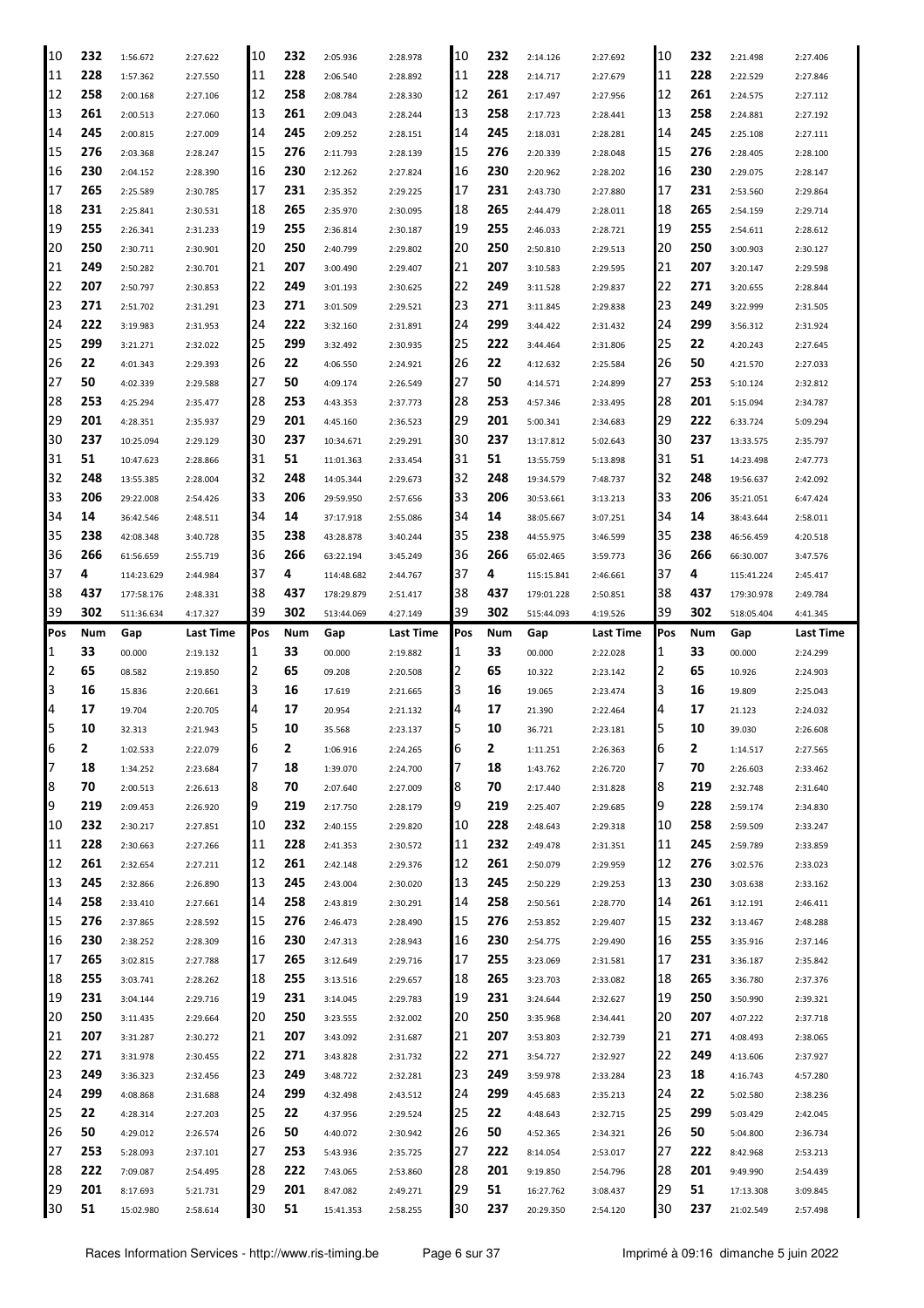| 31       | 237        | 19:26.828                | 8:12.385             | 31       | 237          | 19:57.258                | 2:50.312             | 31       | 248       | 30:04.117                | 11:35.025             | 31       | 206        | 40:23.261              | 4:14.214             |
|----------|------------|--------------------------|----------------------|----------|--------------|--------------------------|----------------------|----------|-----------|--------------------------|-----------------------|----------|------------|------------------------|----------------------|
| 32       | 248        | 20:20.536                | 2:43.031             | 32       | 248          | 20:51.120                | 2:50.466             | 32       | 206       | 38:33.346                | 3:25.126              | 32       | 14         | 44:41.379              | 4:24.650             |
| 33       | 206        | 36:25.109                | 3:23.190             | 33       | 206          | 37:30.248                | 3:25.021             | 33       | 14        | 42:41.028                | 4:42.044              | 33       | 238        | 53:40.113              | 3:12.380             |
| 34       | 14         | 39:32.957                | 3:08.445             | 34       | 14           | 40:21.012                | 3:07.937             | 34       | 238       | 52:52.032                | 5:37.230              | 34       | 266        | 69:51.829              | 2:49.894             |
| 35       | 238        | 48:08.606                | 3:31.279             | 35       | 238          | 49:36.830                | 3:48.106             | 35       | 266       | 69:26.234                | 2:54.230              | 35       | 4          | 117:16.993             | 2:45.640             |
| 36       | 266        | 67:53.036                | 3:42.161             | 36       | 266          | 68:54.032                | 3:20.878             | 36       | 4         | 116:55.652               | 2:44.830              | 36       | 437        | 182:19.532             | 3:32.945             |
| 37       | 4          | 116:07.302               | 2:45.210             | 37       | 4            | 116:32.850               | 2:45.430             | 37       | 437       | 181:10.886               | 2:54.335              |          |            |                        |                      |
| 38       | 437        | 180:07.395               | 2:55.549             | 38       | 437          | 180:38.579               | 2:51.066             |          |           |                          |                       |          |            |                        |                      |
| Pos      | <b>Num</b> | Gap                      | Last Time            | Pos      | Num          | Gap                      | Last Time            | Pos      | Num       | Gap                      | <b>Last Time</b>      | Pos      | Num        | Gap                    | <b>Last Time</b>     |
| 1        | 33         | 00.000                   | 2:27.011             | 1        | 33           | 00.000                   | 2:33.074             | 1        | 33        | 00.000                   | 2:38.912              | 1        | 33         | 00.000                 | 2:40.969             |
| 2        | 65         | 11.748                   | 2:27.833             | 2        | 65           | 11.209                   | 2:32.535             | 2        | 65        | 13.732                   | 2:41.435              | 2        | 65         | 15.335                 | 2:42.572             |
| 3        | 16         | 21.201                   | 2:28.403             | 3        | 17           | 25.414                   | 2:35.368             | 3        | 16        | 28.019                   | 2:40.556              | 3        | 16         | 32.622                 | 2:45.572             |
| 4        | 17         | 23.120                   | 2:29.008             | 4        | 16           | 26.375                   | 2:38.248             | 4        | 17        | 32.926                   | 2:46.424              | 4        | 17         | 40.017                 | 2:48.060             |
| 5        | 10         | 42.328                   | 2:30.309             | 5        | 10           | 47.320                   | 2:38.066             | 5        | 10        | 49.447                   | 2:41.039              | 5        | 10         | 50.656                 | 2:42.178             |
| 6        | 2          | 1:18.947                 | 2:31.441             | 6        | 219          | 2:52.872                 | 2:45.092             | 6        | 219       | 2:56.410                 | 2:42.450              | 6        | 2          | 2:57.102               | 2:40.730             |
| 7        | 70         | 2:36.097                 | 2:36.505             | 7        | 2            | 2:54.906                 | 4:09.033             | 7        | 2         | 2:57.341                 | 2:41.347              | 7        | 219        | 2:58.508               | 2:43.067             |
| 8        | 219        | 2:40.854                 | 2:35.117             | 8        | 70           | 3:00.773                 | 2:57.750             | 8        | 70        | 3:02.895                 | 2:41.034              | 8        | 70         | 3:13.030               | 2:51.104             |
| 9        | 258        | 3:10.018                 | 2:37.520             | 9        | 258          | 3:15.798                 | 2:38.854             | 9        | 258       | 3:21.242                 | 2:44.356              | 9        | 245        | 3:23.096               | 2:42.642             |
| 10       | 228        | 3:10.528                 | 2:38.365             | 10       | 228          | 3:16.380                 | 2:38.926             | 10       | 245       | 3:21.423                 | 2:43.482              | 10       | 258        | 3:27.179               | 2:46.906             |
| 11       | 245        | 3:11.544                 | 2:38.766             | 11       | 245          | 3:16.853                 | 2:38.383             | 11       | 276       | 3:21.664                 | 2:42.826              | 11       | 230        | 3:28.444               | 2:46.464             |
| 12       | 276        | 3:12.210                 | 2:36.645             | 12       | 276          | 3:17.750                 | 2:38.614             | 12       | 228       | 3:21.902                 | 2:44.434              | 12       | 228        | 3:29.148               | 2:48.215             |
| 13       | 230        | 3:13.053                 | 2:36.426             | 13       | 230          | 3:20.144                 | 2:40.165             | 13       | 230       | 3:22.949                 | 2:41.717              | 13       | 276        | 3:31.661               | 2:50.966             |
| 14       | 261        | 3:22.087                 | 2:36.907             | 14       | 261          | 3:31.779                 | 2:42.766             | 14       | 261       | 3:36.320                 | 2:43.453              | 14       | 231        | 4:10.860               | 2:48.164             |
| 15       | 232        | 3:22.972                 | 2:36.516             | 15       | 231          | 3:58.153                 |                      | 15       | 231       | 4:03.665                 |                       | 15       | 265        | 4:11.760               |                      |
| 16       | 231        |                          |                      | 16       | 265          |                          | 2:42.566             | 16       | 265       |                          | 2:44.424              | 16       | 255        |                        | 2:47.563             |
| 17       | 265        | 3:48.661                 | 2:39.485             | 17       | 255          | 3:59.094                 | 2:42.618             | 17       | 255       | 4:05.166                 | 2:44.984              | 17       | 250        | 4:13.008               | 2:48.198             |
| 18       | 255        | 3:49.550                 | 2:39.781             | 18       | 232          | 4:00.329                 | 2:42.614             | 18       | 250       | 4:05.779                 | 2:44.362              | 18       | 271        | 4:29.467               | 2:46.453             |
| 19       | 250        | 3:50.789                 | 2:41.884             | 19       | 250          | 4:05.276                 | 3:15.378             | 19       | 271       | 4:23.983                 | 2:46.572              | 19       | 207        | 4:52.391               | 2:50.717             |
| 20       | 207        | 4:05.268                 | 2:41.289             | 20       | 207          | 4:16.323                 | 2:44.129             | 20       | 207       | 4:42.643                 | 2:49.125              | 20       | 18         | 5:03.617               | 2:50.204             |
| 21       | 271        | 4:21.181                 | 2:40.970             | 21       | 271          | 4:30.883                 | 2:42.776             | 21       | 18        | 4:54.382                 | 3:02.411              | 21       | 299        | 5:33.681               | 2:59.140             |
|          | 249        | 4:22.659                 | 2:41.177             |          | 249          | 4:32.430                 | 2:42.845             |          | 299       | 5:15.510                 | 2:54.055              | 22       |            | 5:45.997               | 2:50.640             |
| 22       | 18         | 4:26.771                 | 2:40.176             | 22<br>23 |              | 4:36.440                 | 2:42.743             | 22<br>23 | 249       | 5:36.326                 | 2:42.878              | 23       | 261        | 6:32.611               | 5:37.260             |
| 23       | 22         | 4:37.663                 | 2:47.931             |          | 18           | 5:00.367                 | 2:55.778             |          |           | 6:19.357                 | 4:21.829              |          | 249<br>222 | 6:34.036               | 2:55.648             |
| 24       | 299        | 5:17.383                 | 2:41.814             | 24       | 299          | 5:32.360                 | 2:42.645             | 24       | 22<br>222 | 6:45.089                 | 3:51.604              | 24<br>25 |            | 10:49.506              | 3:17.286             |
| 25       | 50         | 5:22.789                 | 2:46.371             | 25<br>26 | 22           | 5:32.397                 | 2:48.088             | 25       |           | 10:13.189                | 3:10.512              | 26       | 201<br>50  | 11:53.170              | 3:10.640             |
| 26<br>27 | 222        | 5:30.269                 | 2:52.480             | 27       | 222          | 9:41.589                 | 3:01.059             | 26<br>27 | 201<br>50 | 11:23.499                | 3:13.648              | 27       |            | 19:44.127              | 3:23.162             |
|          |            | 9:13.604                 | 2:57.647             |          | 201          | 10:48.763                | 3:02.845             |          |           | 19:01.934                | 4:01.804              | 28       | 51         | 19:47.818              | 3:20.090             |
| 28<br>29 | 201<br>51  | 10:18.992                | 2:56.013             | 28<br>29 | 50<br>51     | 17:39.042                | 14:41.847            | 28<br>29 | 51<br>232 | 19:08.697                | 3:12.455              | 29       | 237<br>232 | 30:44.272              | 5:45.877             |
| 30       | 237        | 18:00.005                | 3:13.708             | 30       | 237          | 18:35.154                | 3:08.223             | 30       | 237       | 22:52.008                | 21:25.644             | 30       | 206        | 36:48.262              | 16:37.223            |
| 31       | 206        | 21:36.100                | 3:00.562             | 31       | 206          | 22:03.971                | 3:00.945             | 31       | 206       | 27:39.364                | 8:14.305              | 31       | 22         | 46:33.089              | 3:45.397             |
| 32       | 14         | 42:19.182                | 4:22.932             | 32       | 14           | 44:07.104                | 4:20.996             | 32       | 14        | 45:28.661                | 4:00.469              | 32       | 14         | 47:54.780              | 43:50.660            |
|          |            | 46:34.736                | 4:20.368             |          |              | 48:02.681                | 4:01.019             |          | 238       | 49:08.090                | 3:44.321              | 33       |            | 50:10.873              | 3:43.752             |
| 33<br>34 | 238<br>266 | 54:57.564<br>70:10.705   | 3:44.462<br>2:45.887 | 33<br>34 | 238<br>266   | 55:59.598<br>70:22.336   | 3:35.108             | 33<br>34 | 266       | 56:51.554<br>79:24.819   | 3:30.868<br>11:41.395 | 34       | 238<br>266 | 57:01.978<br>83:49.145 | 2:51.393<br>7:05.295 |
| 35       | 4          |                          |                      | 35       | 4            |                          | 2:44.705             | 35       | 4         |                          |                       | 35       | 4          | 117:52.289             |                      |
| 36       | 437        | 117:34.371<br>185:18.973 | 2:44.389<br>5:26.452 | 36       | 437          | 117:45.044<br>187:16.769 | 2:43.747<br>4:30.870 | 36       | 437       | 117:49.493<br>189:09.741 | 2:43.361<br>4:31.884  | 36       | 437        | 191:08.800             | 2:43.765<br>4:40.028 |
| Pos      | Num        | Gap                      | <b>Last Time</b>     | Pos      | Num          | Gap                      | <b>Last Time</b>     | Pos      | Num       | Gap                      | Last Time             | Pos      | Num        | Gap                    | Last Time            |
| 1        | 33         | 00.000                   | 2:43.055             | 1        | 33           | 00.000                   | 3:04.805             | 1        | 65        | 00.000                   | 2:53.562              | 1        | 65         | 00.000                 | 2:53.031             |
| 2        | 65         | 18.518                   | 2:46.238             | 2        | 65           | 01.544                   | 2:47.831             | 2        | 16        | 16.926                   | 2:52.727              | 2        | 16         | 23.291                 | 2:59.396             |
| 3        | 16         | 34.272                   | 2:44.705             | 3        | 16           | 19.305                   | 2:49.838             | 3        | 17        | 36.530                   | 2:51.268              | 3        | 17         | 34.820                 | 2:51.321             |
| 4        | 17         | 48.468                   | 2:51.506             | 4        | 17           | 40.368                   | 2:56.705             | 4        | 10        | 58.736                   | 3:01.171              | 4        | 10         | 1:32.802               | 3:27.097             |
| 5        | 10         | 54.773                   | 2:47.172             | 5        | 10           | 52.671                   | 3:02.703             | 5        | 219       | 2:42.422                 | 2:50.350              | 5        | 219        | 2:39.377               | 2:49.986             |
| 6        | 2          | 3:01.331                 | 2:47.284             | 6        | 219          | 2:47.178                 | 2:49.577             | 6        | 2         | 2:54.774                 | 2:57.658              | 6        | 245        | 2:55.648               | 2:48.249             |
| 7        | 219        | 3:02.406                 | 2:46.953             | 7        | $\mathbf{2}$ | 2:52.222                 | 2:55.696             | 7        | 245       | 3:00.430                 | 2:49.655              | 7        | 70         | 3:14.714               | 2:54.453             |
| 8        | 245        | 3:24.377                 | 2:44.336             | 8        | 245          | 3:05.881                 | 2:46.309             | 8        | 258       | 3:03.147                 | 2:49.398              | 8        | 228        | 3:15.805               | 2:54.401             |
| 9        | 70         | 3:26.582                 | 2:56.607             | 9        | 258          | 3:08.855                 | 2:45.866             | 9        | 70        | 3:13.292                 | 2:54.327              | 9        | 230        | 3:23.281               | 2:59.301             |
| 10       | 258        | 3:27.794                 | 2:43.670             | 10       | 70           | 3:14.071                 | 2:52.294             | 10       | 228       | 3:14.435                 | 2:52.278              | 10       | 276        | 3:23.500               | 2:57.361             |
| 11       | 230        |                          |                      | 11       | 230          |                          |                      | 11       | 230       |                          |                       | 11       | 231        |                        |                      |
| 12       | 228        | 3:31.822                 | 2:46.433             | 12       | 228          | 3:16.783                 | 2:49.766             | 12       | 276       | 3:17.011                 | 2:55.334              | 12       | 250        | 4:23.284               | 3:01.148             |
| 13       | 276        | 3:32.773<br>3:36.991     | 2:46.680<br>2:48.385 | 13       | 276          | 3:17.263<br>3:21.409     | 2:49.295             | 13       | 231       | 3:19.170<br>4:15.167     | 2:52.867              | 13       | 255        | 4:46.634<br>5:09.442   | 3:06.820             |
| 14       | 231        |                          |                      | 14       | 231          |                          | 2:49.223             | 14       | 255       |                          | 3:01.910              | 14       | 207        |                        | 3:30.560             |
|          |            | 4:18.399                 | 2:50.594             |          |              | 4:08.363                 | 2:54.769             |          |           | 4:31.913                 | 3:12.372              |          |            | 5:19.827               | 3:01.664             |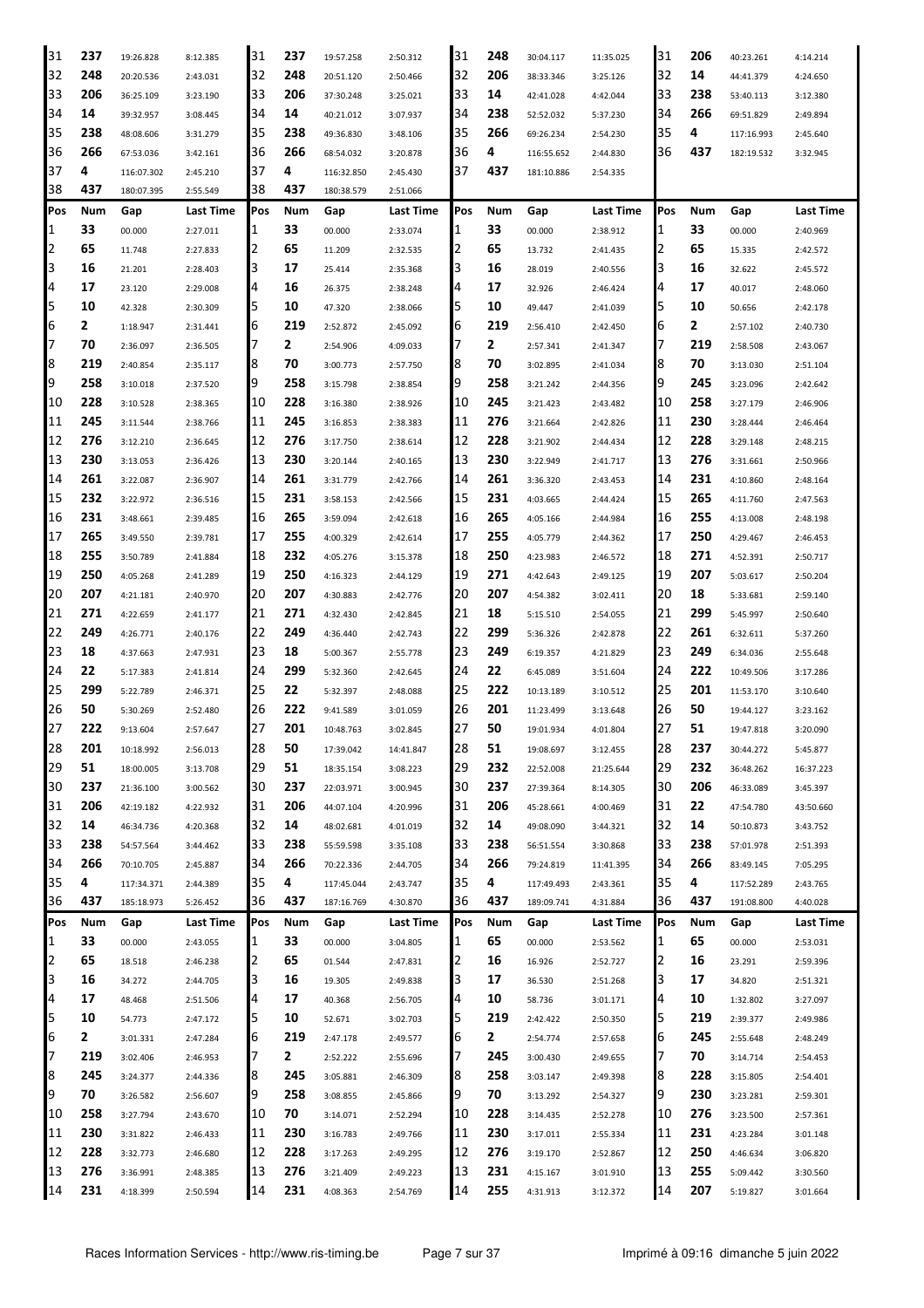| 15          | 265 | 4:21.399   | 2:52.694  | 15  | 255 | 4:14.647   | 2:57.370  | 15  | 250 | 4:32.845   | 3:00.346  | 15  | 299 | 5:41.930   | 2:59.174         |
|-------------|-----|------------|-----------|-----|-----|------------|-----------|-----|-----|------------|-----------|-----|-----|------------|------------------|
| 16          | 255 | 4:22.082   | 2:52.129  | 16  | 265 | 4:20.328   | 3:03.734  | 16  | 271 | 5:01.418   | 3:00.142  | 16  | 271 | 5:47.435   | 3:39.048         |
| 17          | 250 | 4:37.269   | 2:50.857  | 17  | 250 | 4:27.605   | 2:55.141  | 17  | 207 | 5:11.194   | 3:00.095  | 17  | 2   | 5:50.185   | 5:48.442         |
| 18          | 271 | 5:03.063   | 2:53.727  | 18  | 271 | 4:56.382   | 2:58.124  | 18  | 299 | 5:35.787   | 2:51.648  | 18  | 18  | 6:48.133   | 3:07.062         |
| 19          | 207 | 5:14.840   | 2:54.278  | 19  | 207 | 5:06.205   | 2:56.170  | 19  | 18  | 6:34.102   | 3:21.072  | 19  | 249 | 6:48.768   | 3:02.373         |
| 20          | 299 | 5:53.444   | 2:50.502  | 20  | 299 | 5:39.245   | 2:50.606  | 20  | 249 | 6:39.426   | 3:00.218  | 20  | 261 | 6:59.253   | 3:08.032         |
| 21          | 18  | 6:02.257   | 3:11.631  | 21  | 18  | 6:08.136   | 3:10.684  | 21  | 261 | 6:44.252   | 3:07.759  | 21  | 265 | 8:04.003   | 3:16.383         |
| 22          | 261 | 6:41.003   | 2:51.447  | 22  | 261 | 6:31.599   | 2:55.401  | 22  | 265 | 7:40.651   | 6:15.429  | 22  | 258 | 11:15.351  | 11:05.235        |
| 23          | 249 | 6:43.729   | 2:52.748  | 23  | 249 | 6:34.314   | 2:55.390  | 23  | 222 | 12:06.923  | 3:28.524  | 23  | 222 | 13:29.978  | 4:16.086         |
| 24          | 222 | 11:21.917  | 3:15.466  | 24  | 222 | 11:33.505  | 3:16.393  | 24  | 201 | 13:26.793  | 3:29.066  | 24  | 201 | 14:01.472  | 3:27.710         |
| 25          | 201 | 12:35.573  | 3:25.458  | 25  | 201 | 12:52.833  | 3:22.065  | 25  | 33  | 17:22.489  | 20:17.595 | 25  | 33  | 24:51.164  | 10:21.706        |
| 26          | 50  | 22:03.363  | 5:02.291  | 26  | 50  | 23:51.180  | 4:52.622  | 26  | 50  | 25:22.003  | 4:25.929  | 26  | 50  | 26:50.582  | 4:21.610         |
| 27          | 51  | 22:26.981  | 5:22.218  | 27  | 237 | 28:46.591  | 3:50.219  | 27  | 237 | 30:10.857  | 4:19.372  | 27  | 237 | 31:17.373  | 3:59.547         |
| 28          | 237 | 28:01.177  | 00.000    | 28  | 51  | 37:16.060  | 17:53.884 | 28  | 51  | 38:05.767  | 3:44.813  | 28  | 51  | 38:54.012  | 3:41.276         |
| 29          | 232 | 37:09.408  | 3:04.201  | 29  | 232 | 37:30.108  | 3:25.505  | 29  | 232 | 38:19.399  | 3:44.397  | 29  | 232 | 39:01.902  | 3:35.534         |
| 30          | 206 | 47:33.291  | 3:43.257  | 30  | 206 | 47:50.294  | 3:21.808  | 30  | 206 | 48:01.278  | 3:06.090  | 30  | 206 | 48:06.386  | 2:58.139         |
| 31          | 22  | 48:01.738  | 2:50.013  | 31  | 22  | 48:23.452  | 3:26.519  | 31  | 22  | 48:20.372  | 2:52.026  | 31  | 22  | 48:19.030  | 2:51.689         |
| 32          | 14  | 50:48.420  | 3:20.602  | 32  | 14  | 50:29.649  | 2:46.034  | 32  | 14  | 50:17.165  | 2:42.622  | 32  | 14  | 50:05.360  | 2:41.226         |
| 33          | 238 | 57:13.696  | 2:54.773  | 33  | 238 | 56:59.642  | 2:50.751  | 33  | 238 | 57:00.092  | 2:55.556  | 33  | 238 | 57:01.964  | 2:54.903         |
| 34          | 266 | 83:55.836  | 2:49.746  | 34  | 266 | 83:43.708  | 2:52.677  | 34  | 266 | 83:39.570  | 2:50.968  | 34  | 266 | 83:32.813  | 2:46.274         |
| 35          | 4   | 117:53.389 | 2:44.155  | 35  | 4   | 117:33.878 | 2:45.294  | 35  | 4   | 117:23.387 | 2:44.615  | 35  | 4   | 117:13.088 | 2:42.732         |
| 36          | 437 | 192:56.798 | 4:31.053  | 36  | 437 | 194:18.453 | 4:26.460  | 36  | 437 | 195:48.138 | 4:24.791  | 36  | 437 | 197:17.908 | 4:22.801         |
| Pos         | Num | Gap        | Last Time | Pos | Num | Gap        | Last Time | Pos | Num | Gap        | Last Time | Pos | Num | Gap        | Last Time        |
| $\mathbf 1$ | 65  | 00.000     | 3:04.961  | 1   | 17  | 00.000     | 2:51.767  | 11  | 65  | 00.000     | 4:48.176  | 1   | 65  | 00.000     | 4:44.625         |
| 2           | 17  | 20.384     | 2:50.525  | 2   | 16  | 20.171     | 3:08.497  | 12  | 245 | 05.288     | 4:36.846  | 2   | 245 | 02.535     | 4:41.872         |
| 3           | 16  | 23.825     | 3:05.495  | 3   | 65  | 2:16.258   | 5:28.409  | 13  | 70  | 09.534     | 4:15.066  | 3   | 228 | 04.657     | 4:39.270         |
| 4           | 219 | 2:25.152   | 2:50.736  | 4   | 219 | 2:19.262   | 3:06.261  | 14  | 228 | 10.012     | 4:14.254  | 4   | 70  | 07.639     | 4:42.730         |
| 5           | 245 | 2:42.565   | 2:51.878  | 5   | 245 | 2:32.876   | 3:02.462  | I5  | 276 | 10.782     | 4:09.264  | 5   | 276 | 08.201     | 4:42.044         |
| 6           | 70  | 3:02.724   | 2:52.971  | 6   | 70  | 2:58.902   | 3:08.329  | 6   | 230 | 11.312     | 4:00.160  | 6   | 230 | 08.877     | 4:42.190         |
| 7           | 228 | 3:08.803   | 2:57.959  | 7   | 228 | 3:00.192   | 3:03.540  |     | 16  | 14.530     | 6:58.793  |     | 16  | 12.167     | 4:42.262         |
| 8           | 276 | 3:13.910   | 2:55.371  | 8   | 276 | 3:05.952   | 3:04.193  | 18  | 219 | 18.159     | 5:03.331  | 8   | 219 | 15.176     | 4:41.642         |
| 9           | 230 | 3:17.698   | 2:59.378  | 9   | 230 | 3:15.586   | 3:10.039  | 19  | 17  | 42.131     | 7:46.565  | 9   | 17  | 19.993     | 4:22.487         |
| 10          | 231 | 4:23.453   | 3:05.130  | 10  | 231 | 4:59.462   | 3:48.160  | 10  | 231 | 1:12.613   | 3:17.585  | 10  | 231 | 22.701     | 3:54.713         |
| 11          | 250 | 4:56.009   | 3:14.336  | 11  | 250 | 6:50.446   | 5:06.588  | 11  | 250 | 4:35.603   | 4:49.591  | 11  | 299 | 4:24.928   | 4:22.926         |
| 12          | 10  | 5:28.369   | 7:00.528  | 12  | 255 | 7:05.927   | 4:47.495  | 12  | 255 | 4:44.890   | 4:43.397  | 12  | 255 | 4:25.660   | 4:25.395         |
| 13          | 255 | 5:30.583   | 3:26.102  | 13  | 207 | 7:07.765   | 4:46.430  | 13  | 207 | 4:45.966   | 4:42.635  | 13  | 207 | 4:26.618   | 4:25.277         |
| 14          | 207 | 5:33.486   | 3:18.620  | 14  | 299 | 7:08.951   | 4:46.516  | 14  | 299 | 4:46.627   | 4:42.110  | 14  | 2   | 4:29.164   | 4:24.777         |
| 15          | 299 | 5:34.586   | 2:57.617  | 15  | 2   | 7:11.462   | 4:23.556  | 15  | 2   | 4:49.012   | 4:41.984  | 15  | 249 | 4:37.795   | 4:24.846         |
| 16          | 2   | 6:00.057   | 3:14.833  | 16  | 249 | 7:19.739   | 3:33.632  | 16  | 249 | 4:57.574   | 4:42.269  | 16  | 261 | 4:38.331   | 4:24.690         |
| 17          | 249 | 6:58.258   | 3:14.451  | 17  | 261 | 7:20.274   | 3:23.622  | 17  | 261 | 4:58.266   | 4:42.426  | 17  | 18  | 4:49.815   | 4:21.888         |
| 18          | 261 | 7:08.803   | 3:14.511  | 18  | 18  | 8:51.443   | 4:47.031  | 18  | 18  | 5:12.552   | 3:25.543  | 18  | 250 | 4:55.304   | 5:04.326         |
| 19          | 18  | 7:16.563   | 3:33.391  | 19  | 265 | 11:44.191  | 4:52.147  | 19  | 265 | 9:06.101   | 4:26.344  | 19  | 265 | 8:42.880   | 4:21.404         |
| 20          | 265 | 10:04.195  | 5:05.153  | 20  | 271 | 11:59.142  | 4:41.961  | 20  | 271 | 9:19.484   | 4:24.776  | 20  | 271 | 8:55.931   | 4:21.072         |
| 21          | 271 | 10:29.332  | 7:46.858  | 21  | 258 | 12:51.698  | 3:06.443  | 21  | 258 | 9:37.516   | 3:50.252  | 21  | 258 | 9:12.248   | 4:19.357         |
| 22          | 258 | 12:57.406  | 4:47.016  | 22  | 222 | 16:20.772  | 4:25.132  | 22  | 222 | 13:35.562  | 4:19.224  | 22  | 201 | 13:03.196  | 4:00.716         |
| 23          | 222 | 15:07.791  | 4:42.774  | 23  | 201 | 16:30.415  | 4:24.256  | 23  | 201 | 13:47.105  | 4:21.124  | 23  | 222 | 13:23.080  | 4:32.143         |
| 24          | 201 | 15:18.310  | 4:21.799  | 24  | 33  | 25:24.060  | 3:36.519  | 24  | 33  | 22:04.120  | 3:44.494  | 24  | 33  | 20:54.765  | 3:35.270         |
| 25          | 33  | 24:59.692  | 3:13.489  | 25  | 50  | 28:19.919  | 3:44.481  | 25  | 50  | 24:55.890  | 3:40.405  | 25  | 50  | 23:37.210  | 3:25.945         |
| 26          | 50  | 27:47.589  | 4:01.968  | 26  | 237 | 32:30.031  | 3:41.619  | 26  | 237 | 28:46.694  | 3:21.097  | 26  | 237 | 27:03.038  | 3:00.969         |
| 27          | 237 | 32:00.563  | 3:48.151  | 27  | 10  | 36:19.676  | 34:03.458 | 27  | 10  | 32:08.363  | 2:53.121  | 27  | 10  | 30:31.968  | 3:08.230         |
| 28          | 51  | 39:15.341  | 3:26.290  | 28  | 51  | 39:00.206  | 2:57.016  | 28  | 51  | 34:48.092  | 2:52.320  | 28  | 51  | 33:04.794  | 3:01.327         |
| 29          | 232 | 39:28.117  | 3:31.176  | 29  | 232 | 39:14.874  | 2:58.908  | 29  | 232 | 35:05.766  | 2:55.326  | 29  | 232 | 33:17.517  | 2:56.376         |
| 30          | 22  | 48:02.882  | 2:48.813  | 30  | 22  | 47:36.086  | 2:45.355  | 30  | 22  | 43:16.559  | 2:44.907  | 30  | 22  | 41:18.636  | 2:46.702         |
| 31          | 206 | 48:07.950  | 3:06.525  | 31  | 206 | 47:52.206  | 2:56.407  | 31  | 206 | 43:44.548  | 2:56.776  | 31  | 206 | 41:56.937  | 2:57.014         |
| 32          | 14  | 49:39.635  | 2:39.236  | 32  | 14  | 49:06.285  | 2:38.801  | 32  | 14  | 44:40.140  | 2:38.289  | 32  | 14  | 42:34.852  | 2:39.337         |
| 33          | 238 | 56:46.138  | 2:49.135  | 33  | 238 | 56:20.409  | 2:46.422  | 33  | 238 | 52:02.456  | 2:46.481  | 33  | 238 | 50:10.801  | 2:52.970         |
| 34          | 266 | 83:12.610  | 2:44.758  | 34  | 266 | 82:44.573  | 2:44.114  | 34  | 266 | 78:29.916  | 2:49.777  | 34  | 266 | 76:29.629  | 2:44.338         |
| 35          | 4   | 116:51.118 | 2:42.991  | 35  | 4   | 116:23.959 | 2:44.992  | 35  | 4   | 112:06.035 | 2:46.510  | 35  | 4   | 110:05.690 | 2:44.280         |
| 36          | 437 | 198:29.557 | 4:16.610  | 36  | 437 | 198:40.092 | 3:22.686  | 36  | 437 | 194:33.414 | 2:57.756  | 36  | 437 | 192:42.603 | 2:53.814         |
| Pos         | Num | Gap        | Last Time | Pos | Num | Gap        | Last Time | Pos | Num | Gap        | Last Time | Pos | Num | Gap        | <b>Last Time</b> |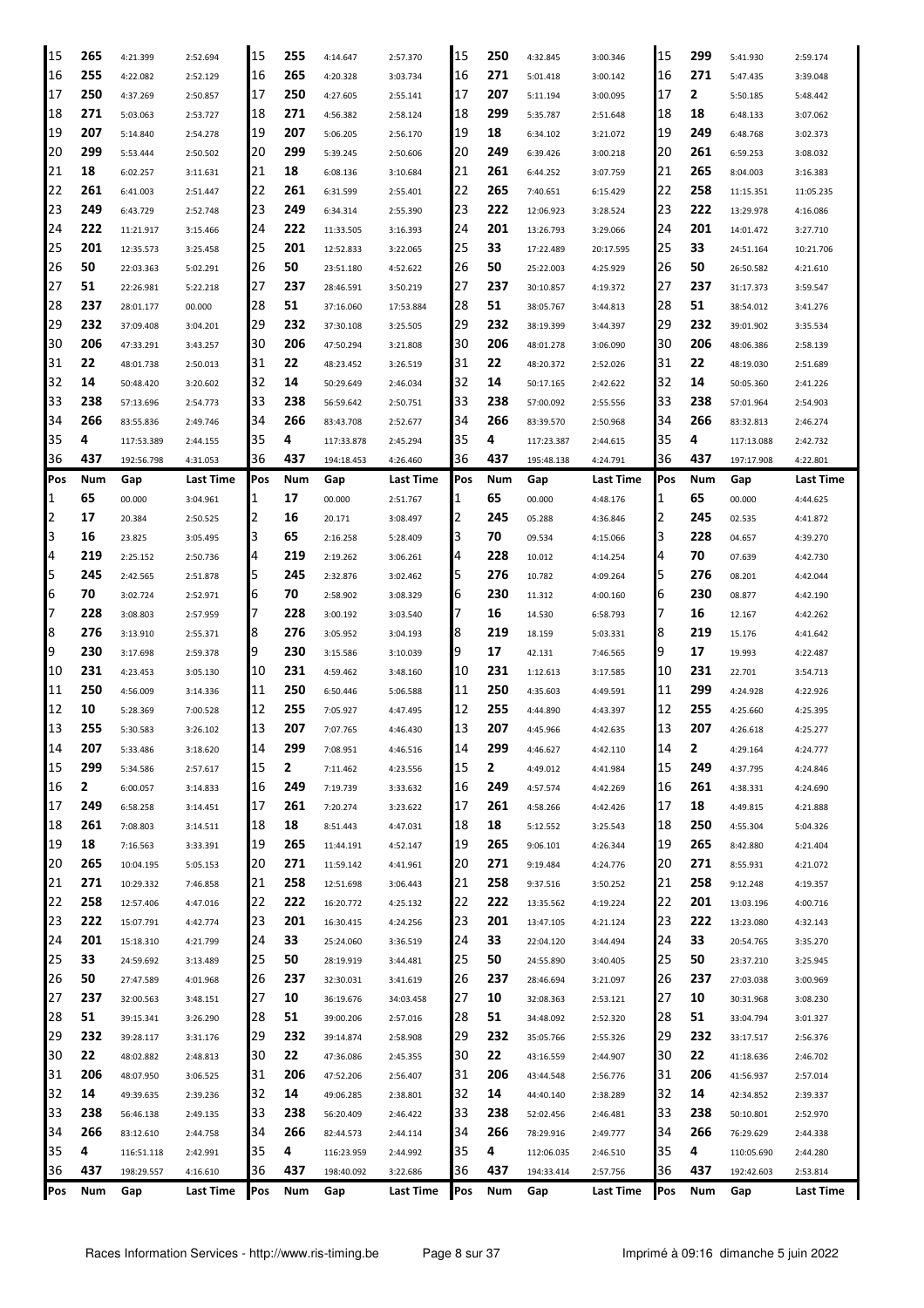| 1   | 65  | 00.000     | 4:24.979  | 1   | 65           | 00.000     | 4:21.196  | 1   | 65           | 00.000     | 4:02.424         | 1   | 65  | 00.000     | 3:44.251  |
|-----|-----|------------|-----------|-----|--------------|------------|-----------|-----|--------------|------------|------------------|-----|-----|------------|-----------|
| 2   | 245 | 02.009     | 4:24.453  | 2   | 245          | 02.168     | 4:21.355  | 2   | 245          | 02.879     | 4:03.135         | 2   | 245 | 02.130     | 3:43.502  |
| 3   | 276 | 05.227     | 4:22.005  | 3   | 70           | 07.306     | 4:20.992  | З   | 70           | 05.165     | 4:00.283         | 3   | 70  | 05.919     | 3:45.005  |
| 4   | 70  | 07.510     | 4:24.850  | 4   | 230          | 08.071     | 4:21.125  | 4   | 230          | 06.788     | 4:01.141         | 4   | 230 | 07.824     | 3:45.287  |
| 5   | 230 | 08.142     | 4:24.244  | 5   | 16           | 11.153     | 4:20.360  | 5   | 16           | 09.973     | 4:01.244         | 5   | 16  | 10.241     | 3:44.519  |
| 6   | 16  | 11.989     | 4:24.801  | 6   | 219          | 14.164     | 4:20.432  | 6   | 219          | 12.629     | 4:00.889         | 6   | 219 | 13.052     | 3:44.674  |
| 7   | 219 | 14.928     | 4:24.731  | 7   | 17           | 17.947     | 4:21.481  | 7   | 17           | 15.982     | 4:00.459         | 7   | 17  | 16.669     | 3:44.938  |
| 8   | 17  | 17.662     | 4:22.648  | 8   | 231          | 20.088     | 4:20.851  | 8   | 231          | 18.394     | 4:00.730         | 8   | 231 | 19.150     | 3:45.007  |
| 9   | 231 | 20.433     | 4:22.711  | 9   | 228          | 26.686     | 4:19.363  | 9   | 228          | 23.798     | 3:59.536         | 9   | 228 | 27.575     | 3:48.028  |
| 10  | 228 | 28.519     | 4:48.841  | 10  | 276          | 35.430     | 4:51.399  | 10  | 276          | 27.009     | 3:54.003         | 10  | 276 | 30.276     | 3:47.518  |
| 11  | 255 | 4:21.812   | 4:21.131  | 11  | 255          | 4:02.904   | 4:02.288  | 11  | 255          | 3:45.060   | 3:44.580         | 11  | 255 | 3:41.749   | 3:40.940  |
| 12  | 207 | 4:22.963   | 4:21.324  | 12  | 207          | 4:03.733   | 4:01.966  | 12  | 207          | 3:45.852   | 3:44.543         | 12  | 207 | 3:43.010   | 3:41.409  |
| 13  | 2   | 4:25.566   | 4:21.381  | 13  | 2            | 4:06.951   | 4:02.581  | 13  | 2            | 3:49.063   | 3:44.536         | 13  | 2   | 3:45.010   | 3:40.198  |
| 14  | 261 | 4:31.094   | 4:17.742  | 14  | 249          | 4:13.438   | 4:01.338  | 14  | 249          | 3:55.545   | 3:44.531         | 14  | 249 | 3:55.185   | 3:43.891  |
| 15  | 249 | 4:33.296   | 4:20.480  | 15  | 18           | 4:24.343   | 3:59.582  | 15  | 18           | 4:08.904   | 3:46.985         | 15  | 18  | 4:07.442   | 3:42.789  |
| 16  | 18  | 4:45.957   | 4:21.121  | 16  | 250          | 4:27.880   | 3:59.685  | 16  | 250          | 4:13.147   | 3:47.691         | 16  | 250 | 4:11.025   | 3:42.129  |
| 17  | 250 | 4:49.391   | 4:19.066  | 17  | 299          | 4:47.771   | 3:36.637  | 17  | 299          | 4:29.870   |                  | 17  | 299 | 4:21.196   | 3:35.577  |
| 18  | 299 |            |           | 18  | 261          |            |           | 18  | 261          |            | 3:44.523         | 18  | 261 |            |           |
| 19  | 265 | 5:32.330   | 5:32.381  | 19  | 265          | 4:50.747   | 4:40.849  | 19  | 265          | 4:32.826   | 3:44.503         | 19  | 265 | 4:24.016   | 3:35.441  |
|     | 271 | 8:20.249   | 4:02.348  |     | 271          | 7:43.571   | 3:44.518  | 20  | 271          | 7:21.229   | 3:40.082         |     | 271 | 7:03.594   | 3:26.616  |
| 20  | 258 | 8:31.917   | 4:00.965  | 20  | 258          | 7:55.864   | 3:45.143  | 21  | 258          | 7:36.667   | 3:43.227         | 20  | 258 | 7:13.428   | 3:21.012  |
| 21  |     | 8:46.856   | 3:59.587  | 21  |              | 8:13.719   | 3:48.059  |     |              | 7:52.954   | 3:41.659         | 21  |     | 7:29.962   | 3:21.259  |
| 22  | 201 | 12:22.705  | 3:44.488  | 22  | 201          | 11:45.059  | 3:43.550  | 22  | 201          | 11:05.471  | 3:22.836         | 22  | 201 | 10:20.593  | 2:59.373  |
| 23  | 222 | 12:42.304  | 3:44.203  | 23  | 222          | 12:02.460  | 3:41.352  | 23  | 222          | 11:26.110  | 3:26.074         | 23  | 222 | 10:41.610  | 2:59.751  |
| 24  | 33  | 20:01.143  | 3:31.357  | 24  | 33           | 18:30.876  | 2:50.929  | 24  | 33           | 17:15.904  | 2:47.452         | 24  | 33  | 16:22.345  | 2:50.692  |
| 25  | 50  | 22:45.534  | 3:33.303  | 25  | 50           | 21:22.979  | 2:58.641  | 25  | 237          | 22:41.093  | 2:47.445         | 25  | 237 | 21:48.321  | 2:51.479  |
| 26  | 237 | 25:28.530  | 2:50.471  | 26  | 237          | 23:56.072  | 2:48.738  | 26  | 10           | 26:08.287  | 2:49.533         | 26  | 10  | 25:10.698  | 2:46.662  |
| 27  | 10  | 28:54.858  | 2:47.869  | 27  | 10           | 27:21.178  | 2:47.516  | 27  | 50           | 26:51.483  | 9:30.928         | 27  | 50  | 26:10.047  | 3:02.815  |
| 28  | 51  | 31:34.000  | 2:54.185  | 28  | 51           | 30:13.334  | 3:00.530  | 28  | 51           | 29:03.537  | 2:52.627         | 28  | 51  | 28:11.818  | 2:52.532  |
| 29  | 232 | 31:47.700  | 2:55.162  | 29  | 232          | 30:16.627  | 2:50.123  | 29  | 232          | 29:04.856  | 2:50.653         | 29  | 232 | 28:12.065  | 2:51.460  |
| 30  | 22  | 39:41.783  | 2:48.126  | 30  | 22           | 38:05.312  | 2:44.725  | 30  | 22           | 36:46.923  | 2:44.035         | 30  | 22  | 35:45.356  | 2:42.684  |
|     | 206 | 40:26.893  |           | 31  | 14           | 39:02.311  | 2:37.144  | 31  | 14           | 37:38.586  | 2:38.699         | 31  | 14  | 36:31.221  | 2:36.886  |
| 31  |     |            | 2:54.935  |     |              |            |           |     |              |            |                  |     |     |            |           |
| 32  | 14  | 40:46.363  | 2:36.490  | 32  | 206          | 39:03.826  | 2:58.129  | 32  | 206          | 37:54.697  | 2:53.295         | 32  | 206 | 37:03.029  | 2:52.583  |
| 33  | 238 | 48:31.732  | 2:45.910  | 33  | 238          | 46:57.831  | 2:47.295  | 33  | 238          | 45:43.973  | 2:48.566         | 33  | 238 | 44:54.319  | 2:54.597  |
| 34  | 266 | 74:49.113  | 2:44.463  | 34  | 266          | 73:10.512  | 2:42.595  | 34  | 266          | 71:50.374  | 2:42.286         | 34  | 266 | 70:49.089  | 2:42.966  |
| 35  | 4   | 108:26.066 | 2:45.355  | 35  | 4            | 106:51.486 | 2:46.616  | 35  | 4            | 105:37.955 | 2:48.893         | 35  | 4   | 104:41.846 | 2:48.142  |
| 36  | 437 | 191:09.457 | 2:51.833  | 36  | 437          | 189:38.019 | 2:49.758  | 36  | 437          | 188:23.735 | 2:48.140         | 36  | 437 | 187:28.059 | 2:48.575  |
| Pos | Num | Gap        | Last Time | Pos | Num          | Gap        | Last Time | Pos | Num          | Gap        | <b>Last Time</b> | Pos | Num | Gap        | Last Time |
| 1   | 65  | 00.000     | 3:41.184  | 1   | 65           | 00.000     | 3:25.671  | 1   | 245          | 00.000     | 2:41.846         | 1   | 245 | 00.000     | 2:40.745  |
| 2   | 245 | 02.209     | 3:41.263  | 2   | 245          | 01.215     | 3:24.677  | 2   | 65           | 15.219     | 2:58.280         | 2   | 70  | 24.987     | 2:49.275  |
| 3   | 70  | 06.443     | 3:41.708  | 3   | 70           | 02.852     | 3:22.080  | 3   | 230          | 15.512     | 2:55.318         | 3   | 65  | 26.283     | 2:51.809  |
| 4   | 230 | 07.113     | 3:40.473  | 4   | 230          | 03.255     | 3:21.813  | 4   | 70           | 16.457     | 2:56.666         | 4   | 219 | 26.774     | 2:48.140  |
| 5   | 16  | 12.674     | 3:43.617  | 5   | 16           | 08.976     | 3:21.973  | 5   | 219          | 19.379     | 2:52.450         | 5   | 230 | 27.146     | 2:52.379  |
| 6   | 219 | 15.314     | 3:43.446  | 6   | 219          | 09.990     | 3:20.347  | 6   | 16           | 22.415     | 2:56.500         | 6   | 231 | 31.297     | 2:47.269  |
| 7   | 17  | 19.174     | 3:43.689  | 7   | 17           | 14.950     | 3:21.447  | 7   | 231          | 24.773     | 2:50.672         | 7   | 17  | 36.831     | 2:51.138  |
| 8   | 231 | 21.517     | 3:43.551  | 8   | 231          | 17.162     | 3:21.316  | 8   | 17           | 26.438     | 2:54.549         | 8   | 16  | 39.404     | 2:57.734  |
| 9   | 228 | 28.244     | 3:41.853  | 9   | 228          | 23.671     | 3:21.098  | 9   | 228          | 31.050     | 2:50.440         | 9   | 228 | 40.606     | 2:50.301  |
| 10  | 276 | 31.225     | 3:42.133  | 10  | 276          | 27.762     | 3:22.208  | 10  | 276          | 43.149     | 2:58.448         | 10  | 276 | 57.186     | 2:54.782  |
| 11  | 255 | 3:25.969   | 3:25.404  | 11  | $\mathbf{2}$ | 2:46.978   | 2:44.785  | 11  | $\mathbf{2}$ | 2:43.647   | 2:39.730         | 11  | 2   | 2:41.402   | 2:38.500  |
| 12  | 207 | 3:26.630   | 3:24.804  | 12  | 207          | 3:01.226   | 3:00.267  | 12  | 207          | 3:08.217   | 2:50.052         | 12  | 207 | 3:16.283   | 2:48.811  |
| 13  | 2   | 3:27.864   | 3:24.038  | 13  | 255          | 3:02.195   | 3:01.897  | 13  | 249          | 3:08.688   | 2:48.743         | 13  | 249 | 3:16.799   | 2:48.856  |
| 14  | 249 | 3:35.001   | 3:21.000  | 14  | 249          | 3:03.006   | 2:53.676  | 14  | 255          | 3:10.568   | 2:51.434         | 14  | 255 | 3:21.739   | 2:51.916  |
| 15  | 18  | 3:46.767   | 3:20.509  | 15  | 18           | 3:19.872   | 2:58.776  | 15  | 18           | 3:29.262   | 2:52.451         | 15  | 18  | 3:36.779   | 2:48.262  |
| 16  | 250 | 3:50.956   | 3:21.115  | 16  | 250          | 3:25.281   | 2:59.996  | 16  | 250          | 3:32.881   | 2:50.661         | 16  | 261 | 3:54.932   | 2:49.789  |
| 17  | 299 | 4:10.438   | 3:30.426  | 17  | 299          | 3:38.914   | 2:54.147  | 17  | 261          | 3:45.888   | 2:49.422         | 17  | 250 | 3:56.285   | 3:04.149  |
| 18  | 261 | 4:13.606   | 3:30.774  | 18  | 261          | 3:39.527   | 2:51.592  | 18  | 299          | 3:48.038   | 2:52.185         | 18  | 299 | 4:01.388   | 2:54.095  |
| 19  | 265 | 6:26.651   | 3:04.241  | 19  | 271          | 5:54.704   | 2:52.747  | 19  | 271          | 6:02.136   | 2:50.493         | 19  | 271 | 6:09.124   | 2:47.733  |
| 20  | 271 | 6:27.628   | 2:55.384  | 20  | 265          | 5:58.631   | 2:57.651  | 20  | 265          | 6:11.059   | 2:55.489         | 20  | 265 | 6:23.739   | 2:53.425  |
| 21  | 258 | 6:46.368   | 2:57.590  | 21  | 258          | 6:12.597   | 2:51.900  | 21  | 258          | 6:20.176   | 2:50.640         | 21  | 258 | 6:26.687   | 2:47.256  |
| 22  | 201 | 9:35.396   | 2:55.987  | 22  | 201          | 9:06.096   | 2:56.371  | 22  | 201          | 9:15.219   | 2:52.184         | 22  | 201 | 9:27.310   | 2:52.836  |
| 23  | 222 | 10:03.808  | 3:03.382  | 23  | 222          | 9:37.301   | 2:59.164  | 23  | 222          | 9:51.942   | 2:57.702         | 23  | 222 | 10:07.811  | 2:56.614  |
| 24  | 33  | 15:29.020  | 2:47.859  | 24  | 33           | 14:51.630  | 2:48.281  | 24  | 33           | 14:53.484  | 2:44.915         | 24  | 33  | 15:00.935  | 2:48.196  |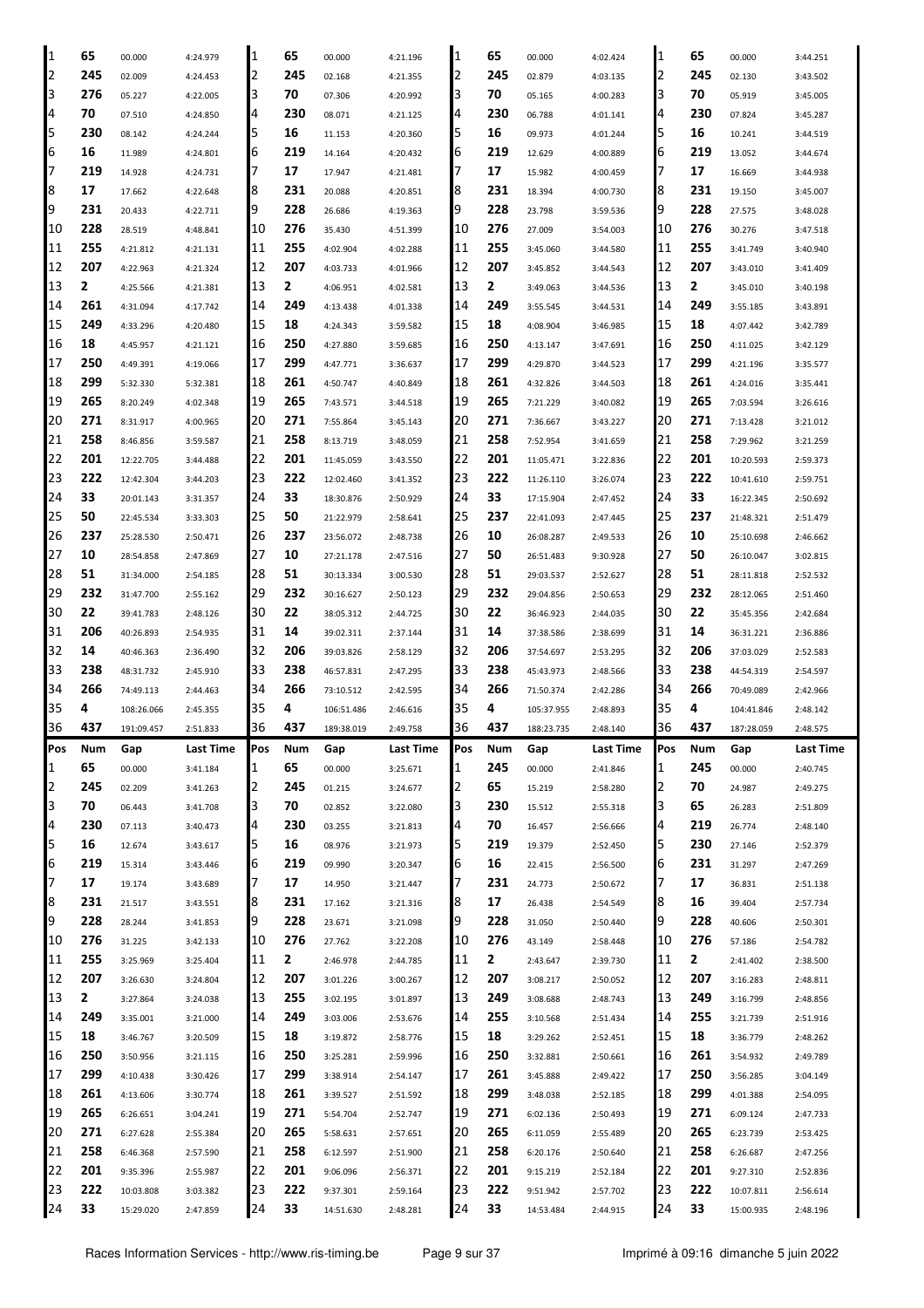| 25     | 237 | 20:57.283  | 2:50.146  | 25  | 237 | 20:19.709  | 2:48.097         | 25  | 237 | 20:23.152  | 2:46.504  | 25  | 237 | 20:27.943  | 2:45.536         |
|--------|-----|------------|-----------|-----|-----|------------|------------------|-----|-----|------------|-----------|-----|-----|------------|------------------|
| 26     | 10  | 24:14.265  | 2:44.751  | 126 | 10  | 23:34.738  | 2:46.144         | 26  | 10  | 23:36.892  | 2:45.215  | 26  | 10  | 23:40.141  | 2:43.994         |
| 27     | 50  | 25:24.230  | 2:55.367  | 127 | 50  | 24:52.559  | 2:54.000         | 27  | 50  | 25:02.920  | 2:53.422  | 27  | 50  | 25:18.985  | 2:56.810         |
| 28     | 232 | 27:23.644  | 2:52.763  | 28  | 232 | 26:46.134  | 2:48.161         | 28  | 232 | 26:51.721  | 2:48.648  | 28  | 232 | 26:58.857  | 2:47.881         |
| 29     | 51  | 27:27.776  | 2:57.142  | 29  | 51  | 29:09.123  | 5:07.018         | 29  | 51  | 29:15.949  | 2:49.887  | 29  | 51  | 29:27.958  | 2:52.754         |
| 30     | 22  | 34:47.000  | 2:42.828  | 30  | 22  | 34:10.074  | 2:48.745         | 30  | 22  | 34:12.624  | 2:45.611  | 30  | 22  | 34:19.010  | 2:47.131         |
| 31     | 14  | 35:27.006  | 2:36.969  | 31  | 14  | 34:37.667  | 2:36.332         | 31  | 14  | 34:31.040  | 2:36.434  | 31  | 14  | 34:27.772  | 2:37.477         |
| 32     | 206 | 36:13.804  | 2:51.959  | 32  | 206 | 35:40.039  | 2:51.906         | 32  | 206 | 35:48.716  | 2:51.738  | 32  | 206 | 36:00.996  | 2:53.025         |
| 33     | 238 | 43:59.718  | 2:46.583  | 33  | 238 | 43:21.880  | 2:47.833         | 33  | 238 | 43:26.657  | 2:47.838  | 33  | 238 | 43:31.900  | 2:45.988         |
| 34     | 266 | 69:57.302  | 2:49.397  | 134 | 266 | 69:15.231  | 2:43.600         | 34  | 266 | 69:16.458  | 2:44.288  | 34  | 266 | 69:20.421  | 2:44.708         |
| 35     | 4   | 103:47.836 | 2:47.174  | 35  | 4   | 103:17.952 | 2:55.787         | 35  | 4   | 103:22.765 | 2:47.874  | 35  | 4   | 103:38.241 | 2:56.221         |
| 36     | 437 | 186:37.647 | 2:50.772  | 36  | 437 | 186:02.974 | 2:50.998         | 36  | 437 | 186:27.636 | 3:07.723  | 36  | 437 | 187:00.973 | 3:14.082         |
| Pos    | Num | Gap        | Last Time | Pos | Num | Gap        |                  | Pos | Num | Gap        |           | Pos | Num |            | <b>Last Time</b> |
|        | 245 |            |           | 11  | 245 |            | Last Time        | 1   | 245 |            | Last Time | 11  | 245 | Gap        |                  |
| 1<br>2 | 70  | 00.000     | 2:41.931  | 12  | 219 | 00.000     | 2:39.885         |     | 219 | 00.000     | 2:39.989  |     | 219 | 00.000     | 2:40.501         |
|        |     | 28.820     | 2:45.764  |     |     | 34.335     | 2:44.322         | 2   |     | 38.192     | 2:43.846  | 2   |     | 41.061     | 2:43.370         |
| 3      | 219 | 29.898     | 2:45.055  | IЗ  | 70  | 39.751     | 2:50.816         | 3   | 230 | 44.222     | 2:43.614  | З   | 231 | 47.861     | 2:43.286         |
| 4      | 230 | 33.603     | 2:48.388  | 4   | 230 | 40.597     | 2:46.879         | 4   | 231 | 45.076     | 2:43.882  | 4   | 70  | 50.164     | 2:42.726         |
| 5      | 231 | 36.167     | 2:46.801  | 5   | 231 | 41.183     | 2:44.901         | 5   | 70  | 47.939     | 2:48.177  | 5   | 17  | 1:02.461   | 2:45.808         |
| 6      | 65  | 38.836     | 2:54.484  | 16  | 65  | 49.406     | 2:50.455         | 6   | 17  | 57.154     | 2:46.063  | 6   | 228 | 1:06.428   | 2:46.372         |
| 7      | 17  | 43.545     | 2:48.645  | 17  | 17  | 51.080     | 2:47.420         | 7   | 65  | 59.780     | 2:50.363  | 7   | 65  | 1:08.740   | 2:49.461         |
| 8      | 228 | 47.887     | 2:49.212  | 8   | 228 | 54.112     | 2:46.110         | 8   | 228 | 1:00.557   | 2:46.434  | 8   | 16  | 1:29.656   | 2:55.379         |
| 9      | 16  | 49.839     | 2:52.366  | 19  | 16  | 1:00.811   | 2:50.857         | 9   | 16  | 1:14.778   | 2:53.956  | 9   | 276 | 1:48.062   | 2:50.700         |
| 10     | 276 | 1:13.410   | 2:58.155  | 10  | 276 | 1:26.012   | 2:52.487         | 10  | 276 | 1:37.863   | 2:51.840  | 10  | 2   | 2:29.093   | 2:37.609         |
| 11     | 2   | 2:36.802   | 2:37.331  | 11  | 2   | 2:34.478   | 2:37.561         | 11  | 2   | 2:31.985   | 2:37.496  | 11  | 230 | 2:30.783   | 4:27.062         |
| 12     | 207 | 3:21.729   | 2:47.377  | 12  | 249 | 3:26.500   | 2:44.345         | 12  | 249 | 3:29.429   | 2:42.918  | 12  | 249 | 3:33.296   | 2:44.368         |
| 13     | 249 | 3:22.040   | 2:47.172  | 13  | 207 | 3:28.970   | 2:47.126         | 13  | 207 | 3:33.761   | 2:44.780  | 13  | 207 | 3:39.054   | 2:45.794         |
| 14     | 255 | 3:28.257   | 2:48.449  | 14  | 255 | 3:33.601   | 2:45.229         | 14  | 255 | 3:38.598   | 2:44.986  | 14  | 18  | 4:10.304   | 2:47.100         |
| 15     | 18  | 3:44.022   | 2:49.174  | 15  | 18  | 3:55.550   | 2:51.413         | 15  | 18  | 4:03.705   | 2:48.144  | 15  | 261 | 4:22.973   | 2:47.604         |
| 16     | 261 | 3:59.843   | 2:46.842  | 16  | 261 | 4:08.143   | 2:48.185         | 16  | 261 | 4:15.870   | 2:47.716  | 16  | 250 | 4:35.975   | 2:50.826         |
| 17     | 250 | 4:06.753   | 2:52.399  | 17  | 250 | 4:15.861   | 2:48.993         | 17  | 250 | 4:25.650   | 2:49.778  | 17  | 299 | 4:50.948   | 2:50.207         |
| 18     | 299 | 4:14.876   | 2:55.419  | 18  | 299 | 4:29.827   | 2:54.836         | 18  | 299 | 4:41.242   | 2:51.404  | 18  | 271 | 6:26.559   | 2:45.225         |
| 19     | 271 | 6:12.533   | 2:45.340  | 19  | 271 | 6:17.337   | 2:44.689         | 19  | 271 | 6:21.835   | 2:44.487  | 19  | 258 | 6:59.296   | 2:47.489         |
| 20     | 258 | 6:36.322   | 2:51.566  | 120 | 258 | 6:45.126   | 2:48.689         | 20  | 258 | 6:52.308   | 2:47.171  | 20  | 265 | 7:06.772   | 2:49.216         |
| 21     | 265 | 6:36.895   | 2:55.087  | 21  | 265 | 6:47.469   | 2:50.459         | 21  | 265 | 6:58.057   | 2:50.577  | 21  | 255 | 8:54.047   | 7:55.950         |
| 22     | 201 | 9:40.928   | 2:55.549  | 22  | 201 | 9:57.288   | 2:56.245         | 22  | 201 | 10:11.815  | 2:54.516  | 22  | 201 | 10:23.964  | 2:52.650         |
| 23     | 222 | 10:23.772  | 2:57.892  | 23  | 222 | 10:40.023  | 2:56.136         | 23  | 222 | 12:58.717  | 4:58.683  | 23  | 222 | 13:06.655  | 2:48.439         |
| 24     | 33  | 15:04.942  | 2:45.938  | 24  | 33  | 15:08.030  | 2:42.973         | 24  | 33  | 15:11.889  | 2:43.848  | 24  | 33  | 15:13.644  | 2:42.256         |
| 25     | 237 | 20:33.431  | 2:47.419  | 25  | 237 | 20:38.064  | 2:44.518         | 25  | 237 | 20:45.639  | 2:47.564  | 25  | 237 | 20:51.433  | 2:46.295         |
| 26     | 10  | 23:41.552  | 2:43.342  | 26  | 10  | 23:44.357  | 2:42.690         | 26  | 10  | 23:47.206  | 2:42.838  | 26  | 10  | 24:02.150  | 2:55.445         |
| 27     | 232 | 27:04.497  | 2:47.571  | 27  | 232 | 27:15.335  | 2:50.723         | 27  | 232 | 27:25.307  | 2:49.961  | 27  | 232 | 27:35.110  | 2:50.304         |
| 28     | 51  | 29:44.090  | 2:58.063  | 28  | 51  | 30:00.452  | 2:56.247         | 28  | 51  | 30:06.130  | 2:45.667  | 28  | 51  | 30:10.562  | 2:44.933         |
| 29     | 14  | 34:22.740  | 2:36.899  | 29  | 14  | 34:17.580  | 2:34.725         | 29  | 14  | 34:14.314  | 2:36.723  | 29  | 14  | 34:09.090  | 2:35.277         |
| 30     | 22  | 34:25.015  | 2:47.936  | 30  | 22  | 34:28.464  | 2:43.334         | 30  | 22  | 34:30.495  | 2:42.020  | 30  | 22  | 34:35.466  | 2:45.472         |
| 31     | 206 | 36:11.379  | 2:52.314  | 31  | 206 | 36:25.940  | 2:54.446         | 31  | 206 | 36:45.570  | 2:59.619  | 31  | 206 | 36:57.001  | 2:51.932         |
| 32     | 238 | 43:34.987  | 2:45.018  | 32  | 238 | 43:44.040  | 2:48.938         | 32  | 238 | 43:55.993  | 2:51.942  | 32  | 238 | 44:06.824  | 2:51.332         |
| 33     | 50  | 66:43.300  | 44:06.246 | 33  | 50  | 66:59.279  |                  | 33  | 50  | 67:16.814  |           | 33  | 50  | 67:33.734  | 2:57.421         |
| 34     | 266 |            |           | 34  | 266 |            | 2:55.864         | 34  | 266 | 69:36.868  | 2:57.524  | 34  | 266 | 69:43.811  |                  |
| 35     | 4   | 69:23.930  | 2:45.440  | 35  | 4   | 69:29.687  | 2:45.642         | 35  | 4   |            | 2:47.170  | 35  | 4   |            | 2:47.444         |
| 36     | 437 | 105:51.862 | 4:55.552  | 36  | 437 | 107:34.851 | 4:22.874         | 36  | 437 | 109:41.104 | 4:46.242  | 36  | 437 | 111:48.037 | 4:47.434         |
|        |     | 187:15.221 | 2:56.179  |     |     | 187:26.091 | 2:50.755         |     |     | 193:01.333 | 8:15.231  |     |     | 195:02.432 | 4:41.600         |
| Pos    | Num | Gap        | Last Time | Pos | Num | Gap        | <b>Last Time</b> | Pos | Num | Gap        | Last Time | Pos | Num | Gap        | Last Time        |
| 1      | 245 | 00.000     | 2:40.481  | 11  | 245 | 00.000     | 2:39.838         | 1   | 219 | 00.000     | 2:41.282  | 1   | 219 | 00.000     | 2:42.512         |
| 2      | 219 | 45.586     | 2:45.006  | 12  | 219 | 49.840     | 2:44.092         | 2   | 228 | 29.212     | 2:44.719  | 2   | 228 | 30.386     | 2:43.686         |
| 3      | 231 | 49.487     | 2:42.107  | 3   | 228 | 1:15.615   | 2:44.153         | 3   | 245 | 31.257     | 4:02.379  | 3   | 245 | 33.800     | 2:45.055         |
| 4      | 70  | 54.175     | 2:44.492  | 4   | 17  | 1:17.357   | 2:49.366         | 4   | 17  | 44.260     | 2:58.025  | 4   | 17  | 49.053     | 2:47.305         |
| 5      | 17  | 1:07.829   | 2:45.849  | 5   | 65  | 1:20.183   | 2:45.434         | 5   | 65  | 46.774     | 2:57.713  | 5   | 65  | 51.407     | 2:47.145         |
| 6      | 228 | 1:11.300   | 2:45.353  | 6   | 16  | 1:54.735   | 2:52.437         | 16  | 16  | 1:13.414   | 2:49.801  | 6   | 16  | 1:22.482   | 2:51.580         |
| 7      | 65  | 1:14.587   | 2:46.328  | 17  | 276 | 2:11.198   | 2:52.928         | 7   | 276 | 1:29.738   | 2:49.662  | 7   | 2   | 1:29.857   | 2:39.414         |
| 8      | 16  | 1:42.136   | 2:52.961  | 8   | 2   | 2:26.094   | 2:39.255         | 18  | 2   | 1:32.955   | 2:37.983  | 8   | 276 | 1:34.832   | 2:47.606         |
| 9      | 276 | 1:58.108   | 2:50.527  | 9   | 70  | 2:32.804   | 4:18.467         | 9   | 70  | 1:39.434   | 2:37.752  | 9   | 70  | 1:36.170   | 2:39.248         |
| 10     | 2   | 2:26.677   | 2:38.065  | 10  | 231 | 2:42.126   | 4:32.477         | 10  | 230 | 2:01.315   | 2:47.962  | 10  | 230 | 2:06.578   | 2:47.775         |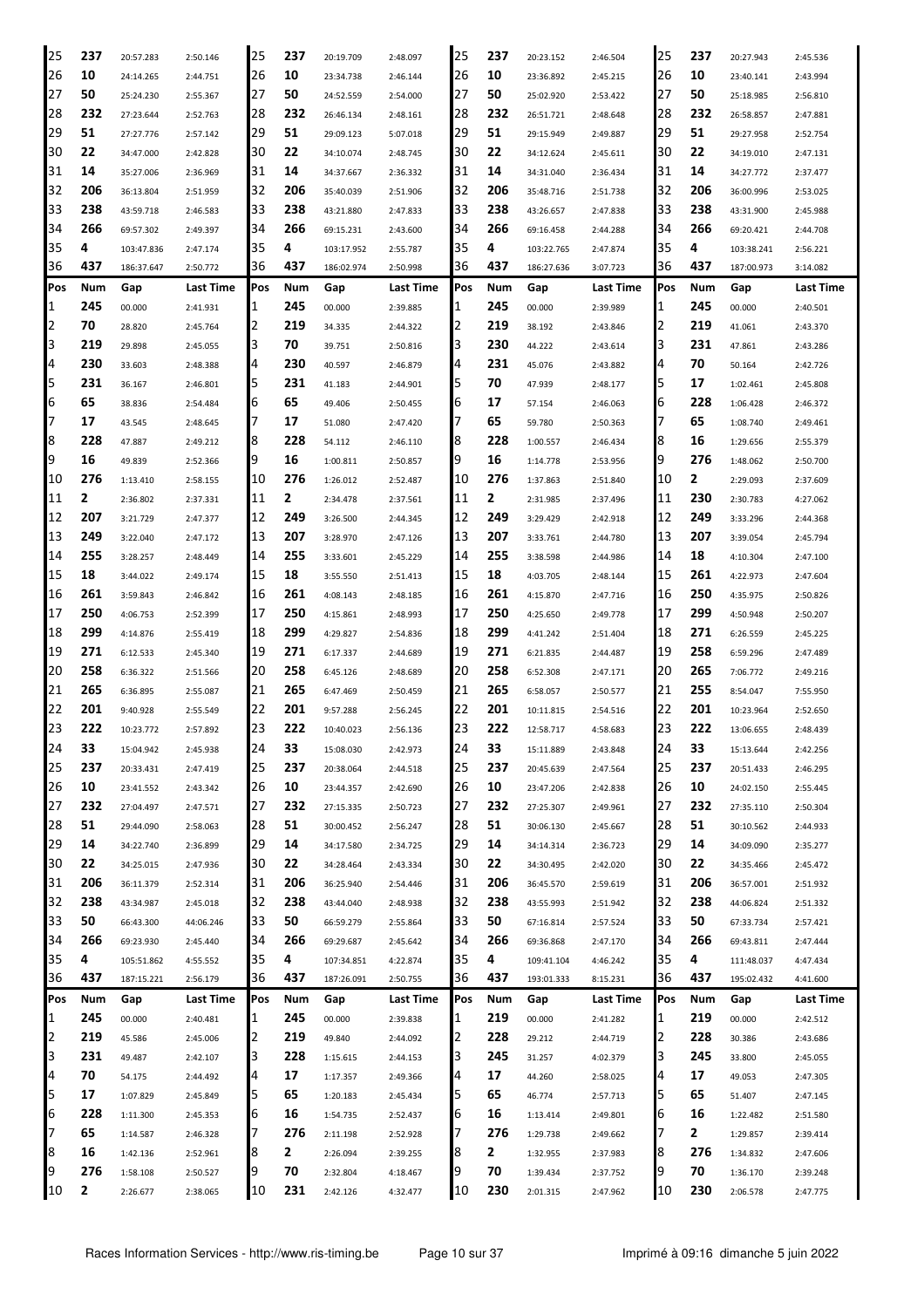| 11             | 230       | 2:39.362               | 2:49.060             | 11       | 230       | 2:44.475               | 2:44.951             | 11       | 231       | 2:11.886               | 3:00.882             | 11       | 231       | 2:27.696               | 2:58.322             |
|----------------|-----------|------------------------|----------------------|----------|-----------|------------------------|----------------------|----------|-----------|------------------------|----------------------|----------|-----------|------------------------|----------------------|
| 12             | 249       | 3:37.151               | 2:44.336             | 12       | 249       | 3:41.175               | 2:43.862             | 12       | 249       | 2:53.766               | 2:43.713             | 12       | 249       | 2:55.139               | 2:43.885             |
| 13             | 18        | 4:20.660               | 2:50.837             | 13       | 18        | 4:30.383               | 2:49.561             | 13       | 261       | 3:48.348               | 2:44.935             | 13       | 261       | 3:49.961               | 2:44.125             |
| 14             | 261       | 4:28.554               | 2:46.062             | 14       | 261       | 4:34.535               | 2:45.819             | 14       | 18        | 3:51.750               | 2:52.489             | 14       | 250       | 4:22.851               | 2:50.851             |
| 15             | 250       | 4:44.696               | 2:49.202             | 15       | 250       | 4:56.025               | 2:51.167             | 15       | 250       | 4:14.512               | 2:49.609             | 15       | 299       | 4:31.583               | 2:47.846             |
| 16             | 299       | 4:58.957               | 2:48.490             | 16       | 299       | 5:08.083               | 2:48.964             | 16       | 299       | 4:26.249               | 2:49.288             | 16       | 271       | 5:49.782               | 2:44.672             |
| 17             | 207       | 6:24.175               | 5:25.602             | 17       | 207       | 6:32.506               | 2:48.169             | 17       | 271       | 5:47.622               | 2:45.385             | 17       | 207       | 5:53.469               | 2:45.682             |
| 18             | 271       | 6:29.617               | 2:43.539             | 18       | 271       | 6:33.359               | 2:43.580             | 18       | 207       | 5:50.299               | 2:48.915             | 18       | 258       | 6:28.517               | 2:45.970             |
| 19             | 258       | 7:04.114               | 2:45.299             | 19       | 258       | 7:09.286               | 2:45.010             | 19       | 258       | 6:25.059               | 2:46.895             | 19       | 18        | 6:32.736               | 5:23.498             |
| 20             | 265       | 7:15.223               | 2:48.932             | 20       | 265       | 7:22.131               | 2:46.746             | 20       | 265       | 6:38.590               | 2:47.581             | 20       | 265       | 6:43.013               | 2:46.935             |
| 21             | 255       | 9:08.873               | 2:55.307             | 21       | 255       | 9:22.818               | 2:53.783             | 21       | 255       | 8:41.622               | 2:49.926             | 21       | 255       | 8:49.197               | 2:50.087             |
| 22             | 201       | 11:21.624              | 3:38.141             | 22       | 222       | 13:21.840              | 2:48.507             | 22       | 222       | 12:36.806              | 2:46.088             | 22       | 222       | 12:39.307              | 2:45.013             |
| 23             | 222       | 13:13.171              | 2:46.997             | 23       | 33        | 15:22.899              | 2:43.781             | 23       | 33        | 14:35.232              | 2:43.455             | 23       | 33        | 14:36.501              | 2:43.781             |
| 24             | 33        | 15:18.956              | 2:45.793             | 24       | 201       | 15:25.591              | 6:43.805             | 24       | 201       | 14:52.226              | 2:57.757             | 24       | 201       | 15:06.223              | 2:56.509             |
| 25             | 237       | 21:03.744              | 2:52.792             | 25       | 237       | 21:09.606              | 2:45.700             | 25       | 237       | 20:23.466              | 2:44.982             | 25       | 237       | 20:25.409              | 2:44.455             |
| 26             | 10        | 24:05.755              | 2:44.086             | 26       | 10        | 24:33.589              | 3:07.672             | 26       | 10        | 23:50.112              | 2:47.645             | 26       | 10        | 23:52.954              |                      |
| 27             | 232       |                        |                      | 27       | 232       |                        |                      | 27       | 232       |                        |                      | 27       | 232       |                        | 2:45.354             |
| 28             | 51        | 27:42.488              | 2:47.859             | 28       | 51        | 27:48.811              | 2:46.161             | 28       | 51        | 27:01.248              | 2:43.559             | 28       | 51        | 27:03.132              | 2:44.396             |
| 29             | 14        | 30:12.564              | 2:42.483             | 29       | 14        | 30:16.636              | 2:43.910             | 29       | 14        | 29:29.324              | 2:43.810             | 29       | 22        | 29:29.355              | 2:42.543             |
|                |           | 34:04.287              | 2:35.678             |          |           | 34:00.896              | 2:36.447             |          |           | 33:05.743              | 2:35.969             |          |           | 33:49.600              | 2:40.668             |
| 30             | 22        | 34:37.673              | 2:42.688             | 30       | 22        | 34:42.538              | 2:44.703             | 30       | 22        | 33:51.444              | 2:40.028             | 30       | 14        | 35:05.539              | 4:42.308             |
| 31             | 206       | 37:10.078              | 2:53.558             | 31       | 206       | 37:21.230              | 2:50.990             | 31       | 206       | 36:45.119              | 2:55.011             | 31       | 206       | 37:12.815              | 3:10.208             |
| 32             | 238       | 44:13.818              | 2:47.475             | 32       | 238       | 44:19.722              | 2:45.742             | 32       | 238       | 43:31.593              | 2:42.993             | 32       | 238       | 46:13.463              | 5:24.382             |
| 33             | 50        | 67:47.899              | 2:54.646             | 33       | 50        | 68:08.182              | 3:00.121             | 33       | 50        | 67:41.463              | 3:04.403             | 33       | 50        | 68:07.735              | 3:08.784             |
| 34             | 266       | 69:46.914              | 2:43.584             | 34       | 266       | 69:54.207              | 2:47.131             | 34       | 266       | 69:11.026              | 2:47.941             | 34       | 266       | 69:16.783              | 2:48.269             |
| 35             | 4         | 113:43.501             | 4:35.945             | 35       | 4         | 115:40.157             | 4:36.494             | 35       | 4         | 116:37.500             | 4:28.465             | 35       | 4         | 118:21.710             | 4:26.722             |
| 36             | 437       | 196:28.956             | 4:07.005             | 36       | 437       | 198:46.088             | 4:56.970             | 36       | 437       | 197:59.395             | 2:44.429             | 36       | 437       | 198:00.305             | 2:43.422             |
| Pos            | Num       | Gap                    | Last Time            | Pos      | Num       | Gap                    | Last Time            | Pos      | Num       | Gap                    | Last Time            | Pos      | Num       | Gap                    | Last Time            |
| 1              | 219       | 00.000                 | 2:41.738             | 1        | 219       | 00.000                 | 2:43.336             |          | 219       | 00.000                 | 2:41.518             | 1        | 219       | 00.000                 | 2:41.226             |
| 2              | 228       | 31.366                 | 2:42.718             | 12       | 228       | 29.435                 | 2:41.405             | 2        | 228       | 28.601                 | 2:40.684             | 2        | 228       | 34.076                 | 2:46.701             |
| 3              | 245       | 34.576                 | 2:42.514             | З        | 245       | 32.183                 | 2:40.943             | З        | 245       | 31.664                 | 2:40.999             | 3        | 245       | 34.381                 | 2:43.943             |
|                |           |                        |                      |          |           |                        |                      |          |           |                        |                      |          |           |                        |                      |
| $\overline{4}$ | 17        | 53.669                 | 2:46.354             | 4        | 17        | 58.024                 | 2:47.691             | 4        | 17        | 1:01.377               | 2:44.871             | 4        | 17        | 1:04.208               | 2:44.057             |
| 5              | 65        | 56.597                 | 2:46.928             | 5        | 65        | 1:02.631               | 2:49.370             | 5        | 65        | 1:10.631               | 2:49.518             | 5        | 65        | 1:16.365               | 2:46.960             |
| 6              | 2         | 1:27.542               | 2:39.423             | 6        | 2         | 1:22.582               | 2:38.376             | ь        | 2         | 1:19.134               | 2:38.070             | 6        | 2         | 1:16.710               | 2:38.802             |
| 7              | 70        | 1:32.721               | 2:38.289             | 17       | 70        | 1:29.663               | 2:40.278             |          | 70        | 1:26.498               | 2:38.353             | 7        | 70        | 1:23.215               | 2:37.943             |
| 8              | 16        | 1:35.592               | 2:54.848             | 18       | 16        | 1:45.798               | 2:53.542             | 18       | 276       | 2:03.328               | 2:56.499             | 8        | 276       | 2:18.691               | 2:56.589             |
| 9              | 276       | 1:41.973               | 2:48.879             | Ι9       | 276       | 1:48.347               | 2:49.710             | 9        | 16        | 2:06.722               | 3:02.442             | 9        | 16        | 2:22.287               | 2:56.791             |
| 10             | 230       | 2:10.551               | 2:45.711             | 10       | 230       | 2:13.288               | 2:46.073             | 10       | 230       | 2:17.731               | 2:45.961             | 10       | 230       | 2:24.131               | 2:47.626             |
| 11             | 231       | 2:44.576               | 2:58.618             | 11       | 231       | 2:57.371               | 2:56.131             | 11       | 249       | 3:08.923               | 2:48.049             | 11       | 249       | 3:10.471               | 2:42.774             |
| 12             | 249       | 2:57.223               | 2:43.822             | 12       | 249       | 3:02.392               | 2:48.505             | 12       | 231       | 3:14.959               | 2:59.106             | 12       | 231       | 3:27.227               | 2:53.494             |
| 13             | 261       | 3:53.160               | 2:44.937             | 13       | 261       | 3:53.772               | 2:43.948             | 13       | 261       | 3:59.778               | 2:47.524             | 13       | 261       | 4:04.547               | 2:45.995             |
| 14             | 250       | 4:30.606               | 2:49.493             | 14       | 250       | 4:43.425               | 2:56.155             | 14       | 250       | 4:48.326               | 2:46.419             | 14       | 250       | 4:53.566               | 2:46.466             |
| 15             | 299       | 4:38.473               | 2:48.628             | 15       | 299       | 4:54.960               | 2:59.823             | 15       | 299       | 5:06.095               | 2:52.653             | 15       | 299       | 5:13.728               | 2:48.859             |
| 16             | 271       | 5:51.420               | 2:43.376             | 16       | 271       | 5:57.678               | 2:49.594             | 16       | 271       | 6:01.498               | 2:45.338             | 16       | 271       | 6:04.434               | 2:44.162             |
| 17             | 207       | 5:55.668               | 2:43.937             | 17       | 207       | 5:58.080               | 2:45.748             | 17       | 207       | 6:02.746               | 2:46.184             | 17       | 207       | 6:05.532               | 2:44.012             |
| 18             | 258       | 6:32.828               | 2:46.049             | 18       | 258       | 6:35.535               | 2:46.043             | 18       | 258       | 6:39.673               | 2:45.656             | 18       | 258       | 6:43.124               | 2:44.677             |
| 19             | 18        | 6:49.128               | 2:58.130             | 19       | 265       | 6:54.254               | 2:48.111             | 19       | 265       | 6:59.925               | 2:47.189             | 19       | 265       | 7:05.646               | 2:46.947             |
| 20             | 265       | 6:49.479               | 2:48.204             | 120      | 18        | 7:04.446               | 2:58.654             | 20       | 18        | 7:15.647               | 2:52.719             | 20       | 18        | 7:27.667               | 2:53.246             |
| 21             | 255       | 9:02.807               | 2:55.348             | 21       | 255       | 9:14.457               | 2:54.986             | 21       | 255       | 9:26.686               | 2:53.747             | 21       | 255       | 9:36.406               | 2:50.946             |
| 22             | 222       | 12:42.364              | 2:44.795             | 22       | 222       | 12:45.934              | 2:46.906             | 22       | 222       | 12:49.258              | 2:44.842             | 22       | 222       | 12:51.936              | 2:43.904             |
| 23             | 33        | 14:35.653              | 2:40.890             | 23       | 33        | 14:33.663              | 2:41.346             | 23       | 33        | 14:40.963              | 2:48.818             | 23       | 33        | 14:42.881              | 2:43.144             |
| 24             | 201       | 15:18.803              | 2:54.318             | 24       | 201       | 15:31.864              | 2:56.397             | 24       | 201       | 15:44.343              | 2:53.997             | 24       | 201       | 15:58.262              | 2:55.145             |
| 25             | 237       | 20:29.124              | 2:45.453             | 25       | 237       | 20:32.363              | 2:46.575             | 25       | 237       | 20:35.540              | 2:44.695             | 25       | 237       | 20:38.801              | 2:44.487             |
| 26             | 10        | 23:55.325              | 2:44.109             | 26       | 10        | 23:59.118              | 2:47.129             | 26       | 232       | 27:14.701              | 2:47.615             | 26       | 232       | 27:17.094              | 2:43.619             |
| 27             | 232       | 27:06.319              | 2:44.925             | 27       | 232       | 27:08.604              | 2:45.621             | 27       | 51        | 29:40.080              | 2:47.647             | 27       | 51        | 29:41.923              | 2:43.069             |
| 28             | 51        | 29:32.989              | 2:45.372             | 28       | 51        | 29:33.951              | 2:44.298             | 28       | 10        | 33:46.824              | 12:29.224            | 28       | 10        | 33:48.357              | 2:42.759             |
| 29             | 22        | 33:50.067              | 2:42.205             | 29       | 22        | 34:00.378              | 2:53.647             | 29       | 22        | 34:01.205              | 2:42.345             | 29       | 22        | 34:00.641              | 2:40.662             |
| 30             | 14        |                        |                      | 130      |           |                        |                      | 30       | 14        |                        |                      | 30       | 14        |                        |                      |
|                |           | 35:03.695              | 2:39.894             |          | 14        | 34:57.425              | 2:37.066             |          |           | 34:52.142              | 2:36.235             |          |           | 34:47.863              | 2:36.947             |
| 31             | 206       | 37:23.662              | 2:52.585             | 31       | 206       | 37:33.194              | 2:52.868             | 31       | 206       | 37:46.820              | 2:55.144             | 31       | 206       | 38:03.678              | 2:58.084             |
| 32             | 238       | 46:21.623              | 2:49.898             | 32       | 238       | 46:26.064              | 2:47.777             | 32       | 238       | 46:31.117              | 2:46.571             | 32       | 238       | 46:38.153              | 2:48.262             |
| 33<br>34       | 266<br>50 | 69:22.466<br>70:04.667 | 2:47.421<br>4:38.670 | 33<br>34 | 266<br>50 | 69:26.686<br>70:25.345 | 2:47.556<br>3:04.014 | 33<br>34 | 266<br>50 | 69:37.677<br>71:02.134 | 2:52.509<br>3:18.307 | 33<br>34 | 266<br>50 | 69:46.195<br>71:35.125 | 2:49.744<br>3:14.217 |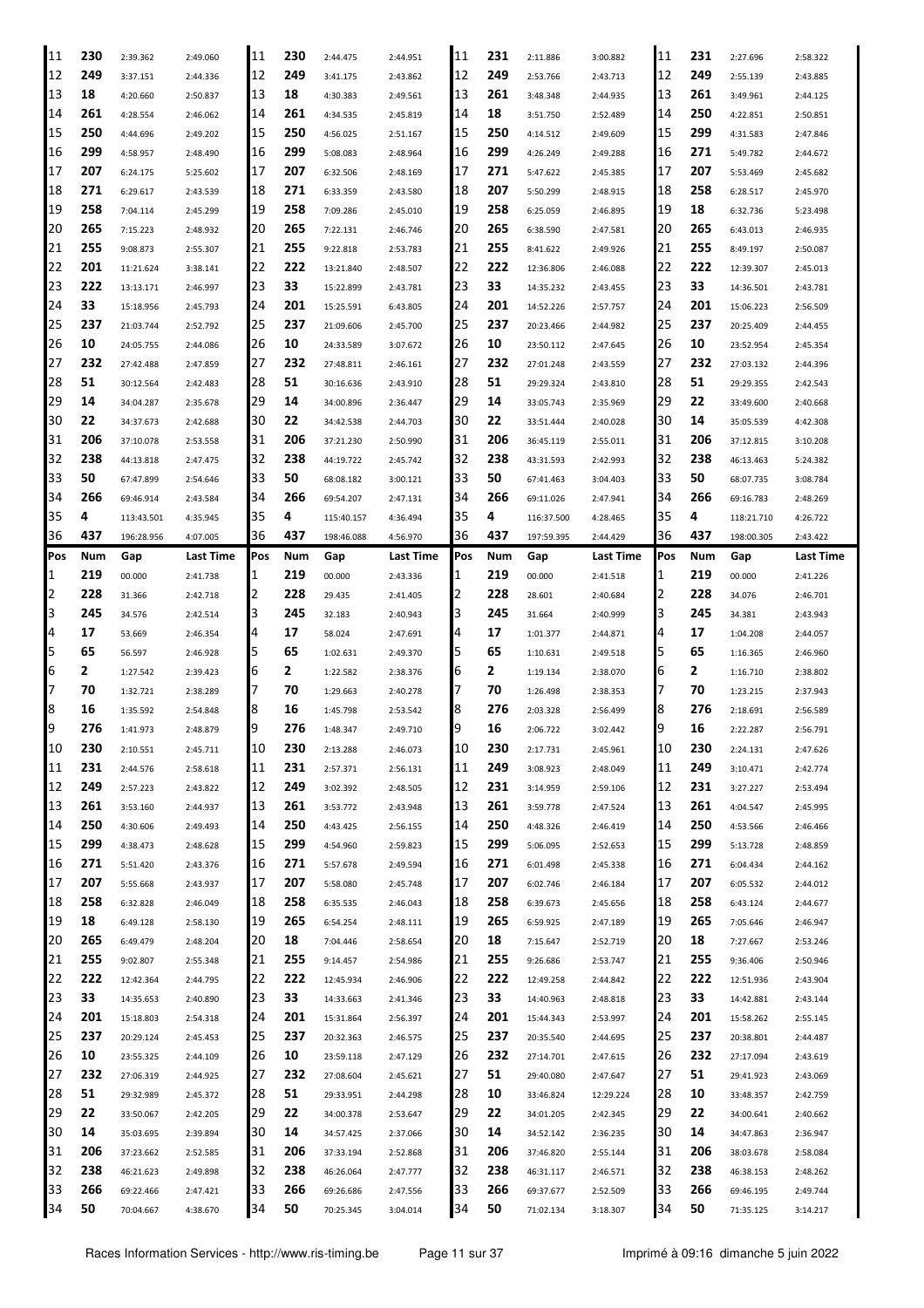| 35  | 4   | 120:03.029 | 4:23.057         | 35  | 4            | 121:44.999 | 4:25.306  | 35  | 4   | 123:18.232 | 4:14.751         | 35  | 4   | 124:01.429 | 3:24.423  |
|-----|-----|------------|------------------|-----|--------------|------------|-----------|-----|-----|------------|------------------|-----|-----|------------|-----------|
| 36  | 437 | 198:01.844 | 2:43.277         | 36  | 437          | 198:01.098 | 2:42.590  | 36  | 437 | 198:03.899 | 2:44.319         | 36  | 437 | 198:06.407 | 2:43.734  |
| Pos | Num | Gap        | <b>Last Time</b> | Pos | Num          | Gap        | Last Time | Pos | Num | Gap        | <b>Last Time</b> | Pos | Num | Gap        | Last Time |
| 1   | 219 | 00.000     | 2:41.803         | 1   | 219          | 00.000     | 2:42.539  | 1   | 219 | 00.000     | 2:40.502         | 1   | 219 | 00.000     | 2:41.537  |
| 2   | 245 | 35.871     | 2:43.293         | 2   | 245          | 33.254     | 2:39.922  | 12  | 245 | 36.968     | 2:44.216         | 2   | 245 | 36.393     | 2:40.962  |
| 3   | 228 | 37.572     | 2:45.299         | 3   | 228          | 34.342     | 2:39.309  | З   | 228 | 54.228     | 3:00.388         | 3   | 228 | 54.372     | 2:41.681  |
| 4   | 17  | 1:06.237   | 2:43.832         | 4   | 17           | 1:06.985   | 2:43.287  | 4   | 2   | 1:06.756   | 2:39.793         | 4   | 2   | 1:03.134   | 2:37.915  |
| 5   | 2   | 1:12.636   | 2:37.729         | 5   | 2            | 1:07.465   | 2:37.368  | 5   | 70  | 1:08.611   | 2:34.509         | 5   | 17  | 1:15.210   | 2:46.625  |
| 6   | 70  | 1:20.127   | 2:38.715         | 6   | 70           | 1:14.604   | 2:37.016  | 6   | 17  | 1:10.122   | 2:43.639         | 6   | 65  | 1:34.050   | 2:44.706  |
| 7   | 65  |            |                  | 7   | 65           |            |           | 7   | 65  | 1:30.881   |                  | 7   | 230 |            |           |
|     | 276 | 1:22.196   | 2:47.634         | 8   | 230          | 1:26.464   | 2:46.807  |     | 230 |            | 2:44.919         | 8   | 276 | 2:30.251   | 2:41.792  |
| 8   | 230 | 2:23.930   | 2:47.042         | 9   |              | 2:27.746   | 2:42.951  | 18  |     | 2:29.996   | 2:42.752         |     | 16  | 2:41.048   | 2:47.980  |
| 9   |     | 2:27.334   | 2:45.006         |     | 276          | 2:28.682   | 2:47.291  | 19  | 276 | 2:34.605   | 2:46.425         | 9   |     | 2:52.892   | 2:46.430  |
| 10  | 16  | 2:30.914   | 2:50.430         | 10  | 16           | 2:36.685   | 2:48.310  | 10  | 16  | 2:47.999   | 2:51.816         | 10  | 70  | 3:09.489   | 4:42.415  |
| 11  | 249 | 3:12.009   | 2:43.341         | 11  | 249          | 3:11.898   | 2:42.428  | 11  | 249 | 3:14.742   | 2:43.346         | 11  | 249 | 3:15.327   | 2:42.122  |
| 12  | 231 | 3:36.882   | 2:51.458         | 12  | 231          | 3:48.813   | 2:54.470  | 12  | 231 | 4:00.291   | 2:51.980         | 12  | 231 | 4:09.071   | 2:50.317  |
| 13  | 261 | 4:07.067   | 2:44.323         | 13  | 261          | 4:06.782   | 2:42.254  | 13  | 261 | 4:10.016   | 2:43.736         | 13  | 261 | 4:12.598   | 2:44.119  |
| 14  | 250 | 5:00.746   | 2:48.983         | 14  | 250          | 5:04.879   | 2:46.672  | 14  | 250 | 5:09.021   | 2:44.644         | 14  | 250 | 5:16.876   | 2:49.392  |
| 15  | 299 | 5:19.725   | 2:47.800         | 15  | 299          | 5:23.763   | 2:46.577  | 15  | 299 | 5:28.244   | 2:44.983         | 15  | 299 | 5:32.401   | 2:45.694  |
| 16  | 271 | 6:07.035   | 2:44.404         | 16  | 271          | 6:11.721   | 2:47.225  | 16  | 271 | 6:14.341   | 2:43.122         | 16  | 271 | 6:16.375   | 2:43.571  |
| 17  | 207 | 6:08.004   | 2:44.275         | 17  | 207          | 6:12.490   | 2:47.025  | 17  | 207 | 6:15.090   | 2:43.102         | 17  | 207 | 6:19.692   | 2:46.139  |
| 18  | 258 | 6:45.468   | 2:44.147         | 18  | 258          | 6:49.379   | 2:46.450  | 18  | 258 | 6:53.192   | 2:44.315         | 18  | 258 | 6:57.127   | 2:45.472  |
| 19  | 265 | 7:11.403   | 2:47.560         | 19  | 265          | 7:16.842   | 2:47.978  | 19  | 265 | 7:23.573   | 2:47.233         | 19  | 265 | 7:28.229   | 2:46.193  |
| 20  | 18  | 7:37.635   | 2:51.771         | 20  | 18           | 7:46.516   | 2:51.420  | 20  | 18  | 7:56.754   | 2:50.740         | 20  | 18  | 8:06.714   | 2:51.497  |
| 21  | 255 | 9:45.714   | 2:51.111         | 21  | 255          | 9:54.024   | 2:50.849  | 21  | 255 | 10:05.551  | 2:52.029         | 21  | 255 | 10:18.745  | 2:54.731  |
| 22  | 222 | 12:54.475  | 2:44.342         | 22  | 222          | 12:55.549  | 2:43.613  | 22  | 222 | 12:58.164  | 2:43.117         | 22  | 222 | 12:59.388  | 2:42.761  |
| 23  | 33  | 14:43.659  | 2:42.581         | 23  | 33           | 14:46.058  | 2:44.938  | 23  | 33  | 14:47.772  | 2:42.216         | 23  | 33  | 14:49.426  | 2:43.191  |
| 24  | 201 | 16:10.318  | 2:53.859         | 24  | 201          | 16:25.345  | 2:57.566  | 24  | 201 | 16:36.809  | 2:51.966         | 24  | 201 | 16:48.089  | 2:52.817  |
| 25  | 237 | 20:41.066  | 2:44.068         | 25  | 237          | 20:42.164  | 2:43.637  | 25  | 237 | 20:46.367  | 2:44.705         | 25  | 237 | 20:48.417  | 2:43.587  |
| 26  | 232 | 27:18.842  | 2:43.551         | 26  | 232          | 27:45.748  | 3:09.445  | 26  | 232 | 27:51.328  | 2:46.082         | 26  | 232 | 27:52.883  | 2:43.092  |
| 27  | 51  | 29:43.157  | 2:43.037         | 27  | 51           | 29:45.982  | 2:45.364  | 27  | 51  | 29:47.466  | 2:41.986         | 27  | 51  | 29:46.692  | 2:40.763  |
| 28  | 10  | 33:50.945  | 2:44.391         | 28  | 10           | 33:53.519  | 2:45.113  | 28  | 10  | 33:55.944  | 2:42.927         | 28  | 10  | 33:55.745  | 2:41.338  |
| 29  | 14  | 34:42.569  | 2:36.509         | 29  | 14           | 34:35.474  | 2:35.444  | 29  | 14  | 34:30.955  | 2:35.983         | 29  | 14  | 34:26.691  | 2:37.273  |
| 30  | 22  | 36:19.578  | 5:00.740         | 30  | 22           | 36:46.644  | 3:09.605  | 30  | 22  | 37:18.416  | 3:12.274         | 30  | 22  | 37:48.357  | 3:11.478  |
| 31  | 206 | 41:23.341  | 6:01.466         | 31  | 206          | 41:31.136  | 2:50.334  | 31  | 206 | 41:43.528  | 2:52.894         | 31  | 206 | 41:52.639  | 2:50.648  |
| 32  | 238 | 46:43.026  | 2:46.676         | 32  | 238          | 46:47.120  | 2:46.633  | 32  | 238 | 46:53.563  | 2:46.945         | 32  | 238 | 46:59.926  | 2:47.900  |
| 33  | 266 | 69:52.570  | 2:48.178         | 33  | 266          | 70:06.763  | 2:56.732  | 33  | 266 | 71:49.812  | 4:23.551         | 33  | 266 | 73:50.329  | 4:42.054  |
| 34  | 50  | 73:17.797  | 4:24.475         | 34  | 50           | 74:38.321  | 4:03.063  | 34  | 50  | 78:00.898  | 6:03.079         | 34  | 50  | 79:28.415  | 4:09.054  |
| 35  | 4   | 126:07.188 | 4:47.562         | 35  | 4            | 126:29.066 | 3:04.417  | 35  | 4   | 126:54.077 | 3:05.513         | 35  | 4   | 127:18.368 | 3:05.828  |
| 36  | 437 | 198:06.918 | 2:42.314         | 36  | 437          | 198:09.511 | 2:45.132  | 36  | 437 | 198:11.066 | 2:42.057         | 36  | 437 | 198:11.877 | 2:42.348  |
| Pos | Num | Gap        | Last Time        | Pos | Num          | Gap        | Last Time | Pos | Num | Gap        | Last Time        | Pos | Num | Gap        | Last Time |
| 1   | 219 | 00.000     | 2:40.506         | 1   | 219          | 00.000     | 2:41.211  | 11  | 219 | 00.000     | 2:45.039         | 1   | 219 | 00.000     | 2:42.778  |
| 2   | 245 | 37.079     | 2:41.192         | 2   | 245          | 35.973     | 2:40.105  | 12  | 245 | 31.756     | 2:40.822         | 2   | 245 | 31.336     | 2:42.358  |
| 3   | 228 | 56.588     | 2:42.722         | 3   | $\mathbf{2}$ | 56.587     |           | 13  | 2   | 48.393     | 2:36.845         | 3   | 2   | 43.864     | 2:38.249  |
| 4   | 2   |            |                  | 4   | 228          |            | 2:38.333  | 14  | 228 |            |                  | 4   | 228 |            |           |
| 5   | 17  | 59.465     | 2:36.837         |     | 17           | 57.388     | 2:42.011  | 5   | 17  | 52.704     | 2:40.355         | 5   | 17  | 50.611     | 2:40.685  |
|     |     | 1:19.127   | 2:44.423         | 5   |              | 1:21.765   | 2:43.849  |     |     | 1:20.564   | 2:43.838         |     |     | 1:20.323   | 2:42.537  |
| 6   | 65  | 1:42.071   | 2:48.527         | 6   | 65           | 1:45.470   | 2:44.610  | 6   | 65  | 1:44.059   | 2:43.628         | 6   | 65  | 1:44.580   | 2:43.299  |
| 7   | 230 | 2:35.475   | 2:45.730         | 7   | 230          | 2:41.443   | 2:47.179  | 17  | 230 | 2:38.244   | 2:41.840         | 7   | 230 | 2:38.125   | 2:42.659  |
| 8   | 276 | 2:46.472   | 2:45.930         | 8   | 276          | 2:51.504   | 2:46.243  | 8   | 70  | 2:54.053   | 2:36.954         | 8   | 70  | 2:48.036   | 2:36.761  |
| 9   | 16  | 3:02.428   | 2:50.042         | 9   | 70           | 3:02.138   | 2:36.301  | 9   | 276 | 2:54.427   | 2:47.962         | 9   | 276 | 2:58.839   | 2:47.190  |
| 10  | 70  | 3:07.048   | 2:38.065         | 10  | 16           | 3:13.540   | 2:52.323  | 10  | 249 | 3:16.794   | 2:43.428         | 10  | 249 | 3:17.876   | 2:43.860  |
| 11  | 249 | 3:17.923   | 2:43.102         | 11  | 249          | 3:18.405   | 2:41.693  | 11  | 16  | 3:23.664   | 2:55.163         | 11  | 16  | 3:30.744   | 2:49.858  |
| 12  | 261 | 4:17.425   | 2:45.333         | 12  | 261          | 4:19.929   | 2:43.715  | 12  | 261 | 4:18.646   | 2:43.756         | 12  | 261 | 4:17.388   | 2:41.520  |
| 13  | 231 | 4:20.757   | 2:52.192         | 13  | 231          | 4:31.788   | 2:52.242  | 13  | 231 | 4:34.931   | 2:48.182         | 13  | 231 | 4:42.941   | 2:50.788  |
| 14  | 250 | 5:27.430   | 2:51.060         | 14  | 250          | 5:38.786   | 2:52.567  | 14  | 299 | 5:44.060   | 2:45.470         | 14  | 299 | 5:46.330   | 2:45.048  |
| 15  | 299 | 5:38.367   | 2:46.472         | 15  | 299          | 5:43.629   | 2:46.473  | 15  | 250 | 5:44.650   | 2:50.903         | 15  | 250 | 5:49.221   | 2:47.349  |
| 16  | 271 | 6:18.276   | 2:42.407         | 16  | 271          | 6:19.844   | 2:42.779  | 16  | 271 | 6:16.729   | 2:41.924         | 16  | 271 | 6:17.492   | 2:43.541  |
| 17  | 207 | 6:21.306   | 2:42.120         | 17  | 207          | 6:22.311   | 2:42.216  | 17  | 207 | 6:19.947   | 2:42.675         | 17  | 207 | 6:36.233   | 2:59.064  |
| 18  | 258 | 7:01.753   | 2:45.132         | 18  | 258          | 7:02.859   | 2:42.317  | 18  | 258 | 7:07.252   | 2:49.432         | 18  | 258 | 7:06.929   | 2:42.455  |
| 19  | 265 | 7:33.764   | 2:46.041         | 19  | 18           | 8:28.948   | 2:52.144  | 19  | 18  | 9:19.758   | 3:35.849         | 19  | 18  | 10:46.693  | 4:09.713  |
| 20  | 18  | 8:18.015   | 2:51.807         | 20  | 255          | 10:40.644  | 2:51.747  | 20  | 255 | 10:51.483  | 2:55.878         | 20  | 255 | 10:58.315  | 2:49.610  |
|     |     |            |                  |     |              |            |           |     |     |            |                  |     |     |            |           |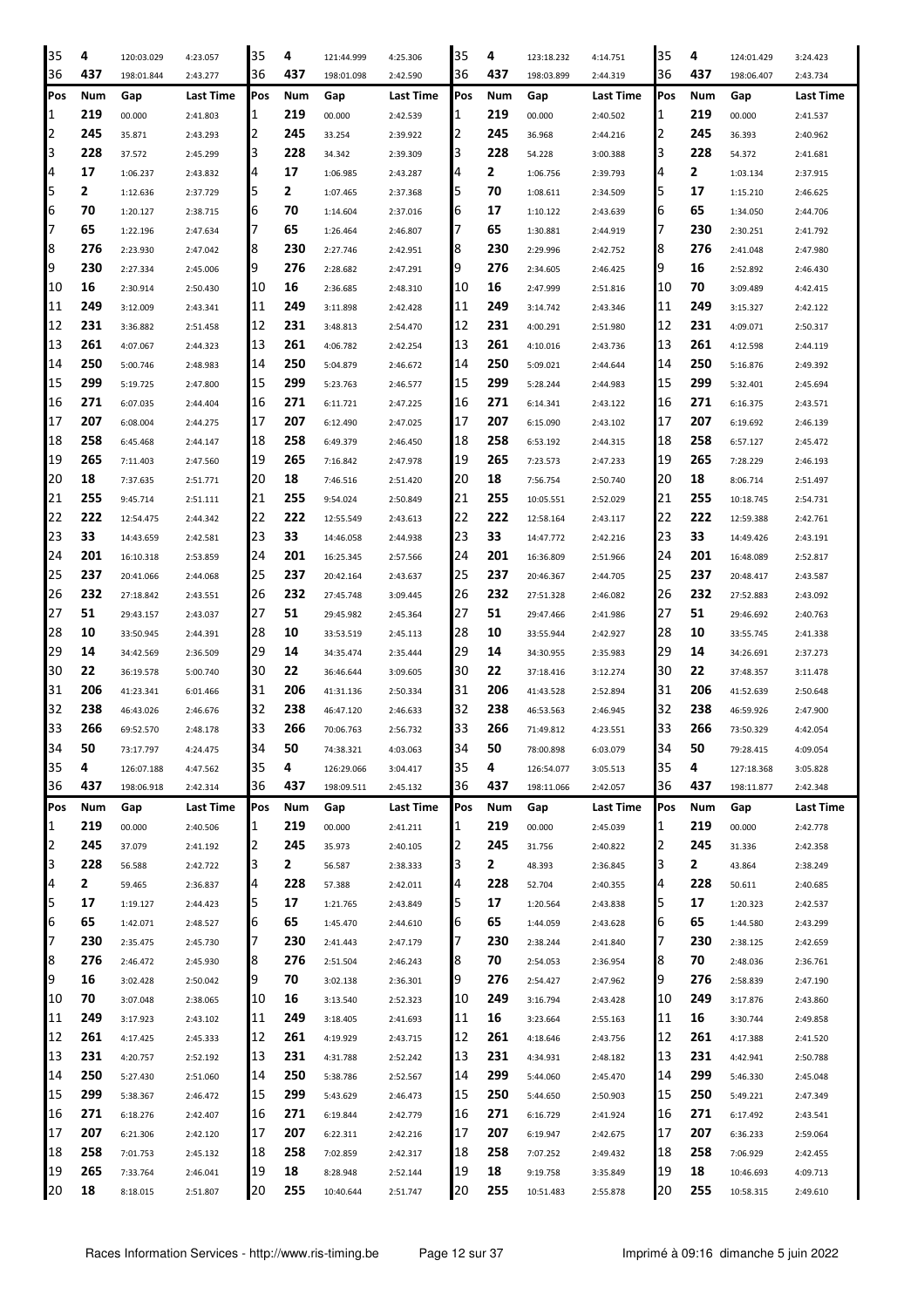| 21  | 255        | 10:30.108  | 2:51.869  | 21  | 222 | 13:02.696  | 2:42.551  | 21  | 222 | 13:01.080  | 2:43.423  | 21  | 222 | 13:01.368  | 2:43.066         |
|-----|------------|------------|-----------|-----|-----|------------|-----------|-----|-----|------------|-----------|-----|-----|------------|------------------|
| 22  | 222        | 13:01.356  | 2:42.474  | 22  | 33  | 14:55.339  | 2:44.564  | 22  | 33  | 14:53.545  | 2:43.245  | 22  | 33  | 14:56.545  | 2:45.778         |
| 23  | 33         | 14:51.986  | 2:43.066  | 23  | 265 | 15:49.291  | 10:56.738 | 23  | 265 | 15:55.505  | 2:51.253  | 23  | 265 | 16:00.822  | 2:48.095         |
| 24  | 201        | 17:00.112  | 2:52.529  | 24  | 201 | 17:12.093  | 2:53.192  | 24  | 201 | 17:20.528  | 2:53.474  | 24  | 201 | 17:31.163  | 2:53.413         |
| 25  | 237        | 20:52.058  | 2:44.147  | 25  | 237 | 20:56.213  | 2:45.366  | 25  | 237 | 20:57.961  | 2:46.787  | 25  | 237 | 21:01.958  | 2:46.775         |
| 26  | 232        | 27:56.952  | 2:44.575  | 26  | 232 | 28:02.543  | 2:46.802  | 26  | 232 | 28:03.573  | 2:46.069  | 26  | 232 | 28:08.038  | 2:47.243         |
| 27  | 51         | 29:49.076  | 2:42.890  | 27  | 51  | 29:59.438  | 2:51.573  | 27  | 51  | 30:00.825  | 2:46.426  | 27  | 51  | 30:04.594  | 2:46.547         |
| 28  | 10         | 33:58.960  | 2:43.721  | 28  | 10  | 33:58.503  | 2:40.754  | 28  | 10  | 33:54.421  | 2:40.957  | 28  | 10  | 33:51.851  | 2:40.208         |
| 29  | 14         |            |           | 29  | 14  |            |           | 29  | 14  |            |           | 29  | 14  |            |                  |
| 30  | 22         | 34:24.080  | 2:37.895  | 30  |     | 34:21.976  | 2:39.107  |     | 22  | 34:20.982  | 2:44.045  | 30  | 22  | 37:02.474  | 5:24.270         |
|     | 206        | 40:13.080  | 5:05.229  |     | 22  | 40:21.125  | 2:49.256  | 30  |     | 40:28.569  | 2:52.483  | 31  |     | 40:43.795  | 2:58.004         |
| 31  |            | 42:02.105  | 2:49.972  | 31  | 206 | 42:12.199  | 2:51.305  | 31  | 206 | 42:26.836  | 2:59.676  |     | 206 | 42:36.500  | 2:52.442         |
| 32  | 238        | 47:07.156  | 2:47.736  | 32  | 238 | 47:15.769  | 2:49.824  | 32  | 238 | 47:23.078  | 2:52.348  | 32  | 238 | 47:33.252  | 2:52.952         |
| 33  | 266        | 76:43.182  | 5:33.359  | 33  | 266 | 78:33.096  | 4:31.125  | 33  | 266 | 80:28.357  | 4:40.300  | 33  | 266 | 82:16.563  | 4:30.984         |
| 34  | 50         | 81:18.516  | 4:30.607  | 34  | 50  | 83:17.434  | 4:40.129  | 34  | 50  | 85:05.233  | 4:32.838  | 34  | 50  | 86:47.663  | 4:25.208         |
| 35  | 4          | 127:40.917 | 3:03.055  | 35  | 4   | 127:59.964 | 3:00.258  | 35  | 4   | 128:14.817 | 2:59.892  | 35  | 4   | 128:48.584 | 3:16.545         |
| 36  | 437        | 198:19.198 | 2:47.827  | 36  | 437 | 198:26.954 | 2:48.967  | 36  | 437 | 198:26.219 | 2:44.304  | 36  | 437 | 198:26.765 | 2:43.324         |
| Pos | Num        | Gap        | Last Time | Pos | Num | Gap        | Last Time | Pos | Num | Gap        | Last Time | Pos | Num | Gap        | Last Time        |
| 1   | 219        | 00.000     | 2:40.885  | 1   | 219 | 00.000     | 2:44.294  | 1   | 219 | 00.000     | 2:49.388  | 1   | 219 | 00.000     | 2:40.933         |
| 2   | 245        | 30.681     | 2:40.230  | 2   | 245 | 27.023     | 2:40.636  | 2   | 245 | 18.088     | 2:40.453  | 2   | 245 | 18.314     | 2:41.159         |
| 3   | 2          | 42.518     | 2:39.539  | 3   | 2   | 36.356     | 2:38.132  | 3   | 2   | 24.825     | 2:37.857  | 3   | 2   | 21.735     | 2:37.843         |
| 4   | 228        | 50.938     | 2:41.212  | 4   | 228 | 48.476     | 2:41.832  | 4   | 228 | 39.930     | 2:40.842  | 4   | 228 | 39.756     | 2:40.759         |
| 5   | 17         | 1:25.095   | 2:45.657  | 5   | 17  | 1:34.402   | 2:53.601  | 5   | 17  | 1:30.593   | 2:45.579  | 5   | 17  | 1:33.840   | 2:44.180         |
| 6   | 65         | 1:48.125   | 2:44.430  | 6   | 65  | 1:49.052   | 2:45.221  | 6   | 70  | 2:21.335   | 2:35.510  | 6   | 70  | 2:15.317   | 2:34.915         |
| 7   | 230        | 2:43.075   | 2:45.835  | 7   | 70  | 2:35.213   | 2:35.615  | 7   | 230 | 2:34.490   | 2:41.370  | 7   | 230 | 2:39.117   | 2:45.560         |
| 8   | 70         | 2:43.892   | 2:36.741  | 8   | 230 | 2:42.508   | 2:43.727  | 8   | 276 | 3:02.928   | 2:48.738  | 8   | 276 | 3:07.647   | 2:45.652         |
| 9   | 276        | 3:03.496   | 2:45.542  | 9   | 276 | 3:03.578   | 2:44.376  | 9   | 249 | 3:12.208   | 2:43.425  | 9   | 249 | 3:14.782   | 2:43.507         |
| 10  | 249        | 3:21.285   | 2:44.294  | 10  | 249 | 3:18.171   | 2:41.180  | 10  | 65  | 3:17.870   | 4:18.206  | 10  | 65  | 3:30.634   | 2:53.697         |
| 11  | 16         | 3:41.387   | 2:51.528  | 11  | 16  | 3:45.900   | 2:48.807  | 11  | 16  | 3:46.796   | 2:50.284  | 11  | 16  | 3:56.551   | 2:50.688         |
| 12  | 261        | 4:19.919   | 2:43.416  | 12  | 261 | 4:20.457   | 2:44.832  | 12  | 261 | 4:15.905   | 2:44.836  | 12  | 261 | 4:19.187   | 2:44.215         |
| 13  | 231        | 4:51.482   | 2:49.426  | 13  | 231 | 4:55.382   | 2:48.194  | 13  | 231 | 4:53.438   | 2:47.444  | 13  | 231 | 5:02.996   | 2:50.491         |
| 14  | 299        | 5:48.432   | 2:42.987  | 14  | 299 | 5:49.770   | 2:45.632  | 14  | 299 | 5:46.430   | 2:46.048  | 14  | 299 | 5:53.178   | 2:47.681         |
| 15  | 250        | 5:55.791   | 2:47.455  | 15  | 250 | 5:59.160   | 2:47.663  | 15  | 250 | 5:57.788   | 2:48.016  | 15  | 250 | 6:03.187   | 2:46.332         |
| 16  | 271        | 6:20.561   | 2:43.954  | 16  | 271 | 6:20.370   | 2:44.103  | 16  | 271 | 6:15.529   | 2:44.547  | 16  | 271 | 6:20.332   | 2:45.736         |
| 17  | 207        | 6:38.178   |           | 17  | 207 | 6:36.905   |           | 17  | 207 | 6:31.537   |           | 17  | 207 | 6:33.906   | 2:43.302         |
| 18  | 258        |            | 2:42.830  | 18  | 258 |            | 2:43.021  | 18  | 258 |            | 2:44.020  | 18  | 258 |            |                  |
| 19  | 18         | 7:20.367   | 2:54.323  | 19  | 18  | 7:30.618   | 2:54.545  | 19  | 18  | 7:25.261   | 2:44.031  | 19  | 18  | 7:30.031   | 2:45.703         |
|     |            | 10:58.632  | 2:52.824  |     |     | 11:04.799  | 2:50.461  |     |     | 11:06.302  | 2:50.891  |     |     | 11:16.231  | 2:50.862         |
| 20  | 255        | 11:07.099  | 2:49.669  | 20  | 255 | 11:13.857  | 2:51.052  | 20  | 255 | 11:15.024  | 2:50.555  | 20  | 255 | 11:27.970  | 2:53.879         |
| 21  | 222        | 13:03.314  | 2:42.831  | 21  | 222 | 13:01.591  | 2:42.571  | 21  | 222 | 12:54.734  | 2:42.531  | 21  | 222 | 12:57.543  | 2:43.742         |
| 22  | 33         | 15:00.450  | 2:44.790  | 22  | 33  | 14:58.500  | 2:42.344  | 22  | 33  | 14:51.104  | 2:41.992  | 22  | 33  | 14:54.040  | 2:43.869         |
| 23  | 265        | 16:56.139  | 3:36.202  | 23  | 265 | 16:58.726  | 2:46.881  | 23  | 265 | 16:57.343  | 2:48.005  | 23  | 265 | 17:07.705  | 2:51.295         |
| 24  | 201        | 17:46.447  | 2:56.169  | 24  | 201 | 17:56.319  | 2:54.166  | 24  | 201 | 18:03.846  | 2:56.915  | 24  | 201 | 18:19.920  | 2:57.007         |
| 25  | 237        | 21:06.802  | 2:45.729  | 25  | 237 | 21:07.852  | 2:45.344  | 25  | 237 | 21:05.270  | 2:46.806  | 25  | 237 | 21:14.847  | 2:50.510         |
| 26  | 232        | 28:14.264  | 2:47.111  | 26  | 232 | 28:16.909  | 2:46.939  | 26  | 232 | 28:15.308  | 2:47.787  | 26  | 232 | 28:21.928  | 2:47.553         |
| 27  | 51         | 30:09.011  | 2:45.302  | 27  | 51  | 30:11.801  | 2:47.084  | 27  | 51  | 30:08.173  | 2:45.760  | 27  | 51  | 30:12.745  | 2:45.505         |
| 28  | 10         | 33:52.324  | 2:41.358  | 28  | 10  | 33:50.591  | 2:42.561  | 28  | 10  | 33:44.943  | 2:43.740  | 28  | 10  | 34:08.388  | 3:04.378         |
| 29  | 14         | 37:32.429  | 3:10.840  | 29  | 14  | 37:57.469  | 3:09.334  | 29  | 14  | 40:19.520  | 5:11.439  | 29  | 14  | 40:23.613  | 2:45.026         |
| 30  | 22         | 40:54.839  | 2:51.929  | 30  | 22  | 41:10.249  | 2:59.704  | 30  | 22  | 41:14.899  | 2:54.038  | 30  | 22  | 41:25.196  | 2:51.230         |
| 31  | 206        | 42:45.549  | 2:49.934  | 31  | 206 | 42:49.822  | 2:48.567  | 31  | 206 | 42:51.442  | 2:51.008  | 31  | 206 | 43:06.853  | 2:56.344         |
| 32  | 238        | 47:45.143  | 2:52.776  | 32  | 238 | 47:49.131  | 2:48.282  | 32  | 238 | 50:17.352  | 5:17.609  | 32  | 238 | 52:17.737  | 4:41.318         |
| 33  | 266        | 84:02.940  | 4:27.262  | 33  | 266 | 85:42.751  | 4:24.105  | 33  | 266 | 87:16.049  | 4:22.686  | 33  | 266 | 88:51.853  | 4:16.737         |
| 34  | 50         | 88:31.243  | 4:24.465  | 34  | 50  | 90:09.125  | 4:22.176  | 34  | 50  | 91:39.036  | 4:19.299  | 34  | 50  | 92:31.272  | 3:33.169         |
| 35  | 4          | 129:32.379 | 3:24.680  | 35  | 4   | 129:51.223 | 3:03.138  | 35  | 4   | 129:58.738 | 2:56.903  | 35  | 4   | 130:08.526 | 2:50.721         |
| 36  | 437        | 198:29.815 | 2:43.935  | 36  | 437 | 198:27.912 | 2:42.391  | 36  | 437 | 198:23.776 | 2:45.252  | 36  | 437 | 198:34.055 | 2:51.212         |
| Pos | <b>Num</b> | Gap        | Last Time | Pos | Num | Gap        | Last Time | Pos | Num | Gap        | Last Time | Pos | Num | Gap        | <b>Last Time</b> |
| 1   | 219        | 00.000     | 2:39.546  | 1   | 219 | 00.000     | 2:41.472  | 1   | 219 | 00.000     | 2:48.573  | 1   | 2   | 00.000     | 2:37.365         |
| 2   | 2          | 18.913     | 2:36.724  | 2   | 2   | 14.310     | 2:36.869  | 2   | 2   | 02.960     | 2:37.223  | 2   | 219 | 00.394     | 2:40.719         |
| 3   | 245        | 19.683     | 2:40.915  | 3   | 245 | 19.982     | 2:41.771  | 3   | 245 | 11.345     | 2:39.936  | 3   | 245 | 11.735     | 2:40.715         |
| 4   | 228        | 42.952     | 2:42.742  | 4   | 228 | 41.076     | 2:39.596  | 4   | 228 | 32.805     | 2:40.302  | 4   | 228 | 35.074     | 2:42.594         |
| 5   | 17         | 1:38.554   | 2:44.260  | 5   | 17  | 1:40.566   | 2:43.484  | 5   | 17  | 1:36.208   | 2:44.215  | 5   | 17  | 1:37.977   | 2:42.094         |
| 6   | 70         | 2:10.387   | 2:34.616  | 6   | 70  | 2:05.041   | 2:36.126  | 6   | 70  | 1:51.895   | 2:35.427  | 6   | 70  | 1:49.152   | 2:37.582         |
|     |            |            |           |     |     |            |           |     |     |            |           |     |     |            |                  |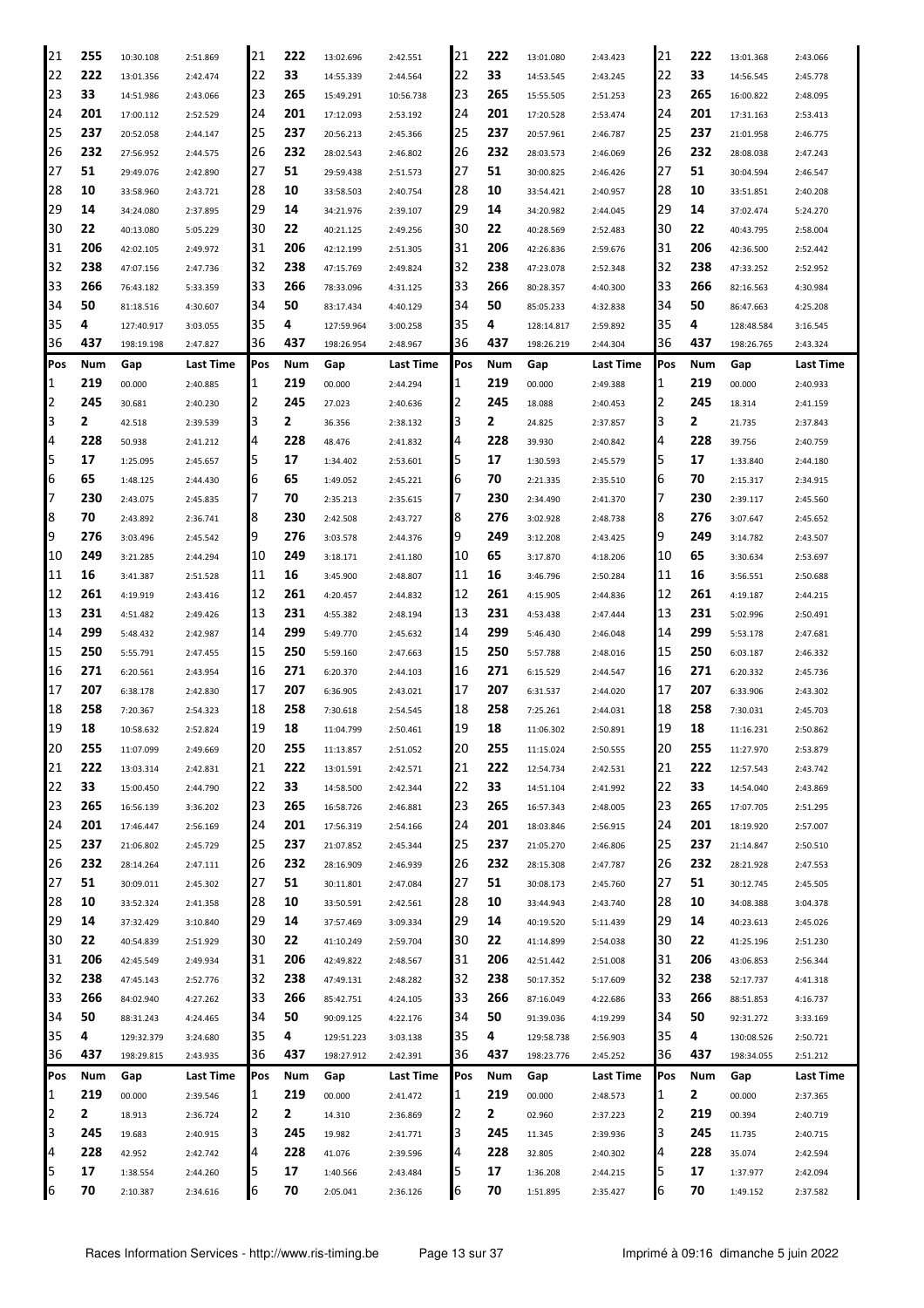| 17  | 230 | 2:42.788   | 2:43.217  | 7   | 230 | 2:42.532   | 2:41.216  | 7   | 230 | 2:34.886   | 2:40.927  | 17  | 230 | 2:37.710   | 2:43.149  |
|-----|-----|------------|-----------|-----|-----|------------|-----------|-----|-----|------------|-----------|-----|-----|------------|-----------|
| 8   | 276 | 3:13.910   | 2:45.809  | 8   | 249 | 3:19.107   | 2:42.790  | 8   | 249 | 3:12.548   | 2:42.014  | 8   | 249 | 3:17.324   | 2:45.101  |
| 9   | 249 | 3:17.789   | 2:42.553  | 9   | 276 | 3:19.502   | 2:47.064  | 9   | 276 | 3:16.966   | 2:46.037  | 9   | 276 | 3:22.341   | 2:45.700  |
| 10  | 65  | 3:43.432   | 2:52.344  | 10  | 65  | 3:51.299   | 2:49.339  | 10  | 65  | 3:52.642   | 2:49.916  | 10  | 65  | 4:14.957   | 3:02.640  |
| 11  | 16  | 4:08.506   | 2:51.501  | 11  | 16  | 4:19.189   | 2:52.155  | 11  | 261 | 4:21.246   | 2:44.772  | 11  | 261 | 4:23.480   | 2:42.559  |
| 12  | 261 | 4:22.624   | 2:42.983  | 12  | 261 | 4:25.047   | 2:43.895  | 12  | 16  | 4:23.164   | 2:52.548  | 12  | 16  | 4:34.552   | 2:51.713  |
| 13  | 231 | 5:13.408   | 2:49.958  | 13  | 231 | 5:21.126   | 2:49.190  | 13  | 231 | 5:22.023   | 2:49.470  | 13  | 231 | 5:30.952   | 2:49.254  |
| 14  | 299 | 5:59.828   | 2:46.196  | 14  | 299 | 6:04.295   | 2:45.939  | 14  | 299 | 5:59.850   | 2:44.128  | 14  | 299 | 6:08.316   | 2:48.791  |
| 15  | 250 | 6:09.725   | 2:46.084  | 15  | 250 | 6:20.675   | 2:52.422  | 15  | 250 | 6:17.763   | 2:45.661  | 15  | 250 | 6:25.159   | 2:47.721  |
| 16  | 271 | 6:24.337   | 2:43.551  | 16  | 271 | 6:26.998   | 2:44.133  | 16  | 271 | 6:22.503   | 2:44.078  | 16  | 271 | 6:27.826   | 2:45.648  |
| 17  | 207 | 6:38.494   | 2:44.134  | 17  | 207 | 6:41.578   | 2:44.556  | 17  | 207 | 6:40.291   | 2:47.286  | 17  | 207 | 6:43.499   | 2:43.533  |
| 18  | 258 | 7:35.056   | 2:44.571  | 18  | 258 | 7:36.946   | 2:43.362  | 18  | 258 | 7:31.850   | 2:43.477  | 18  | 258 | 7:35.897   | 2:44.372  |
| 19  | 18  | 11:29.627  | 2:52.942  | 19  | 255 | 11:49.405  | 2:50.691  | 19  | 255 | 11:55.949  | 2:55.117  | 19  | 255 | 12:09.519  | 2:53.895  |
| 20  | 255 | 11:40.186  | 2:51.762  | 20  | 18  | 12:07.044  | 3:18.889  | 20  | 18  | 12:11.625  | 2:53.154  | 20  | 18  | 12:25.452  | 2:54.152  |
| 21  | 222 | 13:02.572  | 2:44.575  | 21  | 222 | 13:07.394  | 2:46.294  | 21  | 222 | 13:06.605  | 2:47.784  | 21  | 222 | 13:11.836  | 2:45.556  |
| 22  | 33  | 14:58.833  | 2:44.339  | 22  | 33  | 15:02.197  | 2:44.836  | 22  | 33  | 14:58.045  | 2:44.421  | 22  | 33  | 15:03.737  | 2:46.017  |
| 23  | 201 | 18:38.643  | 2:58.269  | 23  | 201 | 18:53.354  | 2:56.183  | 23  | 201 | 19:02.035  | 2:57.254  | 23  | 265 | 19:12.227  | 2:49.578  |
| 24  | 265 | 18:54.851  | 4:26.692  | 24  | 265 | 19:04.325  | 2:50.946  | 24  | 265 | 19:02.974  | 2:47.222  | 24  | 201 | 19:19.571  | 2:57.861  |
| 25  | 237 | 21:24.541  | 2:49.240  | 25  | 237 | 21:31.391  | 2:48.322  | 25  | 237 | 21:34.237  | 2:51.419  | 25  | 237 | 21:44.762  | 2:50.850  |
| 26  | 232 | 28:34.623  | 2:52.241  | 26  | 232 | 28:44.902  | 2:51.751  | 26  | 232 | 28:47.321  | 2:50.992  | 126 | 232 | 28:58.049  | 2:51.053  |
| 27  | 51  | 30:18.410  |           | 27  | 51  | 30:27.246  |           | 27  | 51  |            |           | 27  | 51  | 33:51.480  | 5:54.658  |
| 28  | 10  |            | 2:45.211  | 28  | 10  | 35:37.745  | 2:50.308  | 28  | 10  | 30:37.147  | 2:58.474  | 28  | 10  |            |           |
| 29  | 14  | 35:20.406  | 3:51.564  | 29  | 14  |            | 2:58.811  | 29  | 14  | 39:32.229  | 6:43.057  | 29  | 14  | 41:31.994  | 4:40.090  |
|     | 22  | 40:32.064  | 2:47.997  |     |     | 42:09.241  | 4:18.649  | 30  |     | 44:03.224  | 4:42.556  | 30  | 22  | 46:08.900  | 4:46.001  |
| 30  |     | 41:57.743  | 3:12.093  | 30  | 22  | 42:33.976  | 3:17.705  |     | 22  | 44:17.348  | 4:31.945  |     |     | 46:26.453  | 4:49.430  |
| 31  | 206 | 44:46.277  | 4:18.970  | 31  | 206 | 46:49.309  | 4:44.504  | 31  | 206 | 48:47.316  | 4:46.580  | 31  | 206 | 50:42.747  | 4:35.756  |
| 32  | 238 | 54:24.880  | 4:46.689  | 32  | 238 | 56:18.466  | 4:35.058  | 32  | 238 | 58:06.544  | 4:36.651  | 32  | 238 | 59:56.026  | 4:29.807  |
| 33  | 266 | 89:36.693  | 3:24.386  | 33  | 266 | 89:51.551  | 2:56.330  | 33  | 266 | 89:56.898  | 2:53.920  | 33  | 266 | 90:07.917  | 2:51.344  |
| 34  | 50  | 93:10.277  | 3:18.551  | 34  | 50  | 93:38.749  | 3:09.944  | 34  | 50  | 93:54.203  | 3:04.027  | 34  | 50  | 94:14.534  | 3:00.656  |
| 35  | 4   | 130:18.371 | 2:49.391  | 35  | 4   | 130:31.360 | 2:54.461  | 35  | 4   | 132:06.419 | 4:23.632  | 35  | 4   | 133:32.997 | 4:06.903  |
| 36  | 437 | 198:36.627 | 2:42.118  | 36  | 437 | 198:40.000 | 2:44.845  | 36  | 437 | 198:32.120 | 2:40.693  | 36  | 437 | 200:49.532 | 4:57.737  |
|     |     |            |           |     |     |            |           |     |     |            |           |     |     |            |           |
| Pos | Num | Gap        | Last Time | Pos | Num | Gap        | Last Time | Pos | Num | Gap        | Last Time | Pos | Num | Gap        | Last Time |
| 1   | 2   | 00.000     | 2:37.319  | 1   | 2   | 00.000     | 2:37.857  | 1   | 2   | 00.000     | 2:38.990  | 1   | 2   | 00.000     | 2:39.275  |
| 2   | 219 | 03.646     | 2:40.571  | 2   | 245 | 18.272     | 2:40.529  | 2   | 245 | 21.708     | 2:42.426  | 2   | 245 | 23.758     | 2:41.325  |
| 3   | 245 | 15.600     | 2:41.184  | 3   | 228 | 45.044     | 2:42.447  | 3   | 228 | 48.251     | 2:42.197  | 3   | 228 | 51.402     | 2:42.426  |
| 4   | 228 | 40.454     | 2:42.699  | 4   | 219 | 1:42.826   | 4:17.037  | 4   | 70  | 1:48.252   | 2:37.234  | 4   | 70  | 1:47.036   | 2:38.059  |
| 5   | 17  | 1:43.525   | 2:42.867  | 5   | 70  | 1:50.008   | 2:37.430  | 5   | 17  | 1:54.840   | 2:42.850  | 5   | 17  | 1:58.473   | 2:42.908  |
| 6   | 70  | 1:50.435   | 2:38.602  | b   | 17  | 1:50.980   | 2:45.312  | ь   | 219 | 2:01.943   | 2:58.107  | b   | 219 | 2:12.481   | 2:49.813  |
| 17  | 230 | 2:42.283   | 2:41.892  | 17  | 230 | 2:47.720   | 2:43.294  | 7   | 230 | 2:55.847   | 2:47.117  | 17  | 230 | 3:00.866   | 2:44.294  |
| 8   | 249 | 3:23.719   | 2:43.714  | 8   | 249 | 3:28.269   | 2:42.407  | 8   | 249 | 3:31.598   | 2:42.319  | 8   | 249 | 3:35.245   | 2:42.922  |
| 9   | 276 | 3:35.502   | 2:50.480  | 19  | 276 | 3:45.849   | 2:48.204  | 9   | 276 | 3:54.811   | 2:47.952  | 9   | 276 | 4:05.128   | 2:49.592  |
| 10  | 261 | 4:30.815   | 2:44.654  | 10  | 261 | 4:39.215   | 2:46.257  | 10  | 261 | 4:45.274   | 2:45.049  | 10  | 261 | 4:52.218   | 2:46.219  |
| 11  | 65  | 4:34.431   | 2:56.793  | 11  | 65  | 4:49.852   | 2:53.278  | 11  | 65  | 5:05.971   | 2:55.109  | 11  | 65  | 5:18.463   | 2:51.767  |
| 12  | 16  | 4:50.250   | 2:53.017  | 12  | 231 | 5:58.537   | 2:51.190  | 12  | 231 | 6:18.955   | 2:59.408  | 12  | 16  | 6:46.681   | 2:45.369  |
| 13  | 231 | 5:45.204   | 2:51.571  | 13  | 299 | 6:28.870   | 2:48.575  | 13  | 299 | 6:37.946   | 2:48.066  | 13  | 299 | 6:48.487   | 2:49.816  |
| 14  | 299 | 6:18.152   | 2:47.155  | 14  | 16  | 6:31.426   | 4:19.033  | 14  | 16  | 6:40.587   | 2:48.151  | 14  | 231 | 6:50.530   | 3:10.850  |
| 15  | 250 | 6:36.358   | 2:48.518  | 15  | 271 | 6:44.494   | 2:45.472  | 15  | 271 | 6:52.257   | 2:46.753  | 15  | 271 | 7:00.647   | 2:47.665  |
| 16  | 271 | 6:36.879   | 2:46.372  | 16  | 250 | 6:48.352   | 2:49.851  | 16  | 250 | 7:07.540   | 2:58.178  | 16  | 250 | 7:23.259   | 2:54.994  |
| 17  | 207 | 6:54.527   | 2:48.347  | 17  | 207 | 7:05.894   | 2:49.224  | 17  | 207 | 7:14.647   | 2:47.743  | 17  | 207 | 7:23.995   | 2:48.623  |
| 18  | 258 | 7:52.084   | 2:53.506  | 18  | 258 | 8:01.213   | 2:46.986  | 18  | 258 | 8:08.540   | 2:46.317  | 18  | 258 | 8:17.305   | 2:48.040  |
| 19  | 255 | 12:27.218  | 2:55.018  | 19  | 255 | 12:45.945  | 2:56.584  | 19  | 255 | 13:01.323  | 2:54.368  | 19  | 255 | 13:21.862  | 2:59.814  |
| 20  | 18  | 12:41.198  | 2:53.065  | 20  | 18  | 12:53.593  | 2:50.252  | 20  | 18  | 13:03.948  | 2:49.345  | 120 | 18  | 13:22.862  | 2:58.189  |
| 21  | 222 | 13:19.375  | 2:44.858  | 21  | 222 | 13:28.765  | 2:47.247  | 21  | 222 | 13:36.079  | 2:46.304  | 21  | 222 | 13:45.185  | 2:48.381  |
| 22  | 33  | 15:11.490  | 2:45.072  | 22  | 33  | 15:22.599  | 2:48.966  | 22  | 33  | 16:56.657  | 4:13.048  | 22  | 33  | 17:13.146  | 2:55.764  |
| 23  | 265 | 19:25.677  | 2:50.769  | 23  | 265 | 19:38.555  | 2:50.735  | 23  | 265 | 19:52.964  | 2:53.399  | 23  | 265 | 20:05.699  | 2:52.010  |
| 24  | 201 | 19:40.073  | 2:57.821  | 24  | 201 | 20:03.240  | 3:01.024  | 24  | 201 | 20:25.015  | 3:00.765  | 24  | 237 | 22:42.054  | 2:54.333  |
| 25  | 237 | 21:57.227  | 2:49.784  | 25  | 237 | 22:14.919  | 2:55.549  | 25  | 237 | 22:26.996  | 2:51.067  | 25  | 201 | 23:11.434  | 5:25.694  |
| 26  | 232 | 29:11.334  | 2:50.604  | 26  | 232 | 31:11.086  | 4:37.609  | 26  | 232 | 33:52.456  | 5:20.360  | 26  | 232 | 36:03.716  | 4:50.535  |
| 27  | 51  | 34:32.805  | 3:18.644  | 27  | 51  | 36:25.351  | 4:30.403  | 27  | 51  | 38:37.307  | 4:50.946  | 27  | 51  | 40:29.145  | 4:31.113  |
| 28  | 10  | 43:42.356  | 4:47.681  | 28  | 10  | 45:39.436  | 4:34.937  | 28  | 10  | 47:37.129  | 4:36.683  | 28  | 10  | 49:27.675  | 4:29.821  |
| 29  | 14  | 48:07.810  | 4:36.229  | 29  | 14  | 50:06.103  | 4:36.150  | 29  | 14  | 51:57.184  | 4:30.071  | 29  | 14  | 53:44.789  | 4:26.880  |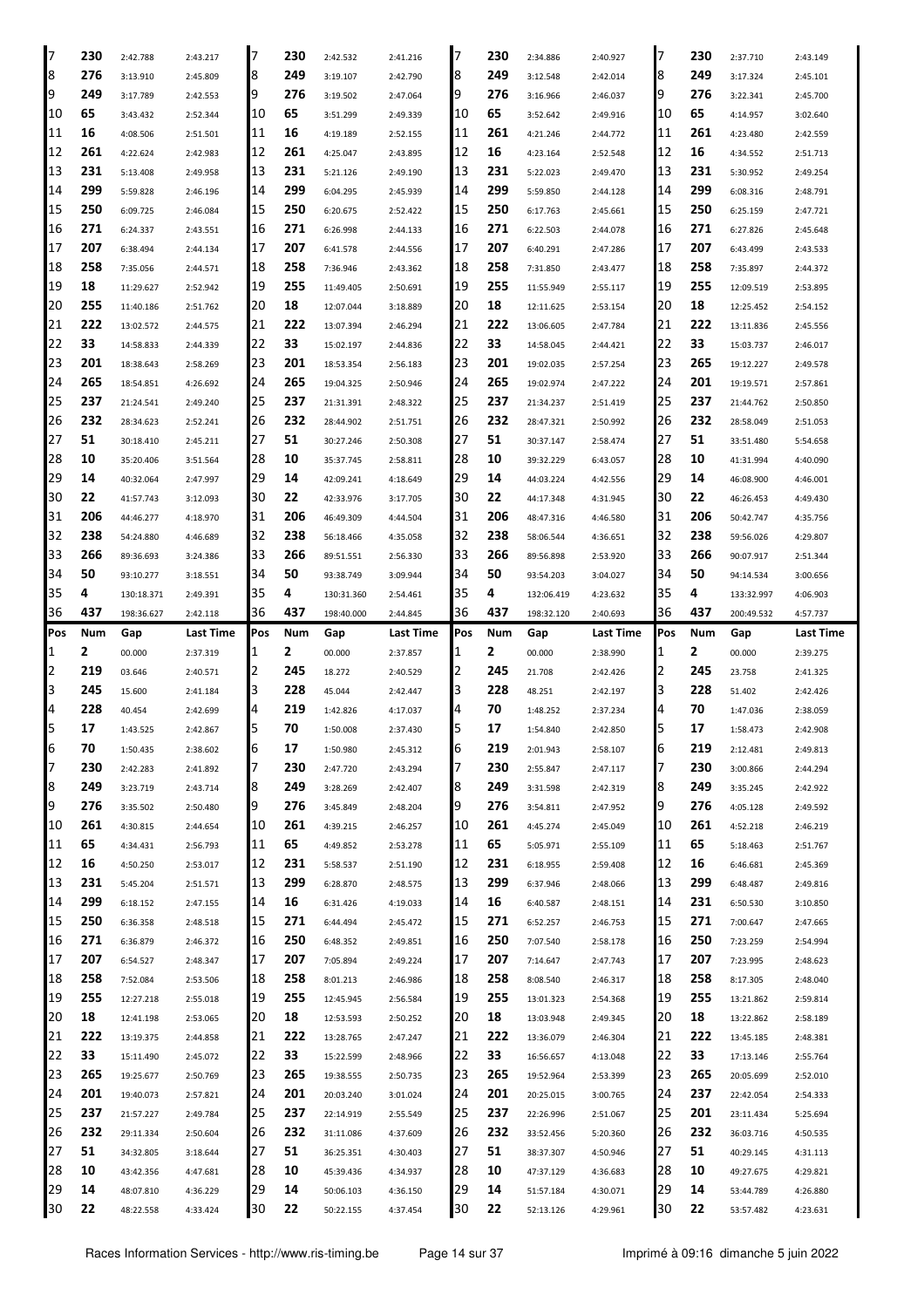| 31             | 206 | 52:42.466  | 4:37.038  | 31  | 206 | 54:33.514  | 4:28.905  | 31  | 206 | 56:21.069  | 4:26.545         | 31  | 206 | 58:04.667  | 4:22.873         |
|----------------|-----|------------|-----------|-----|-----|------------|-----------|-----|-----|------------|------------------|-----|-----|------------|------------------|
| 32             | 238 | 61:46.283  | 4:27.576  | 32  | 238 | 63:29.597  | 4:21.171  | 32  | 238 | 65:15.565  | 4:24.958         | 32  | 238 | 66:50.457  | 4:14.167         |
| 33             | 266 | 90:19.774  | 2:49.176  | 33  | 266 | 90:28.710  | 2:46.793  | 33  | 266 | 90:36.415  | 2:46.695         | 33  | 266 | 90:45.917  | 2:48.777         |
| 34             | 50  | 94:40.414  | 3:03.199  | 34  | 50  | 95:02.849  | 3:00.292  | 34  | 50  | 95:30.843  | 3:06.984         | 34  | 50  | 98:59.574  | 6:08.006         |
| 35             | 4   | 135:56.707 | 5:01.029  | 35  | 4   | 138:01.972 | 4:43.122  | 35  | 4   | 138:17.305 | 2:54.323         | 35  | 4   | 138:31.864 | 2:53.834         |
| 36             | 437 | 201:00.056 | 2:47.843  | 36  | 437 | 201:08.108 | 2:45.909  | 36  | 437 | 201:18.116 | 2:48.998         | 36  | 437 | 201:23.487 | 2:44.646         |
| Pos            | Num | Gap        | Last Time | Pos | Num | Gap        | Last Time | Pos | Num | Gap        | <b>Last Time</b> | Pos | Num | Gap        | <b>Last Time</b> |
| 1              | 2   | 00.000     |           | 1   | 2   |            |           | 1   | 2   | 00.000     |                  | 1   | 245 | 00.000     |                  |
| 2              | 245 |            | 2:37.906  | 2   | 245 | 00.000     | 2:38.778  | 2   | 245 |            | 3:02.058         | 2   | 228 |            | 2:44.154         |
|                |     | 27.724     | 2:41.872  |     |     | 30.111     | 2:41.165  |     |     | 09.694     | 2:41.641         |     |     | 33.646     | 2:45.274         |
| 3              | 228 | 55.781     | 2:42.285  | 3   | 228 | 1:00.237   | 2:43.234  | 3   | 228 | 42.220     | 2:44.041         | 3   | 70  | 1:13.636   | 2:38.895         |
| 4              | 70  | 1:48.913   | 2:39.783  | 4   | 70  | 1:49.965   | 2:39.830  | 4   | 70  | 1:28.589   | 2:40.682         | 4   | 2   | 1:20.124   | 4:13.972         |
| 5              | 17  | 2:06.362   | 2:45.795  | 5   | 17  | 2:11.942   | 2:44.358  | 5   | 17  | 1:54.458   | 2:44.574         | 5   | 17  | 1:47.645   | 2:47.035         |
| 6              | 219 | 2:24.410   | 2:49.835  | 6   | 219 | 2:38.356   | 2:52.724  | 6   | 219 | 2:37.725   | 3:01.427         | 6   | 219 | 2:37.429   | 2:53.552         |
| 7              | 230 | 3:06.633   | 2:43.673  | 17  | 230 | 3:11.238   | 2:43.383  | 7   | 230 | 2:54.732   | 2:45.552         |     | 230 | 2:48.860   | 2:47.976         |
| 8              | 249 | 3:41.180   | 2:43.841  | 18  | 249 | 3:48.134   | 2:45.732  | 8   | 249 | 3:34.680   | 2:48.604         | 8   | 249 | 3:30.223   | 2:49.391         |
| 9              | 276 | 4:17.153   | 2:49.931  | 19  | 276 | 4:32.138   | 2:53.763  | 9   | 276 | 4:22.987   | 2:52.907         | 9   | 276 | 4:25.512   | 2:56.373         |
| 10             | 261 | 5:00.819   | 2:46.507  | 10  | 261 | 5:08.132   | 2:46.091  | 10  | 261 | 4:53.793   | 2:47.719         | 10  | 261 | 4:49.599   | 2:49.654         |
| 11             | 65  | 5:37.119   | 2:56.562  | 11  | 65  | 5:55.829   | 2:57.488  | 11  | 65  | 5:57.308   | 3:03.537         | 11  | 65  | 6:07.475   | 3:04.015         |
| 12             | 16  | 6:50.323   | 2:41.548  | 12  | 16  | 6:54.536   | 2:42.991  | 12  | 16  | 6:38.751   | 2:46.273         | 12  | 16  | 6:32.416   | 2:47.513         |
| 13             | 299 | 7:00.081   | 2:49.500  | 13  | 299 | 7:12.206   | 2:50.903  | 13  | 299 | 7:03.252   | 2:53.104         | 13  | 299 | 7:03.075   | 2:53.671         |
| 14             | 271 | 7:14.298   | 2:51.557  | 14  | 271 | 7:28.731   | 2:53.211  | 14  | 271 | 7:16.292   | 2:49.619         | 14  | 271 | 7:13.451   | 2:51.007         |
| 15             | 231 | 7:30.483   | 3:17.859  | 15  | 207 | 7:47.451   | 2:49.505  | 15  | 207 | 7:34.205   | 2:48.812         | 15  | 207 | 7:31.140   | 2:50.783         |
| 16             | 207 | 7:36.724   | 2:50.635  | 16  | 250 | 8:00.238   | 2:57.380  | 16  | 250 | 7:54.059   | 2:55.879         | 16  | 250 | 7:57.584   | 2:57.373         |
| 17             | 250 | 7:41.636   | 2:56.283  | 17  | 231 | 8:09.165   | 3:17.460  | 17  | 231 | 8:17.594   | 3:10.487         | 17  | 258 | 8:28.782   | 2:52.792         |
| 18             | 258 | 8:30.181   | 2:50.782  | 18  | 258 | 8:42.503   | 2:51.100  | 18  | 258 | 8:29.838   | 2:49.393         | 18  | 231 | 8:39.499   | 3:15.753         |
| 19             | 18  | 13:36.450  | 2:51.494  | 19  | 18  | 13:54.352  | 2:56.680  | 19  | 18  | 13:55.415  | 3:03.121         | 19  | 255 | 14:58.408  | 3:52.956         |
| 20             | 255 | 13:41.926  | 2:57.970  | 20  | 255 | 13:59.368  | 2:56.220  | 20  | 255 | 13:59.300  | 3:01.990         | 20  | 222 | 16:37.422  | 5:22.682         |
| 21             | 222 | 14:08.902  | 3:01.623  | 21  | 222 | 14:20.977  | 2:50.853  | 21  | 222 | 14:08.588  | 2:49.669         | 21  | 18  | 17:08.800  | 6:07.233         |
| 22             | 33  | 17:27.435  | 2:52.195  | 22  | 33  | 17:58.630  | 3:09.973  | 22  | 33  | 18:14.900  | 3:18.328         | 22  | 33  | 19:52.331  | 4:31.279         |
| 23             | 265 | 20:38.041  | 3:10.248  | 23  | 265 | 21:17.373  |           | 23  | 265 | 22:46.936  |                  | 23  | 265 | 24:44.032  |                  |
| 24             | 237 |            |           | 24  | 201 |            | 3:18.110  | 24  | 201 |            | 4:31.621         | 24  | 201 |            | 4:50.944         |
|                |     | 23:37.074  | 3:32.926  |     |     | 25:45.667  | 4:31.988  |     |     | 27:32.845  | 4:49.236         |     |     | 29:12.302  | 4:33.305         |
| 25             | 201 | 23:52.457  | 3:18.929  | 25  | 237 | 26:24.768  | 5:26.472  | 25  | 237 | 27:53.575  | 4:30.865         | 25  | 237 | 29:31.612  | 4:31.885         |
| 26             | 232 | 37:57.320  | 4:31.510  | 26  | 232 | 39:57.718  | 4:39.176  | 26  | 232 | 41:24.222  | 4:28.562         | 26  | 232 | 42:57.954  | 4:27.580         |
| 27             | 51  | 42:29.287  | 4:38.048  | 27  | 51  | 44:20.524  | 4:30.015  | 27  | 51  | 45:42.369  | 4:23.903         | 27  | 51  | 47:14.034  | 4:25.513         |
| 28             | 10  | 51:15.901  | 4:26.132  | 28  | 10  | 53:03.013  | 4:25.890  | 28  | 10  | 54:24.217  | 4:23.262         | 28  | 10  | 55:49.341  | 4:18.972         |
| 29             | 14  | 55:29.189  | 4:22.306  | 29  | 14  | 57:15.047  | 4:24.636  | 29  | 14  | 58:27.920  | 4:14.931         | 29  | 14  | 58:57.641  | 3:23.569         |
| 30             | 22  | 55:45.309  | 4:25.733  | 30  | 22  | 57:30.762  | 4:24.231  | 30  | 22  | 58:48.656  | 4:19.952         | 30  | 22  | 59:15.774  | 3:20.966         |
| 31             | 206 | 59:51.624  | 4:24.863  | 31  | 206 | 61:28.161  | 4:15.315  | 31  | 206 | 61:50.938  | 3:24.835         | 31  | 206 | 62:01.082  | 3:03.992         |
| 32             | 238 | 67:36.237  | 3:23.686  | 32  | 238 | 67:50.891  | 2:53.432  | 32  | 238 | 67:37.982  | 2:49.149         | 32  | 238 | 67:33.415  | 2:49.281         |
| 33             | 266 | 90:57.487  | 2:49.476  | 33  | 266 | 91:24.471  | 3:05.762  | 33  | 266 | 91:40.693  | 3:18.280         | 33  | 266 | 91:38.893  | 2:52.048         |
| 34             | 50  | 99:18.829  | 2:57.161  | 34  | 50  | 99:33.086  | 2:53.035  | 34  | 50  | 99:22.507  | 2:51.479         | 34  | 50  | 99:18.437  | 2:49.778         |
| 35             | 4   | 138:49.693 | 2:55.735  | 35  | 4   | 139:07.686 | 2:56.771  | 35  | 4   | 138:59.328 | 2:53.700         | 35  | 4   | 138:59.466 | 2:53.986         |
| 36             | 437 | 201:30.195 | 2:44.614  | 36  | 437 | 201:34.431 | 2:43.014  | 36  | 437 | 201:14.853 | 2:42.480         | 36  | 437 | 201:04.688 | 2:43.683         |
| Pos            | Num | Gap        | Last Time | Pos | Num | Gap        | Last Time | Pos | Num | Gap        | Last Time        | Pos | Num | Gap        | Last Time        |
| 11             | 245 | 00.000     | 2:45.675  | 11  | 245 | 00.000     | 2:45.298  | 1   | 245 | 00.000     | 2:45.661         | 1   | 245 | 00.000     | 2:50.459         |
| $\overline{2}$ | 228 | 35.171     | 2:47.200  | 12  | 228 | 38.423     | 2:48.550  | 2   | 228 | 43.704     | 2:50.942         | 2   | 228 | 58.531     | 3:05.286         |
| 3              | 70  | 1:07.957   | 2:39.996  | IЗ  | 70  | 1:02.950   | 2:40.291  | 3   | 70  | 57.462     | 2:40.173         | 3   | 70  | 1:06.005   | 2:59.002         |
| 4              | 2   | 1:17.206   | 2:42.757  | 4   | 2   | 1:18.157   | 2:46.249  | 4   | 2   | 1:14.656   | 2:42.160         | 4   | 2   | 3:34.204   | 5:10.007         |
| 5              | 17  | 1:46.219   | 2:44.249  | 5   | 17  | 1:47.307   | 2:46.386  | 5   | 17  | 1:49.060   | 2:47.414         | 5   | 230 | 3:54.221   | 3:46.857         |
| 6              | 219 | 2:48.269   | 2:56.515  | 6   | 230 | 2:55.172   | 2:49.179  | 6   | 230 | 2:57.823   | 2:48.312         | 6   | 219 | 3:55.786   | 3:35.492         |
| 7              | 230 | 2:51.291   | 2:48.106  | 17  | 219 | 3:01.499   | 2:58.528  | 7   | 219 | 3:10.753   | 2:54.915         | 7   | 17  | 4:22.637   | 5:24.036         |
| 8              | 249 | 3:33.582   | 2:49.034  | 8   | 249 | 3:36.474   | 2:48.190  | 8   | 249 | 3:52.344   | 3:01.531         | 8   | 249 | 6:21.316   | 5:19.431         |
| 9              | 276 | 4:35.621   | 2:55.784  | 19  | 276 | 4:51.960   | 3:01.637  | 9   | 276 | 6:26.728   | 4:20.429         | 9   | 261 | 8:25.179   | 4:40.320         |
|                | 261 |            |           |     | 261 |            |           |     |     |            |                  | 10  | 65  |            |                  |
| 10             |     | 4:53.815   | 2:49.891  | 10  |     | 5:00.491   | 2:51.974  | 10  | 261 | 6:35.318   | 4:20.488         |     |     | 8:49.930   | 4:27.733         |
| 11             | 65  | 6:16.427   | 2:54.627  | 11  | 65  | 6:36.591   | 3:05.462  | 11  | 65  | 7:12.656   | 3:21.726         | 11  | 276 | 8:54.310   | 5:18.041         |
| 12             | 16  | 6:37.003   | 2:50.262  | 12  | 16  | 7:02.863   | 3:11.158  | 12  | 16  | 8:16.426   | 3:59.224         | 12  | 299 | 13:08.629  | 4:45.073         |
| 13             | 299 | 7:12.242   | 2:54.842  | 13  | 299 | 9:11.392   | 4:44.448  | 13  | 299 | 11:14.015  | 4:48.284         | 13  | 207 | 13:13.076  | 4:47.094         |
| 14             | 271 | 7:18.044   | 2:50.268  | 14  | 207 | 9:17.602   | 4:20.669  | 14  | 207 | 11:16.441  | 4:44.500         | 14  | 250 | 13:17.620  | 4:46.057         |
| 15             | 207 | 7:42.231   | 2:56.766  | 15  | 250 | 9:26.177   | 3:52.865  | 15  | 250 | 11:22.022  | 4:41.506         | 15  | 231 | 13:28.646  | 4:47.820         |
| 16             | 250 | 8:18.610   | 3:06.701  | 16  | 258 | 9:28.131   | 3:40.229  | 16  | 231 | 11:31.285  | 4:34.917         | 16  | 271 | 13:29.497  | 4:48.042         |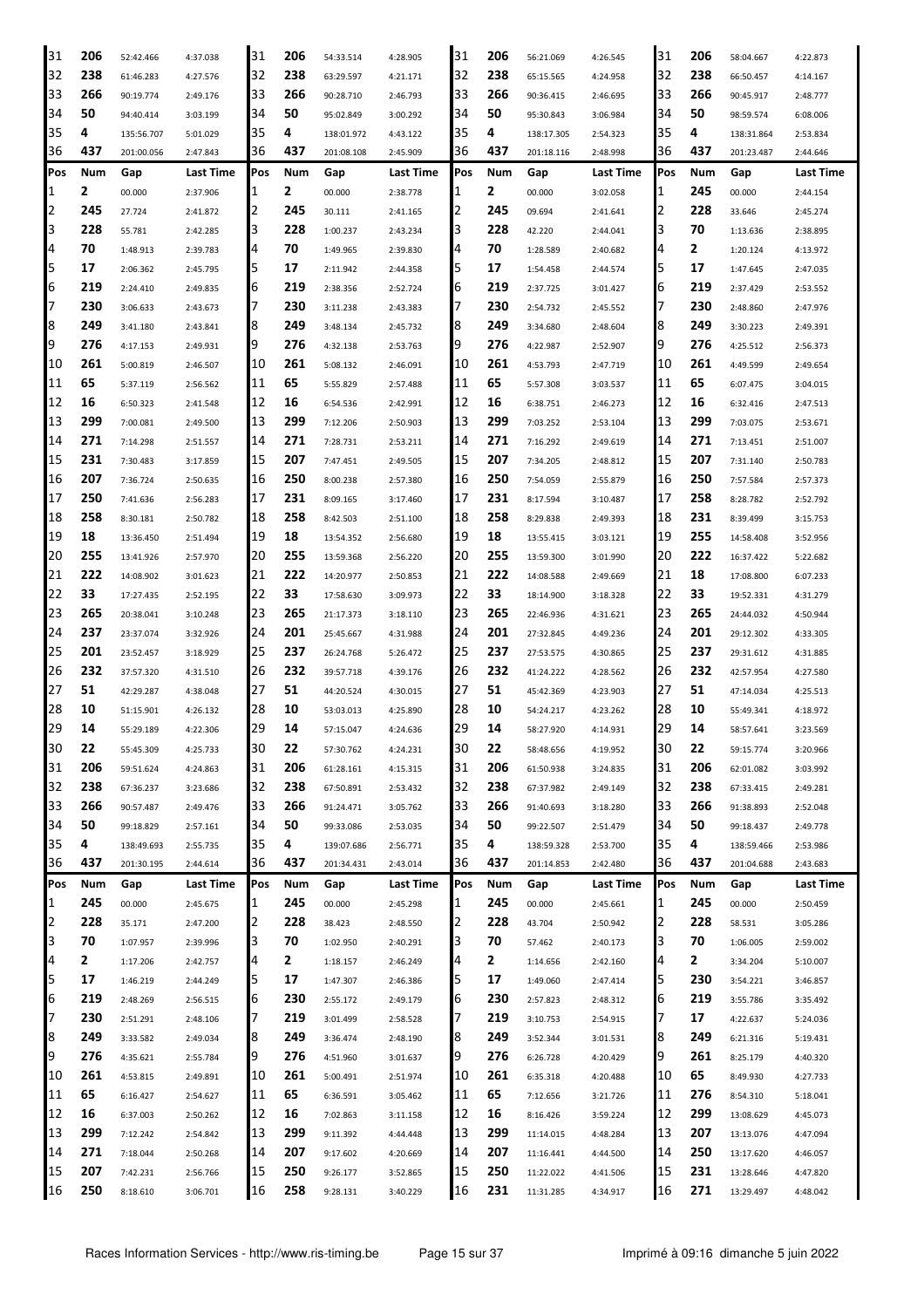| 17  | 258 | 8:33.200   | 2:50.093  | 17  | 231 | 9:42.029   | 3:16.511  | 17  | 271 | 11:31.914  | 4:33.959  | 17  | 258 | 13:47.639  | 4:52.212         |
|-----|-----|------------|-----------|-----|-----|------------|-----------|-----|-----|------------|-----------|-----|-----|------------|------------------|
| 18  | 231 | 9:10.816   | 3:16.992  | 18  | 271 | 9:43.616   | 5:10.870  | 18  | 258 | 11:45.886  | 5:03.416  | 18  | 255 | 22:30.798  | 4:36.210         |
| 19  | 255 | 16:54.161  | 4:41.428  | 19  | 255 | 18:55.114  | 4:46.251  | 19  | 255 | 20:45.047  | 4:35.594  | 19  | 222 | 23:00.962  | 4:39.969         |
| 20  | 222 | 17:18.648  | 3:26.901  | 20  | 222 | 19:26.019  | 4:52.669  | 20  | 222 | 21:11.452  | 4:31.094  | 20  | 18  | 23:04.069  | 4:40.065         |
| 21  | 18  | 17:33.662  | 3:10.537  | 21  | 18  | 19:28.001  | 4:39.637  | 21  | 18  | 21:14.463  | 4:32.123  | 21  | 33  | 27:15.395  | 4:29.864         |
| 22  | 33  | 21:56.225  | 4:49.569  | 22  | 33  | 23:43.925  | 4:32.998  | 22  | 33  | 25:35.990  | 4:37.726  | 22  | 265 | 31:39.797  | 4:23.828         |
| 23  | 265 | 26:29.710  | 4:31.353  | 23  | 265 | 28:22.270  | 4:37.858  | 23  | 265 | 30:06.428  | 4:29.819  | 23  | 201 | 36:01.990  | 4:26.054         |
| 24  | 201 | 31:04.239  | 4:37.612  | 24  | 201 | 32:48.688  | 4:29.747  | 24  | 201 | 34:26.395  | 4:23.368  | 24  | 237 | 36:26.853  | 4:24.792         |
| 25  | 237 | 31:25.969  | 4:40.032  | 25  | 237 | 33:11.720  | 4:31.049  | 25  | 237 | 34:52.520  | 4:26.461  | 25  | 232 | 48:16.887  | 3:20.738         |
| 26  | 232 | 44:35.963  | 4:23.684  | 26  | 232 | 46:16.068  | 4:25.403  | 26  | 232 | 47:46.608  | 4:16.201  | 26  | 16  | 49:00.362  | 43:34.395        |
| 27  | 51  |            |           | 27  | 51  |            |           | 27  | 51  |            | 3:21.749  | 27  | 51  | 51:08.421  |                  |
| 28  | 10  | 48:53.203  | 4:24.844  | 28  | 10  | 50:26.546  | 4:18.641  | 28  | 10  | 51:02.634  |           | 28  | 10  |            | 2:56.246         |
|     |     | 56:21.349  | 3:17.683  |     |     | 56:29.148  | 2:53.097  |     |     | 56:31.299  | 2:47.812  |     |     | 56:23.074  | 2:42.234         |
| 29  | 14  | 58:55.307  | 2:43.341  | 29  | 14  | 58:48.954  | 2:38.945  | 29  | 14  | 58:42.300  | 2:39.007  | 29  | 14  | 58:31.264  | 2:39.423         |
| 30  | 22  | 59:20.739  | 2:50.640  | 30  | 22  | 59:23.776  | 2:48.335  | 30  | 22  | 59:31.453  | 2:53.338  | 30  | 22  | 59:45.862  | 3:04.868         |
| 31  | 206 | 62:07.455  | 2:52.048  | 31  | 206 | 62:15.366  | 2:53.209  | 31  | 206 | 62:26.858  | 2:57.153  | 31  | 206 | 62:28.765  | 2:52.366         |
| 32  | 238 | 67:35.321  | 2:47.581  | 32  | 238 | 67:37.773  | 2:47.750  | 32  | 238 | 67:41.539  | 2:49.427  | 32  | 238 | 67:38.630  | 2:47.550         |
| 33  | 266 | 91:39.525  | 2:46.307  | 33  | 266 | 91:41.152  | 2:46.925  | 33  | 266 | 91:40.005  | 2:44.514  | 33  | 266 | 91:35.119  | 2:45.573         |
| 34  | 50  | 99:24.364  | 2:51.602  | 34  | 50  | 101:45.409 | 5:06.343  | 34  | 50  | 102:31.454 | 3:31.706  | 34  | 50  | 102:40.576 | 2:59.581         |
| 35  | 4   | 139:07.108 | 2:53.317  | 35  | 4   | 139:14.388 | 2:52.578  | 35  | 4   | 139:24.405 | 2:55.678  | 35  | 4   | 139:24.119 | 2:50.173         |
| 36  | 437 | 201:02.538 | 2:43.525  | 36  | 437 | 201:01.867 | 2:44.627  | 36  | 437 | 201:00.642 | 2:44.436  | 36  | 437 | 200:52.600 | 2:42.417         |
| Pos | Num | Gap        | Last Time | Pos | Num | Gap        | Last Time | Pos | Num | Gap        | Last Time | Pos | Num | Gap        | <b>Last Time</b> |
| 1   | 245 | 00.000     | 3:52.766  | 1   | 245 | 00.000     | 4:41.353  | 11  | 245 | 00.000     | 4:46.286  | 1   | 245 | 00.000     | 4:35.266         |
| 2   | 228 | 24.459     | 3:18.694  | 2   | 228 | 13.827     | 4:30.721  | 12  | 228 | 18.399     | 4:50.858  | 2   | 228 | 14.170     | 4:31.037         |
| 3   | 70  | 31.759     | 3:18.520  | 3   | 70  | 17.918     | 4:27.512  | 13  | 70  | 22.646     | 4:51.014  | 3   | 70  | 19.046     | 4:31.666         |
| 4   | 2   | 4:28.655   | 4:47.217  | 4   | 2   | 4:35.939   | 4:48.637  | 4   | 2   | 4:25.926   | 4:36.273  | 4   | 2   | 4:27.331   | 4:36.671         |
| 5   | 230 | 4:43.849   | 4:42.394  | 5   | 230 | 4:48.355   | 4:45.859  |     | 230 | 4:37.860   | 4:35.791  | 5   | 230 | 4:39.731   | 4:37.137         |
| 6   | 219 | 4:44.738   | 4:41.718  | 6   | 219 | 4:49.790   | 4:46.405  | 16  | 219 | 4:38.786   | 4:35.282  | 6   | 219 | 4:40.848   | 4:37.328         |
| 7   | 17  | 4:58.033   | 4:28.162  | 7   | 17  | 5:07.270   | 4:50.590  |     | 17  | 4:52.051   | 4:31.067  |     | 17  | 4:55.464   | 4:38.679         |
| 8   | 249 | 5:59.363   | 3:30.813  | 8   | 249 | 5:27.456   | 4:09.446  | 8   | 249 | 5:11.778   | 4:30.608  | 8   | 249 | 5:16.379   | 4:39.867         |
| 9   | 65  | 9:47.942   | 4:50.778  | 9   | 65  | 9:37.410   | 4:30.821  | 19  | 65  | 9:29.659   | 4:38.535  | 9   | 65  | 9:24.073   | 4:29.680         |
| 10  | 276 | 9:51.869   | 4:50.325  | 10  | 276 | 9:41.835   | 4:31.319  | 10  | 276 | 9:34.687   | 4:39.138  | 10  | 276 | 9:28.020   | 4:28.599         |
| 11  | 261 | 10:01.093  | 5:28.680  | 11  | 261 | 9:51.488   | 4:31.748  | 11  | 261 | 9:45.230   | 4:40.028  | 11  | 261 | 9:41.166   | 4:31.202         |
| 12  | 207 | 13:56.085  |           | 12  | 207 | 13:51.431  |           | 12  | 207 |            |           | 12  | 207 |            |                  |
| 13  | 250 |            | 4:35.775  | 13  | 250 |            | 4:36.699  | 13  | 231 | 13:33.708  | 4:28.563  | 13  | 271 | 13:25.153  | 4:26.711         |
|     | 231 | 14:00.497  | 4:35.643  |     |     | 13:52.814  | 4:33.670  |     |     | 13:48.973  | 4:29.083  |     | 258 | 13:39.309  | 4:24.263         |
| 14  |     | 14:10.175  | 4:34.295  | 14  | 231 | 14:06.176  | 4:37.354  | 14  | 271 | 13:50.312  | 4:29.587  | 14  |     | 14:00.657  | 4:26.034         |
| 15  | 271 | 14:11.017  | 4:34.286  | 15  | 271 | 14:07.011  | 4:37.347  | 15  | 258 | 14:09.889  | 4:31.662  | 15  | 250 | 14:17.398  | 4:20.761         |
| 16  | 258 | 14:26.458  | 4:31.585  | I16 | 258 | 14:24.513  | 4:39.408  | 16  | 250 | 14:31.903  | 5:25.375  | 16  | 231 | 14:18.377  | 5:04.670         |
| 17  | 255 | 23:07.793  | 4:29.761  | 17  | 255 | 22:53.178  | 4:26.738  | 17  | 255 | 22:29.251  | 4:22.359  | 17  | 255 | 22:17.965  | 4:23.980         |
| 18  | 222 | 23:39.220  | 4:31.024  | 18  | 222 | 23:24.141  | 4:26.274  | 18  | 222 | 23:01.326  | 4:23.471  | 18  | 222 | 22:49.445  | 4:23.385         |
| 19  | 18  | 23:42.200  | 4:30.897  | 19  | 18  | 23:26.548  | 4:25.701  | 19  | 18  | 23:05.270  | 4:25.008  | 19  | 18  | 22:53.119  | 4:23.115         |
| 20  | 33  | 27:46.319  | 4:23.690  | 20  | 33  | 27:30.883  | 4:25.917  | 20  | 33  | 27:09.042  | 4:24.445  | 20  | 33  | 26:52.998  | 4:19.222         |
| 21  | 299 | 29:02.694  | 19:46.831 | 21  | 299 | 28:11.377  | 3:50.036  | 21  | 299 | 27:43.101  | 4:18.010  | 21  | 299 | 27:28.057  | 4:20.222         |
| 22  | 265 | 32:12.744  | 4:25.713  | 22  | 265 | 31:55.914  | 4:24.523  | 22  | 265 | 31:28.873  | 4:19.245  | 22  | 265 | 30:13.737  | 3:20.130         |
| 23  | 201 | 36:33.273  | 4:24.049  | 23  | 201 | 36:12.116  | 4:20.196  | 23  | 201 | 34:47.806  | 3:21.976  | 23  | 201 | 33:23.869  | 3:11.329         |
| 24  | 237 | 36:56.882  | 4:22.795  | 24  | 237 | 36:32.141  | 4:16.612  | 24  | 237 | 35:08.547  | 3:22.692  | 24  | 237 | 33:31.039  | 2:57.758         |
| 25  | 232 | 47:16.887  | 2:52.766  | 25  | 232 | 45:27.446  | 2:51.912  | 25  | 232 | 43:34.259  | 2:53.099  | 25  | 232 | 41:48.624  | 2:49.631         |
| 26  | 51  | 50:04.521  | 2:48.866  | 26  | 51  | 48:14.353  | 2:51.185  | 26  | 51  | 46:19.542  | 2:51.475  | 26  | 16  | 44:30.028  | 2:43.622         |
| 27  | 16  | 50:14.566  | 5:06.970  | 27  | 16  | 48:20.129  | 2:46.916  | 27  | 16  | 46:21.672  | 2:47.829  | 27  | 51  | 44:34.289  | 2:50.013         |
| 28  | 10  | 55:11.870  | 2:41.562  | 28  | 10  | 53:12.528  | 2:42.011  | 28  | 10  | 51:06.744  | 2:40.502  | 28  | 10  | 49:13.500  | 2:42.022         |
| 29  | 14  | 57:24.211  | 2:45.713  | 29  | 14  | 55:22.539  | 2:39.681  | 29  | 14  | 53:16.293  | 2:40.040  | 29  | 14  | 51:23.710  | 2:42.683         |
| 30  | 22  | 58:41.349  | 2:48.253  | 30  | 22  | 56:46.796  | 2:46.800  | 30  | 22  | 54:45.281  | 2:44.771  | 30  | 22  | 53:04.848  | 2:54.833         |
| 31  | 206 | 61:25.728  | 2:49.729  | 31  | 206 | 59:37.056  | 2:52.681  | 31  | 206 | 57:46.540  | 2:55.770  | 31  | 206 | 56:23.466  | 3:12.192         |
| 32  | 238 | 66:32.380  | 2:46.516  | 32  | 238 | 65:25.852  | 3:34.825  | 32  | 238 | 64:07.280  | 3:27.714  | 32  | 238 | 62:21.695  | 2:49.681         |
| 33  | 266 | 92:24.882  | 4:42.529  | 33  | 266 | 91:13.253  | 3:29.724  | 33  | 266 | 89:26.486  | 2:59.519  | 33  | 266 | 88:17.180  | 3:25.960         |
| 34  | 50  |            |           | 34  | 50  |            |           | 34  | 50  |            |           | 34  | 50  |            |                  |
| 35  | 4   | 102:14.283 | 3:26.473  | 35  | 4   | 100:25.064 | 2:52.134  | 35  | 4   | 98:29.734  | 2:50.956  | 35  | 4   | 96:43.199  | 2:48.731         |
| 36  | 437 | 138:20.160 | 2:48.807  | 36  | 437 | 136:27.216 | 2:48.409  | 136 | 437 | 134:30.165 | 2:49.235  | 36  | 437 | 132:39.731 | 2:44.832         |
|     |     | 199:42.301 | 2:42.467  |     |     | 197:43.603 | 2:42.655  |     |     | 195:41.614 | 2:44.297  |     |     | 193:47.534 | 2:41.186         |
| Pos | Num | Gap        | Last Time | Pos | Num | Gap        | Last Time | Pos | Num | Gap        | Last Time | Pos | Num | Gap        | Last Time        |
| 1   | 245 | 00.000     | 4:36.827  | 1   | 245 | 00.000     | 4:29.688  | 11  | 245 | 00.000     | 4:27.629  | 1   | 245 | 00.000     | 4:20.996         |
| 2   | 228 | 15.502     | 4:38.159  | 2   | 228 | 15.819     | 4:30.005  | 2   | 228 | 12.192     | 4:24.002  | 2   | 228 | 15.022     | 4:23.826         |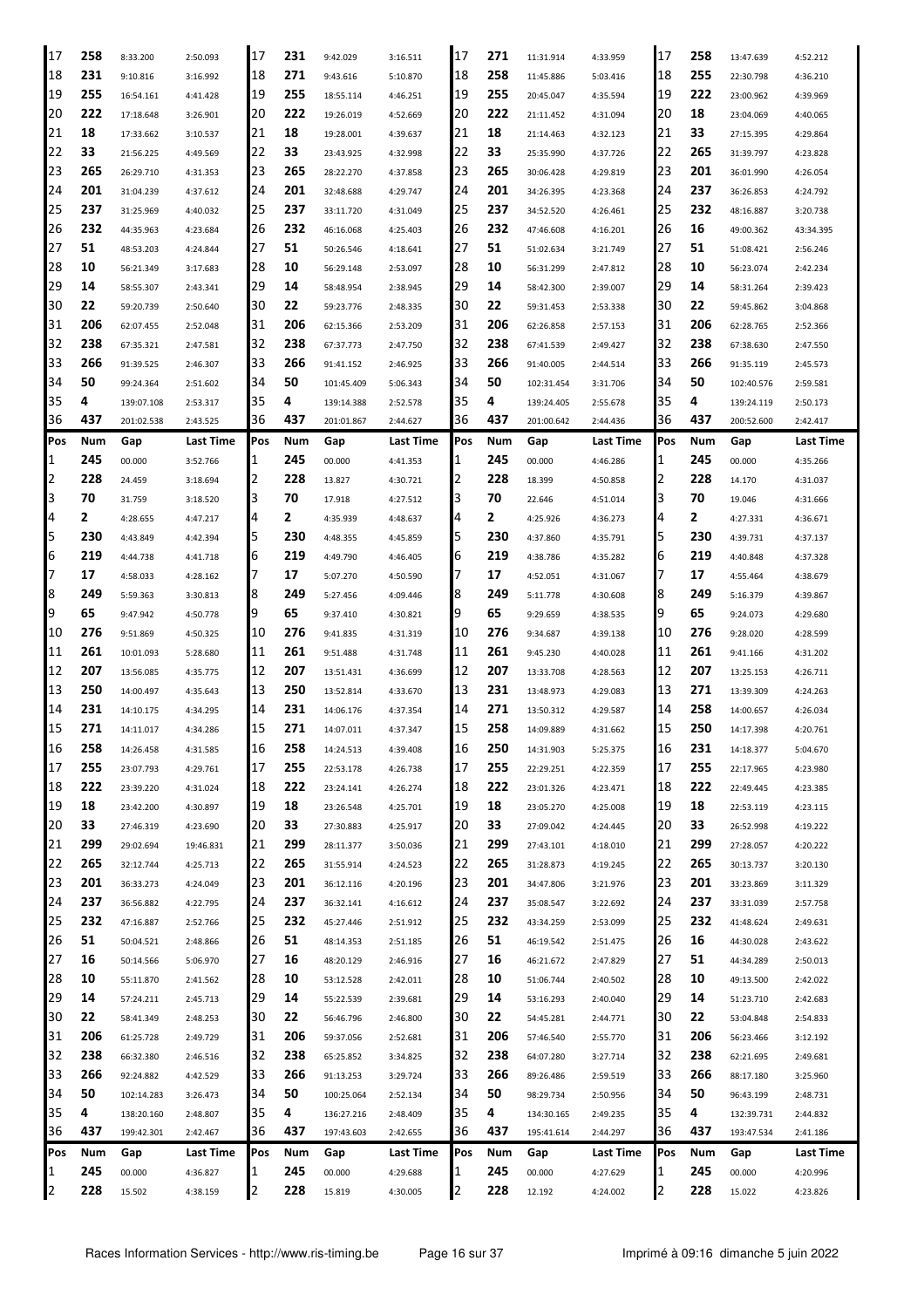| 3              | 70        |            |           | 3        | 70        |            |           | 3        | 70        |            |           | 3        | 70        |            |           |
|----------------|-----------|------------|-----------|----------|-----------|------------|-----------|----------|-----------|------------|-----------|----------|-----------|------------|-----------|
|                |           | 20.517     | 4:38.298  |          |           | 20.219     | 4:29.390  |          |           | 19.809     | 4:27.219  |          |           | 22.265     | 4:23.452  |
| 4              | 2         | 4:18.327   | 4:27.823  | 4        | 2         | 4:15.643   | 4:27.004  | 4        | 2         | 4:11.135   | 4:23.121  | 4        | 2         | 4:16.517   | 4:26.378  |
| 5              | 230       | 4:32.466   | 4:29.562  | 5        | 230       | 4:29.321   | 4:26.543  | 5        | 230       | 4:23.837   | 4:22.145  | 5        | 230       | 4:26.685   | 4:23.844  |
| 6              | 219       | 4:33.391   | 4:29.370  | 6        | 219       | 4:30.410   | 4:26.707  | 6        | 219       | 4:24.908   | 4:22.127  | 6        | 219       | 4:28.386   | 4:24.474  |
| 7              | 17        | 4:48.079   | 4:29.442  | 7        | 17        | 4:44.596   | 4:26.205  | 7        | 17        | 4:40.733   | 4:23.766  | 7        | 17        | 4:43.565   | 4:23.828  |
| 8              | 249       | 5:13.107   | 4:33.555  | 8        | 249       | 5:08.216   | 4:24.797  | 8        | 249       | 5:04.959   | 4:24.372  | 8        | 249       | 5:06.316   | 4:22.353  |
| 9              | 65        | 9:12.640   | 4:25.394  | 9        | 65        | 9:07.481   | 4:24.529  | 9        | 65        | 9:04.003   | 4:24.151  | 9        | 65        | 9:00.857   | 4:17.850  |
| 10             | 276       | 9:18.782   | 4:27.589  | 10       | 276       | 9:13.091   | 4:23.997  | 10       | 276       | 9:11.141   | 4:25.679  | 10       | 276       | 9:05.921   | 4:15.776  |
| 11             | 261       | 9:31.703   | 4:27.364  | 11       | 261       | 9:26.164   | 4:24.149  | 11       | 261       | 9:20.768   | 4:22.233  | 11       | 261       | 9:15.994   | 4:16.222  |
| 12             | 207       | 13:11.188  | 4:22.862  | 12       | 207       | 13:06.636  |           | 12       | 207       | 12:54.051  | 4:15.044  | 12       | 207       | 11:58.343  | 3:25.288  |
|                |           |            |           |          |           |            | 4:25.136  |          |           |            |           |          |           |            |           |
| 13             | 271       | 13:28.070  | 4:25.588  | 13       | 271       | 13:21.882  | 4:23.500  | 13       | 271       | 13:12.846  | 4:18.593  | 13       | 271       | 12:13.599  | 3:21.749  |
| 14             | 258       | 13:47.459  | 4:23.629  | 14       | 258       | 13:41.413  | 4:23.642  | 14       | 258       | 13:29.836  | 4:16.052  | 14       | 258       | 12:27.486  | 3:18.646  |
| 15             | 250       | 14:04.358  | 4:23.787  | 15       | 250       | 13:57.180  | 4:22.510  | 15       | 250       | 13:49.315  | 4:19.764  | 15       | 250       | 13:02.538  | 3:34.219  |
| 16             | 231       | 14:05.245  | 4:23.695  | 16       | 231       | 13:57.877  | 4:22.320  | 16       | 231       | 13:50.177  | 4:19.929  | 16       | 231       | 13:02.885  | 3:33.704  |
| 17             | 255       | 21:56.633  | 4:15.495  | 17       | 255       | 20:50.350  | 3:23.405  | 17       | 255       | 19:19.944  | 2:57.223  | 17       | 255       | 17:53.204  | 2:54.256  |
| 18             | 222       | 22:30.224  | 4:17.606  | 18       | 222       | 21:23.234  | 3:22.698  | 18       | 222       | 19:58.065  | 3:02.460  | 18       | 222       | 18:36.057  | 2:58.988  |
| 19             | 18        | 22:33.155  | 4:16.863  | 19       | 18        | 21:26.163  | 3:22.696  | 19       | 18        | 19:59.031  | 3:00.497  | 19       | 18        | 18:37.834  | 2:59.799  |
| 20             | 33        | 25:37.856  | 3:21.685  | 20       | 33        | 24:00.754  | 2:52.586  | 20       | 33        | 22:21.014  | 2:47.889  | 20       | 33        | 20:53.232  | 2:53.214  |
| 21             | 299       | 26:24.055  | 3:32.825  | 21       | 299       | 24:58.348  | 3:03.981  | 21       | 299       | 23:56.954  | 3:26.235  | 21       | 299       | 22:35.073  | 2:59.115  |
| 22             | 265       |            |           | 22       | 265       | 26:52.741  |           | 22       | 265       |            |           | 22       | 265       |            |           |
|                |           | 28:31.659  | 2:54.749  |          |           |            | 2:50.770  |          |           | 25:14.850  | 2:49.738  |          |           | 23:44.902  | 2:51.048  |
| 23             | 237       | 31:48.027  | 2:53.815  | 23       | 237       | 30:10.167  | 2:51.828  | 23       | 237       | 28:32.299  | 2:49.761  | 23       | 237       | 26:59.442  | 2:48.139  |
| 24             | 201       | 32:23.767  | 3:36.725  | 24       | 201       | 30:56.855  | 3:02.776  | 24       | 201       | 29:28.634  | 2:59.408  | 24       | 201       | 28:09.553  | 3:01.915  |
| 25             | 232       | 40:03.083  | 2:51.286  | 25       | 232       | 38:21.448  | 2:48.053  | 25       | 232       | 36:41.838  | 2:48.019  | 25       | 232       | 35:17.337  | 2:56.495  |
| 26             | 16        | 42:34.869  | 2:41.668  | 26       | 16        | 40:48.498  | 2:43.317  | 26       | 51        | 39:14.450  | 2:45.144  | 26       | 51        | 38:13.797  | 3:20.343  |
| 27             | 51        | 42:43.446  | 2:45.984  | 27       | 51        | 40:56.935  | 2:43.177  | 27       | 16        | 39:17.130  | 2:56.261  | 27       | 16        | 38:16.847  | 3:20.713  |
| 28             | 10        | 47:20.109  | 2:43.436  | 28       | 10        | 46:52.490  | 4:02.069  | 28       | 10        | 45:54.355  | 3:29.494  | 28       | 10        | 44:14.576  | 2:41.217  |
| 29             | 14        | 49:29.677  | 2:42.794  | 29       | 14        | 47:43.393  | 2:43.404  | 29       | 14        | 46:18.751  | 3:02.987  | 29       | 14        | 44:48.080  | 2:50.325  |
| 30             | 22        | 51:39.562  | 3:11.541  | 30       | 22        | 52:22.926  | 5:13.052  | 30       | 22        | 50:45.164  | 2:49.867  | 30       | 22        | 49:12.102  | 2:47.934  |
| 31             | 206       | 55:05.171  | 3:18.532  | 31       | 206       | 53:28.212  | 2:52.729  | 31       | 206       | 51:50.046  | 2:49.463  | 31       | 206       | 50:16.664  | 2:47.614  |
| 32             | 238       | 60:43.488  | 2:58.620  | 32       | 238       | 59:04.189  | 2:50.389  | 32       | 238       | 57:22.290  | 2:45.730  | 32       | 238       | 55:50.976  | 2:49.682  |
|                | 266       |            |           |          |           |            |           |          |           |            |           |          |           |            |           |
|                |           |            |           |          |           |            |           |          |           |            |           |          |           |            |           |
| 33             |           | 86:27.116  | 2:46.763  | 33       | 266       | 84:42.279  | 2:44.851  | 33       | 266       | 82:57.279  | 2:42.629  | 33       | 266       | 81:18.772  | 2:42.489  |
| 34             | 50        | 94:57.219  | 2:50.847  | 34       | 50        | 93:14.473  | 2:46.942  | 34       | 50        | 91:33.700  | 2:46.856  | 34       | 50        | 89:59.313  | 2:46.609  |
| 35             | 4         | 130:50.645 | 2:47.741  | 35       | 4         | 129:06.284 | 2:45.327  | 35       | 4         | 127:23.661 | 2:45.006  | 35       | 4         | 125:49.729 | 2:47.064  |
| 36             | 437       | 191:51.057 | 2:40.350  | 36       | 437       | 190:03.436 | 2:42.067  | 36       | 437       | 188:20.538 | 2:44.731  | 36       | 437       | 186:42.093 | 2:42.551  |
| Pos            | Num       | Gap        | Last Time | Pos      | Num       | Gap        | Last Time | Pos      | Num       | Gap        | Last Time | Pos      | Num       | Gap        | Last Time |
| $\mathbf{1}$   | 245       | 00.000     | 4:25.023  | 1        | 245       | 00.000     | 4:14.278  | 1        | 245       | 00.000     | 3:22.590  | 1        | 245       | 00.000     | 2:44.678  |
| $\overline{2}$ | 70        | 22.223     | 4:24.981  | 2        | 70        | 24.997     | 4:17.052  | 2        | 70        | 20.516     | 3:18.109  | 2        | 70        | 18.454     | 2:42.616  |
| 3              | 228       | 48.550     | 4:58.551  | 3        | 228       | 54.455     | 4:20.183  | З        | 228       | 1:04.342   | 3:32.477  | 3        | 228       | 1:17.753   | 2:58.089  |
| 4              | 2         | 4:05.043   | 4:13.549  | 4        | 2         | 3:13.613   | 3:22.848  | 4        | 2         | 2:31.689   | 2:40.666  | 4        | 2         | 2:30.317   | 2:43.306  |
| 5              | 230       | 4:18.414   | 4:16.752  | 5        | 230       | 3:25.156   | 3:21.020  | 5        | 230       | 2:53.019   | 2:50.453  | 5        | 230       | 2:53.361   | 2:45.020  |
| 6              | 219       | 4:20.285   | 4:16.922  | 6        | 219       | 3:27.589   | 3:21.582  | 6        | 219       | 2:58.864   | 2:53.865  | 6        | 219       | 3:07.689   | 2:53.503  |
| 7              | 17        |            |           | 7        |           |            |           | 7        |           |            |           | 7        |           |            |           |
|                |           | 4:36.435   | 4:17.893  |          | 17        | 3:45.273   | 3:23.116  |          | 17        | 3:13.041   | 2:50.358  |          | 17        | 3:15.811   | 2:47.448  |
| 8              | 249       | 5:01.350   | 4:20.057  | 8        | 249       | 4:19.522   | 3:32.450  | 8        | 249       | 4:00.367   | 3:03.435  | 8        | 249       | 4:19.934   | 3:04.245  |
| 9              | 65        | 7:59.275   | 3:23.441  | 9        | 276       | 6:39.855   | 2:52.371  | 9        | 276       | 6:04.555   | 2:47.290  | 9        | 276       | 6:07.862   | 2:47.985  |
| 10             | 276       | 8:01.762   | 3:20.864  | 10       | 65        | 6:49.149   | 3:04.152  | 10       | 65        | 6:20.560   | 2:54.001  | 10       | 65        | 6:28.175   | 2:52.293  |
| 11             | 261       | 8:15.093   | 3:24.122  | 11       | 261       | 6:59.055   | 2:58.240  | 11       | 261       | 6:29.677   | 2:53.212  | 11       | 261       | 6:36.420   | 2:51.421  |
| 12             | 207       | 10:24.194  | 2:50.874  | 12       | 207       | 8:58.502   | 2:48.586  | 12       | 207       | 8:23.932   | 2:48.020  | 12       | 207       | 8:29.271   | 2:50.017  |
| 13             | 271       | 10:51.061  | 3:02.485  | 13       | 271       | 9:30.630   | 2:53.847  | 13       | 271       | 8:59.816   | 2:51.776  | 13       | 258       | 9:05.067   | 2:49.480  |
| 14             | 258       | 10:55.200  | 2:52.737  | 14       | 258       | 9:32.027   | 2:51.105  | 14       | 258       | 9:00.265   | 2:50.828  | 14       | 271       | 9:05.923   | 2:50.785  |
| 15             | 231       | 11:37.667  | 2:59.805  | 15       | 231       | 10:22.845  | 2:59.456  | 15       | 231       | 9:57.473   | 2:57.218  | 15       | 231       | 10:09.209  | 2:56.414  |
| 16             | 250       | 11:52.493  | 3:14.978  | 16       | 250       | 10:50.726  | 3:12.511  | 16       | 250       | 10:35.021  | 3:06.885  | 16       | 250       | 10:55.126  | 3:04.783  |
| 17             | 255       | 16:27.728  | 2:59.547  | 17       | 255       | 15:11.538  | 2:58.088  | 17       | 255       | 14:47.878  | 2:58.930  | 17       | 255       | 14:56.844  | 2:53.644  |
| 18             | 18        | 17:02.352  | 2:49.541  | 18       | 18        | 15:35.874  | 2:47.800  | 18       | 18        | 15:01.154  | 2:47.870  | 18       | 18        | 15:03.770  | 2:47.294  |
|                |           |            |           |          |           |            |           |          |           |            |           |          |           |            |           |
| 19             | 222       | 17:07.735  | 2:56.701  | 19       | 222       | 15:47.555  | 2:54.098  | 19       | 222       | 15:17.880  | 2:52.915  | 19       | 222       | 15:23.666  | 2:50.464  |
| 20             | 33        | 19:17.999  | 2:49.790  | 20       | 33        | 17:48.966  | 2:45.245  | 20       | 33        | 17:10.842  | 2:44.466  | 120      | 33        | 17:12.787  | 2:46.623  |
| 21             | 299       | 21:06.640  | 2:56.590  | 21       | 299       | 19:47.337  | 2:54.975  | 21       | 299       | 19:19.977  | 2:55.230  | 21       | 299       | 19:33.089  | 2:57.790  |
| 22             | 265       | 22:10.210  | 2:50.331  | 22       | 265       | 20:46.306  | 2:50.374  | 22       | 265       | 20:10.319  | 2:46.603  | 22       | 265       | 20:17.966  | 2:52.325  |
| 23             | 237       | 25:22.996  | 2:48.577  | 23       | 237       | 23:59.489  | 2:50.771  | 23       | 237       | 23:27.897  | 2:50.998  | 23       | 237       | 23:50.941  | 3:07.722  |
| 24             | 201       | 26:46.657  | 3:02.127  | 24       | 201       | 25:38.824  | 3:06.445  | 24       | 201       | 26:02.750  | 3:46.516  | 24       | 201       | 29:38.936  | 6:20.864  |
| 25<br>26       | 232<br>51 | 34:04.573  | 3:12.259  | 25<br>26 | 232<br>16 | 33:08.969  | 3:18.674  | 25<br>26 | 232<br>16 | 32:41.064  | 2:54.685  | 25<br>26 | 232<br>16 | 32:49.118  | 2:52.732  |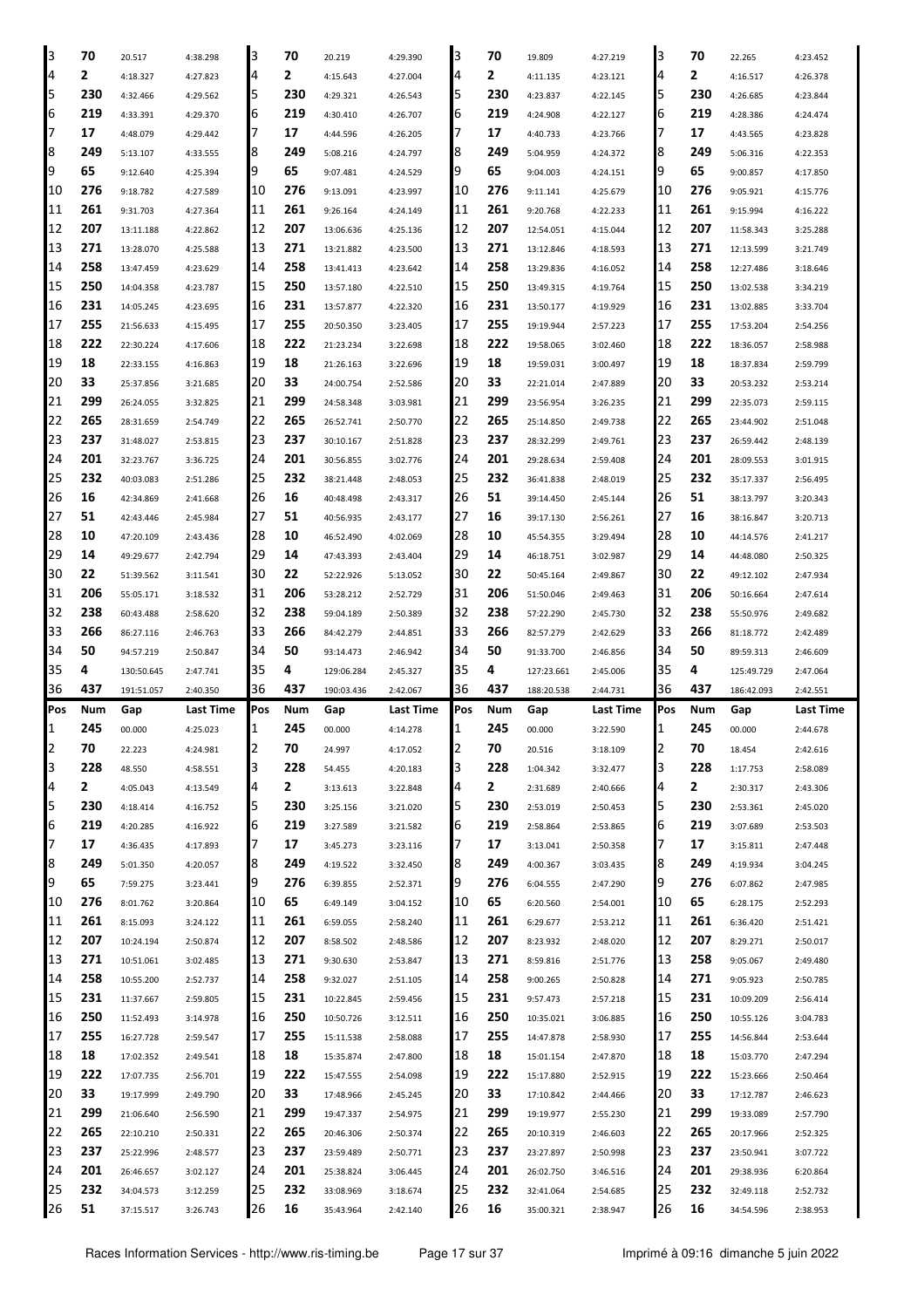| 27  | 16  | 37:16.102  | 3:24.278  | 27  | 51  | 35:49.951  | 2:48.712  | 27  | 51  | 35:33.546  | 3:06.185  | 27  | 51  | 35:34.723  | 2:45.855         |
|-----|-----|------------|-----------|-----|-----|------------|-----------|-----|-----|------------|-----------|-----|-----|------------|------------------|
| 28  | 10  | 42:29.309  | 2:39.756  | 28  | 10  | 40:54.714  | 2:39.683  | 28  | 10  | 40:10.897  | 2:38.773  | 28  | 10  | 40:05.389  | 2:39.170         |
| 29  | 14  | 43:07.568  | 2:44.511  | 29  | 14  | 41:35.602  | 2:42.312  | 29  | 14  | 40:52.745  | 2:39.733  | 29  | 14  | 40:50.907  | 2:42.840         |
| 30  | 22  | 47:33.499  | 2:46.420  | 30  | 22  | 46:04.737  | 2:45.516  | 30  | 22  | 45:29.081  | 2:46.934  | 30  | 22  | 46:09.389  | 3:24.986         |
| 31  | 206 | 48:37.682  | 2:46.041  | 31  | 206 | 47:14.041  | 2:50.637  | 31  | 206 | 48:32.742  | 4:41.291  | 31  | 206 | 49:54.958  | 4:06.894         |
| 32  | 238 | 56:05.646  | 4:39.693  | 32  | 238 | 57:13.989  | 5:22.621  | 32  | 238 | 58:05.654  | 4:14.255  | 32  | 238 | 58:20.612  | 2:59.636         |
| 33  | 266 | 79:35.839  | 2:42.090  | 33  | 266 | 78:03.879  | 2:42.318  | 33  | 266 | 77:24.745  | 2:43.456  | 33  | 266 | 77:21.784  | 2:41.717         |
| 34  | 50  | 88:20.739  | 2:46.449  | 34  | 50  | 86:52.691  | 2:46.230  | 34  | 50  | 86:15.654  | 2:45.553  | 34  | 50  | 86:21.808  | 2:50.832         |
| 35  | 4   |            |           | 35  | 4   |            |           | 35  | 4   |            |           | 35  | 4   |            |                  |
| 36  | 437 | 124:09.471 | 2:44.765  | 36  | 437 | 122:44.107 | 2:48.914  | 36  | 437 | 122:05.834 | 2:44.317  | 36  | 437 | 122:04.882 | 2:43.726         |
|     |     | 184:58.632 | 2:41.562  |     |     | 183:23.946 | 2:39.592  |     |     | 182:41.013 | 2:39.657  |     |     | 182:35.298 | 2:38.963         |
| Pos | Num | Gap        | Last Time | Pos | Num | Gap        | Last Time | Pos | Num | Gap        | Last Time | Pos | Num | Gap        | Last Time        |
| 1   | 245 | 00.000     | 2:42.839  | 1   | 245 | 00.000     | 2:42.240  | 1   | 245 | 00.000     | 2:43.688  | 1   | 245 | 00.000     | 2:42.982         |
| 2   | 70  | 18.732     | 2:43.117  | 2   | 70  | 16.269     | 2:39.777  | 2   | 70  | 11.887     | 2:39.306  | 2   | 70  | 07.932     | 2:39.027         |
| 3   | 228 | 1:29.500   | 2:54.586  | 3   | 228 | 1:38.599   | 2:51.339  | 3   | 228 | 1:45.374   | 2:50.463  | 3   | 228 | 1:48.932   | 2:46.540         |
| 4   | 2   | 2:28.965   | 2:41.487  | 4   | 2   | 2:27.565   | 2:40.840  | 4   | 2   | 2:28.269   | 2:44.392  | 4   | 2   | 2:23.394   | 2:38.107         |
| 5   | 230 | 2:57.353   | 2:46.831  | 5   | 230 | 3:00.413   | 2:45.300  | 5   | 230 | 3:03.069   | 2:46.344  | 5   | 230 | 3:05.298   | 2:45.211         |
| 6   | 219 | 3:17.415   | 2:52.565  | 6   | 17  | 3:30.358   | 2:49.790  | 6   | 17  | 3:30.628   | 2:43.958  | 6   | 17  | 3:31.273   | 2:43.627         |
| 7   | 17  | 3:22.808   | 2:49.836  | 7   | 219 | 3:32.841   | 2:57.666  | 7   | 219 | 3:38.907   | 2:49.754  | 7   | 219 | 3:45.470   | 2:49.545         |
| 8   | 249 | 4:34.426   | 2:57.331  | 8   | 249 | 4:46.508   | 2:54.322  | 8   | 249 | 4:56.582   | 2:53.762  | 8   | 249 | 5:05.380   | 2:51.780         |
| 9   | 276 | 6:13.924   | 2:48.901  | 9   | 276 | 6:18.206   | 2:46.522  | 9   | 276 | 6:21.490   | 2:46.972  | 9   | 276 | 6:24.677   | 2:46.169         |
| 10  | 65  | 6:37.097   | 2:51.761  | 10  | 65  | 6:46.329   | 2:51.472  | 10  | 65  | 6:51.067   | 2:48.426  | 10  | 261 | 6:59.738   | 2:48.986         |
| 11  | 261 | 6:42.711   | 2:49.130  | 11  | 261 | 6:49.538   | 2:49.067  | 11  | 261 | 6:53.734   | 2:47.884  | 11  | 207 | 8:54.798   | 2:54.075         |
| 12  | 207 | 8:34.493   | 2:48.061  | 12  | 207 | 8:40.481   | 2:48.228  | 12  | 207 | 8:43.705   | 2:46.912  | 12  | 258 | 9:35.341   | 2:57.398         |
| 13  | 258 | 9:11.205   | 2:48.977  | 13  | 258 | 9:16.415   | 2:47.450  | 13  | 258 | 9:20.925   | 2:48.198  | 13  | 271 | 9:36.249   | 2:56.006         |
| 14  | 271 | 9:12.755   | 2:49.671  | 14  | 271 | 9:19.144   | 2:48.629  | 14  | 271 | 9:23.225   | 2:47.769  | 14  | 231 | 12:19.574  | 4:18.313         |
| 15  | 231 | 10:21.054  | 2:54.684  | 15  | 231 | 10:30.587  | 2:51.773  | 15  | 231 | 10:44.243  | 2:57.344  | 15  | 250 | 12:37.960  | 3:20.902         |
| 16  | 250 | 11:17.568  | 3:05.281  | 16  | 250 | 11:37.833  | 3:02.505  | 16  | 250 | 12:00.040  | 3:05.895  | 16  | 18  | 16:12.667  | 3:16.131         |
| 17  | 18  | 15:07.735  | 2:46.804  | 17  | 18  | 15:16.751  | 2:51.256  | 17  | 18  | 15:39.518  | 3:06.455  | 17  | 65  | 16:18.079  | 12:09.994        |
| 18  | 255 | 15:12.792  | 2:58.787  | 18  | 255 | 15:26.942  | 2:56.390  | 18  | 255 | 15:46.064  | 3:02.810  | 18  | 222 | 16:19.018  | 3:07.537         |
| 19  | 222 | 15:32.607  | 2:51.780  | 19  | 222 | 15:39.995  | 2:49.628  | 19  | 222 | 15:54.463  |           | 19  | 33  | 18:43.894  |                  |
| 20  | 33  |            |           |     | 33  |            |           | 20  | 33  |            | 2:58.156  | 20  | 255 |            | 2:43.203         |
|     |     | 17:17.604  | 2:47.656  | 20  |     | 17:59.902  | 3:24.538  |     |     | 18:43.673  | 3:27.459  |     |     | 19:48.320  | 6:45.238         |
| 21  | 299 | 20:38.068  | 3:47.818  | 21  | 299 | 21:23.978  | 3:28.150  | 21  | 299 | 21:36.822  | 2:56.532  | 21  | 265 | 21:44.788  | 2:46.143         |
| 22  | 265 | 20:51.226  | 3:16.099  | 22  | 265 | 21:33.128  | 3:24.142  | 22  | 265 | 21:41.627  | 2:52.187  | 22  | 299 | 21:54.958  | 3:01.118         |
| 23  | 237 | 24:22.185  | 3:14.083  | 23  | 237 | 24:36.120  | 2:56.175  | 23  | 237 | 24:43.193  | 2:50.761  | 23  | 237 | 24:45.543  | 2:45.332         |
| 24  | 201 | 30:25.518  | 3:29.421  | 24  | 201 | 30:37.721  | 2:54.443  | 24  | 201 | 30:48.153  | 2:54.120  | 24  | 201 | 31:05.542  | 3:00.371         |
| 25  | 232 | 32:56.041  | 2:49.762  | 25  | 232 | 32:57.688  | 2:43.887  | 25  | 232 | 32:59.327  | 2:45.327  | 25  | 232 | 34:58.035  | 4:41.690         |
| 26  | 16  | 34:50.311  | 2:38.554  | 26  | 16  | 34:48.265  | 2:40.194  | 26  | 16  | 34:46.319  | 2:41.742  | 26  | 16  | 35:12.573  | 3:09.236         |
| 27  | 51  | 38:37.277  | 5:45.393  | 27  | 51  | 40:27.308  | 4:32.271  | 27  | 51  | 41:50.538  | 4:06.918  | 27  | 51  | 44:09.434  | 5:01.878         |
| 28  | 10  | 40:06.305  | 2:43.755  | 28  | 10  | 40:38.521  | 3:14.456  | 28  | 10  | 42:01.375  | 4:06.542  | 28  | 10  | 44:20.902  | 5:02.509         |
| 29  | 14  | 42:53.808  | 4:45.740  | 29  | 14  | 43:41.144  | 3:29.576  | 29  | 14  | 43:57.282  | 2:59.826  | 29  | 14  | 44:40.017  | 3:25.717         |
| 30  | 22  | 47:29.419  | 4:02.869  | 30  | 22  | 49:50.765  | 5:03.586  | 30  | 22  | 49:48.978  | 2:41.901  | 30  | 22  | 49:49.489  | 2:43.493         |
| 31  | 206 | 52:07.971  | 4:55.852  | 31  | 206 | 54:25.760  | 5:00.029  | 31  | 206 | 54:39.538  | 2:57.466  | 31  | 206 | 55:02.594  | 3:06.038         |
| 32  | 238 | 58:32.390  | 2:54.617  | 32  | 238 | 58:40.949  | 2:50.799  | 32  | 238 | 58:51.541  | 2:54.280  | 32  | 238 | 59:02.205  | 2:53.646         |
| 33  | 266 | 77:22.265  | 2:43.320  | 33  | 266 | 77:22.255  | 2:42.230  | 33  | 266 | 77:20.579  | 2:42.012  | 33  | 266 | 77:20.138  | 2:42.541         |
| 34  | 50  | 86:27.163  | 2:48.194  | 34  | 50  | 86:31.338  | 2:46.415  | 34  | 50  | 86:36.945  | 2:49.295  | 34  | 50  | 86:40.075  | 2:46.112         |
| 35  | 4   | 122:09.396 | 2:47.353  | 35  | 4   | 122:12.635 | 2:45.479  | 35  | 4   | 122:13.891 | 2:44.944  | 35  | 4   | 122:16.365 | 2:45.456         |
| 36  | 437 | 182:31.570 | 2:39.111  | 36  | 437 | 182:30.119 | 2:40.789  | 36  | 437 | 182:25.414 | 2:38.983  | 36  | 437 | 182:19.691 | 2:37.259         |
| Pos | Num | Gap        | Last Time | Pos | Num | Gap        | Last Time | Pos | Num | Gap        | Last Time | Pos | Num | Gap        | <b>Last Time</b> |
| 1   | 245 | 00.000     | 2:42.381  | 1   | 70  | 00.000     | 2:37.434  | 1   | 70  | 00.000     | 2:41.960  | 1   | 245 | 00.000     | 4:12.996         |
| 2   | 70  | 03.967     | 2:38.416  | 2   | 245 | 00.576     | 2:41.977  | 2   | 245 | 03.316     | 2:44.700  | 2   | 70  | 02.073     | 4:18.385         |
| 3   | 228 | 1:53.225   | 2:46.674  | 3   | 228 | 1:58.849   | 2:47.025  | 3   | 228 | 2:04.936   | 2:48.047  | 3   | 228 | 42.974     | 2:54.350         |
| 4   | 2   | 2:30.729   | 2:49.716  | 4   | 2   | 2:36.123   | 2:46.795  | 4   | 2   | 4:12.541   | 4:18.378  | 4   | 2   | 3:24.549   | 3:28.320         |
| 5   | 230 | 3:05.958   | 2:43.041  | 5   | 230 | 3:11.603   | 2:47.046  | 5   | 17  | 4:23.864   | 3:24.141  | 5   | 219 | 3:44.095   | 3:24.342         |
| 6   | 17  | 3:29.565   | 2:40.673  | 6   | 17  | 3:41.683   | 2:53.519  | 6   | 219 | 4:36.065   | 3:16.702  | 6   | 230 | 3:56.349   | 3:08.074         |
| 7   | 219 | 3:51.085   |           | 7   | 219 |            |           | 7   | 230 |            |           | 7   | 17  |            |                  |
| 8   | 249 |            | 2:47.996  |     | 249 | 4:01.323   | 2:51.639  | 8   | 249 | 5:04.587   | 4:34.944  | 8   | 249 | 3:58.475   | 3:50.923         |
|     |     | 5:20.272   | 2:57.273  | 8   |     | 6:57.463   | 4:18.592  |     |     | 7:48.287   | 3:32.784  |     |     | 6:23.793   | 2:51.818         |
| 9   | 276 | 6:35.918   | 2:53.622  | 9   | 276 | 7:15.097   | 3:20.580  | 9   | 276 | 7:56.526   | 3:23.389  | 9   | 276 | 6:25.785   | 2:45.571         |
| 10  | 261 | 7:08.265   | 2:50.908  | 10  | 261 | 7:33.145   | 3:06.281  | 10  | 261 | 8:07.138   | 3:15.953  | 10  | 261 | 6:39.766   | 2:48.940         |
| 11  | 207 | 9:47.813   | 3:35.396  | 11  | 207 | 10:34.040  | 3:27.628  | 11  | 207 | 10:41.853  | 2:49.773  | 11  | 207 | 9:10.897   | 2:45.356         |
| 12  | 258 | 10:04.507  | 3:11.547  | 12  | 258 | 10:42.877  | 3:19.771  | 12  | 258 | 10:52.267  | 2:51.350  | 12  | 258 | 9:23.812   | 2:47.857         |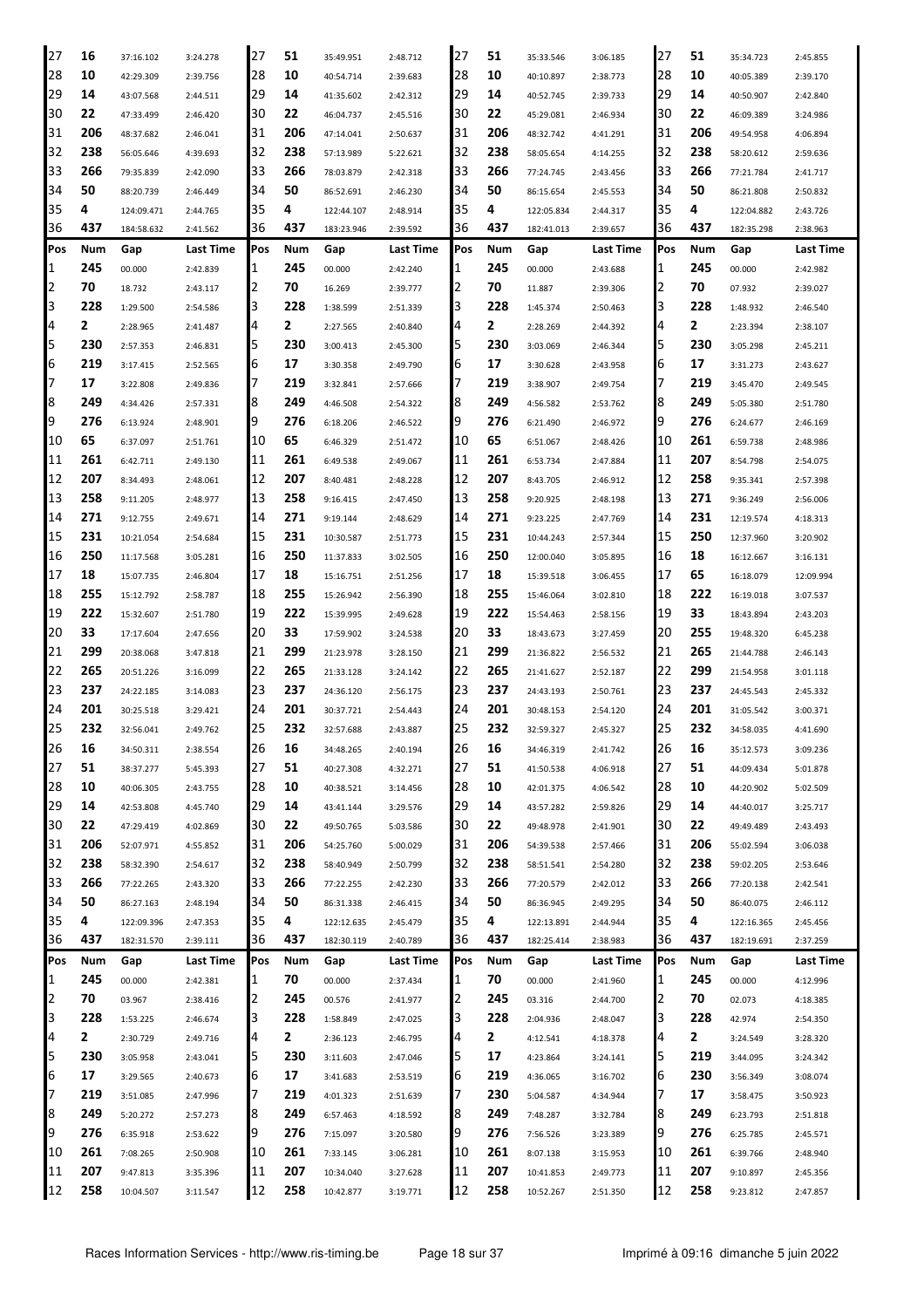| 13       | 271     | 10:05.326               | 3:11.458             | 13       | 271     | 10:43.834               | 3:19.909             | 13       | 271     | 10:54.288               | 2:52.414             | 13       | 271     | 9:24.308                | 2:46.332             |
|----------|---------|-------------------------|----------------------|----------|---------|-------------------------|----------------------|----------|---------|-------------------------|----------------------|----------|---------|-------------------------|----------------------|
| 14       | 231     | 13:06.484               | 3:29.291             | 14       | 231     | 13:16.493               | 2:51.410             | 14       | 231     | 13:25.991               | 2:51.458             | 14       | 231     | 11:59.922               | 2:50.243             |
| 15       | 250     | 13:22.599               | 3:27.020             | 15       | 250     | 13:49.753               | 3:08.555             | 15       | 250     | 14:07.448               | 2:59.655             | 15       | 250     | 12:46.797               | 2:55.661             |
| 16       | 18      | 16:25.242               | 2:54.956             | 16       | 18      | 16:32.028               | 2:48.187             | 16       | 18      | 16:33.633               | 2:43.565             | 16       | 18      | 15:02.009               | 2:44.688             |
| 17       | 222     | 16:31.939               | 2:55.302             | 17       | 65      | 16:44.600               | 2:53.351             | 17       | 65      | 16:52.213               | 2:49.573             | 17       | 222     | 15:31.728               | 2:46.145             |
| 18       | 65      | 16:32.650               | 2:56.952             | 18       | 222     | 16:55.134               | 3:04.596             | 18       | 222     | 17:01.895               | 2:48.721             | 18       | 65      | 17:03.994               | 4:28.093             |
| 19       | 33      | 18:46.075               | 2:44.562             | 19       | 33      | 18:46.426               | 2:41.752             | 19       | 33      | 18:46.991               | 2:42.525             | 19       | 33      | 17:10.924               | 2:40.245             |
| 20       | 255     | 20:05.291               | 2:59.352             | 20       | 255     | 20:24.047               | 3:00.157             | 20       | 255     | 20:36.501               | 2:54.414             | 20       | 255     | 19:27.106               | 3:06.917             |
| 21       | 265     | 21:51.307               | 2:48.900             | 21       | 265     | 21:55.690               | 2:45.784             | 21       | 265     | 21:57.302               | 2:43.572             | 21       | 265     | 22:24.430               | 4:43.440             |
| 22       | 299     | 22:04.277               |                      | 22       | 299     |                         |                      | 22       | 299     |                         |                      | 22       | 299     |                         |                      |
| 23       | 237     |                         | 2:51.700             | 23       | 237     | 22:14.054               | 2:51.178             | 23       | 237     | 22:25.649               | 2:53.555             | 23       | 237     | 22:39.508               | 4:30.171             |
|          |         | 24:46.612               | 2:43.450             |          |         | 24:51.656               | 2:46.445             |          |         | 26:51.295               | 4:41.599             |          |         | 26:41.989               | 4:07.006             |
| 24       | 201     | 32:24.899               | 4:01.738             | 24       | 201     | 33:50.680               | 4:07.182             | 24       | 201     | 36:11.017               | 5:02.297             | 24       | 201     | 34:50.670               | 2:55.965             |
| 25       | 232     | 36:22.674               | 4:07.020             | 25       | 232     | 38:39.193               | 4:57.920             | 25       | 232     | 38:42.447               | 2:45.214             | 25       | 232     | 37:12.011               | 2:45.876             |
| 26       | 16      | 36:36.962               | 4:06.770             | 26       | 16      | 38:58.133               | 5:02.572             | 26       | 16      | 39:02.017               | 2:45.844             | 26       | 16      | 37:29.500               | 2:43.795             |
| 27       | 51      | 44:22.747               | 2:55.694             | 27       | 10      | 44:28.053               | 2:46.577             | 27       | 10      | 44:24.673               | 2:38.580             | 27       | 10      | 42:47.538               | 2:39.177             |
| 28       | 10      | 44:22.877               | 2:44.356             | 28       | 51      | 44:36.527               | 2:55.181             | 28       | 14      | 44:40.345               | 2:39.534             | 28       | 14      | 43:02.816               | 2:38.783             |
| 29       | 14      | 44:44.449               | 2:46.813             | 29       | 14      | 44:42.771               | 2:39.723             | 29       | 51      | 44:47.432               | 2:52.865             | 29       | 51      | 43:22.239               | 2:51.119             |
| 30       | 22      | 49:46.755               | 2:39.647             | 30       | 22      | 49:44.740               | 2:39.386             | 30       | 22      | 49:42.156               | 2:39.376             | 30       | 22      | 48:06.533               | 2:40.689             |
| 31       | 206     | 55:25.073               | 3:04.860             | 31       | 206     | 55:47.511               | 3:03.839             | 31       | 206     | 56:02.376               | 2:56.825             | 31       | 206     | 54:42.594               | 2:56.530             |
| 32       | 238     | 59:10.971               | 2:51.147             | 32       | 238     | 59:16.684               | 2:47.114             | 32       | 238     | 59:21.716               | 2:46.992             | 32       | 238     | 57:53.446               | 2:48.042             |
| 33       | 266     | 77:19.589               | 2:41.832             | 33       | 266     | 77:21.754               | 2:43.566             | 33       | 266     | 77:20.679               | 2:40.885             | 33       | 266     | 75:45.045               | 2:40.678             |
| 34       | 50      | 86:43.544               | 2:45.850             | 34       | 50      | 86:47.591               | 2:45.448             | 34       | 50      | 86:49.578               | 2:43.947             | 34       | 50      | 85:20.625               | 2:47.359             |
| 35       | 4       | 122:17.139              | 2:43.155             | 35       | 4       | 122:19.251              | 2:43.513             | 35       | 4       | 122:22.930              | 2:45.639             | 35       | 4       | 120:52.555              | 2:45.937             |
| 36       | 437     | 182:15.507              | 2:38.197             | 36       | 437     | 182:10.057              | 2:35.951             | 136      | 437     | 182:07.264              | 2:39.167             | 36       | 437     | 180:26.562              | 2:35.610             |
| Pos      | Num     | Gap                     | Last Time            | Pos      | Num     | Gap                     | Last Time            | Pos      | Num     | Gap                     | Last Time            | Pos      | Num     | Gap                     | Last Time            |
| 1        | 70      | 00.000                  | 3:28.423             | 1        | 228     | 00.000                  | 2:51.788             | 11       | 228     | 00.000                  | 2:46.677             | 1        | 228     | 00.000                  | 2:44.944             |
| 2        | 228     | 21.879                  | 3:09.401             | 2        | 245     | 38.802                  | 2:57.906             | 12       | 245     | 44.231                  | 2:52.106             | 2        | 245     | 59.200                  | 2:59.913             |
| 3        | 245     | 54.563                  | 4:25.059             | 3        | 70      | 1:06.187                | 4:19.854             | 13       | 70      | 1:06.137                | 2:46.627             | 3        | 70      | 1:03.174                | 2:41.981             |
| 4        | 2       | 2:35.146                | 2:41.093             | 4        | 2       | 2:01.829                | 2:40.350             | 14       | 219     | 2:40.127                | 2:47.433             | 4        | 17      | 2:38.314                | 2:40.899             |
| 5        | 219     | 3:05.204                | 2:51.605             | 5        | 219     | 2:39.371                | 2:47.834             | 15       | 17      | 2:42.359                | 2:45.556             | 5        | 219     | 2:44.236                | 2:49.053             |
| 6        | 17      | 3:13.401                | 2:45.422             | 6        | 17      | 2:43.480                | 2:43.746             | 6        | 230     | 3:08.041                | 2:50.689             | 6        | 230     | 3:12.673                | 2:49.576             |
| 7        | 230     |                         |                      | 7        | 230     |                         |                      |          | 2       |                         |                      |          | 2       |                         |                      |
| 8        | 276     | 3:22.727                | 2:56.874             |          | 276     | 3:04.029                | 2:54.969             |          | 276     | 3:19.092                | 4:03.940             | 8        | 276     | 3:13.429                | 2:39.281             |
| 9        |         | 5:39.525                | 2:44.236             | 18       |         | 5:09.091                | 2:43.233             | 18       |         | 5:05.343                | 2:42.929             |          |         | 5:02.267                | 2:41.868             |
|          | 249     | 5:42.892                | 2:49.595             | 19       | 249     | 5:16.377                | 2:47.152             | 19       | 249     | 5:18.604                | 2:48.904             | 9        | 249     | 5:18.092                | 2:44.432             |
| 10       | 261     | 5:54.897                | 2:45.627             | 10       | 261     | 5:27.056                | 2:45.826             | 10       | 261     | 5:24.698                | 2:44.319             | 10       | 261     | 5:23.175                | 2:43.421             |
| 11       | 207     | 8:23.602                | 2:43.201             | 11       | 258     | 8:14.796                | 2:46.691             | 11       | 258     | 8:15.901                | 2:47.782             | 11       | 258     | 10:11.594               | 4:40.637             |
| 12       | 258     | 8:41.772                | 2:48.456             | 12       | 271     | 8:15.907                | 2:45.897             | 12       | 271     | 8:16.616                | 2:47.386             | 12       | 271     | 10:12.366               | 4:40.694             |
| 13       | 271     | 8:43.677                | 2:49.865             | 13       | 207     | 10:21.484               | 5:11.549             | 13       | 207     | 12:44.916               | 5:10.109             | 13       | 207     | 13:32.366               | 3:32.394             |
| 14       | 231     | 11:20.327               | 2:50.901             | 14       | 231     | 10:58.757               | 2:52.097             | 14       | 231     | 12:54.791               | 4:42.711             | 14       | 231     | 13:39.745               | 3:29.898             |
| 15       | 250     | 12:11.358               | 2:55.057             | 15       | 250     | 11:58.589               | 3:00.898             | 15       | 250     | 13:13.479               | 4:01.567             | 15       | 250     | 14:35.893               | 4:07.358             |
| 16       | 18      | 14:19.279               | 2:47.766             | 16       | 18      | 15:45.128               | 4:39.516             | 16       | 18      | 17:53.008               | 4:54.557             | 16       | 18      | 19:48.350               | 4:40.286             |
| 17       | 65      | 18:43.941               | 5:10.443             | 17       | 65      | 18:58.540               | 3:28.266             | 17       | 65      | 19:08.449               | 2:56.586             | 17       | 65      | 19:55.311               | 3:31.806             |
| 18       | 33      | 18:46.438               | 5:06.010             | 18       | 33      | 19:04.433               | 3:31.662             | 18       | 33      | 19:17.119               | 2:59.363             | 18       | 33      | 19:59.065               | 3:26.890             |
| 19       | 255     | 19:18.082               | 3:21.472             | 19       | 255     | 20:10.899               | 4:06.484             | 19       | 255     | 22:26.888               | 5:02.666             | 19       | 265     | 22:51.306               | 2:47.026             |
| 20       | 222     | 21:20.271               | 9:19.039             | 20       | 222     | 20:56.587               | 2:49.983             | 20       | 222     | 22:32.775               | 4:22.865             | 20       | 255     | 23:02.202               | 3:20.258             |
| 21       | 265     | 22:23.358               | 3:29.424             | 21       | 265     | 22:09.512               | 2:59.821             | 21       | 265     | 22:49.224               | 3:26.389             | 21       | 222     | 24:28.671               | 4:40.840             |
| 22       | 299     | 23:15.502               | 4:06.490             | 22       | 299     | 25:03.590               | 5:01.755             | 22       | 299     | 26:32.689               | 4:15.776             | 22       | 299     | 26:43.782               | 2:56.037             |
| 23       | 237     | 28:08.466               | 4:56.973             | 23       | 237     | 27:39.228               | 2:44.429             | 23       | 237     | 27:35.971               | 2:43.420             | 23       | 237     | 27:34.306               | 2:43.279             |
| 24       | 201     | 34:11.602               | 2:51.428             | 24       | 201     | 33:49.552               | 2:51.617             | 24       | 201     | 33:55.216               | 2:52.341             | 24       | 201     | 34:01.177               | 2:50.905             |
| 25       | 232     | 36:24.121               | 2:42.606             | 25       | 232     | 35:54.058               | 2:43.604             | 25       | 232     | 35:50.540               | 2:43.159             | 25       | 232     | 35:53.504               | 2:47.908             |
| 26       | 16      | 36:37.263               | 2:38.259             | 26       | 16      | 36:04.460               | 2:40.864             | 26       | 16      | 35:58.680               | 2:40.897             | 26       | 16      | 35:55.703               | 2:41.967             |
| 27       | 10      | 41:56.206               | 2:39.164             | 27       | 10      | 41:23.063               | 2:40.524             | 27       | 10      | 41:13.444               | 2:37.058             | 27       | 10      | 41:05.488               | 2:36.988             |
| 28       | 14      | 42:11.319               | 2:38.999             | 28       | 14      | 41:35.722               | 2:38.070             | 28       | 14      | 41:27.103               | 2:38.058             | 28       | 14      | 41:19.475               | 2:37.316             |
| 29       | 51      | 42:35.872               | 2:44.129             | 29       | 51      | 42:06.404               | 2:44.199             | 29       | 51      | 42:04.943               | 2:45.216             | 29       | 51      | 42:04.023               | 2:44.024             |
| 30       | 22      | 47:15.349               |                      |          |         | 46:42.480               | 2:40.798             | 30       | 22      | 46:35.477               | 2:39.674             | 30       | 22      | 52:35.862               | 8:45.329             |
| 31       |         |                         |                      |          |         |                         |                      |          |         |                         |                      |          |         |                         |                      |
|          |         |                         | 2:39.312             | 30       | 22      |                         |                      |          |         |                         |                      |          |         |                         |                      |
|          | 206     | 54:10.622               | 2:58.524             | 31       | 206     | 53:52.147               | 2:55.192             | 31       | 206     | 53:59.623               | 2:54.153             | 31       | 206     | 54:12.806               | 2:58.127             |
| 32       | 238     | 57:11.562               | 2:48.612             | 32       | 238     | 56:46.861               | 2:48.966             | 32       | 238     | 56:49.363               | 2:49.179             | 32       | 238     | 56:52.122               | 2:47.703             |
| 33       | 266     | 74:56.123               | 2:41.574             | 33       | 266     | 74:31.528               | 2:49.072             | 33       | 266     | 74:28.034               | 2:43.183             | 33       | 266     | 74:23.877               | 2:40.787             |
| 34<br>35 | 50<br>4 | 84:37.560<br>120:10.050 | 2:47.431<br>2:47.991 | 34<br>35 | 50<br>4 | 84:10.169<br>119:39.759 | 2:46.276<br>2:43.376 | 34<br>35 | 50<br>4 | 84:10.147<br>119:36.155 | 2:46.655<br>2:43.073 | 34<br>35 | 50<br>4 | 84:12.347<br>119:35.166 | 2:47.144<br>2:43.955 |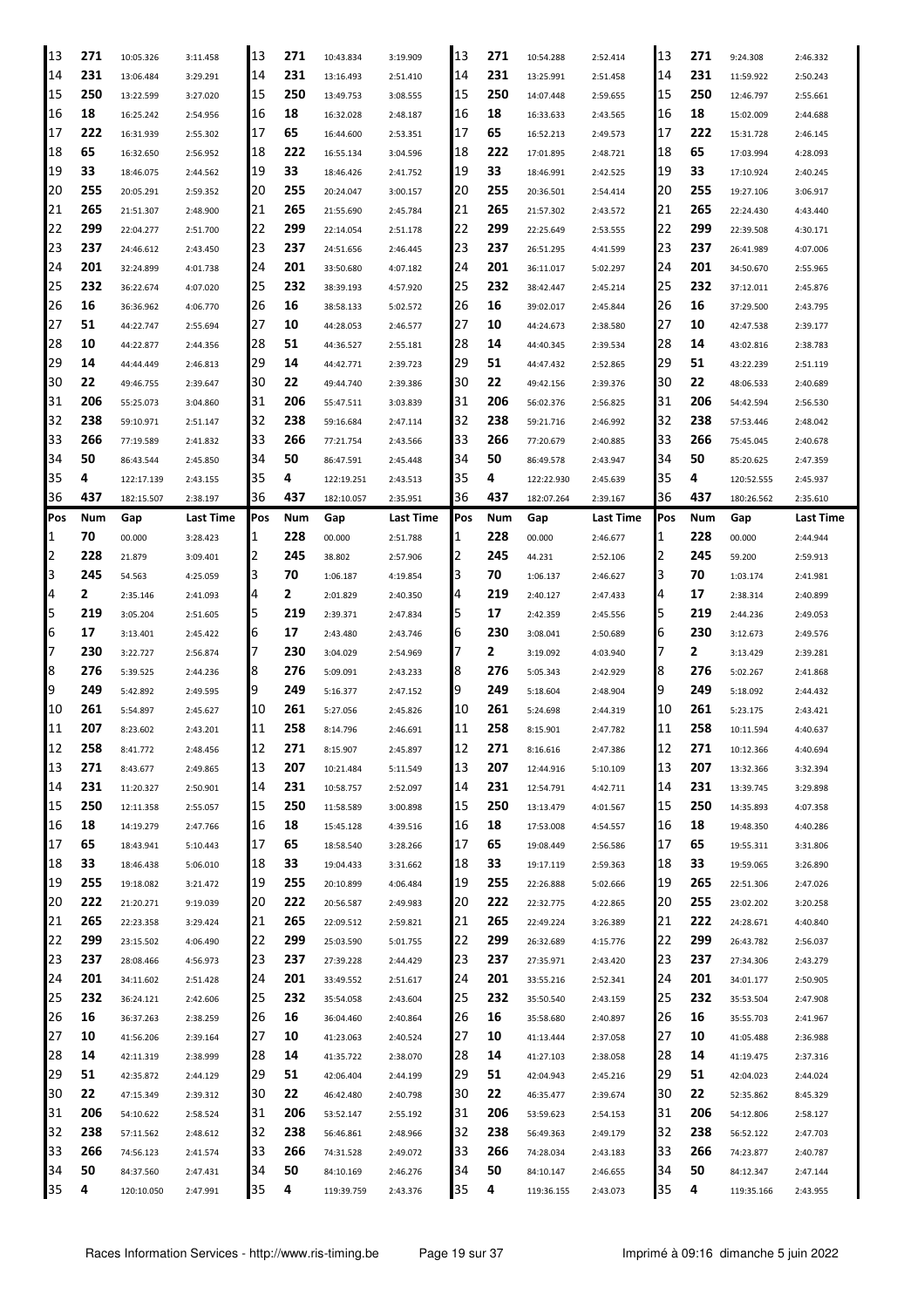| 36                      | 437      | 179:33.006 | 2:36.940         | 36     | 437        | 178:53.992 | 2:34.653  | 36      | 437        | 178:39.607 | 2:32.292  | 36     | 437        | 178:26.310 | 2:31.647             |
|-------------------------|----------|------------|------------------|--------|------------|------------|-----------|---------|------------|------------|-----------|--------|------------|------------|----------------------|
| Pos                     | Num      | Gap        | Last Time        | Pos    | Num        | Gap        | Last Time | Pos     | Num        | Gap        | Last Time | Pos    | Num        | Gap        | Last Time            |
| 11                      | 228      | 00.000     | 2:44.664         | 1      | 228        | 00.000     | 2:47.458  | I1      | 228        | 00.000     | 4:41.414  | 1      | 228        | 00.000     | 4:09.596             |
| 12                      | 70       | 1:00.879   |                  | 2      | 70         | 1:00.008   |           | 12      | 70         |            |           | 2      | 70         | 14.871     |                      |
| 3                       | 245      |            | 2:42.369         | 3      | 245        | 1:19.342   | 2:46.587  | 13      | 245        | 17.326     | 3:58.732  | 3      | 245        |            | 4:07.141<br>4:06.933 |
| 4                       | 17       | 1:07.673   | 2:53.137         | 4      | 17         |            | 2:59.127  | 14      | 17         | 17.995     | 3:40.067  | 4      | 17         | 15.332     |                      |
|                         |          | 2:35.256   | 2:41.606         |        |            | 4:32.330   | 4:44.532  |         |            | 3:22.389   | 3:31.473  |        |            | 2:12.502   | 2:59.709             |
| 5                       | 219      | 2:49.669   | 2:50.097         | 5      | 219        | 4:43.699   | 4:41.488  | I5      | 219        | 4:10.352   | 4:08.067  | 5      | 219        | 4:58.481   | 4:57.725             |
| 6                       | 2        | 3:09.797   | 2:41.032         | 6      | 2          | 4:52.478   | 4:30.139  | 6       | 2          | 4:18.227   | 4:07.163  | 6      | 2          | 5:11.050   | 5:02.419             |
| 17                      | 230      | 3:18.456   | 2:50.447         | 7      | 230        | 4:54.547   | 4:23.549  | 7       | 230        | 4:20.022   | 4:06.889  | 7      | 230        | 5:13.006   | 5:02.580             |
| 8                       | 276      | 7:17.911   | 5:00.308         | 8      | 276        | 8:02.169   | 3:31.716  | 18      | 276        | 6:20.402   | 2:59.647  | 8      | 276        | 5:37.110   | 3:26.304             |
| 9                       | 249      | 7:18.852   | 4:45.424         | 9      | 249        | 8:03.162   | 3:31.768  | 19      | 249        | 6:21.403   | 2:59.655  | 9      | 249        | 5:37.724   | 3:25.917             |
| 10                      | 261      | 7:23.171   | 4:44.660         | 10     | 261        | 8:05.375   | 3:29.662  | 10      | 261        | 6:23.721   | 2:59.760  | 10     | 261        | 5:40.120   | 3:25.995             |
| 11                      | 258      | 10:55.982  | 3:29.052         | 11     | 258        | 11:08.341  | 2:59.817  | 11      | 258        | 9:52.737   | 3:25.810  | 11     | 258        | 8:29.969   | 2:46.828             |
| 12                      | 271      | 10:56.921  | 3:29.219         | 12     | 271        | 11:08.973  | 2:59.510  | 12      | 271        | 9:55.638   | 3:28.079  | 12     | 271        | 8:31.906   | 2:45.864             |
| 13                      | 207      | 13:46.618  | 2:58.916         | 13     | 207        | 14:26.664  | 3:27.504  | 13      | 231        | 12:40.585  | 2:48.855  | 13     | 231        | 11:21.117  | 2:50.128             |
| 14                      | 231      | 13:54.183  | 2:59.102         | 14     | 231        | 14:33.144  | 3:26.419  | 14      | 207        | 12:47.432  | 3:02.182  | 14     | 207        | 11:33.966  | 2:56.130             |
| 15                      | 250      | 16:53.696  | 5:02.467         | 15     | 250        | 17:07.513  | 3:01.275  | 15      | 250        | 15:23.677  | 2:57.578  | 15     | 250        | 14:12.432  | 2:58.351             |
| 16                      | 18       | 19:51.526  | 2:47.840         | 16     | 18         | 19:50.687  | 2:46.619  | 16      | 18         | 17:56.696  | 2:47.423  | 16     | 18         | 16:31.090  | 2:43.990             |
| 17                      | 65       | 20:03.703  | 2:53.056         | 17     | 65         | 20:09.410  | 2:53.165  | 17      | 65         | 18:16.879  | 2:48.883  | 17     | 65         | 17:03.601  | 2:56.318             |
| 18                      | 33       | 20:19.846  | 3:05.445         | 18     | 33         | 20:16.730  | 2:44.342  | 18      | 33         | 18:20.936  | 2:45.620  | 18     | 33         | 18:21.986  | 4:10.646             |
| 19                      | 265      | 22:50.030  | 2:43.388         | 19     | 265        | 22:44.189  | 2:41.617  | 19      | 265        | 20:46.700  | 2:43.925  | 19     | 265        | 19:18.444  | 2:41.340             |
| 20                      | 255      | 23:13.702  | 2:56.164         | 20     | 255        | 23:20.737  | 2:54.493  | 120     | 255        | 21:35.009  | 2:55.686  | 20     | 255        | 20:19.678  | 2:54.265             |
| 21                      | 222      | 24:39.930  | 2:55.923         | 21     | 222        | 24:53.274  | 3:00.802  | 21      | 222        | 23:12.260  | 3:00.400  | 21     | 222        | 21:59.815  | 2:57.151             |
| 22                      | 299      | 26:45.786  | 2:46.668         | 22     | 299        | 26:43.094  | 2:44.766  | 22      | 299        | 24:55.632  | 2:53.952  | 22     | 299        | 23:28.675  | 2:42.639             |
| 23                      | 237      | 27:32.232  | 2:42.590         | 23     | 237        | 27:29.089  | 2:44.315  | 23      | 237        | 25:31.413  | 2:43.738  | 23     | 237        | 24:04.132  | 2:42.315             |
| 24                      | 201      | 34:05.540  | 2:49.027         | 24     | 201        | 34:09.395  | 2:51.313  | 24      | 201        | 32:17.541  | 2:49.560  | 24     | 201        | 30:56.746  | 2:48.801             |
| 25                      | 16       | 35:49.060  | 2:38.021         | 25     | 16         | 35:41.208  | 2:39.606  | 25      | 16         | 33:38.578  | 2:38.784  | 25     | 16         | 32:17.081  | 2:48.099             |
| 26                      | 232      | 35:51.809  | 2:42.969         | 26     | 232        | 35:46.288  | 2:41.937  | 26      | 232        | 33:47.775  | 2:42.901  | 26     | 232        | 32:28.981  | 2:50.802             |
| 27                      | 10       | 40:59.635  | 2:38.811         | 27     | 10         | 40:49.779  | 2:37.602  | 27      | 14         | 39:02.696  | 2:38.017  | 27     | 14         | 37:31.061  | 2:37.961             |
| 28                      | 14       | 41:14.490  | 2:39.679         | 28     | 14         | 41:06.093  | 2:39.061  | 28      | 10         | 40:13.721  | 4:05.356  | 28     | 10         | 38:45.061  | 2:40.936             |
| 29                      | 51       | 42:01.986  | 2:42.627         | 29     | 51         | 42:00.820  | 2:46.292  | 29      | 51         | 40:15.488  | 2:56.082  | 29     | 51         | 38:51.327  | 2:45.435             |
| 30                      | 206      | 54:25.291  | 2:57.149         | 30     | 206        | 54:36.576  | 2:58.743  | 30      | 206        | 52:47.491  | 2:52.329  | 30     | 206        | 51:33.417  | 2:55.522             |
| 31                      | 238      | 56:51.938  | 2:44.480         | 31     | 238        | 56:49.130  | 2:44.650  | 31      | 238        | 54:54.207  | 2:46.491  | 31     | 238        | 53:29.234  | 2:44.623             |
| 32                      | 266      | 74:20.744  | 2:41.531         | 32     | 266        | 74:15.626  | 2:42.340  | 32      | 266        | 72:17.708  | 2:43.496  | 32     | 266        | 70:49.506  | 2:41.394             |
| 33                      | 50       | 84:15.704  | 2:48.021         | 33     | 50         | 84:14.049  | 2:45.803  | 33      | 50         | 82:22.541  | 2:49.906  | 33     | 50         | 81:00.873  | 2:47.928             |
| 34                      | 4        | 119:34.178 | 2:43.676         | 34     | 4          | 119:31.152 | 2:44.432  | 34      | 4          | 117:33.877 | 2:44.139  | 34     | 4          | 116:08.455 | 2:44.174             |
| 35                      | 437      | 178:14.806 | 2:33.160         | 35     | 437        | 178:02.557 | 2:35.209  | 35      | 437        | 175:54.065 | 2:32.922  | 35     | 437        | 174:23.290 | 2:38.821             |
| Pos                     | Num      | Gap        | <b>Last Time</b> | Pos    | Num        | Gap        | Last Time | Pos     | Num        | Gap        | Last Time | Pos    | Num        | Gap        | Last Time            |
| 11                      | 228      | 00.000     | 4:54.067         | 1      | 228        | 00.000     | 2:43.856  | 1       | 228        | 00.000     | 2:43.195  | 1      | 228        | 00.000     | 2:42.078             |
| $\overline{c}$          | 70       | 22.092     | 5:01.288         | 2      | 70         | 20.794     |           | 2       | 70         | 17.270     | 2:39.671  | 2      | 70         |            | 2:39.363             |
| 3                       | 245      |            | 5:01.960         | 3      | 245        | 30.176     | 2:42.558  | 13      | 245        | 33.396     |           | 3      | 17         | 14.555     | 2:39.536             |
| $\overline{\mathbf{r}}$ | 17       | 23.225     |                  | 4      | 17         |            | 2:50.807  | 4       | 17         |            | 2:46.415  | 4      | 245        | 37.972     |                      |
| 5                       | 219      | 44.299     | 3:25.864         | 5      | 2          | 43.475     | 2:43.032  | 15      | 2          | 40.514     | 2:40.234  | 5      | 2          | 39.635     | 2:48.317             |
|                         |          | 2:52.532   | 2:48.118         |        |            | 2:52.118   | 2:39.844  |         |            | 2:47.129   | 2:38.206  |        |            | 2:42.834   | 2:37.783             |
| 6<br>17                 | 2<br>230 | 2:56.130   | 2:39.147         | 6<br>7 | 219<br>230 | 2:56.864   | 2:48.188  | 6<br>17 | 219<br>230 | 2:58.949   | 2:45.280  | 6<br>7 | 219<br>230 | 3:02.491   | 2:45.620             |
|                         |          | 3:11.783   | 2:52.844         |        |            | 3:15.448   | 2:47.521  |         |            | 3:19.365   | 2:47.112  |        |            | 3:25.135   | 2:47.848             |
| 8                       | 276      | 3:31.353   | 2:48.310         | 8      | 276        | 3:31.363   | 2:43.866  | 8       | 276        | 3:30.817   | 2:42.649  | 8      | 276        | 3:29.398   | 2:40.659             |
| 9                       | 261      | 3:32.581   | 2:46.528         | 9      | 261        | 3:33.027   | 2:44.302  | 19      | 261        | 3:31.312   | 2:41.480  | 9      | 261        | 3:31.474   | 2:42.240             |
| 10                      | 249      | 3:36.413   | 2:52.756         | 10     | 249        | 3:41.089   | 2:48.532  | 10      | 249        | 3:42.782   | 2:44.888  | 10     | 249        | 3:45.392   | 2:44.688             |
| 11                      | 258      | 6:21.944   | 2:46.042         | 11     | 258        | 6:23.021   | 2:44.933  | 11      | 258        | 6:24.224   | 2:44.398  | 11     | 258        | 6:26.039   | 2:43.893             |
| 12                      | 271      | 6:26.272   | 2:48.433         | 12     | 271        | 6:29.578   | 2:47.162  | 12      | 271        | 6:37.581   | 2:51.198  | 12     | 271        | 6:39.967   | 2:44.464             |
| 13                      | 231      | 9:15.024   | 2:47.974         | 13     | 231        | 9:20.147   | 2:48.979  | 13      | 231        | 9:23.640   | 2:46.688  | 13     | 231        | 9:27.200   | 2:45.638             |
| 14                      | 207      | 9:34.588   | 2:54.689         | 14     | 207        | 9:46.581   | 2:55.849  | 14      | 207        | 10:01.470  | 2:58.084  | 14     | 207        | 10:12.003  | 2:52.611             |
| 15                      | 250      | 12:13.012  | 2:54.647         | 15     | 250        | 12:22.889  | 2:53.733  | 15      | 250        | 12:34.552  | 2:54.858  | 15     | 250        | 12:46.396  | 2:53.922             |
| 16                      | 18       | 14:19.730  | 2:42.707         | 16     | 18         | 14:20.666  | 2:44.792  | 16      | 18         | 14:21.249  | 2:43.778  | 16     | 18         | 14:25.315  | 2:46.144             |
| 17                      | 65       | 14:57.988  | 2:48.454         | 17     | 65         | 15:03.018  | 2:48.886  | 17      | 65         | 15:07.922  | 2:48.099  | 17     | 65         | 15:13.129  | 2:47.285             |
| 18                      | 33       | 16:07.954  | 2:40.035         | 18     | 33         | 16:15.708  | 2:51.610  | 18      | 33         | 16:11.391  | 2:38.878  | 18     | 33         | 16:07.189  | 2:37.876             |
| 19                      | 265      | 17:09.250  | 2:44.873         | 19     | 265        | 17:07.220  | 2:41.826  | 19      | 265        | 17:07.701  | 2:43.676  | 19     | 265        | 17:08.159  | 2:42.536             |
| 20                      | 255      | 18:17.576  | 2:51.965         | 20     | 255        | 18:32.323  | 2:58.603  | 20      | 255        | 18:42.377  | 2:53.249  | 20     | 255        | 18:53.022  | 2:52.723             |
| 21                      | 222      | 20:00.361  | 2:54.613         | 21     | 222        | 20:09.169  | 2:52.664  | 21      | 222        | 20:16.636  | 2:50.662  | 21     | 222        | 20:26.165  | 2:51.607             |
| 22                      | 299      | 21:17.575  | 2:42.967         | 22     | 299        | 21:16.961  | 2:43.242  | 22      | 299        | 21:15.780  | 2:42.014  | 22     | 299        | 21:16.872  | 2:43.170             |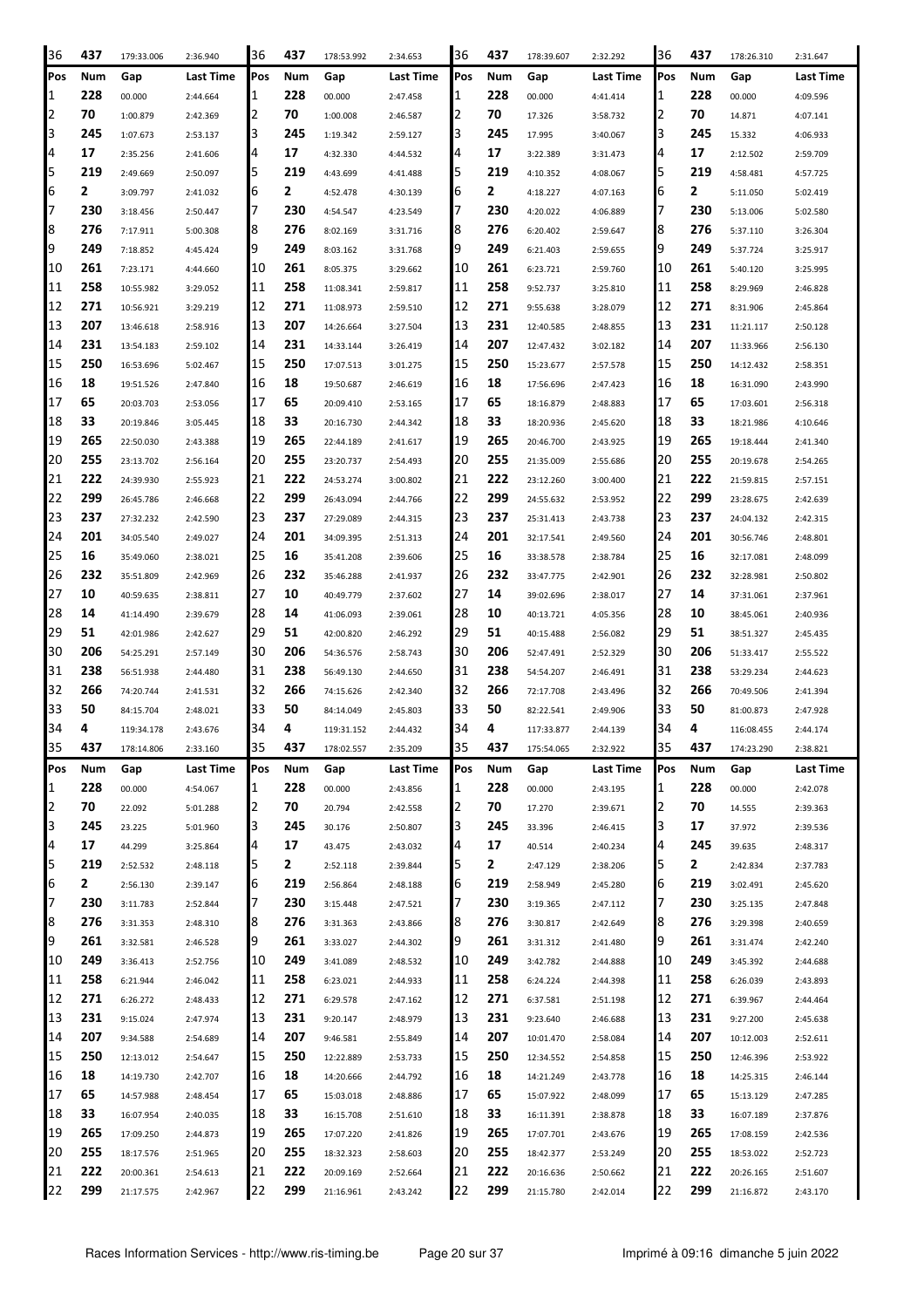| 23             | 237 | 21:55.195  | 2:45.130  | 23  | 237 | 21:53.397  | 2:42.058  | 23  | 237 | 21:52.549  | 2:42.347  | 23          | 237 | 21:58.299  | 2:47.828  |
|----------------|-----|------------|-----------|-----|-----|------------|-----------|-----|-----|------------|-----------|-------------|-----|------------|-----------|
| 24             | 201 | 28:51.032  | 2:48.353  | 24  | 201 | 28:55.472  | 2:48.296  | 24  | 201 | 28:59.250  | 2:46.973  | 24          | 201 | 29:04.157  | 2:46.985  |
| 25             | 16  | 30:08.920  | 2:45.906  | 25  | 232 | 30:14.853  | 2:41.928  | 25  | 232 | 30:12.549  | 2:40.891  | 25          | 232 | 30:10.466  | 2:39.995  |
| 126            | 232 | 30:16.781  | 2:41.867  | 26  | 16  | 31:30.993  | 4:05.929  | 26  | 16  | 31:30.843  | 2:43.045  | 26          | 16  | 31:31.807  | 2:43.042  |
| 27             | 14  | 35:17.510  | 2:40.516  | 27  | 10  | 36:24.937  | 2:38.793  | 27  | 10  | 36:19.224  | 2:37.482  | 27          | 10  | 36:14.770  | 2:37.624  |
| 28             | 10  | 36:30.000  | 2:39.006  | 28  | 51  | 36:38.894  | 2:42.665  | 28  | 51  | 36:40.447  | 2:44.748  | 28          | 51  | 36:42.926  | 2:44.557  |
| 29             | 51  | 36:40.085  | 2:42.825  | 29  | 14  | 39:44.071  | 7:10.417  | 29  | 14  | 39:45.078  | 2:44.202  | 29          | 14  | 39:47.060  | 2:44.060  |
| 30             | 206 | 49:33.261  | 2:53.911  | 30  | 206 | 49:46.523  | 2:57.118  | 30  | 206 | 50:42.257  | 3:38.929  | 30          | 206 | 50:58.739  | 2:58.560  |
| 31             | 238 | 51:22.357  | 2:47.190  | 31  | 238 | 51:22.982  | 2:44.481  | 31  | 238 | 51:25.142  | 2:45.355  | 31          | 238 | 51:43.387  | 3:00.323  |
| 32             | 266 | 68:36.406  | 2:40.967  | 32  | 266 | 68:35.076  | 2:42.526  | 32  | 266 | 68:34.417  | 2:42.536  | 32          | 266 | 68:34.097  | 2:41.758  |
| 33             | 50  |            |           | 33  | 50  |            |           | 33  | 50  |            | 2:47.723  | 33          | 50  |            | 2:46.593  |
| 34             | 4   | 78:52.957  | 2:46.151  | 34  | 4   | 81:48.943  | 5:39.842  | 34  | 4   | 81:53.471  |           | 34          | 4   | 81:57.986  |           |
|                | 437 | 113:58.028 | 2:43.640  | 35  | 437 | 113:58.571 | 2:44.399  |     | 437 | 113:58.244 | 2:42.868  | 35          | 437 | 113:57.870 | 2:41.704  |
| 35             |     | 172:02.362 | 2:33.139  |     |     | 171:50.939 | 2:32.433  | 35  |     | 171:42.143 | 2:34.399  |             |     | 171:34.989 | 2:34.924  |
| Pos            | Num | Gap        | Last Time | Pos | Num | Gap        | Last Time | Pos | Num | Gap        | Last Time | <b>IPos</b> | Num | Gap        | Last Time |
| 1              | 228 | 00.000     | 2:43.423  | 1   | 228 | 00.000     | 2:41.864  | 1   | 70  | 00.000     | 2:38.336  | 1           | 70  | 00.000     | 2:37.653  |
| $\overline{2}$ | 70  | 09.644     | 2:38.512  | 2   | 70  | 06.556     | 2:38.776  | 2   | 17  | 29.380     | 2:38.350  | 12          | 17  | 29.749     | 2:38.022  |
| 3              | 17  | 36.852     | 2:42.303  | 3   | 17  | 35.922     | 2:40.934  | 3   | 245 | 49.171     | 2:45.459  | 3           | 245 | 55.667     | 2:44.149  |
| 4              | 245 | 42.689     | 2:46.477  | 4   | 245 | 48.604     | 2:47.779  | 4   | 228 | 54.047     | 3:38.939  | 4           | 228 | 57.941     | 2:41.547  |
| 5              | 2   | 2:38.498   | 2:39.087  | 5   | 2   | 2:35.480   | 2:38.846  | 5   | 2   | 2:31.125   | 2:40.537  | 5           | 2   | 2:34.213   | 2:40.741  |
| 6              | 219 | 3:06.959   | 2:47.891  | 6   | 219 | 3:15.838   | 2:50.743  | 6   | 219 | 3:16.049   | 2:45.103  | 6           | 219 | 3:24.148   | 2:45.752  |
| 17             | 276 | 3:27.802   | 2:41.827  | 7   | 276 | 3:30.325   | 2:44.387  | 7   | 276 | 3:29.025   | 2:43.592  | 17          | 276 | 3:32.600   | 2:41.228  |
| 8              | 230 | 3:29.611   | 2:47.899  | 18  | 230 | 3:32.233   | 2:44.486  | 8   | 261 | 3:30.914   | 2:42.245  | 8           | 261 | 3:35.366   | 2:42.105  |
| 9              | 261 | 3:31.170   | 2:43.119  | 19  | 261 | 3:33.561   | 2:44.255  | 9   | 230 | 3:32.815   | 2:45.474  | 9           | 230 | 3:38.873   | 2:43.711  |
| 10             | 249 | 3:52.725   | 2:50.756  | 10  | 249 | 4:00.631   | 2:49.770  | 10  | 249 | 4:05.760   | 2:50.021  | 10          | 249 | 4:17.972   | 2:49.865  |
| 11             | 258 | 6:26.623   | 2:44.007  | 11  | 258 | 6:30.480   | 2:45.721  | 11  | 258 | 6:29.419   | 2:43.831  | 11          | 258 | 6:35.478   | 2:43.712  |
| 12             | 271 | 6:41.140   | 2:44.596  | 12  | 271 | 6:44.557   | 2:45.281  | 12  | 271 | 6:44.132   | 2:44.467  | 12          | 271 | 6:50.177   | 2:43.698  |
| 13             | 231 | 9:31.072   | 2:47.295  | 13  | 231 | 9:36.140   | 2:46.932  | 13  | 231 | 9:37.808   | 2:46.560  | 13          | 231 | 9:48.901   | 2:48.746  |
| 14             | 207 | 10:21.906  | 2:53.326  | 14  | 207 | 10:33.951  | 2:53.909  | 14  | 207 | 10:42.341  | 2:53.282  | 14          | 207 | 10:58.357  | 2:53.669  |
| 15             | 250 | 12:57.220  | 2:54.247  | 15  | 250 | 13:08.074  | 2:52.718  | 15  | 250 | 13:18.305  | 2:55.123  | 15          | 18  | 14:38.917  | 2:44.228  |
| 16             | 18  | 14:29.967  | 2:48.075  | 16  | 18  | 14:32.946  | 2:44.843  | 16  | 18  | 14:32.342  | 2:44.288  | 16          | 250 | 14:46.674  | 4:06.022  |
| 17             | 65  | 15:14.290  | 2:44.584  | 17  | 65  | 15:17.550  | 2:45.124  | 17  | 65  | 15:17.416  | 2:44.758  | 17          | 65  | 15:25.272  | 2:45.509  |
| 18             | 33  | 16:02.398  | 2:38.632  | 18  | 33  | 16:00.238  | 2:39.704  | 18  | 33  | 15:53.379  | 2:38.033  | 18          | 33  | 15:54.463  | 2:38.737  |
| 19             | 265 | 17:09.021  |           | 19  | 265 | 17:10.545  |           | 19  | 265 | 17:09.044  |           | 19          | 265 | 17:40.703  |           |
| 120            | 255 |            | 2:44.285  | 20  | 255 |            | 2:43.388  | 20  | 255 |            | 2:43.391  | 20          | 255 |            | 3:09.312  |
|                | 222 | 18:59.935  | 2:50.336  |     |     | 19:08.786  | 2:50.715  |     |     | 19:10.787  | 2:46.893  |             |     | 19:21.019  | 2:47.885  |
| 21             |     | 20:35.153  | 2:52.411  | 21  | 222 | 20:50.150  | 2:56.861  | 21  | 222 | 20:57.032  | 2:51.774  | 21          | 222 | 21:08.510  | 2:49.131  |
| 22             | 299 | 21:15.379  | 2:41.930  | 22  | 299 | 21:15.619  | 2:42.104  | 22  | 299 | 21:13.621  | 2:42.894  | 22          | 299 | 21:17.419  | 2:41.451  |
| 23             | 237 | 22:03.818  | 2:48.942  | 23  | 237 | 22:06.283  | 2:44.329  | 23  | 237 | 22:04.714  | 2:43.323  | 23          | 237 | 22:10.996  | 2:43.935  |
| 24             | 201 | 29:07.088  | 2:46.354  | 24  | 201 | 29:12.160  | 2:46.936  | 24  | 201 | 29:12.540  | 2:45.272  | 24          | 201 | 29:20.264  | 2:45.377  |
| 25             | 232 | 30:07.995  | 2:40.952  | 25  | 232 | 30:07.102  | 2:40.971  | 25  | 232 | 30:03.232  | 2:41.022  | 25          | 232 | 30:06.493  | 2:40.914  |
| 26             | 16  | 31:31.805  | 2:43.421  | 26  | 16  | 31:32.112  | 2:42.171  | 26  | 16  | 31:28.029  | 2:40.809  | 26          | 16  | 31:31.885  | 2:41.509  |
| 27             | 10  | 36:08.249  | 2:36.902  | 27  | 10  | 36:04.879  | 2:38.494  | 27  | 10  | 36:00.592  | 2:40.605  | 27          | 10  | 35:59.763  | 2:36.824  |
| 28             | 51  | 36:44.037  | 2:44.534  | 28  | 51  | 36:45.690  | 2:43.517  | 28  | 51  | 36:43.361  | 2:42.563  | 28          | 51  | 36:49.976  | 2:44.268  |
| 29             | 14  | 39:46.995  | 2:43.358  | 29  | 14  | 39:48.622  | 2:43.491  | 29  | 14  | 39:48.473  | 2:44.743  | 29          | 14  | 39:51.104  | 2:40.284  |
| 30             | 206 | 51:11.526  | 2:56.210  | 30  | 206 | 51:25.723  | 2:56.061  | 30  | 206 | 51:32.007  | 2:51.176  | 30          | 206 | 51:43.413  | 2:49.059  |
| 31             | 238 | 51:51.871  | 2:51.907  | 31  | 238 | 51:57.727  | 2:47.720  | 31  | 238 | 52:01.650  | 2:48.815  | 31          | 238 | 52:13.584  | 2:49.587  |
| 32             | 266 | 71:21.475  | 5:30.801  | 32  | 266 | 71:23.842  | 2:44.231  | 32  | 266 | 71:22.549  | 2:43.599  | 32          | 266 | 71:26.998  | 2:42.102  |
| 33             | 50  | 82:01.620  | 2:47.057  | 33  | 50  | 82:07.738  | 2:47.982  | 33  | 50  | 82:06.861  | 2:44.015  | 33          | 50  | 82:13.339  | 2:44.131  |
| 34             | 4   | 113:53.874 | 2:39.427  | 34  | 4   | 113:51.685 | 2:39.675  | 34  | 4   | 113:44.888 | 2:38.095  | 34          | 4   | 113:44.555 | 2:37.320  |
| 35             | 437 | 173:27.393 | 4:35.827  | 35  | 437 | 173:20.941 | 2:35.412  | 35  | 437 | 173:27.545 | 2:51.496  | 35          | 437 | 173:29.882 | 2:39.990  |
| Pos            | Num | Gap        | Last Time | Pos | Num | Gap        | Last Time | Pos | Num | Gap        | Last Time | Pos         | Num | Gap        | Last Time |
| 1              | 70  | 00.000     | 2:37.651  | 1   | 70  | 00.000     | 2:37.645  | 1   | 70  | 00.000     | 2:37.983  | 1           | 70  | 00.000     | 2:46.335  |
| 2              | 17  | 28.138     | 2:36.040  | 2   | 17  | 29.018     | 2:38.525  | 2   | 17  | 28.549     | 2:37.514  | 12          | 17  | 21.718     | 2:39.504  |
| 3              | 245 | 1:02.097   | 2:44.081  | 3   | 228 | 1:07.389   | 2:42.435  | 3   | 228 | 1:10.714   | 2:41.308  | 3           | 228 | 1:05.521   | 2:41.142  |
| 4              | 228 | 1:02.599   | 2:42.309  | 4   | 245 | 1:09.308   | 2:44.856  | 4   | 245 | 1:20.882   | 2:49.557  | 4           | 245 | 1:19.703   | 2:45.156  |
| 5              | 2   | 2:35.005   | 2:38.443  | 5   | 2   | 2:33.860   | 2:36.500  | 5   | 2   | 2:34.389   | 2:38.512  | 5           | 2   | 2:26.189   | 2:38.135  |
| 6              | 219 |            |           | 6   | 276 |            |           | 6   | 276 |            |           | 6           | 276 |            |           |
| 17             | 276 | 3:32.204   | 2:45.707  | 7   |     | 3:38.997   | 2:40.577  | 7   | 219 | 3:41.556   | 2:40.542  | 17          |     | 3:36.746   | 2:41.525  |
|                |     | 3:36.065   | 2:41.116  |     | 219 | 3:39.885   | 2:45.326  |     |     | 3:44.560   | 2:42.658  |             | 219 | 3:41.992   | 2:43.767  |
| 8              | 261 | 3:40.189   | 2:42.474  | 18  | 261 | 3:44.068   | 2:41.524  | 8   | 261 | 3:48.902   | 2:42.817  | 8           | 261 | 3:45.132   | 2:42.565  |
| 9              | 230 | 3:44.400   | 2:43.178  | 9   | 230 | 3:49.548   | 2:42.793  | 9   | 230 | 3:54.127   | 2:42.562  | 9           | 230 | 3:51.245   | 2:43.453  |
| 10             | 249 | 4:25.957   | 2:45.636  | 10  | 249 | 4:36.813   | 2:48.501  | 10  | 249 | 4:47.906   | 2:49.076  | 10          | 249 | 4:47.052   | 2:45.481  |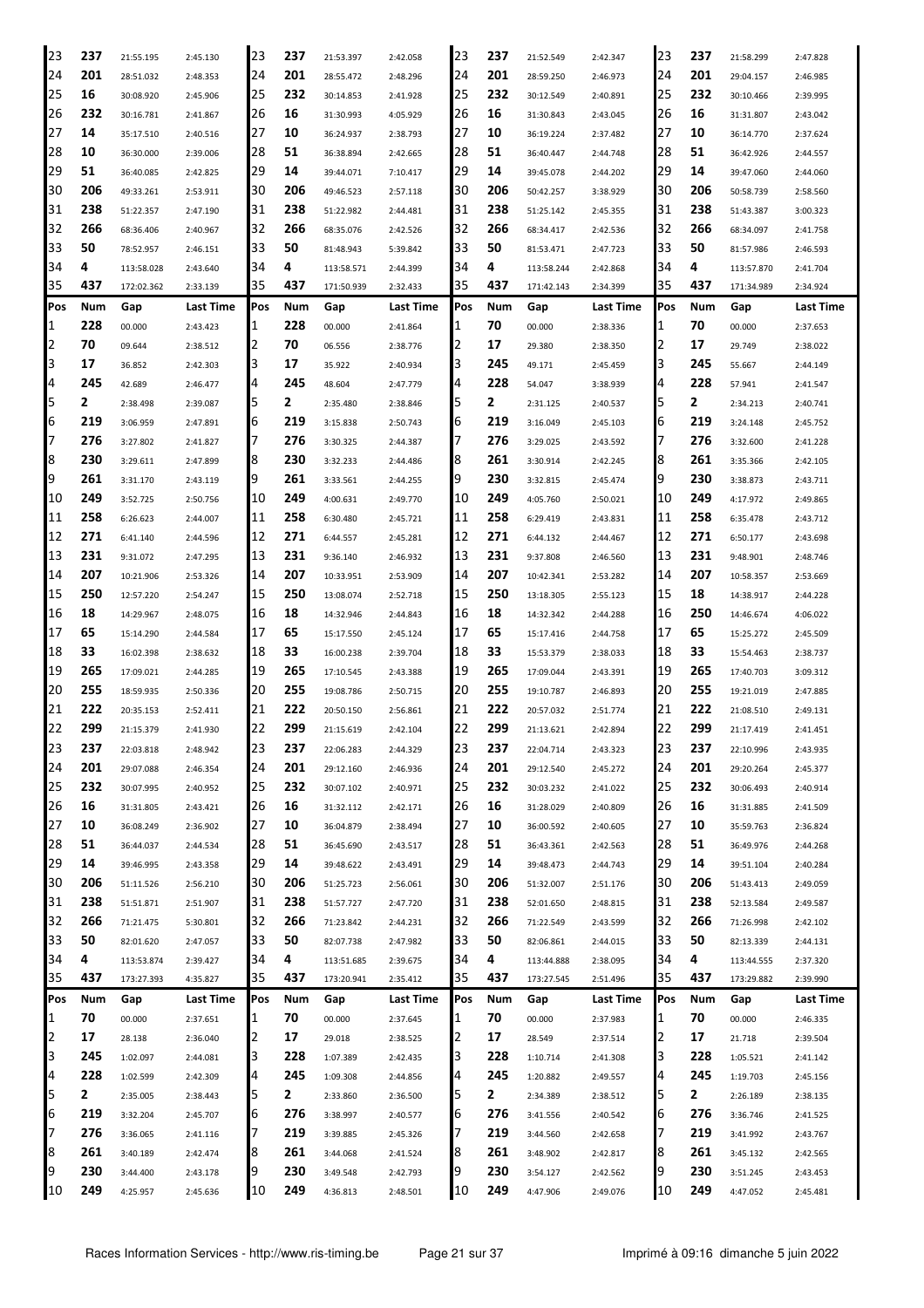| 11         | 258     | 6:41.726                | 2:43.899              | 11       | 258     | 6:48.091                | 2:44.010             | 11       | 258     | 6:53.793                | 2:43.685             | 11       | 258     | 6:49.926                | 2:42.468             |
|------------|---------|-------------------------|-----------------------|----------|---------|-------------------------|----------------------|----------|---------|-------------------------|----------------------|----------|---------|-------------------------|----------------------|
| 12         | 271     | 6:57.689                | 2:45.163              | 12       | 271     | 7:03.833                | 2:43.789             | 12       | 271     | 7:10.113                | 2:44.263             | 12       | 271     | 7:08.959                | 2:45.181             |
| 13         | 231     | 9:58.893                | 2:47.643              | 13       | 231     | 10:07.972               | 2:46.724             | 13       | 231     | 10:17.754               | 2:47.765             | 13       | 231     | 10:17.321               | 2:45.902             |
| 14         | 207     | 11:12.126               | 2:51.420              | 14       | 207     | 11:23.993               | 2:49.512             | 14       | 207     | 11:37.904               | 2:51.894             | 14       | 207     | 11:42.234               | 2:50.665             |
| 15         | 18      | 14:44.901               | 2:43.635              | 15       | 18      | 14:49.549               | 2:42.293             | 15       | 18      | 14:55.359               | 2:43.793             | 15       | 18      | 14:52.608               | 2:43.584             |
| 16         | 250     | 14:58.452               | 2:49.429              | 16       | 250     | 15:06.814               | 2:46.007             | 16       | 250     | 15:14.891               | 2:46.060             | 16       | 250     | 15:17.084               | 2:48.528             |
| 17         | 65      | 15:30.646               | 2:43.025              | 17       | 65      | 15:36.921               | 2:43.920             | 17       | 65      | 15:42.045               | 2:43.107             | 17       | 65      | 15:39.953               | 2:44.243             |
| 18         | 33      | 15:56.648               | 2:39.836              | 18       | 33      | 15:59.038               | 2:40.035             | 18       | 33      | 16:07.791               | 2:46.736             | 18       | 255     | 19:55.368               | 2:53.540             |
| 19         | 265     | 17:47.135               | 2:44.083              | 19       | 255     | 19:40.118               | 2:47.351             | 19       | 255     | 19:48.163               | 2:46.028             | 19       | 265     | 20:47.675               | 2:50.799             |
| 20         | 255     |                         |                       | 20       | 265     | 20:32.496               |                      | 20       | 265     |                         |                      | 20       | 299     |                         |                      |
| 21         | 222     | 19:30.412               | 2:47.044              | 21       | 299     |                         | 5:23.006             | 21       | 299     | 20:43.211               | 2:48.698             | 21       | 222     | 21:24.670               | 2:42.085             |
|            |         | 21:19.317               | 2:48.458              |          |         | 21:25.616               | 2:41.686             |          |         | 21:28.920               | 2:41.287             |          |         | 21:47.148               | 2:53.046             |
| 22         | 299     | 21:21.575               | 2:41.807              | 22       | 222     | 21:30.193               | 2:48.521             | 22       | 222     | 21:40.437               | 2:48.227             | 22       | 237     | 22:32.355               | 2:42.118             |
| 23         | 237     | 22:15.736               | 2:42.391              | 23       | 237     | 22:23.344               | 2:45.253             | 23       | 237     | 22:36.572               | 2:51.211             | 23       | 201     | 29:45.393               | 2:45.734             |
| 24         | 201     | 29:30.315               | 2:47.702              | 24       | 201     | 29:37.000               | 2:44.330             | 24       | 201     | 29:45.994               | 2:46.977             | 24       | 232     | 30:07.823               | 2:40.216             |
| 25         | 232     | 30:09.668               | 2:40.826              | 25       | 232     | 30:11.808               | 2:39.785             | 25       | 232     | 30:13.942               | 2:40.117             | 25       | 16      | 31:44.954               | 2:41.055             |
| 26         | 16      | 31:39.893               | 2:45.659              | 26       | 16      | 31:44.967               | 2:42.719             | 26       | 16      | 31:50.234               | 2:43.250             | 26       | 33      | 32:49.004               | 19:27.548            |
| 27         | 10      | 35:58.512               | 2:36.400              | 27       | 10      | 35:59.493               | 2:38.626             | 27       | 10      | 35:57.489               | 2:35.979             | 27       | 10      | 35:48.070               | 2:36.916             |
| 28         | 51      | 36:54.141               | 2:41.816              | 28       | 51      | 36:58.253               | 2:41.757             | 28       | 51      | 37:05.289               | 2:45.019             | 28       | 51      | 37:00.219               | 2:41.265             |
| 29         | 14      | 39:55.584               | 2:42.131              | 29       | 14      | 39:57.621               | 2:39.682             | 29       | 14      | 39:59.679               | 2:40.041             | 29       | 14      | 39:52.563               | 2:39.219             |
| 30         | 206     | 51:57.918               | 2:52.156              | 30       | 206     | 52:14.233               | 2:53.960             | 30       | 206     | 52:29.139               | 2:52.889             | 30       | 206     | 52:36.352               | 2:53.548             |
| 31         | 238     | 52:23.046               | 2:47.113              | 31       | 238     | 52:30.194               | 2:44.793             | 31       | 238     | 52:37.113               | 2:44.902             | 31       | 238     | 52:36.669               | 2:45.891             |
| 32         | 266     | 71:29.658               | 2:40.311              | 32       | 266     | 71:32.648               | 2:40.635             | 32       | 266     | 71:36.014               | 2:41.349             | 32       | 266     | 71:29.815               | 2:40.136             |
| 33         | 50      | 82:19.594               | 2:43.906              | 33       | 50      | 82:24.151               | 2:42.202             | 33       | 50      | 82:47.491               | 3:01.323             | 33       | 50      | 82:57.018               | 2:55.862             |
| 34         | 4       | 113:43.772              | 2:36.868              | 34       | 4       | 113:40.894              | 2:34.767             | 34       | 4       | 113:36.713              | 2:33.802             | 34       | 4       | 113:24.087              | 2:33.709             |
| 35         | 437     | 173:32.310              | 2:40.079              | 35       | 437     | 173:34.600              | 2:39.935             | 35       | 437     | 173:38.751              | 2:42.134             | 35       | 437     | 173:36.246              | 2:43.830             |
| <b>Pos</b> | Num     | Gap                     | Last Time             | Pos      | Num     | Gap                     | Last Time            | Pos      | Num     | Gap                     | Last Time            | Pos      | Num     | Gap                     | Last Time            |
| 1          | 70      | 00.000                  | 2:37.393              | 11       | 70      | 00.000                  | 2:38.120             | 1        | 70      | 00.000                  | 2:36.129             | 1        | 70      | 00.000                  | 2:35.300             |
| 2          | 17      | 22.073                  | 2:37.748              | 12       | 17      | 26.670                  | 2:42.717             | 12       | 17      | 31.606                  | 2:41.065             | 2        | 17      | 35.100                  | 2:38.794             |
| 3          | 228     | 1:15.098                | 2:46.970              | 3        | 228     | 1:17.641                | 2:40.663             | l3       | 228     | 1:21.632                | 2:40.120             | 3        | 228     | 1:26.940                | 2:40.608             |
| 4          | 245     | 1:28.239                | 2:45.929              | Ι4       | 245     | 1:33.509                | 2:43.390             | 4        | 245     | 1:42.000                | 2:44.620             | 4        | 245     | 1:50.766                | 2:44.066             |
|            |         |                         |                       |          |         |                         |                      |          |         |                         |                      |          |         |                         |                      |
|            |         |                         |                       |          |         |                         |                      |          |         |                         |                      |          |         |                         |                      |
| 5          | 2       | 2:26.955                | 2:38.159              | 5        | 2       | 2:25.575                | 2:36.740             | ь        | 2       | 2:27.874                | 2:38.428             | 5        | 2       | 3:20.619                | 3:28.045             |
| 6          | 276     | 3:40.143                | 2:40.790              | 6        | 276     | 3:42.840                | 2:40.817             | 6        | 276     | 3:46.711                | 2:40.000             | 6        | 276     | 3:51.210                | 2:39.799             |
| 7          | 219     | 3:47.934                | 2:43.335              | 17       | 230     | 4:02.302                | 2:43.069             |          | 261     | 4:09.004                | 2:41.478             | 7        | 261     | 4:14.864                | 2:41.160             |
| 8          | 261     | 3:49.484                | 2:41.745              | 18       | 261     | 4:03.655                | 2:52.291             | 18       | 230     | 4:10.175                | 2:44.002             | 8        | 230     | 4:16.145                | 2:41.270             |
| 19         | 230     | 3:57.353                | 2:43.501              | 19       | 219     | 4:07.761                | 2:57.947             | 19       | 219     | 4:14.243                | 2:42.611             | 9        | 219     | 5:45.124                | 4:06.181             |
| 10         | 249     | 6:28.247                | 4:18.588              | 10       | 249     | 6:41.952                | 2:51.825             | 10       | 249     | 6:52.098                | 2:46.275             | 10       | 249     | 7:02.383                | 2:45.585             |
| 11         | 258     | 6:56.894                | 2:44.361              | 11       | 258     | 7:01.365                | 2:42.591             | 11       | 258     | 7:07.989                | 2:42.753             | 11       | 258     | 7:15.402                | 2:42.713             |
| 12         | 271     | 7:14.325                | 2:42.759              | 12       | 271     | 7:20.300                | 2:44.095             | 12       | 271     | 7:27.035                | 2:42.864             | 12       | 271     | 7:34.660                | 2:42.925             |
| 13         | 231     | 10:26.921               | 2:46.993              | 13       | 231     | 10:35.749               | 2:46.948             | 13       | 231     | 10:45.837               | 2:46.217             | 13       | 231     | 10:57.587               | 2:47.050             |
| 14         | 207     | 11:56.142               | 2:51.301              | 14       | 207     | 12:07.513               | 2:49.491             | 14       | 207     | 12:24.154               | 2:52.770             | 14       | 207     | 12:43.414               | 2:54.560             |
| 15         | 18      | 14:59.040               | 2:43.825              | 15       | 18      | 15:03.688               | 2:42.768             | 15       | 18      | 15:09.398               | 2:41.839             | 15       | 18      | 15:16.874               | 2:42.776             |
| 16         | 250     | 15:28.095               | 2:48.404              | 16       | 250     | 15:37.437               | 2:47.462             | 16       | 250     | 15:49.198               | 2:47.890             | 16       | 250     | 15:58.998               | 2:45.100             |
| 17         | 65      | 15:46.397               | 2:43.837              | 17       | 65      | 15:50.116               | 2:41.839             | 17       | 65      | 15:56.392               | 2:42.405             | 17       | 65      | 16:02.926               | 2:41.834             |
| 18         | 255     | 20:22.012               | 3:04.037              | 18       | 255     | 20:32.094               | 2:48.202             | 18       | 255     | 20:45.939               | 2:49.974             | 18       | 255     | 20:55.057               | 2:44.418             |
| 19         | 265     | 21:01.224               | 2:50.942              | 19       | 265     | 21:16.374               | 2:53.270             | 19       | 265     | 21:28.971               | 2:48.726             | 19       | 265     | 21:45.428               | 2:51.757             |
| 20         | 299     | 21:31.401               | 2:44.124              | 20       | 299     | 21:35.429               | 2:42.148             | 20       | 299     | 21:47.583               | 2:48.283             | 20       | 299     | 21:53.257               | 2:40.974             |
| 21         | 222     | 21:56.858               | 2:47.103              | 21       | 222     | 22:05.232               | 2:46.494             | 21       | 222     | 22:15.636               | 2:46.533             | 21       | 222     | 22:29.194               | 2:48.858             |
| 22         | 237     | 22:39.808               | 2:44.846              | 22       | 237     | 22:42.358               | 2:40.670             | 22       | 237     | 25:03.987               | 4:57.758             | 22       | 237     | 25:16.530               | 2:47.843             |
| 23         | 201     | 29:52.369               | 2:44.369              | 23       | 201     | 29:58.925               | 2:44.676             | 23       | 201     | 30:06.858               | 2:44.062             | 23       | 201     | 30:16.231               | 2:44.673             |
| 24         | 232     | 30:13.611               | 2:43.181              | 24       | 232     | 30:15.384               | 2:39.893             | 24       | 232     | 30:19.420               | 2:40.165             | 24       | 232     | 30:25.781               | 2:41.661             |
| 25         | 16      | 31:49.332               | 2:41.771              | 25       | 16      | 31:54.065               | 2:42.853             | 25       | 16      | 31:59.209               | 2:41.273             | 25       | 16      | 32:05.505               | 2:41.596             |
| 26         | 33      | 32:50.445               | 2:38.834              | 26       | 33      | 32:51.304               | 2:38.979             | 26       | 33      | 32:52.744               | 2:37.569             | 26       | 33      | 32:56.531               | 2:39.087             |
| 27         | 10      | 35:46.788               | 2:36.111              | 27       | 10      | 35:44.530               | 2:35.862             | 27       | 10      | 35:43.926               | 2:35.525             | 27       | 10      | 35:45.903               | 2:37.277             |
| 28         | 51      | 37:04.605               | 2:41.779              | 28       | 51      | 37:09.259               | 2:42.774             | 28       | 51      | 37:17.091               | 2:43.961             | 28       | 51      | 37:26.533               | 2:44.742             |
|            |         |                         |                       |          |         |                         |                      |          |         |                         |                      |          |         |                         |                      |
| 29         | 14      | 39:55.289               | 2:40.119              | 29       | 14      | 39:56.770               | 2:39.601             | 29       | 14      | 40:00.185               | 2:39.544             | 29       | 14      | 40:05.223               | 2:40.338             |
| 30         | 238     | 52:47.450               | 2:48.174              | 30       | 238     | 52:53.433               | 2:44.103             | 30       | 238     | 53:01.814               | 2:44.510             | 30       | 238     | 53:11.255               | 2:44.741             |
| 31         | 206     | 52:53.973               | 2:55.014              | 31       | 206     | 53:10.558               | 2:54.705             | 31       | 206     | 53:30.005               | 2:55.576             | 31       | 206     | 53:46.256               | 2:51.551             |
| 32         | 266     | 71:33.330               | 2:40.908              | 32       | 266     | 71:35.107               | 2:39.897             | 32       | 266     | 71:40.944               | 2:41.966             | 32       | 266     | 71:44.295               | 2:38.651             |
| 33<br>34   | 50<br>4 | 94:18.120<br>113:21.549 | 13:58.495<br>2:34.855 | 33<br>34 | 50<br>4 | 94:19.501<br>113:17.108 | 2:39.501<br>2:33.679 | 33<br>34 | 50<br>4 | 94:22.743<br>113:14.484 | 2:39.371<br>2:33.505 | 33<br>34 | 50<br>4 | 94:27.069<br>113:11.948 | 2:39.626<br>2:32.764 |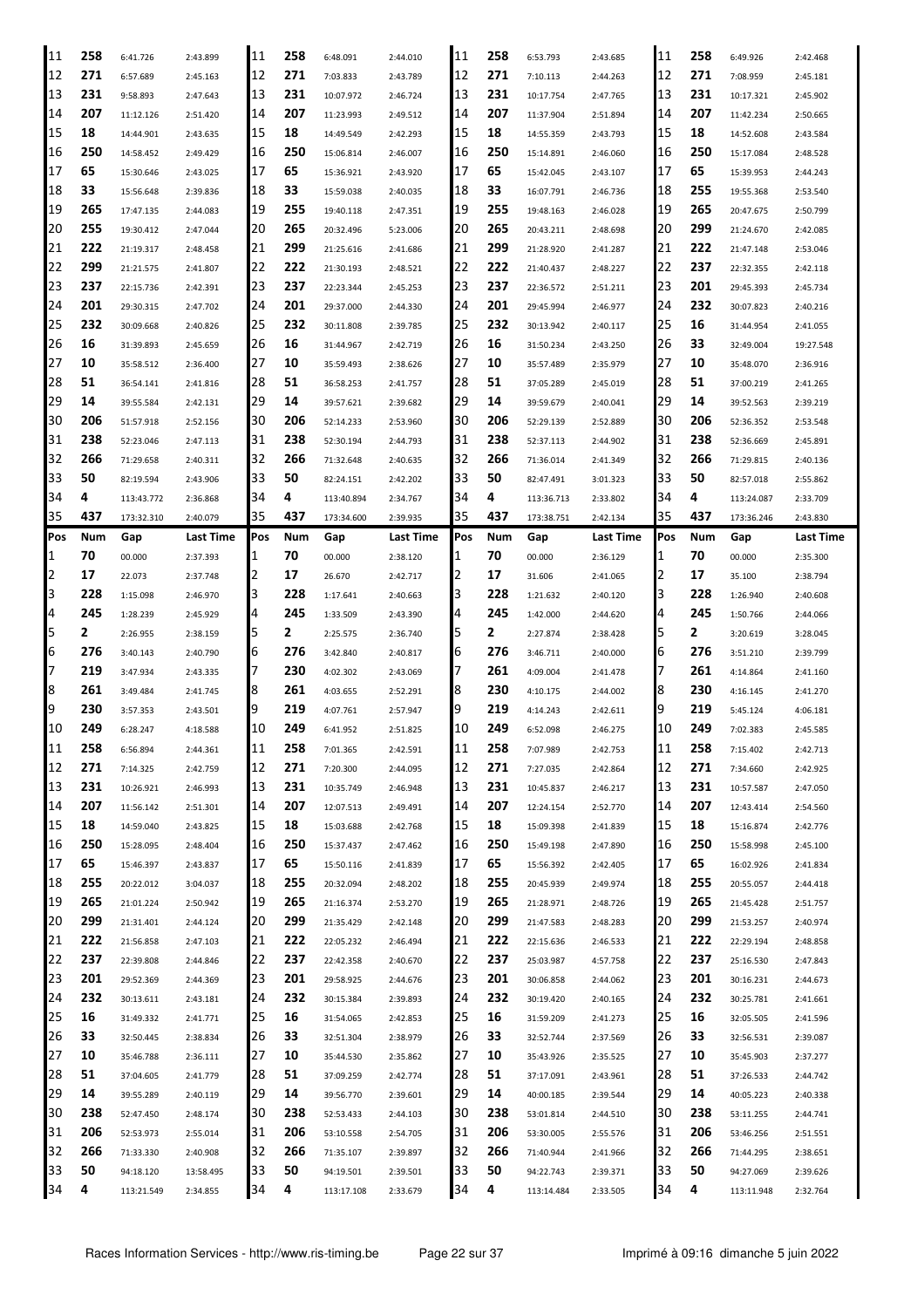| 35  | 437 | 173:44.985 | 2:46.132  | 35       | 437 | 173:54.903 | 2:48.038  | 35         | 437 | 174:16.481 | 2:57.707         | 35  | 437 | 175:58.322 | 4:17.141  |
|-----|-----|------------|-----------|----------|-----|------------|-----------|------------|-----|------------|------------------|-----|-----|------------|-----------|
| Pos | Num | Gap        | Last Time | Pos      | Num | Gap        | Last Time | Pos        | Num | Gap        | Last Time        | Pos | Num | Gap        | Last Time |
| ı   | 70  | 00.000     | 2:36.492  | 1        | 70  | 00.000     | 2:36.793  | 11         | 70  | 00.000     | 2:38.715         | 1   | 70  | 00.000     | 2:35.270  |
| 2   | 17  | 37.253     | 2:38.645  | 2        | 17  | 38.251     | 2:37.791  | 12         | 17  | 39.070     | 2:39.534         | 2   | 17  | 44.703     | 2:40.903  |
| 3   | 228 | 1:30.979   | 2:40.531  | 3        | 228 | 1:34.960   | 2:40.774  | 13         | 228 | 1:46.053   | 2:49.808         | 3   | 228 | 1:53.279   | 2:42.496  |
| 4   | 245 | 1:56.857   | 2:42.583  | 4        | 245 | 2:03.582   | 2:43.518  | 14         | 245 | 2:06.814   | 2:41.947         | 4   | 245 | 2:13.527   | 2:41.983  |
| 5   | 2   | 3:23.020   | 2:38.893  | 5        | 2   | 3:22.860   | 2:36.633  | 15         | 2   | 3:21.557   | 2:37.412         | 5   | 2   | 3:23.876   | 2:37.589  |
| 6   | 276 | 3:55.898   | 2:41.180  | 6        | 276 | 4:00.915   | 2:41.810  | 16         | 276 | 4:03.086   | 2:40.886         | 6   | 276 | 4:08.702   | 2:40.886  |
| 7   | 261 | 4:19.975   | 2:41.603  | 7        | 261 | 4:25.093   | 2:41.911  | 17         | 261 | 4:29.217   | 2:42.839         | 7   | 261 | 4:34.271   | 2:40.324  |
| 8   | 230 |            |           | 8        | 230 |            |           | 18         | 230 |            |                  | 8   | 230 |            | 2:40.977  |
| 9   | 219 | 4:21.865   | 2:42.212  | 9        | 219 | 4:26.814   | 2:41.742  | 19         | 219 | 4:31.192   | 2:43.093         | 9   | 219 | 4:36.899   |           |
| 10  | 249 | 5:51.367   | 2:42.735  | 10       | 249 | 5:59.293   | 2:44.719  | 10         | 249 | 6:02.050   | 2:41.472         | 10  | 258 | 6:08.434   | 2:41.654  |
|     | 258 | 7:12.902   | 2:47.011  |          | 258 | 7:23.151   | 2:47.042  | 11         | 258 | 7:30.217   | 2:45.781         | 11  | 249 | 7:38.813   | 2:42.637  |
| 11  | 271 | 7:21.880   | 2:42.970  | 11<br>12 | 271 | 7:28.383   | 2:43.296  | 12         | 271 | 7:31.446   | 2:41.778         | 12  | 271 | 7:42.539   | 2:47.592  |
| 12  |     | 7:42.912   | 2:44.744  |          |     | 7:49.064   | 2:42.945  |            |     | 7:52.974   | 2:42.625         | 13  |     | 8:00.539   | 2:42.835  |
| 13  | 231 | 11:08.129  | 2:47.034  | 13       | 231 | 11:18.556  | 2:47.220  | 13         | 231 | 11:24.838  | 2:44.997         |     | 231 | 11:34.627  | 2:45.059  |
| 14  | 207 | 12:55.859  | 2:48.937  | 14       | 207 | 13:09.361  | 2:50.295  | 14         | 207 | 13:20.747  | 2:50.101         | 14  | 207 | 13:33.687  | 2:48.210  |
| 15  | 18  | 15:22.011  | 2:41.629  | 15       | 18  | 15:27.290  | 2:42.072  | 15         | 18  | 15:29.934  | 2:41.359         | 15  | 18  | 15:36.070  | 2:41.406  |
| 16  | 65  | 16:07.211  | 2:40.777  | 16       | 65  | 16:13.146  | 2:42.728  | 16         | 65  | 16:16.890  | 2:42.459         | 16  | 65  | 16:21.855  | 2:40.235  |
| 17  | 250 | 16:10.204  | 2:47.698  | 17       | 250 | 16:18.611  | 2:45.200  | 17         | 250 | 16:23.758  | 2:43.862         | 17  | 250 | 16:33.896  | 2:45.408  |
| 18  | 255 | 21:16.119  | 2:57.554  | 18       | 255 | 21:28.111  | 2:48.785  | 18         | 255 | 21:38.012  | 2:48.616         | 18  | 255 | 21:49.930  | 2:47.188  |
| 19  | 299 | 21:57.320  | 2:40.555  | 19       | 299 | 22:02.013  | 2:41.486  | 19         | 299 | 22:05.283  | 2:41.985         | 19  | 299 | 22:10.624  | 2:40.611  |
| 20  | 265 | 21:57.248  | 2:48.312  | 20       | 265 | 22:10.215  | 2:49.760  | 120        | 265 | 22:19.705  | 2:48.205         | 20  | 265 | 22:35.481  | 2:51.046  |
| 21  | 222 | 22:46.254  | 2:53.552  | 21       | 222 | 22:58.339  | 2:48.878  | 21         | 222 | 23:10.921  | 2:51.297         | 21  | 237 | 25:53.428  | 2:44.613  |
| 22  | 237 | 25:25.946  | 2:45.908  | 22       | 237 | 25:38.153  | 2:49.000  | 22         | 237 | 25:44.085  | 2:44.647         | 22  | 222 | 27:39.884  | 7:04.233  |
| 23  | 232 | 30:29.010  | 2:39.721  | 23       | 232 | 30:35.289  | 2:43.072  | 23         | 232 | 30:36.402  | 2:39.828         | 23  | 232 | 32:08.670  | 4:07.538  |
| 24  | 16  | 32:12.109  | 2:43.096  | 24       | 16  | 32:16.886  | 2:41.570  | 24         | 16  | 32:20.960  | 2:42.789         | 24  | 16  | 32:25.984  | 2:40.294  |
| 25  | 201 | 32:38.497  | 4:58.758  | 25       | 201 | 32:59.615  | 2:57.911  | 25         | 33  | 33:04.498  | 2:41.632         | 25  | 33  | 33:08.751  | 2:39.523  |
| 26  | 33  | 32:57.072  | 2:37.033  | 26       | 33  | 33:01.581  | 2:41.302  | 26         | 201 | 33:17.497  | 2:56.597         | 26  | 201 | 33:37.253  | 2:55.026  |
| 27  | 10  | 35:46.527  | 2:37.116  | 27       | 10  | 35:45.177  | 2:35.443  | 27         | 10  | 35:42.025  | 2:35.563         | 27  | 10  | 35:43.131  | 2:36.376  |
| 28  | 51  | 39:54.047  | 5:04.006  | 28       | 51  | 40:01.148  | 2:43.894  | 28         | 14  | 40:09.059  | 2:39.130         | 28  | 14  | 40:14.626  | 2:40.837  |
| 29  | 14  | 40:07.121  | 2:38.390  | 29       | 14  | 40:08.644  | 2:38.316  | 29         | 51  | 40:09.999  | 2:47.566         | 29  | 51  | 40:19.927  | 2:45.198  |
| 30  | 238 | 53:23.770  | 2:49.007  | 30       | 238 | 53:32.000  | 2:45.023  | 30         | 238 | 53:38.043  | 2:44.758         | 30  | 238 | 53:49.756  | 2:46.983  |
| 31  | 206 | 54:00.981  | 2:51.217  | 31       | 206 | 54:15.905  | 2:51.717  | 131        | 206 | 54:33.287  | 2:56.097         | 31  | 206 | 54:48.471  | 2:50.454  |
| 32  | 266 | 71:46.498  | 2:38.695  | 32       | 266 | 71:48.274  | 2:38.569  | 32         | 266 | 71:47.004  | 2:37.445         | 32  | 266 | 71:49.554  | 2:37.820  |
| 33  | 50  | 94:26.407  | 2:35.830  | 33       | 50  | 94:26.139  | 2:36.525  | 33         | 50  | 94:22.283  | 2:34.859         | 33  | 50  | 94:22.519  | 2:35.506  |
| 34  | 4   | 113:05.381 | 2:29.925  | 34       | 4   | 113:08.929 | 2:40.341  | 34         | 4   | 114:45.302 | 4:15.088         | 34  | 4   | 114:45.670 | 2:35.638  |
| 35  | 437 | 176:25.446 | 3:03.616  | 35       | 437 | 176:48.746 | 3:00.093  | 35         | 437 | 177:33.017 | 3:22.986         | 35  | 437 | 178:17.049 | 3:19.302  |
| Pos | Num | Gap        | Last Time | Pos      | Num | Gap        | Last Time | <b>Pos</b> | Num | Gap        | <b>Last Time</b> | Pos | Num | Gap        | Last Time |
| 1   | 70  | 00.000     | 2:36.506  | 1        | 70  | 00.000     | 2:35.960  | 11         | 70  | 00.000     | 2:35.732         | 1   | 70  | 00.000     | 2:35.010  |
| 2   | 17  | 45.696     | 2:37.499  | 2        | 17  | 50.429     | 2:40.693  | 2          | 17  | 53.681     | 2:38.984         | 2   | 17  | 57.809     | 2:39.138  |
| 3   | 228 | 1:56.749   | 2:39.976  | 3        | 228 | 2:01.152   | 2:40.363  | 13         | 228 | 2:06.815   | 2:41.395         | 3   | 228 | 2:13.040   | 2:41.235  |
| 4   | 245 | 2:18.732   | 2:41.711  | 4        | 245 | 2:24.734   | 2:41.962  | 4          | 245 | 2:30.913   | 2:41.911         | 4   | 245 | 2:38.923   | 2:43.020  |
|     | 2   | 3:26.761   | 2:39.391  | 5        | 2   | 3:29.918   | 2:39.117  | l5         | 2   | 3:33.540   | 2:39.354         | 5   | 2   | 3:34.874   | 2:36.344  |
| 6   | 276 | 4:12.742   | 2:40.546  | 6        | 276 | 4:18.182   | 2:41.400  | 6          | 276 | 4:22.636   | 2:40.186         | 6   | 276 | 4:27.502   | 2:39.876  |
| 7   | 261 | 4:38.709   | 2:40.944  | 7        | 261 | 4:44.270   | 2:41.521  | 17         | 261 | 4:50.657   | 2:42.119         | 7   | 261 | 4:57.311   | 2:41.664  |
| 8   | 230 | 4:42.762   | 2:42.369  | 8        | 230 | 4:48.961   | 2:42.159  | 8          | 230 | 4:54.158   | 2:40.929         | 8   | 230 | 4:59.754   | 2:40.606  |
| 9   | 219 | 6:13.981   | 2:42.053  | 9        | 219 | 6:18.456   | 2:40.435  | 9          | 219 | 6:22.069   | 2:39.345         | 9   | 219 | 6:26.610   | 2:39.551  |
| 10  | 258 | 7:44.623   | 2:42.316  | 10       | 258 | 7:51.330   | 2:42.667  | 10         | 258 | 7:58.023   | 2:42.425         | 10  | 258 | 8:04.927   | 2:41.914  |
| 11  | 249 | 7:50.569   | 2:44.536  | 11       | 249 | 7:57.423   | 2:42.814  | 11         | 249 | 8:04.869   | 2:43.178         | 11  | 249 | 8:12.572   | 2:42.713  |
| 12  | 271 | 8:08.082   | 2:44.049  | 12       | 271 | 8:15.038   | 2:42.916  | 12         | 271 | 10:27.564  | 4:48.258         | 12  | 271 | 10:37.558  | 2:45.004  |
| 13  | 231 | 11:42.621  | 2:44.500  | 13       | 231 | 11:50.986  | 2:44.325  | 13         | 231 | 12:00.603  | 2:45.349         | 13  | 231 | 12:11.332  | 2:45.739  |
| 14  | 207 | 13:46.367  | 2:49.186  | 14       | 207 | 13:59.630  | 2:49.223  | 14         | 207 | 14:14.253  | 2:50.355         | 14  | 207 | 14:27.886  | 2:48.643  |
| 15  | 18  | 15:40.159  | 2:40.595  | 15       | 18  | 15:45.207  | 2:41.008  | 15         | 18  | 15:50.348  | 2:40.873         | 15  | 18  | 15:56.122  | 2:40.784  |
| 16  | 65  | 16:36.924  | 2:51.575  | 16       | 65  | 16:43.663  | 2:42.699  | 16         | 65  | 16:49.913  | 2:41.982         | 16  | 65  | 16:58.567  | 2:43.664  |
| 17  | 250 | 16:45.666  | 2:48.276  | 17       | 250 | 16:57.385  | 2:47.679  | 17         | 250 | 17:08.972  | 2:47.319         | 17  | 250 | 17:23.938  | 2:49.976  |
| 18  | 255 | 22:03.478  | 2:50.054  | 18       | 255 | 22:13.154  | 2:45.636  | 18         | 255 | 22:21.757  | 2:44.335         | 18  | 255 | 22:39.737  | 2:52.990  |
| 19  | 299 | 22:16.121  | 2:42.003  | 19       | 299 | 22:30.463  | 2:50.302  | 19         | 299 | 22:36.512  | 2:41.781         | 19  | 299 | 22:42.235  | 2:40.733  |
| 20  | 265 | 22:46.810  | 2:47.835  | 20       | 265 | 22:57.507  | 2:46.657  | 20         | 265 | 23:07.922  | 2:46.147         | 20  | 265 | 23:20.195  | 2:47.283  |
| 21  | 237 | 25:59.938  | 2:43.016  | 21       | 237 | 26:06.456  | 2:42.478  | 21         | 237 | 26:14.404  | 2:43.680         | 21  | 237 | 26:22.926  | 2:43.532  |
| 22  | 222 | 28:01.373  | 2:57.995  | 22       | 222 | 28:21.556  | 2:56.143  | 22         | 222 | 28:41.961  | 2:56.137         | 22  | 222 | 29:04.407  | 2:57.456  |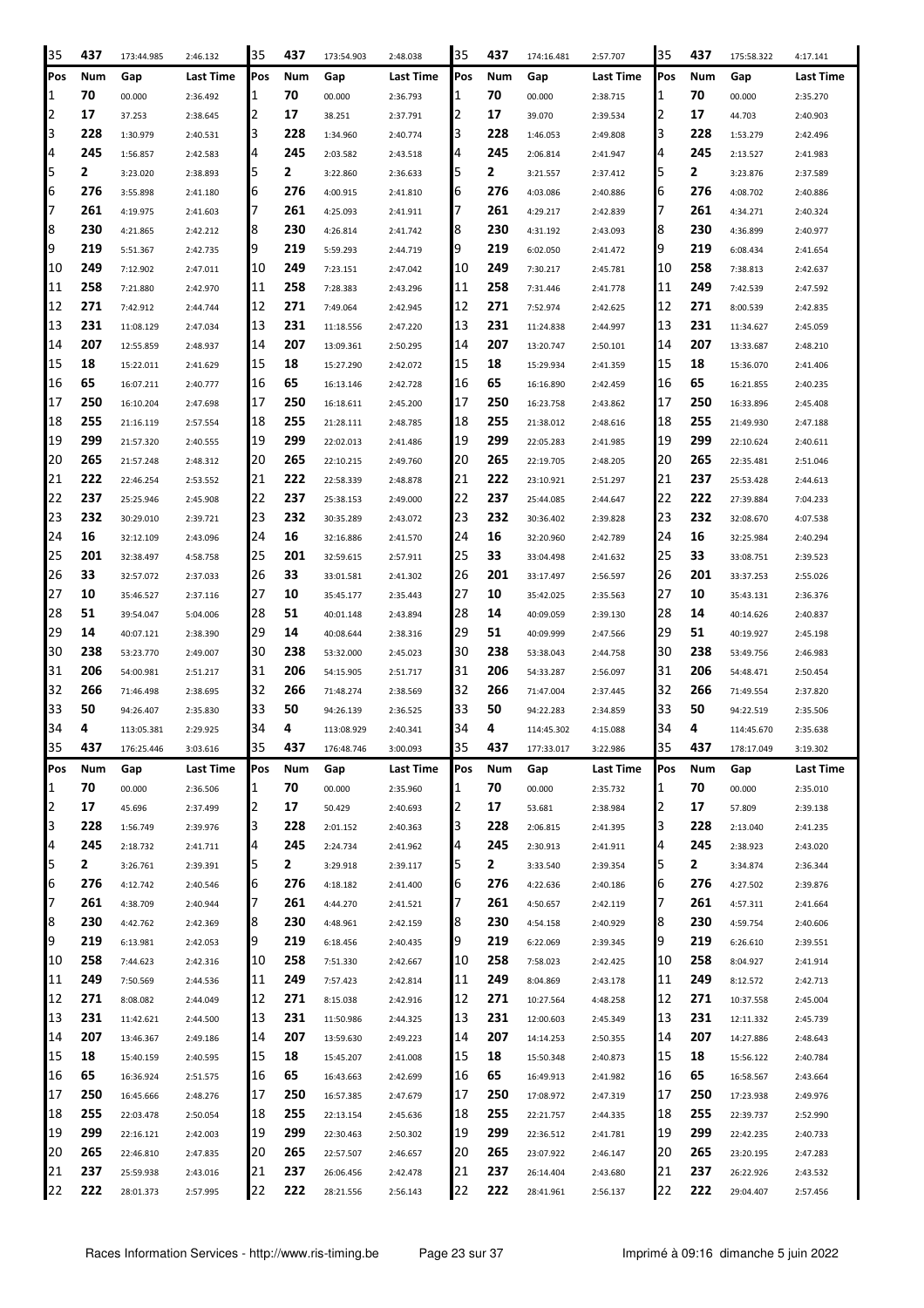| 23             | 232 | 32:24.212  | 2:52.048  | 23  | 232 | 32:34.278  | 2:46.026  | 23  | 16  | 32:41.574  | 2:41.223  | 23         | 16  | 32:48.712  | 2:42.148  |
|----------------|-----|------------|-----------|-----|-----|------------|-----------|-----|-----|------------|-----------|------------|-----|------------|-----------|
| 24             | 16  | 32:30.852  | 2:41.374  | 24  | 16  | 32:36.083  | 2:41.191  | 24  | 232 | 32:42.865  | 2:44.319  | 24         | 232 | 32:52.810  | 2:44.955  |
| 25             | 33  | 33:11.883  | 2:39.638  | 25  | 33  | 33:13.935  | 2:38.012  | 25  | 33  | 33:16.643  | 2:38.440  | 25         | 33  | 33:19.111  | 2:37.478  |
| 126            | 201 | 33:56.343  | 2:55.596  | 26  | 201 | 34:15.895  | 2:55.512  | 26  | 201 | 34:34.217  | 2:54.054  | 26         | 201 | 34:52.769  | 2:53.562  |
| 27             | 10  | 35:41.987  | 2:35.362  | 27  | 10  | 35:42.100  | 2:36.073  | 27  | 10  | 35:42.138  | 2:35.770  | 27         | 10  | 35:42.475  | 2:35.347  |
| 28             | 14  | 40:15.326  | 2:37.206  | 28  | 14  | 40:16.087  | 2:36.721  | 28  | 14  | 40:18.630  | 2:38.275  | 28         | 14  | 40:19.784  | 2:36.164  |
| 29             | 51  | 40:26.322  | 2:42.901  | 29  | 51  | 40:31.815  | 2:41.453  | 29  | 51  | 40:37.395  | 2:41.312  | 29         | 51  | 40:43.790  | 2:41.405  |
| 30             | 206 | 55:03.219  | 2:51.254  | 30  | 206 | 55:18.911  | 2:51.652  | 30  | 206 | 55:36.741  | 2:53.562  | 30         | 206 | 55:54.288  | 2:52.557  |
| 31             | 238 | 56:13.077  | 4:59.827  | 31  | 238 | 56:25.266  | 2:48.149  | 31  | 238 | 56:38.944  | 2:49.410  | 31         | 238 | 56:50.200  | 2:46.266  |
| 32             | 266 | 71:52.225  | 2:39.177  | 32  | 266 | 71:53.224  | 2:36.959  | 32  | 266 | 71:54.226  | 2:36.734  | 32         | 266 | 71:56.920  | 2:37.704  |
| 33             | 50  | 94:19.187  | 2:33.174  | 33  | 50  | 94:17.555  | 2:34.328  | 33  | 50  | 94:13.011  | 2:31.188  | 33         | 50  | 94:10.337  | 2:32.336  |
| 34             | 4   | 114:41.353 | 2:32.189  | 34  | 4   | 114:38.313 | 2:32.920  | 34  | 4   | 114:35.151 | 2:32.570  | 34         | 4   | 114:34.237 | 2:34.096  |
| 35             | 437 | 178:29.097 | 2:48.554  | 35  | 437 | 178:39.748 | 2:46.611  | 35  | 437 | 178:47.829 | 2:43.813  | 35         | 437 | 178:55.438 | 2:42.619  |
| Pos            | Num | Gap        | Last Time | Pos | Num | Gap        | Last Time | Pos | Num | Gap        | Last Time | <b>Pos</b> | Num | Gap        | Last Time |
| 11             | 70  | 00.000     |           | 1   | 70  | 00.000     |           | 1   | 70  | 00.000     |           | 1          | 70  | 00.000     |           |
| 2              | 17  |            | 2:34.829  | 2   | 17  |            | 2:35.618  | 2   | 228 |            | 2:36.562  | 12         | 228 |            | 2:35.197  |
| 3              |     | 1:02.720   | 2:39.740  | 3   | 228 | 1:03.450   | 2:36.348  |     |     | 2:27.858   | 2:40.264  | 3          |     | 2:33.998   | 2:41.337  |
| 4              | 228 | 2:19.492   | 2:41.281  |     |     | 2:24.156   | 2:40.282  | 3   | 245 | 2:53.194   | 2:39.437  | 4          | 245 | 2:58.537   | 2:40.540  |
|                | 245 | 2:45.349   | 2:41.255  | 4   | 245 | 2:50.319   | 2:40.588  | 4   | 17  | 3:02.764   | 4:35.876  |            | 17  | 3:10.703   | 2:43.136  |
| 5              | 2   | 3:37.169   | 2:37.124  | 5   | 2   | 3:40.108   | 2:38.557  | 5   | 2   | 3:41.037   | 2:37.491  | 5          | 2   | 3:45.545   | 2:39.705  |
| 6              | 276 | 4:32.961   | 2:40.288  | 6   | 276 | 4:36.824   | 2:39.481  | 6   | 276 | 4:38.273   | 2:38.011  | 6          | 230 | 5:19.094   | 2:40.896  |
| 17             | 261 | 5:04.302   | 2:41.820  | 7   | 230 | 5:09.805   | 2:40.564  | 7   | 230 | 5:13.395   | 2:40.152  | 17         | 276 | 6:24.652   | 4:21.576  |
| 8              | 230 | 5:04.859   | 2:39.934  | 8   | 261 | 5:12.389   | 2:43.705  | 8   | 261 | 5:16.388   | 2:40.561  | 8          | 219 | 6:47.932   | 2:41.207  |
| 9              | 219 | 6:33.030   | 2:41.249  | 19  | 219 | 6:37.814   | 2:40.402  | 9   | 219 | 6:41.922   | 2:40.670  | 9          | 261 | 7:22.079   | 4:40.888  |
| 10             | 258 | 8:12.782   | 2:42.684  | 10  | 258 | 8:19.212   | 2:42.048  | 10  | 258 | 8:22.954   | 2:40.304  | 10         | 249 | 8:40.213   | 2:41.508  |
| 11             | 249 | 8:22.381   | 2:44.638  | 11  | 249 | 8:29.086   | 2:42.323  | 11  | 249 | 8:33.902   | 2:41.378  | 11         | 258 | 10:08.706  | 4:20.949  |
| 12             | 271 | 10:48.388  | 2:45.659  | 12  | 271 | 10:57.979  | 2:45.209  | 12  | 271 | 11:06.289  | 2:44.872  | 12         | 271 | 11:15.699  | 2:44.607  |
| 13             | 231 | 12:21.506  | 2:45.003  | 13  | 231 | 14:08.591  | 4:22.703  | 13  | 207 | 15:18.625  | 2:49.709  | 13         | 207 | 15:32.716  | 2:49.288  |
| 14             | 207 | 14:48.452  | 2:55.395  | 14  | 207 | 15:05.478  | 2:52.644  | 14  | 18  | 16:12.206  | 2:41.329  | 14         | 18  | 16:18.567  | 2:41.558  |
| 15             | 18  | 16:01.358  | 2:40.065  | 15  | 18  | 16:07.439  | 2:41.699  | 15  | 65  | 17:21.490  | 2:43.956  | 15         | 65  | 17:30.091  | 2:43.798  |
| 16             | 65  | 17:06.487  | 2:42.749  | 16  | 65  | 17:14.096  | 2:43.227  | 16  | 250 | 18:05.762  | 2:46.541  | 16         | 250 | 18:17.839  | 2:47.274  |
| 17             | 250 | 17:41.672  | 2:52.563  | 17  | 250 | 17:55.783  | 2:49.729  | 17  | 299 | 23:02.152  | 2:39.861  | 17         | 299 | 23:06.928  | 2:39.973  |
| 18             | 299 | 22:54.439  | 2:47.033  | 18  | 299 | 22:58.853  | 2:40.032  | 18  | 255 | 23:29.381  | 2:54.226  | 18         | 255 | 23:44.369  | 2:50.185  |
| 19             | 255 | 22:58.357  | 2:53.449  | 19  | 255 | 23:11.717  | 2:48.978  | 19  | 265 | 23:57.109  | 2:46.159  | 19         | 265 | 24:09.387  | 2:47.475  |
| 120            | 265 | 23:35.197  | 2:49.831  | 20  | 265 | 23:47.512  | 2:47.933  | 20  | 237 | 26:47.393  | 2:42.415  | 20         | 237 | 26:54.664  | 2:42.468  |
| 21             | 237 | 26:32.720  | 2:44.623  | 21  | 237 | 26:41.540  | 2:44.438  | 21  | 222 | 29:52.464  | 2:50.051  | 21         | 222 | 30:07.290  | 2:50.023  |
| 22             | 222 | 29:21.009  | 2:51.431  | 22  | 222 | 29:38.975  | 2:53.584  | 22  | 16  | 33:04.999  | 2:41.304  | 22         | 16  | 33:12.600  | 2:42.798  |
| 23             | 16  | 32:54.754  | 2:40.871  | 23  | 16  | 33:00.257  | 2:41.121  | 23  | 232 | 33:17.895  | 2:43.437  | 23         | 232 | 33:26.038  | 2:43.340  |
| 24             | 232 | 33:01.470  | 2:43.489  | 24  | 232 | 33:11.020  | 2:45.168  | 24  | 33  | 33:24.910  | 2:37.638  | 24         | 33  | 33:27.505  | 2:37.792  |
| 25             | 33  | 33:20.588  | 2:36.306  | 25  | 33  | 33:23.834  | 2:38.864  | 25  | 10  | 35:45.835  | 2:36.659  | 25         | 10  | 35:45.883  | 2:35.245  |
| 26             | 201 | 35:09.842  | 2:51.902  | 26  | 201 | 35:26.346  | 2:52.122  | 26  | 201 | 35:47.574  | 2:57.790  | 26         | 201 | 36:05.319  | 2:52.942  |
| 27             | 10  | 35:45.167  | 2:37.521  | 27  | 10  | 35:45.738  | 2:36.189  | 27  | 14  | 40:27.277  | 2:38.274  | 27         | 14  | 40:28.159  | 2:36.079  |
| 28             | 14  | 40:22.078  | 2:37.123  | 28  | 14  | 40:25.565  | 2:39.105  | 28  | 51  | 40:59.759  | 2:39.730  | 28         | 51  | 41:04.493  | 2:39.931  |
| 29             | 51  | 40:50.476  | 2:41.515  | 29  | 51  | 40:56.591  | 2:41.733  | 29  | 231 | 45:45.940  | 34:13.911 | 29         | 231 | 45:53.603  | 2:42.860  |
| 30             | 238 | 57:02.863  | 2:47.492  | 30  | 238 | 57:10.583  | 2:43.338  | 30  | 238 | 57:15.549  | 2:41.528  | 30         | 238 | 57:20.833  | 2:40.481  |
| 31             | 206 | 57:58.448  | 4:38.989  | 31  | 206 | 58:18.896  | 2:56.066  | 31  | 206 | 58:33.491  | 2:51.157  | 31         | 206 | 58:52.330  | 2:54.036  |
| 32             | 266 | 71:57.518  | 2:35.427  | 32  | 266 | 71:58.717  | 2:36.817  | 32  | 266 | 71:59.067  | 2:36.912  | 32         | 266 | 71:57.496  | 2:33.626  |
| 33             | 50  | 94:08.199  | 2:32.691  | 33  | 50  | 94:05.035  | 2:32.454  | 33  | 50  | 94:00.294  | 2:31.821  | 33         | 50  | 93:55.415  | 2:30.318  |
| 34             | 4   | 114:34.646 | 2:35.238  | 34  | 4   | 114:30.200 | 2:31.172  | 34  | 4   | 114:23.150 | 2:29.512  | 34         | 4   | 114:18.617 | 2:30.664  |
| 35             | 437 | 179:04.441 | 2:43.832  | 35  | 437 | 179:11.483 | 2:42.660  | 35  | 437 | 179:18.039 | 2:43.118  | 35         | 437 | 179:25.907 | 2:43.065  |
| Pos            | Num | Gap        | Last Time | Pos | Num | Gap        | Last Time | Pos | Num | Gap        | Last Time | Pos        | Num | Gap        | Last Time |
| 1              | 70  | 00.000     | 2:34.798  | 1   | 70  | 00.000     | 2:35.887  | 1   | 70  | 00.000     | 2:35.414  | 1          | 70  | 00.000     | 2:34.671  |
| $\overline{2}$ | 228 | 2:40.362   | 2:41.162  | 2   | 228 | 2:47.425   | 2:42.950  | 2   | 228 | 2:52.021   | 2:40.010  | 2          | 228 | 2:57.730   | 2:40.380  |
| 3              | 245 | 3:03.433   | 2:39.694  | 3   | 245 | 3:08.903   | 2:41.357  | 3   | 245 | 3:13.385   | 2:39.896  | 3          | 245 | 3:22.742   | 2:44.028  |
| 4              | 17  | 3:17.961   | 2:42.056  | 4   | 17  | 3:25.621   | 2:43.547  | 4   | 17  | 3:33.537   | 2:43.330  | 4          | 17  | 3:42.609   | 2:43.743  |
| 5              | 2   | 3:47.259   | 2:36.512  | 5   | 2   | 3:47.449   | 2:36.077  | 5   | 2   | 3:49.019   | 2:36.984  | 5          | 2   | 3:51.028   | 2:36.680  |
| 6              | 230 | 5:25.648   | 2:41.352  | 6   | 230 | 5:29.368   | 2:39.607  | 6   | 230 | 5:34.373   | 2:40.419  | 6          | 230 | 5:40.685   | 2:40.983  |
| 17             | 276 | 6:36.175   | 2:46.321  | 7   | 276 | 6:46.205   | 2:45.917  | 7   | 276 | 6:56.559   | 2:45.768  | 17         | 276 | 7:07.863   | 2:45.975  |
| 8              | 219 | 6:52.428   | 2:39.294  | 8   | 219 | 6:57.157   | 2:40.616  | 8   | 219 | 7:01.705   | 2:39.962  | 8          | 219 | 7:09.485   | 2:42.451  |
| 9              | 261 | 7:32.945   | 2:45.664  | 9   | 261 | 7:42.606   | 2:45.548  | 9   | 261 | 7:52.252   | 2:45.060  | 9          | 249 | 9:15.345   | 2:45.545  |
| 10             | 249 | 8:49.057   | 2:43.642  | 10  | 249 | 8:55.589   | 2:42.419  | 10  | 249 | 9:04.471   | 2:44.296  | 10         | 261 | 9:29.100   | 4:11.519  |
|                |     |            |           |     |     |            |           |     |     |            |           |            |     |            |           |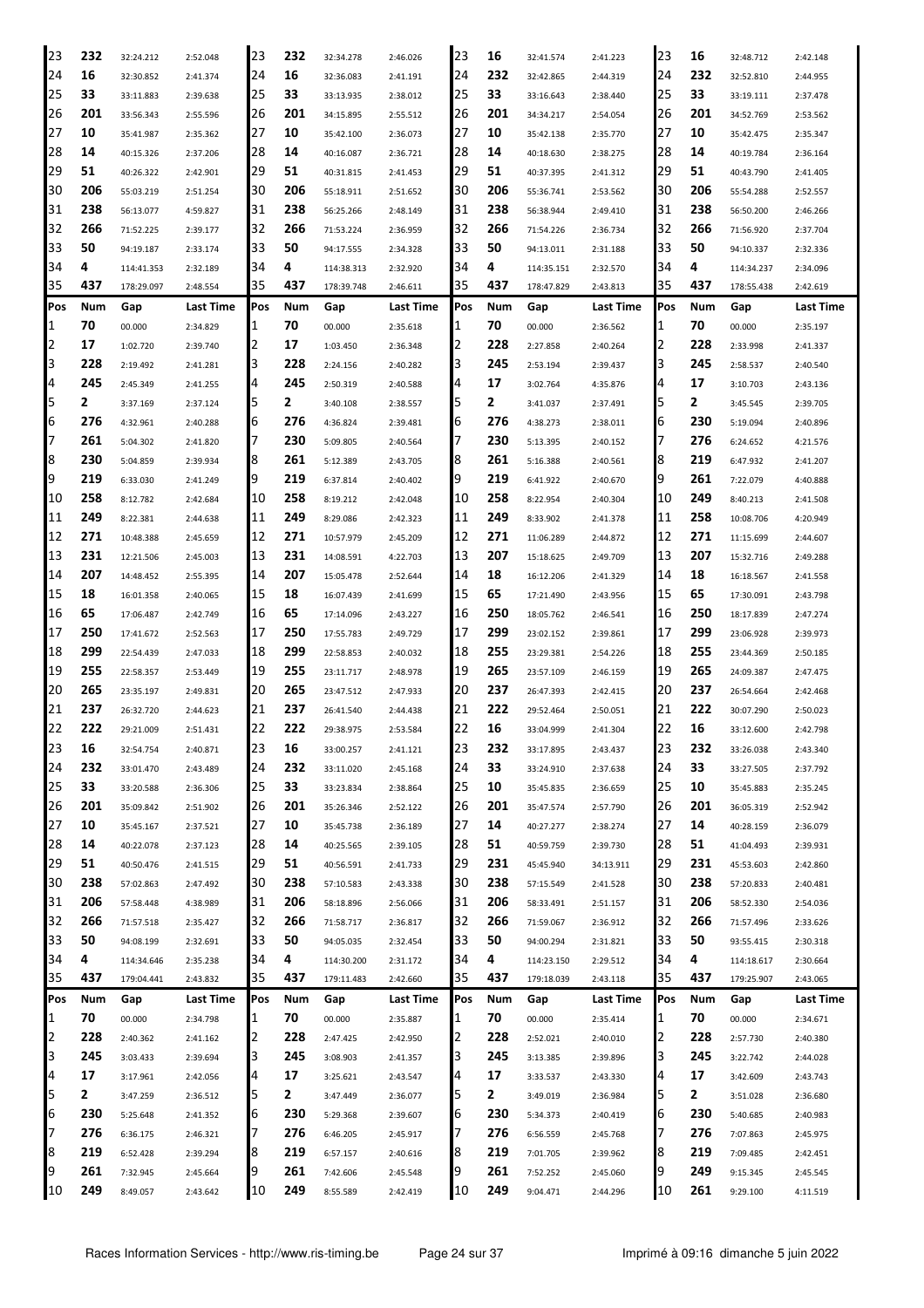| 11       | 258     | 10:19.056  | 2:45.148  | 11       | 258     | 10:44.897  | 3:01.728  | 11       | 258     | 10:53.528  | 2:44.045  | 11       | 258     | 11:02.556  | 2:43.699  |
|----------|---------|------------|-----------|----------|---------|------------|-----------|----------|---------|------------|-----------|----------|---------|------------|-----------|
| 12       | 271     | 11:25.343  | 2:44.442  | 12       | 271     | 11:33.439  | 2:43.983  | 12       | 271     | 11:42.556  | 2:44.531  | 12       | 271     | 11:53.672  | 2:45.787  |
| 13       | 207     | 15:46.423  | 2:48.505  | 13       | 207     | 15:59.363  | 2:48.827  | 13       | 207     | 16:11.429  | 2:47.480  | 13       | 207     | 16:25.448  | 2:48.690  |
| 14       | 18      | 16:25.681  | 2:41.912  | 14       | 18      | 16:31.160  | 2:41.366  | 14       | 18      | 16:35.912  | 2:40.166  | 14       | 18      | 16:43.011  | 2:41.770  |
| 15       | 65      | 17:41.300  | 2:46.007  | 15       | 65      | 17:53.562  | 2:48.149  | 15       | 65      | 19:17.042  | 3:58.894  | 15       | 65      | 19:27.771  | 2:45.400  |
| 16       | 250     | 18:32.634  | 2:49.593  | 16       | 250     | 18:43.571  | 2:46.824  | 16       | 250     | 20:22.983  | 4:14.826  | 16       | 250     | 20:56.493  | 3:08.181  |
| 17       | 299     | 23:27.692  | 2:55.562  | 17       | 299     | 23:30.911  | 2:39.106  | 17       | 299     | 23:35.222  | 2:39.725  | 17       | 299     | 23:40.143  | 2:39.592  |
|          | 255     |            |           |          |         |            |           | 18       |         |            |           | 18       |         |            |           |
| 18       |         | 23:57.610  | 2:48.039  | 18       | 255     | 24:08.620  | 2:46.897  |          | 255     | 24:19.213  | 2:46.007  |          | 255     | 24:29.913  | 2:45.371  |
| 19       | 265     | 24:21.054  | 2:46.465  | 19       | 265     | 24:30.334  | 2:45.167  | 19       | 265     | 24:41.298  | 2:46.378  | 19       | 265     | 24:54.887  | 2:48.260  |
| 20       | 237     | 27:02.521  | 2:42.655  | 20       | 237     | 27:10.932  | 2:44.298  | 20       | 237     | 27:16.704  | 2:41.186  | 20       | 237     | 27:22.383  | 2:40.350  |
| 21       | 222     | 30:26.315  | 2:53.823  | 21       | 222     | 30:43.376  | 2:52.948  | 21       | 222     | 31:00.948  | 2:52.986  | 21       | 222     | 31:18.979  | 2:52.702  |
| 22       | 16      | 33:19.971  | 2:42.169  | 22       | 16      | 33:25.955  | 2:41.871  | 22       | 16      | 33:31.517  | 2:40.976  | 22       | 33      | 33:37.004  | 2:37.334  |
| 23       | 33      | 33:30.965  | 2:38.258  | 23       | 33      | 33:31.890  | 2:36.812  | 23       | 33      | 33:34.341  | 2:37.865  | 23       | 16      | 33:39.487  | 2:42.641  |
| 24       | 232     | 33:34.580  | 2:43.340  | 24       | 232     | 33:42.519  | 2:43.826  | 24       | 232     | 33:49.964  | 2:42.859  | 24       | 232     | 33:57.054  | 2:41.761  |
| 25       | 10      | 35:47.042  | 2:35.957  | 25       | 10      | 35:46.964  | 2:35.809  | 25       | 10      | 35:49.046  | 2:37.496  | 25       | 10      | 35:50.657  | 2:36.282  |
| 26       | 201     | 36:26.129  | 2:55.608  | 26       | 201     | 36:44.413  | 2:54.171  | 26       | 201     | 37:02.039  | 2:53.040  | 26       | 201     | 37:20.256  | 2:52.888  |
| 27       | 14      | 40:31.863  | 2:38.502  | 27       | 14      | 40:32.564  | 2:36.588  | 27       | 14      | 40:34.246  | 2:37.096  | 27       | 14      | 40:37.673  | 2:38.098  |
| 28       | 51      |            |           | 28       | 51      |            |           | 28       | 51      |            |           | 28       | 51      |            |           |
|          |         | 41:13.079  | 2:43.384  |          |         | 41:18.583  | 2:41.391  |          |         | 41:25.789  | 2:42.620  |          |         | 41:33.868  | 2:42.750  |
| 29       | 231     | 46:00.241  | 2:41.436  | 29       | 231     | 46:03.748  | 2:39.394  | 29       | 231     | 46:08.398  | 2:40.064  | 29       | 231     | 46:12.860  | 2:39.133  |
| 30       | 238     | 57:26.423  | 2:40.388  | 130      | 238     | 57:31.948  | 2:41.412  | 30       | 238     | 57:36.175  | 2:39.641  | 30       | 238     | 57:40.158  | 2:38.654  |
| 31       | 206     | 59:10.113  | 2:52.581  | 31       | 206     | 59:25.215  | 2:50.989  | 31       | 206     | 59:38.696  | 2:48.895  | 31       | 206     | 59:55.040  | 2:51.015  |
| 32       | 266     | 71:57.397  | 2:34.699  | 32       | 266     | 71:55.263  | 2:33.753  | 32       | 266     | 71:52.261  | 2:32.412  | 32       | 266     | 71:50.865  | 2:33.275  |
| 33       | 50      | 93:49.655  | 2:29.038  | 33       | 50      | 93:44.548  | 2:30.780  | 33       | 50      | 93:40.319  | 2:31.185  | 33       | 50      | 93:32.542  | 2:26.894  |
| 34       | 4       | 114:15.306 | 2:31.487  | 34       | 4       | 114:11.456 | 2:32.037  | 34       | 4       | 114:11.257 | 2:35.215  | 34       | 4       | 114:15.581 | 2:38.995  |
| 35       | 437     | 179:32.640 | 2:41.531  | 35       | 437     | 179:37.911 | 2:41.158  | 35       | 437     | 179:48.068 | 2:45.571  | 35       | 437     | 180:27.713 | 3:14.316  |
| Pos      | Num     | Gap        | Last Time | Pos      | Num     | Gap        | Last Time | Pos      | Num     | Gap        | Last Time | Pos      | Num     | Gap        | Last Time |
| 1        | 70      | 00.000     | 2:35.108  | 1        | 70      | 00.000     | 2:41.812  |          | 70      | 00.000     | 2:35.988  | 1        | 70      | 00.000     | 2:36.870  |
| 2        | 228     | 3:02.734   | 2:40.112  | 2        | 228     | 3:00.587   | 2:39.665  |          | 228     | 3:03.904   | 2:39.305  | 2        | 228     | 3:29.557   | 3:02.523  |
| 3        | 245     | 3:28.965   | 2:41.331  | I3       | 245     | 3:30.608   | 2:43.455  | l3       | 245     | 3:35.721   | 2:41.101  | 3        | 245     | 3:40.214   | 2:41.363  |
| 14       | 17      | 3:52.136   | 2:44.635  | 4        | 2       | 3:54.034   | 2:42.065  | 4        | 2       | 3:53.718   | 2:35.672  | 4        | 2       | 3:53.936   | 2:37.088  |
|          |         |            |           |          |         |            |           |          |         |            |           |          |         |            |           |
|          |         |            |           |          |         |            |           |          |         |            |           |          |         |            |           |
| 5        | 2       | 3:53.781   | 2:37.861  | 5        | 17      | 3:55.489   | 2:45.165  | 5        | 17      | 4:02.627   | 2:43.126  | 5        | 17      | 4:07.478   | 2:41.721  |
| 6        | 230     | 5:47.542   | 2:41.965  | 16       | 230     | 5:48.626   | 2:42.896  | 6        | 230     | 5:53.125   | 2:40.487  | 6        | 230     | 5:56.803   | 2:40.548  |
| 7        | 219     | 7:15.885   | 2:41.508  | 17       | 219     | 7:14.022   | 2:39.949  |          | 219     | 7:17.423   | 2:39.389  | 7        | 219     | 7:20.864   | 2:40.311  |
| 8        | 276     | 7:20.439   | 2:47.684  | 18       | 276     | 7:24.320   | 2:45.693  | 18       | 276     | 7:32.606   | 2:44.274  | 8        | 276     | 7:40.542   | 2:44.806  |
| 19       | 249     | 9:21.824   | 2:41.587  | 19       | 249     | 9:22.956   | 2:42.944  | 19       | 249     | 9:28.930   | 2:41.962  | 9        | 249     | 9:32.474   | 2:40.414  |
| 10       | 261     | 9:38.072   | 2:44.080  | 10       | 261     | 9:39.993   | 2:43.733  | 10       | 261     | 9:47.711   | 2:43.706  | '10      | 261     | 9:53.699   | 2:42.858  |
| 11       | 258     | 11:11.488  | 2:44.040  | 11       | 258     | 11:12.040  | 2:42.364  | 11       | 258     | 11:19.225  | 2:43.173  | 11       | 258     | 11:25.728  | 2:43.373  |
| 12       | 271     | 12:03.936  | 2:45.372  | 12       | 271     | 12:04.252  | 2:42.128  | 12       | 271     | 12:11.583  | 2:43.319  | 12       | 271     | 12:18.840  | 2:44.127  |
| 13       | 207     | 16:39.656  | 2:49.316  | 13       | 207     | 16:45.758  | 2:47.914  | 13       | 207     | 16:56.460  | 2:46.690  | 13       | 207     | 17:12.299  | 2:52.709  |
| 14       | 18      | 16:46.356  | 2:38.453  | 14       | 18      | 19:00.998  | 4:56.454  | 14       | 18      | 19:11.548  | 2:46.538  | 14       | 18      | 19:19.970  | 2:45.292  |
| 15       | 65      | 19:37.654  | 2:44.991  | 15       | 65      | 19:39.627  | 2:43.785  | 15       | 65      | 19:47.236  | 2:43.597  | 15       | 65      | 19:52.806  | 2:42.440  |
|          | 250     |            |           | 16       | 250     |            |           | 16       | 250     |            |           | 16       | 250     |            |           |
| 16       |         | 21:19.168  | 2:57.783  |          |         | 21:35.175  | 2:57.819  |          |         | 21:59.800  | 3:00.613  |          |         | 22:29.215  | 3:06.285  |
| 17       | 299     | 23:44.629  | 2:39.594  | 17       | 299     | 23:41.641  | 2:38.824  | 17       | 299     | 23:44.200  | 2:38.547  | 17       | 299     | 23:45.836  | 2:38.506  |
| 18       | 255     | 24:37.179  | 2:42.374  | 18       | 255     | 24:37.806  | 2:42.439  | 18       | 255     | 24:52.380  | 2:50.562  | 18       | 255     | 25:04.038  | 2:48.528  |
| 19       | 265     | 25:07.703  | 2:47.924  | 19       | 265     | 25:10.798  | 2:44.907  | 19       | 265     | 25:23.908  | 2:49.098  | 19       | 265     | 25:32.554  | 2:45.516  |
| 20       | 237     | 27:29.341  | 2:42.066  | 20       | 237     | 27:32.259  | 2:44.730  | 20       | 237     | 27:38.824  | 2:42.553  | 20       | 237     | 27:43.515  | 2:41.561  |
| 21       | 222     | 31:30.983  | 2:47.112  | 21       | 222     | 31:36.365  | 2:47.194  | 21       | 222     | 31:45.069  | 2:44.692  | 21       | 222     | 31:55.359  | 2:47.160  |
| 22       | 33      | 33:38.635  | 2:36.739  | 22       | 33      | 33:35.335  | 2:38.512  | 22       | 33      | 33:41.581  | 2:42.234  | 22       | 33      | 33:40.600  | 2:35.889  |
| 23       | 16      | 33:46.657  | 2:42.278  | 23       | 16      | 33:46.328  | 2:41.483  | 23       | 16      | 33:50.534  | 2:40.194  | 23       | 16      | 33:53.915  | 2:40.251  |
| 24       | 232     | 34:02.683  | 2:40.737  | 24       | 232     | 34:00.795  | 2:39.924  | 24       | 232     | 34:03.940  | 2:39.133  | 24       | 232     | 34:04.727  | 2:37.657  |
| 25       | 10      | 35:49.278  | 2:33.729  | 25       | 10      | 35:42.090  | 2:34.624  | 25       | 10      | 35:38.685  | 2:32.583  | 25       | 10      | 35:36.490  | 2:34.675  |
| 26       | 201     | 37:37.357  | 2:52.209  | 26       | 201     | 37:48.370  | 2:52.825  | 26       | 201     | 38:03.201  | 2:50.819  | 26       | 201     | 38:17.715  | 2:51.384  |
| 27       | 14      | 40:38.775  | 2:36.210  | 27       | 14      | 40:32.594  | 2:35.631  | 27       | 14      | 40:31.109  | 2:34.503  | 27       | 14      | 40:29.842  | 2:35.603  |
| 28       | 51      | 41:39.646  | 2:40.886  | 28       | 51      | 41:40.065  | 2:42.231  | 28       | 51      | 41:44.083  | 2:40.006  | 28       | 51      | 41:49.289  | 2:42.076  |
| 29       | 231     | 46:16.220  | 2:38.468  | 29       | 231     | 46:13.418  | 2:39.010  | 29       | 231     | 46:16.148  |           | 29       | 231     | 46:18.247  | 2:38.969  |
|          |         |            |           |          |         |            |           |          |         |            | 2:38.718  |          |         |            |           |
| 30       | 238     | 57:41.893  | 2:36.843  | 130      | 238     | 57:39.229  | 2:39.148  | 30       | 238     | 57:38.672  | 2:35.431  | 30       | 238     | 57:37.138  | 2:35.336  |
| 31       | 206     | 60:06.415  | 2:46.483  | 131      | 206     | 60:12.808  | 2:48.205  | 31       | 206     | 60:20.854  | 2:44.034  | 31       | 206     | 60:26.582  | 2:42.598  |
| 32       | 266     | 71:47.746  | 2:31.989  | 32       | 266     | 71:37.552  | 2:31.618  | 32       | 266     | 71:32.871  | 2:31.307  | 32       | 266     | 71:30.722  | 2:34.721  |
| 33<br>34 | 50<br>4 | 93:24.459  | 2:27.025  | 33<br>34 | 50<br>4 | 93:11.661  | 2:29.014  | 33<br>34 | 50<br>4 | 93:08.840  | 2:33.167  | 33<br>34 | 50<br>4 | 93:03.103  | 2:31.133  |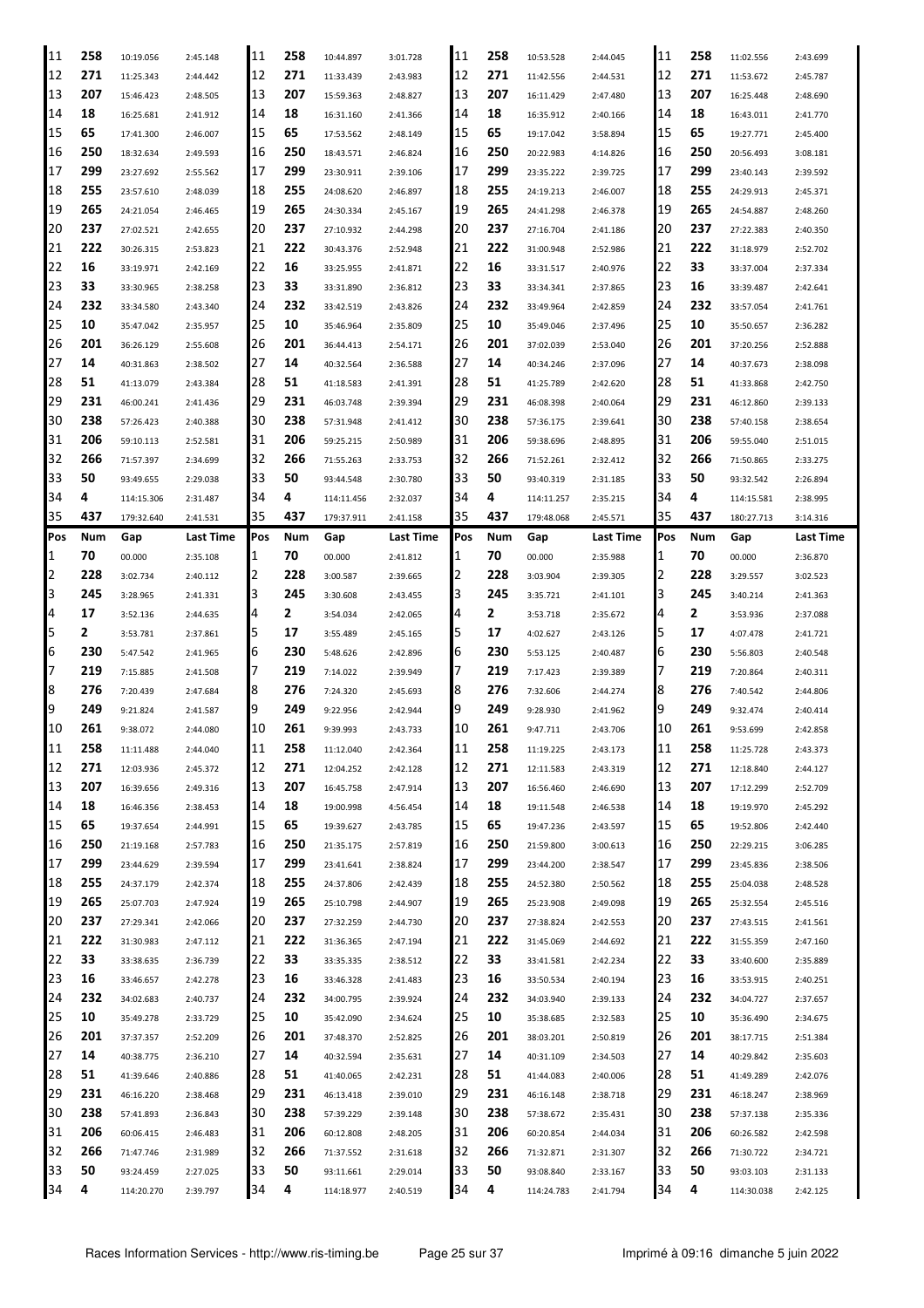| 35                           | 437       | 180:36.151           | 2:43.546             | 35     | 437        | 180:38.478           | 2:44.139             | 35     | 437       | 180:46.403            | 2:43.913             | 35     | 437        | 180:55.066            | 2:45.533             |
|------------------------------|-----------|----------------------|----------------------|--------|------------|----------------------|----------------------|--------|-----------|-----------------------|----------------------|--------|------------|-----------------------|----------------------|
| Pos                          | Num       | Gap                  | Last Time            | Pos    | Num        | Gap                  | Last Time            | Pos    | Num       | Gap                   | Last Time            | Pos    | Num        | Gap                   | Last Time            |
| 11                           | 70        | 00.000               | 2:35.135             | 1      | 70         | 00.000               | 2:34.999             | I1     | 70        | 00.000                | 2:33.657             | 1      | 70         | 00.000                | 2:36.015             |
| 12                           | 228       | 3:38.349             | 2:43.927             | 2      | 228        | 3:48.193             | 2:44.843             | 12     | 245       | 3:58.109              | 2:41.025             | 2      | 2          | 4:02.077              | 2:38.106             |
| 3                            | 245       | 3:45.560             | 2:40.481             | 3      | 245        | 3:50.741             | 2:40.180             | IЗ     | 228       | 3:59.453              | 2:44.917             | 3      | 245        | 4:03.709              | 2:41.615             |
| 4                            | 2         | 3:54.963             | 2:36.162             | 4      | 2          | 3:55.990             | 2:36.026             | 14     | 2         | 3:59.986              | 2:37.653             | 4      | 228        | 4:05.591              | 2:42.153             |
| 5                            | 17        | 4:13.873             | 2:41.530             | 5      | 17         | 4:20.173             | 2:41.299             | 15     | 17        | 4:28.212              | 2:41.696             | 5      | 17         | 4:33.892              | 2:41.695             |
| 6                            | 230       | 6:02.926             | 2:41.258             | 6      | 230        | 6:08.716             | 2:40.789             | 6      | 230       | 6:15.155              | 2:40.096             | 6      | 230        | 6:18.555              | 2:39.415             |
| 17                           | 219       | 7:26.169             | 2:40.440             | 7      | 219        | 7:29.351             | 2:38.181             | 7      | 219       | 7:33.185              | 2:37.491             | 7      | 219        | 7:36.908              | 2:39.738             |
| 8                            | 276       | 7:49.593             | 2:44.186             | 8      | 276        | 7:58.739             | 2:44.145             | 8      | 276       | 8:08.234              | 2:43.152             | 8      | 276        | 8:15.795              | 2:43.576             |
| 9                            | 249       | 9:41.475             | 2:44.136             | 9      | 249        | 9:48.185             | 2:41.709             | 19     | 249       | 9:54.346              | 2:39.818             | 9      | 261        | 10:28.045             | 2:43.542             |
| 10                           | 261       | 10:02.319            | 2:43.755             | 10     | 261        | 10:09.842            | 2:42.522             | 10     | 261       | 10:20.518             | 2:44.333             | 10     | 258        | 11:52.821             | 2:43.014             |
| 11                           | 258       | 11:33.119            | 2:42.526             | 11     | 258        | 11:39.088            | 2:40.968             | 11     | 258       | 11:45.822             | 2:40.391             | 11     | 271        | 12:52.417             | 2:43.548             |
| 12                           | 271       | 12:26.920            | 2:43.215             | 12     | 271        | 12:34.598            | 2:42.677             | 12     | 271       | 12:44.884             | 2:43.943             | 12     | 249        | 14:05.101             | 6:46.770             |
| 13                           | 207       | 17:25.864            | 2:48.700             | 13     | 207        | 17:40.340            | 2:49.475             | 13     | 207       | 17:53.045             | 2:46.362             | 13     | 207        | 18:04.540             | 2:47.510             |
| 14                           | 18        | 19:28.656            | 2:43.821             | 14     | 18         | 19:37.393            | 2:43.736             | 14     | 18        | 19:47.089             | 2:43.353             | 14     | 18         | 19:51.975             | 2:40.901             |
| 15                           | 65        | 20:00.118            | 2:42.447             | 15     | 65         | 20:12.189            | 2:47.070             | 15     | 65        | 20:22.144             | 2:43.612             | 15     | 65         | 20:28.573             | 2:42.444             |
| 16                           | 250       | 22:51.313            | 2:57.233             | 16     | 250        | 23:12.202            | 2:55.888             | 16     | 250       | 23:34.509             | 2:55.964             | 16     | 250        | 23:52.324             | 2:53.830             |
| 17                           | 299       | 23:48.622            | 2:37.921             | 17     | 299        | 23:51.623            | 2:38.000             | 17     | 299       | 23:54.636             | 2:36.670             | 17     | 299        | 23:54.505             | 2:35.884             |
| 18                           | 255       | 25:11.861            | 2:42.958             | 18     | 255        | 25:20.862            | 2:44.000             | 18     | 255       | 25:29.891             | 2:42.686             | 18     | 255        | 25:34.530             | 2:40.654             |
| 19                           | 265       | 25:44.615            | 2:47.196             | 19     | 265        | 25:56.900            | 2:47.284             | 19     | 265       | 26:08.305             | 2:45.062             | 19     | 265        | 26:15.496             | 2:43.206             |
| 20                           | 237       | 27:47.973            | 2:39.593             | 20     | 237        | 27:52.631            | 2:39.657             | 120    | 237       | 27:57.937             | 2:38.963             | 20     | 237        | 28:01.034             | 2:39.112             |
| 21                           | 222       | 32:17.977            | 2:57.753             | 21     | 222        | 32:30.139            | 2:47.161             | 21     | 222       | 32:43.397             | 2:46.915             | 21     | 222        | 32:53.761             | 2:46.379             |
| 22                           | 33        | 33:41.862            | 2:36.397             | 22     | 33         | 33:42.372            | 2:35.509             | 22     | 33        | 33:42.262             | 2:33.547             | 22     | 33         | 33:39.965             | 2:33.718             |
| 23                           | 16        | 33:57.323            | 2:38.543             | 23     | 16         | 33:59.751            | 2:37.427             | 23     | 16        | 34:03.353             | 2:37.259             | 23     | 16         | 34:04.321             | 2:36.983             |
| 24                           | 232       | 34:06.193            | 2:36.601             | 24     | 232        | 34:09.033            | 2:37.839             | 24     | 232       | 34:13.520             | 2:38.144             | 24     | 232        | 34:14.290             | 2:36.785             |
| 25                           | 10        | 35:34.844            | 2:33.489             | 25     | 10         | 35:33.254            | 2:33.409             | 25     | 10        | 35:31.795             | 2:32.198             | 25     | 10         | 35:28.534             | 2:32.754             |
| 26                           | 201       | 38:31.666            | 2:49.086             | 26     | 201        | 38:48.250            | 2:51.583             | 26     | 201       | 39:05.556             | 2:50.963             | 26     | 201        | 39:21.563             | 2:52.022             |
| 27                           | 14        | 40:29.142            | 2:34.435             | 27     | 14         | 40:29.030            | 2:34.887             | 27     | 14        | 40:29.811             | 2:34.438             | 27     | 14         | 40:27.981             | 2:34.185             |
| 28                           | 51        | 41:58.428            | 2:44.274             | 28     | 51         | 42:08.070            | 2:44.641             | 28     | 51        | 42:09.480             | 2:35.067             | 28     | 51         | 42:09.767             | 2:36.302             |
| 29                           | 231       | 46:20.195            | 2:37.083             | 29     | 231        | 46:21.004            | 2:35.808             | 29     | 231       | 46:25.256             | 2:37.909             | 29     | 231        | 46:26.967             | 2:37.726             |
| 30                           | 238       | 57:34.975            | 2:32.972             | 30     | 238        | 57:33.454            | 2:33.478             | 30     | 238       | 57:30.885             | 2:31.088             | 30     | 238        | 57:26.865             | 2:31.995             |
| 31                           | 206       | 60:34.996            | 2:43.549             | 31     | 206        | 60:43.070            | 2:43.073             | 31     | 206       | 60:52.141             | 2:42.728             | 31     | 206        | 60:59.652             | 2:43.526             |
| 32                           | 266       | 71:26.577            | 2:30.990             | 32     | 266        | 71:22.216            | 2:30.638             | 32     | 266       | 71:19.316             | 2:30.757             | 32     | 266        | 71:13.237             | 2:29.936             |
| 33                           | 50        | 92:59.564            | 2:31.596             | 33     | 50         | 92:58.225            | 2:33.660             | 33     | 50        | 93:02.945             | 2:38.377             | 33     | 50         | 93:07.142             | 2:40.212             |
| 34                           | 4         | 114:41.868           | 2:46.965             | 34     | 4          | 115:10.070           | 3:03.201             | 34     | 4         | 116:21.184            | 3:44.771             | 34     | 4          | 117:50.739            | 4:05.570             |
| 35                           | 437       | 181:01.716           | 2:41.785             | 35     | 437        | 181:10.141           | 2:43.424             | 35     | 437       | 181:20.498            | 2:44.014             | 35     | 437        | 181:27.410            | 2:42.927             |
| Pos                          | Num       | Gap                  | <b>Last Time</b>     | Pos    | Num        | Gap                  | Last Time            | Pos    | Num       | Gap                   | Last Time            | Pos    | Num        | Gap                   | Last Time            |
| 11                           | 70        | 00.000               | 2:33.972             | 1      | 70         | 00.000               | 2:33.867             | 1      | 70        | 00.000                | 2:34.167             | 1      | 70         | 00.000                | 2:33.155             |
| $\overline{2}$               | 245       | 4:09.635             | 2:39.898             | 2      | 245        | 4:14.325             | 2:38.557             | 12     | 245       | 4:18.855              | 2:38.697             | 2      | 2          | 4:26.171              | 2:35.514             |
| 3                            | 2         | 4:17.374             | 2:49.269             | 3      | 2          | 4:20.842             | 2:37.335             | З      | 2         | 4:23.812              | 2:37.137             | 3      | 17         | 5:22.161              | 2:42.239             |
| $\overline{\mathbf{r}}$<br>5 | 17<br>228 | 4:55.454             | 2:55.534             | 4<br>5 | 17<br>228  | 5:03.697             | 2:42.110             | 4<br>5 | 17<br>228 | 5:13.077              | 2:43.547             | 4<br>5 | 245<br>228 | 5:37.584              | 3:51.884             |
| 6                            | 230       | 5:43.815             | 4:12.196             | 6      |            | 5:58.421             | 2:48.473             | 6      | 230       | 6:13.069              | 2:48.815             | 6      | 219        | 6:27.567              | 2:47.653             |
| 17                           | 219       | 6:23.806<br>7:42.572 | 2:39.223<br>2:39.636 | 7      | 230<br>219 | 6:31.616<br>7:47.452 | 2:41.677<br>2:38.747 | 17     | 219       | 6:37.264<br>7:52.957  | 2:39.815<br>2:39.672 | 7      | 230        | 7:57.429<br>8:09.164  | 2:37.627<br>4:05.055 |
| 8                            | 276       | 8:25.214             |                      | 8      | 276        | 8:35.984             |                      | 8      | 276       |                       |                      | 8      | 276        |                       |                      |
| 9                            | 261       | 10:36.789            | 2:43.391<br>2:42.716 | 9      | 261        | 10:44.022            | 2:44.637<br>2:41.100 | 19     | 261       | 8:45.352<br>10:49.747 | 2:43.535<br>2:39.892 | 9      | 261        | 8:55.126<br>10:55.835 | 2:42.929<br>2:39.243 |
| 10                           | 258       | 12:01.149            | 2:42.300             | 10     | 258        | 12:08.872            | 2:41.590             | 10     | 258       | 12:14.410             | 2:39.705             | 10     | 258        | 12:20.641             | 2:39.386             |
| 11                           | 271       | 12:59.823            | 2:41.378             | 11     | 271        | 13:06.504            | 2:40.548             | 11     | 271       | 13:12.788             | 2:40.451             | 11     | 271        | 13:19.266             | 2:39.633             |
| 12                           | 249       | 14:13.006            | 2:41.877             | 12     | 249        | 14:21.651            | 2:42.512             | 12     | 249       | 14:30.834             | 2:43.350             | 12     | 249        | 14:37.172             | 2:39.493             |
| 13                           | 207       | 18:18.215            | 2:47.647             | 13     | 207        | 18:31.251            | 2:46.903             | 13     | 207       | 18:43.617             | 2:46.533             | 13     | 207        | 18:58.017             | 2:47.555             |
| 14                           | 18        | 19:59.717            | 2:41.714             | 14     | 18         | 20:05.510            | 2:39.660             | 14     | 18        | 20:11.472             | 2:40.129             | 14     | 18         | 20:16.643             | 2:38.326             |
| 15                           | 65        | 20:36.805            | 2:42.204             | 15     | 65         | 20:43.019            | 2:40.081             | 15     | 65        | 24:20.682             | 6:11.830             | 15     | 65         | 24:23.937             | 2:36.410             |
| 16                           | 250       | 24:14.734            | 2:56.382             | 16     | 299        | 24:27.698            | 2:36.784             | 16     | 299       | 24:29.121             | 2:35.590             | 16     | 299        | 24:30.515             | 2:34.549             |
| 17                           | 299       | 24:24.781            | 3:04.248             | 17     | 250        | 24:32.829            | 2:51.962             | 17     | 250       | 24:47.444             | 2:48.782             | 17     | 250        | 25:02.000             | 2:47.711             |
| 18                           | 255       | 25:42.125            | 2:41.567             | 18     | 255        | 25:49.752            | 2:41.494             | 18     | 255       | 25:55.276             | 2:39.691             | 18     | 255        | 26:04.447             | 2:42.326             |
| 19                           | 265       | 26:24.266            | 2:42.742             | 19     | 265        | 26:34.957            | 2:44.558             | 19     | 265       | 26:42.854             | 2:42.064             | 19     | 265        | 26:52.189             | 2:42.490             |
| 20                           | 237       | 28:07.850            | 2:40.788             | 20     | 237        | 28:12.967            | 2:38.984             | 20     | 237       | 28:16.059             | 2:37.259             | 20     | 237        | 28:21.101             | 2:38.197             |
| 21                           | 222       | 33:04.111            | 2:44.322             | 21     | 222        | 33:14.011            | 2:43.767             | 21     | 222       | 33:22.117             | 2:42.273             | 21     | 222        | 33:38.088             | 2:49.126             |
| 22                           | 33        | 33:44.043            | 2:38.050             | 22     | 33         | 33:42.713            | 2:32.537             | 22     | 33        | 33:41.515             | 2:32.969             | 22     | 33         | 33:52.402             | 2:44.042             |
|                              |           |                      |                      |        |            |                      |                      |        |           |                       |                      |        |            |                       |                      |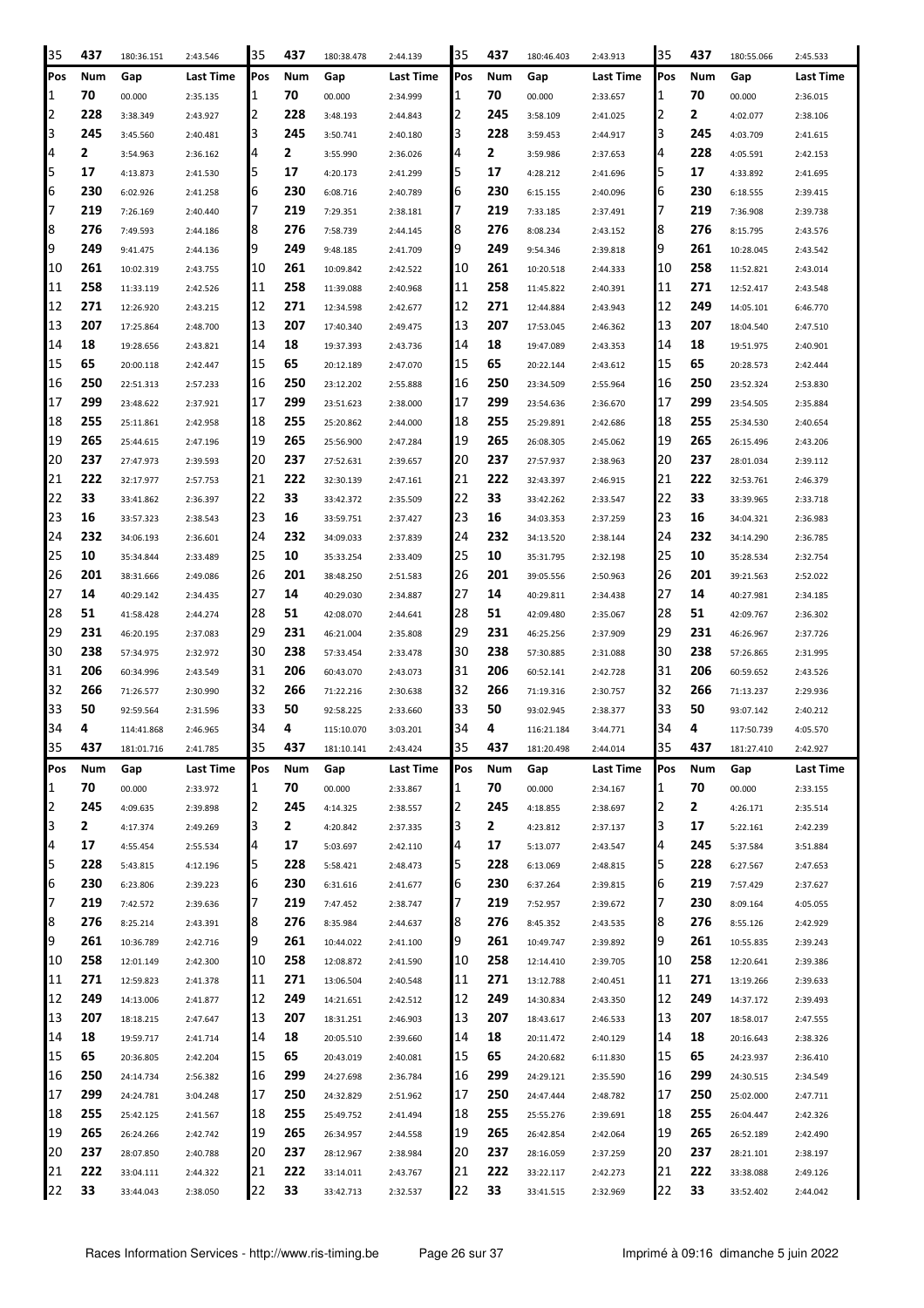| 23             | 16  | 34:07.319  | 2:36.970  | 23  | 16  | 34:08.677  | 2:35.225  | 23     | 16  | 34:16.460  | 2:41.950  | 23     | 16  | 34:17.215  | 2:33.910  |
|----------------|-----|------------|-----------|-----|-----|------------|-----------|--------|-----|------------|-----------|--------|-----|------------|-----------|
| 24             | 232 | 34:16.881  | 2:36.563  | 24  | 232 | 34:18.183  | 2:35.169  | 24     | 232 | 34:17.502  | 2:33.486  | 24     | 232 | 34:19.641  | 2:35.294  |
| 25             | 10  | 35:24.421  | 2:29.859  | 25  | 10  | 35:20.621  | 2:30.067  | 25     | 10  | 35:17.507  | 2:31.053  | 25     | 10  | 35:12.535  | 2:28.183  |
| 126            | 201 | 39:34.834  | 2:47.243  | 26  | 201 | 39:49.111  | 2:48.144  | 26     | 201 | 40:00.096  | 2:45.152  | 26     | 201 | 40:10.412  | 2:43.471  |
| 27             | 14  | 40:26.875  | 2:32.866  | 27  | 14  | 40:23.430  | 2:30.422  | 27     | 14  | 40:19.190  | 2:29.927  | 27     | 51  | 42:04.448  | 2:31.153  |
| 28             | 51  | 42:09.588  | 2:33.793  | 28  | 51  | 42:06.992  | 2:31.271  | 28     | 51  | 42:06.450  | 2:33.625  | 28     | 14  | 42:28.771  | 4:42.736  |
| 29             | 231 | 46:30.266  | 2:37.271  | 29  | 231 | 46:31.074  | 2:34.675  | 29     | 231 | 46:29.224  | 2:32.317  | 29     | 231 | 46:29.097  | 2:33.028  |
| 30             | 238 | 57:26.051  | 2:33.158  | 30  | 238 | 57:24.800  | 2:32.616  | 30     | 238 | 57:27.340  | 2:36.707  | 30     | 238 | 57:27.698  | 2:33.513  |
| 31             | 206 | 61:09.695  | 2:44.015  | 31  | 206 | 61:17.625  | 2:41.797  | 31     | 206 | 61:27.333  | 2:43.875  | 31     | 206 | 61:35.465  | 2:41.287  |
| 32             | 266 | 71:12.586  | 2:33.321  | 32  | 266 | 71:10.428  | 2:31.709  | 32     | 266 | 71:10.091  | 2:33.830  | 32     | 266 | 71:07.853  | 2:30.917  |
| 33             | 50  | 93:13.633  | 2:40.463  | 33  | 50  | 93:22.367  | 2:42.601  | 33     | 50  | 93:29.153  | 2:40.953  | 33     | 50  | 93:40.115  | 2:44.117  |
| 34             | 4   | 119:54.991 | 4:38.224  | 34  | 4   | 120:36.373 | 3:15.249  | 34     | 4   | 120:45.985 | 2:43.779  | 34     | 4   | 120:58.217 | 2:45.387  |
| 35             | 437 | 181:35.571 | 2:42.133  | 35  | 437 | 181:45.393 | 2:43.689  | 35     | 437 | 181:53.367 | 2:42.141  | 35     | 437 | 183:44.318 | 4:24.106  |
| Pos            | Num | Gap        | Last Time | Pos | Num | Gap        | Last Time | Pos    | Num | Gap        | Last Time | Pos    | Num | Gap        | Last Time |
| 1              | 70  | 00.000     | 2:35.319  | 1   | 70  | 00.000     | 2:32.592  | 1      | 70  | 00.000     | 2:34.949  | 1      | 70  | 00.000     | 2:34.021  |
| 2              | 2   |            |           | 2   | 2   |            |           | 2      | 2   |            |           | I2     | 2   |            |           |
| 3              | 17  | 4:28.509   | 2:37.657  | 3   | 17  | 4:30.539   | 2:34.622  | 3      | 17  | 4:29.984   | 2:34.394  | 3      | 17  | 4:30.044   | 2:34.081  |
| $\overline{a}$ | 245 | 5:27.747   | 2:40.905  | 4   | 245 | 5:36.255   | 2:41.100  | 4      | 245 | 5:42.539   | 2:41.233  | 14     | 245 | 5:48.049   | 2:39.531  |
|                |     | 5:39.412   | 2:37.147  |     |     | 5:43.327   | 2:36.507  |        |     | 5:45.355   | 2:36.977  |        |     | 5:48.243   | 2:36.909  |
| 5<br>6         | 228 | 6:38.201   | 2:45.953  | 5   | 228 | 6:51.723   | 2:46.114  | 5<br>6 | 228 | 7:00.140   | 2:43.366  | 5<br>6 | 228 | 7:10.233   | 2:44.114  |
|                | 219 | 7:59.637   | 2:37.527  | 6   | 219 | 8:03.684   | 2:36.639  | 7      | 219 | 8:05.290   | 2:36.555  |        | 219 | 8:05.945   | 2:34.676  |
| 17             | 230 | 8:13.577   | 2:39.732  | 7   | 230 | 8:21.419   | 2:40.434  |        | 230 | 8:24.219   | 2:37.749  | 17     | 230 | 8:28.136   | 2:37.938  |
| 8              | 276 | 9:02.787   | 2:42.980  | 18  | 276 | 9:13.480   | 2:43.285  | 8      | 276 | 9:20.364   | 2:41.833  | 8      | 276 | 9:28.280   | 2:41.937  |
| 9              | 261 | 11:00.111  | 2:39.595  | 19  | 261 | 11:05.523  | 2:38.004  | 9      | 261 | 11:08.553  | 2:37.979  | 9      | 261 | 11:12.050  | 2:37.518  |
| 10             | 258 | 12:26.190  | 2:40.868  | 10  | 258 | 12:33.609  | 2:40.011  | 10     | 258 | 12:42.549  | 2:43.889  | 10     | 271 | 13:35.107  | 2:36.563  |
| 11             | 271 | 13:23.050  | 2:39.103  | 11  | 271 | 13:29.002  | 2:38.544  | 11     | 271 | 13:32.565  | 2:38.512  | 11     | 249 | 14:57.385  | 2:39.258  |
| 12             | 249 | 14:40.440  | 2:38.587  | 12  | 249 | 14:48.441  | 2:40.593  | 12     | 249 | 14:52.148  | 2:38.656  | 12     | 258 | 15:31.196  | 5:22.668  |
| 13             | 207 | 19:09.751  | 2:47.053  | 13  | 18  | 20:23.025  | 2:37.029  | 13     | 18  | 20:24.875  | 2:36.799  | 13     | 18  | 20:27.399  | 2:36.545  |
| 14             | 18  | 20:18.588  | 2:37.264  | 14  | 207 | 21:06.958  | 4:29.799  | 14     | 207 | 21:19.014  | 2:47.005  | 14     | 207 | 21:29.026  | 2:44.033  |
| 15             | 65  | 24:22.315  | 2:33.697  | 15  | 65  | 24:24.163  | 2:34.440  | 15     | 65  | 24:20.980  | 2:31.766  | 15     | 65  | 24:17.799  | 2:30.840  |
| 16             | 299 | 24:29.683  | 2:34.487  | 16  | 299 | 24:30.922  | 2:33.831  | 16     | 299 | 24:29.660  | 2:33.687  | 16     | 299 | 24:28.691  | 2:33.052  |
| 17             | 250 | 25:17.222  | 2:50.541  | 17  | 250 | 25:34.548  | 2:49.918  | 17     | 250 | 25:54.701  | 2:55.102  | 17     | 250 | 26:12.560  | 2:51.880  |
| 18             | 255 | 26:09.958  | 2:40.830  | 18  | 265 | 27:09.428  | 2:41.992  | 18     | 265 | 27:16.554  | 2:42.075  | 18     | 265 | 27:25.080  | 2:42.547  |
| 19             | 265 | 27:00.028  | 2:43.158  | 19  | 237 | 28:28.305  | 2:39.163  | 19     | 237 | 28:28.963  | 2:35.607  | 19     | 237 | 28:31.887  | 2:36.945  |
| 120            | 237 | 28:21.734  | 2:35.952  | 20  | 255 | 30:20.712  | 6:43.346  | 20     | 255 | 30:26.795  | 2:41.032  | 20     | 255 | 30:30.968  | 2:38.194  |
| 21             | 222 | 33:44.750  | 2:41.981  | 21  | 33  | 33:43.576  | 2:28.044  | 21     | 33  | 33:37.295  | 2:28.668  | 21     | 33  | 33:31.421  | 2:28.147  |
| 22             | 33  | 33:48.124  | 2:31.041  | 22  | 222 | 33:52.682  | 2:40.524  | 22     | 222 | 33:58.305  | 2:40.572  | 22     | 222 | 34:04.347  | 2:40.063  |
| 23             | 16  | 34:12.308  | 2:30.412  | 23  | 16  | 34:11.645  | 2:31.929  | 23     | 16  | 34:05.941  | 2:29.245  | 23     | 16  | 34:04.771  | 2:32.851  |
| 24             | 232 | 34:14.811  | 2:30.489  | 24  | 232 | 34:12.855  | 2:30.636  | 24     | 232 | 34:08.726  | 2:30.820  | 24     | 232 | 34:08.544  | 2:33.839  |
| 25             | 10  | 35:05.048  | 2:27.832  | 25  | 10  | 35:05.005  | 2:32.549  | 25     | 10  | 41:08.422  | 8:38.366  | 25     | 10  | 41:10.033  | 2:35.632  |
| 26             | 201 | 40:20.679  | 2:45.586  | 26  | 201 | 40:37.580  | 2:49.493  | 26     | 51  | 42:04.819  | 2:40.471  | 26     | 14  | 41:59.902  | 2:25.345  |
| 27             | 51  | 42:00.649  | 2:31.520  | 27  | 51  | 41:59.297  | 2:31.240  | 27     | 14  | 42:08.578  | 2:26.466  | 27     | 51  | 42:12.137  | 2:41.339  |
| 28             | 14  | 42:23.391  | 2:29.939  | 28  | 14  | 42:17.061  | 2:26.262  | 28     | 201 | 43:52.706  | 5:50.075  | 28     | 201 | 44:10.029  | 2:51.344  |
| 29             | 231 | 46:26.597  | 2:32.819  | 29  | 231 | 46:28.597  | 2:34.592  | 29     | 231 | 46:27.649  | 2:34.001  | 29     | 231 | 46:30.083  | 2:36.455  |
| 30             | 238 | 57:27.404  | 2:35.025  | 30  | 238 | 57:27.553  | 2:32.741  | 30     | 238 | 57:24.918  | 2:32.314  | 30     | 238 | 57:23.698  | 2:32.801  |
| 31             | 206 | 61:38.676  | 2:38.530  | 31  | 206 | 61:46.544  | 2:40.460  | 31     | 206 | 61:52.176  | 2:40.581  | 31     | 206 | 61:58.443  | 2:40.288  |
| 32             | 266 | 71:05.263  | 2:32.729  | 32  | 266 | 71:04.980  | 2:32.309  | 32     | 266 | 71:04.909  | 2:34.878  | 32     | 266 | 71:05.299  | 2:34.411  |
| 33             | 50  | 97:09.239  | 6:04.443  | 33  | 50  | 98:21.639  | 3:44.992  | 33     | 50  | 99:52.180  | 4:05.490  | 33     | 50  | 113:16.413 | 15:58.254 |
| 34             | 4   | 121:05.846 | 2:42.948  | 34  | 4   | 121:18.743 | 2:45.489  | 34     | 4   | 121:31.186 | 2:47.392  | 34     | 4   | 121:41.798 | 2:44.633  |
| 35             | 437 | 184:00.412 | 2:51.413  | 35  | 437 | 184:16.275 | 2:48.455  | 35     | 437 | 184:28.642 | 2:47.316  | 35     | 437 | 184:42.651 | 2:48.030  |
| Pos            | Num | Gap        | Last Time | Pos | Num | Gap        | Last Time | Pos    | Num | Gap        | Last Time | Pos    | Num | Gap        | Last Time |
| 1              | 70  | 00.000     | 2:50.968  | 1   | 70  | 00.000     | 4:02.528  | 1      | 70  | 00.000     | 2:30.197  | 1      | 70  | 00.000     | 2:30.702  |
| $\overline{2}$ | 2   | 4:12.681   | 2:33.605  | 2   | 2   | 2:43.660   | 2:33.507  | 2      | 2   | 2:48.238   | 2:34.775  | 2      | 2   | 2:52.788   | 2:35.252  |
| 3              | 245 | 5:33.723   | 2:36.448  | 3   | 245 | 4:05.292   | 2:34.097  | 3      | 245 | 4:08.947   | 2:33.852  | 3      | 245 | 4:10.729   | 2:32.484  |
| 4              | 17  | 5:38.207   | 2:41.126  | 4   | 17  | 4:16.302   | 2:40.623  | 4      | 17  | 4:21.287   | 2:35.182  | 4      | 17  | 4:26.085   | 2:35.500  |
| 5              | 228 | 7:03.118   | 2:43.853  | 5   | 228 | 5:40.542   | 2:39.952  | 5      | 228 | 5:50.933   | 2:40.588  | 5      | 228 | 5:57.709   | 2:37.478  |
| 6              | 219 | 7:49.669   | 2:34.692  | 6   | 219 | 6:21.121   | 2:33.980  | 6      | 219 | 6:24.149   | 2:33.225  | 6      | 219 | 6:25.390   | 2:31.943  |
| 17             | 230 | 8:15.631   | 2:38.463  | 7   | 230 | 6:48.391   | 2:35.288  | 7      | 230 | 6:52.978   | 2:34.784  | 17     | 230 | 6:55.382   | 2:33.106  |
| 8              | 276 | 9:19.581   | 2:42.269  | 8   | 276 | 7:58.229   | 2:41.176  | 8      | 276 | 8:09.088   | 2:41.056  | 8      | 276 | 8:18.410   | 2:40.024  |
| 9              | 261 | 10:58.364  | 2:37.282  | 9   | 261 | 9:33.476   | 2:37.640  | 9      | 261 | 9:39.636   | 2:36.357  | 9      | 261 | 9:43.572   | 2:34.638  |
| 10             | 271 | 13:19.867  | 2:35.728  | 10  | 271 | 11:54.812  | 2:37.473  | 10     | 271 | 12:04.602  | 2:39.987  | 10     | 271 | 12:09.761  | 2:35.861  |
|                |     |            |           |     |     |            |           |        |     |            |           |        |     |            |           |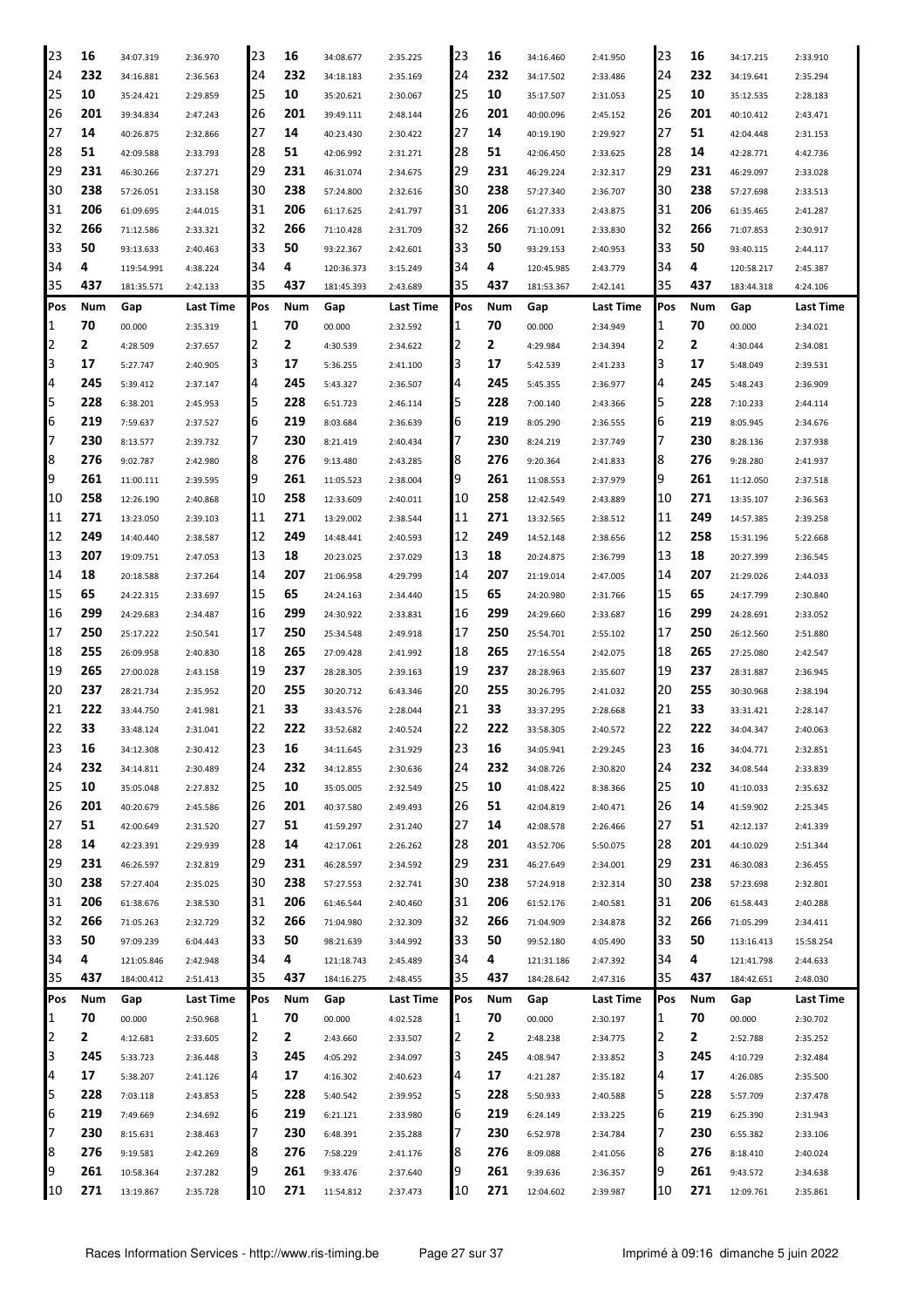| 11       | 249     | 14:44.959                | 2:38.542             | 11       | 249     | 13:20.127                | 2:37.696             | 11       | 249     | 13:26.925                | 2:36.995             | 11       | 249     | 13:30.379                | 2:34.156             |
|----------|---------|--------------------------|----------------------|----------|---------|--------------------------|----------------------|----------|---------|--------------------------|----------------------|----------|---------|--------------------------|----------------------|
| 12       | 258     | 15:16.065                | 2:35.837             | 12       | 258     | 13:48.685                | 2:35.148             | 12       | 258     | 13:55.070                | 2:36.582             | 12       | 258     | 13:54.023                | 2:29.655             |
| 13       | 18      | 20:13.615                | 2:37.184             | 13       | 18      | 18:45.205                | 2:34.118             | 13       | 18      | 18:47.964                | 2:32.956             | 13       | 18      | 18:49.768                | 2:32.506             |
| 14       | 207     | 21:14.515                | 2:36.457             | 14       | 207     | 19:46.215                | 2:34.228             | 14       | 207     | 19:51.671                | 2:35.653             | 14       | 207     | 19:55.425                | 2:34.456             |
| 15       | 65      | 23:54.809                | 2:27.978             | 15       | 65      | 22:19.028                | 2:26.747             | 15       | 65      | 22:15.715                | 2:26.884             | 15       | 65      | 22:11.750                | 2:26.737             |
| 16       | 299     | 24:12.095                | 2:34.372             | 16       | 299     | 22:42.089                | 2:32.522             | 16       | 299     | 24:35.258                | 4:23.366             | 16       | 299     | 24:46.405                | 2:41.849             |
| 17       | 250     | 26:16.643                |                      | 17       | 250     | 25:03.243                | 2:49.128             | 17       | 250     | 25:21.106                | 2:48.060             | 17       | 250     | 25:33.791                | 2:43.387             |
|          | 265     |                          | 2:55.051             | 18       |         |                          |                      | 18       | 265     |                          |                      | 18       | 265     |                          |                      |
| 18       |         | 27:15.949                | 2:41.837             |          | 265     | 25:54.946                | 2:41.525             |          |         | 26:06.105                | 2:41.356             |          |         | 26:14.185                | 2:38.782             |
| 19       | 237     | 28:15.572                | 2:34.653             | 19       | 237     | 26:45.340                | 2:32.296             | 19       | 237     | 26:46.788                | 2:31.645             | 19       | 237     | 26:49.244                | 2:33.158             |
| 20       | 255     | 30:18.394                | 2:38.394             | 20       | 255     | 28:49.478                | 2:33.612             | 20       | 255     | 28:53.063                | 2:33.782             | 20       | 255     | 28:56.523                | 2:34.162             |
| 21       | 33      | 33:08.553                | 2:28.100             | 21       | 33      | 31:34.206                | 2:28.181             | 21       | 33      | 31:31.135                | 2:27.126             | 21       | 33      | 31:25.645                | 2:25.212             |
| 22       | 16      | 33:44.652                | 2:30.849             | 22       | 16      | 32:10.923                | 2:28.799             | 22       | 16      | 32:07.794                | 2:27.068             | 22       | 16      | 32:06.080                | 2:28.988             |
| 23       | 232     | 33:47.378                | 2:29.802             | 23       | 232     | 32:16.898                | 2:32.048             | 23       | 232     | 32:19.638                | 2:32.937             | 23       | 232     | 32:19.626                | 2:30.690             |
| 24       | 222     | 33:54.149                | 2:40.770             | 24       | 222     | 32:30.975                | 2:39.354             | 24       | 222     | 34:04.361                | 4:03.583             | 24       | 222     | 34:06.178                | 2:32.519             |
| 25       | 10      | 40:49.343                | 2:30.278             | 25       | 10      | 39:16.577                | 2:29.762             | 25       | 10      | 39:16.760                | 2:30.380             | 25       | 10      | 39:13.639                | 2:27.581             |
| 26       | 14      | 41:34.234                | 2:25.300             | 26       | 14      | 39:58.688                | 2:26.982             | 26       | 14      | 39:52.098                | 2:23.607             | 26       | 14      | 39:44.237                | 2:22.841             |
| 27       | 201     | 44:07.251                | 2:48.190             | 27       | 201     | 42:52.138                | 2:47.415             | 27       | 201     | 43:07.549                | 2:45.608             | 27       | 201     | 43:22.790                | 2:45.943             |
| 28       | 51      | 45:18.446                | 5:57.277             | 28       | 51      | 43:45.254                | 2:29.336             | 28       | 51      | 44:01.953                | 2:46.896             | 28       | 51      | 44:06.288                | 2:35.037             |
| 29       | 231     |                          |                      | 29       | 231     |                          |                      | 29       | 231     |                          |                      | 29       | 231     |                          |                      |
|          |         | 46:12.142                | 2:33.027             |          |         | 44:41.601                | 2:31.987             |          |         | 44:45.574                | 2:34.170             |          |         | 44:52.413                | 2:37.541             |
| 30       | 238     | 57:06.755                | 2:34.025             | 30       | 238     | 55:39.641                | 2:35.414             | 30       | 238     | 55:45.575                | 2:36.131             | 30       | 238     | 55:52.675                | 2:37.802             |
| 31       | 206     | 61:49.226                | 2:41.751             | 31       | 206     | 60:32.155                | 2:45.457             | 31       | 206     | 60:44.568                | 2:42.610             | 31       | 206     | 60:58.114                | 2:44.248             |
| 32       | 266     | 70:52.408                | 2:38.077             | 32       | 266     | 69:39.846                | 2:49.966             | 32       | 266     | 69:50.762                | 2:41.113             | 32       | 266     | 69:59.981                | 2:39.921             |
| 33       | 50      | 113:16.433               | 2:50.988             | 33       | 50      | 112:02.174               | 2:48.269             | 33       | 50      | 112:24.732               | 2:52.755             | 33       | 50      | 112:41.580               | 2:47.550             |
| 34       | 4       | 121:33.987               | 2:43.157             | 34       | 4       | 120:14.803               | 2:43.344             | 34       | 4       | 121:52.757               | 4:08.151             | 34       | 4       | 122:08.914               | 2:46.859             |
| 35       | 437     | 184:38.167               | 2:46.484             | 35       | 437     | 183:20.345               | 2:44.706             | 35       | 437     | 183:35.300               | 2:45.152             | 35       | 437     | 183:51.855               | 2:47.257             |
| Pos      | Num     | Gap                      | Last Time            | Pos      | Num     | Gap                      | Last Time            | Pos      | Num     | Gap                      | Last Time            | Pos      | Num     | Gap                      | Last Time            |
| 1        | 70      | 00.000                   | 2:29.948             | 1        | 70      | 00.000                   | 2:28.691             |          | 70      | 00.000                   | 2:28.177             | 1        | 70      | 00.000                   | 2:28.967             |
| 2        | 2       | 2:57.225                 | 2:34.385             | 2        | 2       | 3:01.902                 | 2:33.368             |          | 2       | 3:07.466                 | 2:33.741             | 2        | 2       | 3:10.621                 | 2:32.122             |
| 3        | 245     | 4:11.917                 | 2:31.136             | 3        | 245     | 4:15.579                 | 2:32.353             | l3       | 245     | 4:18.381                 | 2:30.979             | 3        | 245     | 4:20.031                 | 2:30.617             |
| 4        | 17      | 4:28.615                 | 2:32.478             | 14       | 17      | 4:33.746                 | 2:33.822             | 4        | 17      | 4:37.150                 | 2:31.581             | 4        | 17      | 4:39.299                 | 2:31.116             |
|          |         |                          |                      |          |         |                          |                      |          |         |                          |                      |          |         |                          |                      |
|          |         |                          |                      |          |         |                          |                      |          |         |                          |                      |          |         |                          |                      |
| 5        | 228     | 6:08.108                 | 2:40.347             | 5        | 228     | 6:20.452                 | 2:41.035             | 5        | 228     | 6:28.088                 | 2:35.813             | 5        | 228     | 6:34.368                 | 2:35.247             |
| 6        | 219     | 6:27.403                 | 2:31.961             | 6        | 219     | 6:29.600                 | 2:30.888             | 6        | 219     | 6:34.148                 | 2:32.725             | 6        | 219     | 6:35.384                 | 2:30.203             |
| 7        | 230     | 7:02.646                 | 2:37.212             | 17       | 230     | 7:08.240                 | 2:34.285             |          | 230     | 7:11.685                 | 2:31.622             | 7        | 230     | 7:14.522                 | 2:31.804             |
| 8        | 276     | 8:27.459                 | 2:38.997             | 18       | 276     | 8:35.869                 | 2:37.101             | 18       | 276     | 8:45.052                 | 2:37.360             | 8        | 276     | 8:54.244                 | 2:38.159             |
| 19       | 261     | 9:48.056                 | 2:34.432             | 19       | 261     | 9:53.245                 | 2:33.880             | 19       | 261     | 9:57.408                 | 2:32.340             | 9        | 261     | 10:00.824                | 2:32.383             |
| 10       | 271     | 12:13.359                | 2:33.546             | 10       | 271     | 12:18.369                | 2:33.701             | 10       | 271     | 12:24.266                | 2:34.074             | '10      | 271     | 12:30.605                | 2:35.306             |
| 11       | 249     | 13:35.131                | 2:34.700             | 11       | 249     | 13:41.346                | 2:34.906             | 11       | 249     | 13:47.159                | 2:33.990             | 11       | 249     | 13:51.185                | 2:32.993             |
| 12       | 258     | 15:19.598                | 3:55.523             | 12       | 258     | 15:22.522                | 2:31.615             | 12       | 258     | 15:23.898                | 2:29.553             | 12       | 258     | 15:23.760                | 2:28.829             |
| 13       | 18      | 18:51.797                | 2:31.977             | 13       | 18      | 18:53.802                | 2:30.696             | 13       | 18      | 18:56.799                | 2:31.174             | 13       | 18      | 18:57.457                | 2:29.625             |
| 14       | 207     | 19:56.822                | 2:31.345             | 14       | 207     | 19:59.953                | 2:31.822             | 14       | 207     | 20:04.713                | 2:32.937             | 14       | 207     | 20:07.395                | 2:31.649             |
| 15       | 65      | 22:06.850                | 2:25.048             | 15       | 65      | 22:03.261                | 2:25.102             | 15       | 65      | 21:59.662                | 2:24.578             | 15       | 65      | 21:56.022                | 2:25.327             |
| 16       | 299     | 24:55.295                | 2:38.838             | 16       | 299     | 25:05.951                | 2:39.347             | 16       | 299     | 25:15.661                | 2:37.887             | 16       | 299     | 25:28.200                | 2:41.506             |
| 17       | 250     | 25:51.380                | 2:47.537             | 17       | 250     | 26:11.525                | 2:48.836             | 17       | 250     | 26:31.678                | 2:48.330             | 17       | 265     | 26:50.445                | 2:35.830             |
| 18       | 265     | 26:22.584                | 2:38.347             | 18       | 265     | 26:32.854                | 2:38.961             | 18       | 265     | 26:43.582                | 2:38.905             | 18       | 250     | 26:51.432                | 2:48.721             |
|          | 237     |                          |                      |          |         | 26:58.737                |                      |          | 237     |                          |                      |          | 237     |                          |                      |
| 19       |         | 26:54.509                | 2:35.213             | 19       | 237     |                          | 2:32.919             | 19       |         | 27:09.381                | 2:38.821             | 19       |         | 27:13.555                | 2:33.141             |
| 20       | 255     | 29:00.852                | 2:34.277             | 20       | 255     | 29:08.499                | 2:36.338             | 20       | 255     | 29:11.617                | 2:31.295             | 20       | 255     | 29:13.786                | 2:31.136             |
| 21       | 232     | 32:20.802                | 2:31.124             | 21       | 232     | 32:21.960                | 2:29.849             | 21       | 232     | 32:25.313                | 2:31.530             | 21       | 33      | 32:25.929                | 2:27.720             |
| 22       | 33      | 32:32.175                | 3:36.478             | 22       | 33      | 32:29.379                | 2:25.895             | 22       | 33      | 32:27.176                | 2:25.974             | 22       | 232     | 32:30.131                | 2:33.785             |
| 23       | 16      | 33:49.743                | 4:13.611             | 23       | 16      | 33:56.664                | 2:35.612             | 23       | 16      | 34:02.386                | 2:33.899             | 23       | 16      | 34:06.414                | 2:32.995             |
| 24       | 222     | 34:06.281                | 2:30.051             | 24       | 222     | 34:05.787                | 2:28.197             | 24       | 222     | 34:06.491                | 2:28.881             | 24       | 222     | 34:08.628                | 2:31.104             |
| 25       | 10      | 39:12.161                | 2:28.470             | 25       | 10      | 39:11.390                | 2:27.920             | 25       | 10      | 39:12.374                | 2:29.161             | 25       | 10      | 39:11.781                | 2:28.374             |
| 26       | 14      | 39:39.888                | 2:25.599             | 26       | 14      | 39:35.709                | 2:24.512             | 26       | 14      | 39:31.764                | 2:24.232             | 26       | 14      | 39:29.586                | 2:26.789             |
| 27       | 201     | 43:36.347                | 2:43.505             | 27       | 201     | 43:50.267                | 2:42.611             | 27       | 201     | 44:06.592                | 2:44.502             | 27       | 201     | 44:19.733                | 2:42.108             |
| 28       | 51      | 44:08.205                | 2:31.865             | 28       | 51      | 44:14.253                | 2:34.739             | 28       | 51      | 44:18.358                | 2:32.282             | 28       | 51      | 44:25.620                | 2:36.229             |
| 29       | 231     | 44:56.958                | 2:34.493             | 29       | 231     | 45:02.357                | 2:34.090             | 29       | 231     | 45:09.339                | 2:35.159             | 29       | 231     | 45:18.322                | 2:37.950             |
| 30       | 238     | 56:01.519                | 2:38.792             | 130      | 238     | 56:13.849                | 2:41.021             | 30       | 238     | 56:28.828                | 2:43.156             | 30       | 238     | 56:43.462                | 2:43.601             |
| 31       | 206     | 61:14.132                | 2:45.966             | 131      | 206     | 61:32.877                | 2:47.436             | 31       | 206     | 61:53.753                | 2:49.053             | 31       | 206     | 62:15.689                | 2:50.903             |
|          | 266     |                          |                      |          | 266     |                          |                      |          | 266     |                          |                      |          | 266     |                          |                      |
| 32       |         | 70:16.177                | 2:46.144             | 32       |         | 71:32.681                | 3:45.195             | 32       |         | 74:01.239                | 4:56.735             | 32       |         | 75:36.420                | 4:04.148             |
| 33<br>34 | 50<br>4 | 113:03.001<br>122:27.236 | 2:51.369<br>2:48.270 | 33<br>34 | 50<br>4 | 113:22.848<br>122:46.636 | 2:48.538<br>2:48.091 | 33<br>34 | 50<br>4 | 113:43.021<br>123:04.362 | 2:48.350<br>2:45.903 | 33<br>34 | 50<br>4 | 114:01.301<br>123:23.536 | 2:47.247<br>2:48.141 |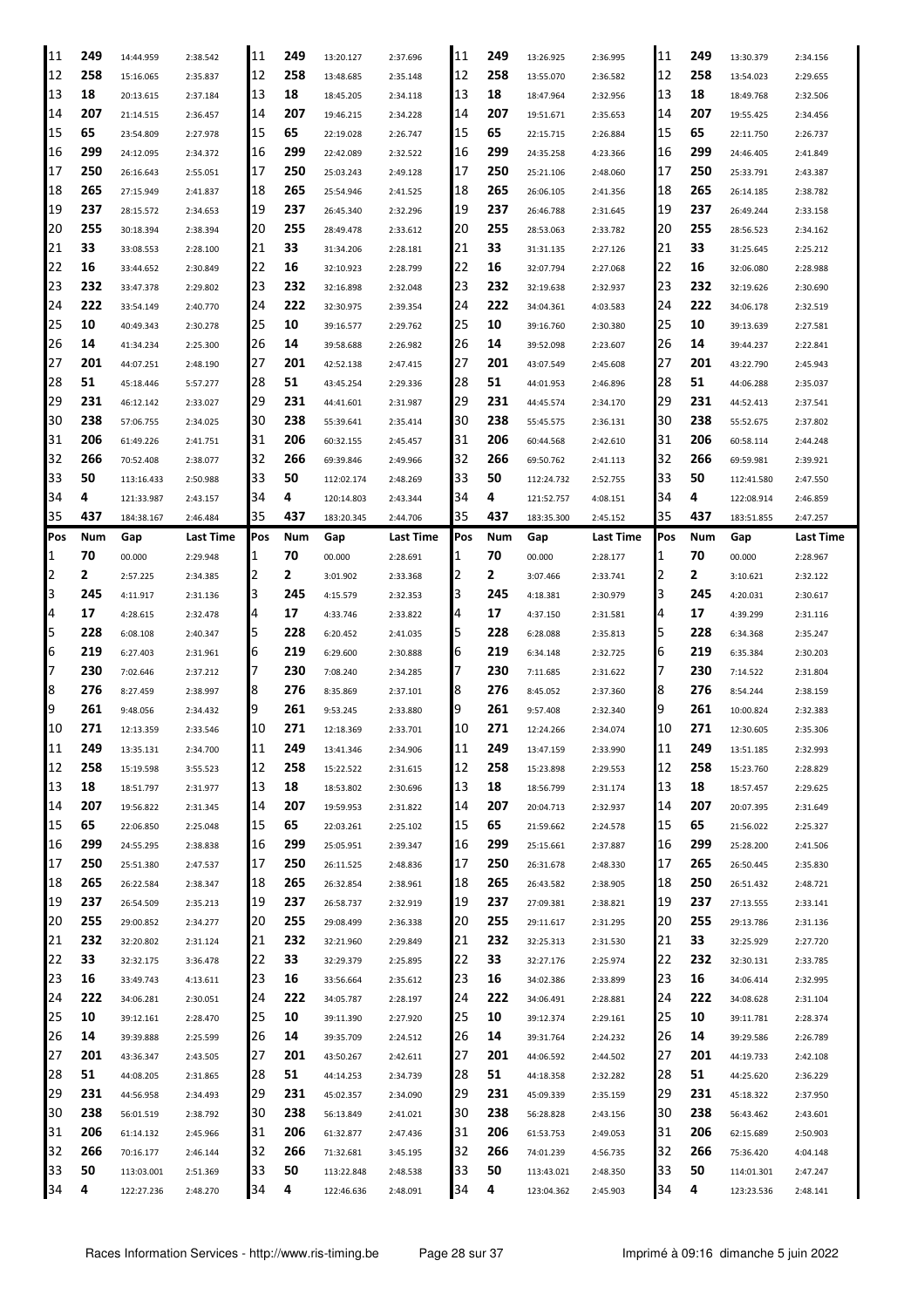| 35             | 437 | 184:13.293 | 2:51.386  | 35  | 437 | 184:30.446 | 2:45.844  | 35  | 437 | 184:50.007 | 2:47.738  | 35  | 437 | 185:08.411 | 2:47.371  |
|----------------|-----|------------|-----------|-----|-----|------------|-----------|-----|-----|------------|-----------|-----|-----|------------|-----------|
| Pos            | Num | Gap        | Last Time | Pos | Num | Gap        | Last Time | Pos | Num | Gap        | Last Time | Pos | Num | Gap        | Last Time |
| 11             | 70  | 00.000     | 2:26.592  | 1   | 70  | 00.000     | 2:26.281  | I1  | 70  | 00.000     | 2:25.372  | 1   | 70  | 00.000     | 2:24.787  |
| 2              | 2   | 3:14.356   | 2:30.327  | 2   | 2   | 3:20.849   | 2:32.774  | 2   | 2   | 3:25.160   | 2:29.683  | 2   | 2   | 3:29.047   | 2:28.674  |
| 3              | 245 | 4:22.801   | 2:29.362  | 3   | 245 | 4:25.242   | 2:28.722  | 13  | 245 | 4:28.890   | 2:29.020  | 3   | 245 | 4:32.317   | 2:28.214  |
| 4              | 17  | 4:45.097   | 2:32.390  | 4   | 17  | 4:49.800   | 2:30.984  | 14  | 17  | 4:54.173   | 2:29.745  | 4   | 17  | 4:56.816   | 2:27.430  |
| 5              | 219 | 6:37.799   | 2:29.007  | 5   | 219 | 6:40.592   | 2:29.074  | I5  | 219 | 6:43.996   | 2:28.776  | 5   | 219 | 6:48.597   | 2:29.388  |
| 6              | 228 | 6:40.140   | 2:32.364  | 6   | 228 | 6:46.409   | 2:32.550  | 6   | 228 | 6:53.342   | 2:32.305  | 6   | 228 | 7:01.935   | 2:33.380  |
| 17             | 230 | 7:18.602   | 2:30.672  | 7   | 230 | 7:24.134   | 2:31.813  | 17  | 230 | 7:29.637   | 2:30.875  | 7   | 230 | 7:36.311   | 2:31.461  |
| 8              | 276 | 9:04.811   | 2:37.159  | 8   | 276 | 9:13.777   | 2:35.247  | 8   | 276 | 9:23.887   | 2:35.482  | 8   | 276 | 9:35.460   | 2:36.360  |
| 9              | 261 |            |           | 9   | 261 |            |           | 19  | 261 |            |           | 9   | 261 |            |           |
| 10             | 271 | 10:04.757  | 2:30.525  | 10  | 271 | 10:09.203  | 2:30.727  | 10  | 271 | 10:14.816  | 2:30.985  | 10  | 271 | 10:20.725  | 2:30.696  |
| 11             | 249 | 12:37.388  | 2:33.375  | 11  | 249 | 12:44.175  | 2:33.068  | 11  | 249 | 12:51.125  | 2:32.322  | 11  | 249 | 13:01.342  | 2:35.004  |
|                | 258 | 13:58.738  | 2:34.145  |     | 258 | 14:06.947  | 2:34.490  |     | 258 | 14:16.345  | 2:34.770  | 12  | 258 | 14:31.084  | 2:39.526  |
| 12             | 18  | 15:26.408  | 2:29.240  | 12  |     | 15:30.930  | 2:30.803  | 12  |     | 15:34.202  | 2:28.644  | 13  |     | 15:40.019  | 2:30.604  |
| 13             |     | 18:59.150  | 2:28.285  | 13  | 18  | 19:02.703  | 2:29.834  | 13  | 18  | 19:06.086  | 2:28.755  |     | 18  | 19:09.682  | 2:28.383  |
| 14             | 207 | 20:12.363  | 2:31.560  | 14  | 207 | 20:16.446  | 2:30.364  | 14  | 207 | 20:23.726  | 2:32.652  | 14  | 207 | 20:30.381  | 2:31.442  |
| 15             | 65  | 21:53.649  | 2:24.219  | 15  | 65  | 21:52.146  | 2:24.778  | 15  | 65  | 21:48.723  | 2:21.949  | 15  | 65  | 21:50.850  | 2:26.914  |
| 16             | 299 | 25:41.067  | 2:39.459  | 16  | 299 | 25:53.534  | 2:38.748  | 16  | 299 | 26:06.507  | 2:38.345  | 16  | 299 | 26:22.162  | 2:40.442  |
| 17             | 250 | 27:10.331  | 2:45.491  | 17  | 237 | 27:27.511  | 2:34.397  | 17  | 237 | 27:37.032  | 2:34.893  | 17  | 250 | 28:24.090  | 2:48.366  |
| 18             | 237 | 27:19.395  | 2:32.432  | 18  | 250 | 27:36.196  | 2:52.146  | 18  | 250 | 28:00.511  | 2:49.687  | 18  | 265 | 29:19.795  | 2:36.401  |
| 19             | 265 | 28:44.055  | 4:20.202  | 19  | 265 | 28:54.399  | 2:36.625  | 19  | 265 | 29:08.181  | 2:39.154  | 19  | 237 | 29:48.103  | 4:35.858  |
| 20             | 255 | 29:20.621  | 2:33.427  | 20  | 255 | 29:25.997  | 2:31.657  | 120 | 255 | 29:35.172  | 2:34.547  | 20  | 255 | 29:48.792  | 2:38.407  |
| 21             | 33  | 32:26.721  | 2:27.384  | 21  | 33  | 32:29.297  | 2:28.857  | 21  | 33  | 32:31.551  | 2:27.626  | 21  | 33  | 32:36.506  | 2:29.742  |
| 22             | 232 | 32:38.816  | 2:35.277  | 22  | 232 | 32:45.784  | 2:33.249  | 22  | 232 | 32:51.570  | 2:31.158  | 22  | 232 | 32:59.780  | 2:32.997  |
| 23             | 222 | 34:11.405  | 2:29.369  | 23  | 222 | 34:14.372  | 2:29.248  | 23  | 222 | 34:19.544  | 2:30.544  | 23  | 222 | 34:26.797  | 2:32.040  |
| 24             | 16  | 34:13.711  | 2:33.889  | 24  | 16  | 34:18.516  | 2:31.086  | 24  | 16  | 34:28.588  | 2:35.444  | 24  | 16  | 34:41.174  | 2:37.373  |
| 25             | 10  | 39:14.122  | 2:28.933  | 25  | 10  | 39:19.150  | 2:31.309  | 25  | 10  | 39:29.349  | 2:35.571  | 25  | 14  | 39:42.313  | 2:32.172  |
| 26             | 14  | 39:28.358  | 2:25.364  | 26  | 14  | 39:29.998  | 2:27.921  | 26  | 14  | 39:34.928  | 2:30.302  | 26  | 10  | 39:44.912  | 2:40.350  |
| 27             | 201 | 44:36.337  | 2:43.196  | 27  | 201 | 44:57.232  | 2:47.176  | 27  | 201 | 45:22.638  | 2:50.778  | 27  | 201 | 45:47.287  | 2:49.436  |
| 28             | 51  | 44:37.466  | 2:38.438  | 28  | 51  | 45:06.036  | 2:54.851  | 28  | 51  | 45:27.452  | 2:46.788  | 28  | 51  | 45:49.153  | 2:46.488  |
| 29             | 231 | 45:28.112  | 2:36.382  | 29  | 231 | 45:41.820  | 2:39.989  | 29  | 231 | 45:58.504  | 2:42.056  | 29  | 231 | 46:17.144  | 2:43.427  |
| 30             | 238 | 57:01.481  | 2:44.611  | 30  | 238 | 57:20.965  | 2:45.765  | 30  | 238 | 57:49.922  | 2:54.329  | 30  | 238 | 58:15.128  | 2:49.993  |
| 31             | 206 | 62:42.878  | 2:53.781  | 31  | 206 | 63:09.197  | 2:52.600  | 31  | 206 | 64:11.182  | 3:27.357  | 31  | 206 | 65:51.889  | 4:05.494  |
| 32             | 266 | 77:49.632  | 4:39.804  | 32  | 266 | 78:34.724  | 3:11.373  | 32  | 266 | 78:54.381  | 2:45.029  | 32  | 266 | 79:15.043  | 2:45.449  |
| 33             | 50  | 114:25.438 | 2:50.729  | 33  | 50  | 114:45.604 | 2:46.447  | 33  | 50  | 115:10.986 | 2:50.754  | 33  | 50  | 115:34.039 | 2:47.840  |
| 34             | 4   | 123:41.449 | 2:44.505  | 34  | 4   | 124:03.059 | 2:47.891  | 34  | 4   | 124:26.054 | 2:48.367  | 34  | 4   | 124:49.097 | 2:47.830  |
| 35             | 437 | 185:27.960 | 2:46.141  | 35  | 437 | 185:47.585 | 2:45.906  | 35  | 437 | 186:07.679 | 2:45.466  | 35  | 437 | 186:31.699 | 2:48.807  |
| Pos            | Num | Gap        | Last Time | Pos | Num | Gap        | Last Time | Pos | Num | Gap        | Last Time | Pos | Num | Gap        | Last Time |
| 1              | 70  | 00.000     | 2:27.370  | 1   | 70  | 00.000     | 2:25.950  | 1   | 70  | 00.000     | 2:24.296  | 1   | 70  | 00.000     | 2:25.112  |
| $\overline{2}$ | 2   | 3:30.819   | 2:29.142  | 2   | 2   | 3:34.854   | 2:29.985  | 2   | 2   | 3:40.502   | 2:29.944  | 2   | 2   | 3:45.370   | 2:29.980  |
| 3              | 245 | 4:34.123   | 2:29.176  | 3   | 245 | 4:37.074   | 2:28.901  | 13  | 245 | 4:40.259   | 2:27.481  | 3   | 245 | 4:44.884   | 2:29.737  |
| 4              | 17  | 6:37.094   | 4:07.648  | 4   | 17  | 6:38.414   | 2:27.270  | 4   | 17  | 6:39.973   | 2:25.855  | 4   | 17  | 6:38.859   | 2:23.998  |
| 5              | 219 | 6:49.838   | 2:28.611  | 5   | 219 | 6:52.275   | 2:28.387  | 15  | 219 | 6:55.998   | 2:28.019  | 5   | 219 | 6:59.082   | 2:28.196  |
| 6              | 228 | 7:06.654   | 2:32.089  | 6   | 228 | 7:12.106   | 2:31.402  | 6   | 228 | 7:22.098   | 2:34.288  | 6   | 228 | 7:28.247   | 2:31.261  |
| 17             | 230 | 7:42.232   | 2:33.291  | 7   | 230 | 7:46.501   | 2:30.219  | 17  | 230 | 7:53.846   | 2:31.641  | 7   | 230 | 7:57.931   | 2:29.197  |
| 8              | 276 | 9:41.922   | 2:33.832  | 8   | 276 | 9:49.996   | 2:34.024  | 8   | 276 | 9:59.882   | 2:34.182  | 8   | 276 | 10:09.274  | 2:34.504  |
| 9              | 261 | 10:25.110  | 2:31.755  | 9   | 261 | 10:28.839  | 2:29.679  | 19  | 261 | 10:33.860  | 2:29.317  | 9   | 261 | 10:38.691  | 2:29.943  |
| 10             | 271 | 13:07.702  | 2:33.730  | 10  | 271 | 13:16.535  | 2:34.783  | 10  | 271 | 13:25.950  | 2:33.711  | 10  | 271 | 13:34.272  | 2:33.434  |
| 11             | 249 | 14:39.384  | 2:35.670  | 11  | 249 | 14:47.228  | 2:33.794  | 11  | 249 | 14:58.580  | 2:35.648  | 11  | 249 | 15:08.621  | 2:35.153  |
| 12             | 258 | 15:41.329  | 2:28.680  | 12  | 258 | 15:43.418  | 2:28.039  | 12  | 258 | 15:47.681  | 2:28.559  | 12  | 258 | 16:00.221  | 2:37.652  |
| 13             | 18  | 19:13.020  | 2:30.708  | 13  | 18  | 19:17.099  | 2:30.029  | 13  | 18  | 19:25.002  | 2:32.199  | 13  | 18  | 19:31.269  | 2:31.379  |
| 14             | 207 | 20:34.232  | 2:31.221  | 14  | 207 | 20:42.591  | 2:34.309  | 14  | 207 | 20:51.271  | 2:32.976  | 14  | 207 | 20:58.356  | 2:32.197  |
| 15             | 65  | 21:52.911  | 2:29.431  | 15  | 65  | 21:52.918  | 2:25.957  | 15  | 65  | 21:55.211  | 2:26.589  | 15  | 65  | 21:58.048  | 2:27.949  |
| 16             | 299 | 26:33.463  | 2:38.671  | 16  | 299 | 26:45.969  | 2:38.456  | 16  | 299 | 27:04.046  | 2:42.373  | 16  | 299 | 27:22.130  | 2:43.196  |
| 17             | 250 | 28:47.666  | 2:50.946  | 17  | 250 | 29:10.762  | 2:49.046  | 17  | 250 | 29:36.338  | 2:49.872  | 17  | 250 | 30:06.074  | 2:54.848  |
| 18             | 265 | 29:28.823  | 2:36.398  | 18  | 265 | 29:38.324  | 2:35.451  | 18  | 265 | 29:53.722  | 2:39.694  | 18  | 265 | 30:09.521  | 2:40.911  |
| 19             | 255 | 29:54.550  | 2:33.128  | 19  | 255 | 30:02.389  | 2:33.789  | 19  | 255 | 30:15.806  | 2:37.713  | 19  | 255 | 30:33.461  | 2:42.767  |
| 20             | 237 | 29:56.147  | 2:35.414  | 20  | 237 | 30:21.680  | 2:51.483  | 20  | 237 | 30:37.385  | 2:40.001  | 20  | 237 | 30:52.352  | 2:40.079  |
| 21             | 33  | 32:44.585  | 2:35.449  | 21  | 33  | 32:56.399  | 2:37.764  | 21  | 33  | 33:13.107  | 2:41.004  | 21  | 33  | 33:30.691  | 2:42.696  |
| 22             | 232 | 33:07.237  | 2:34.827  | 22  | 232 | 33:16.741  | 2:35.454  | 22  | 232 | 33:30.290  | 2:37.845  | 22  | 232 | 33:45.120  | 2:39.942  |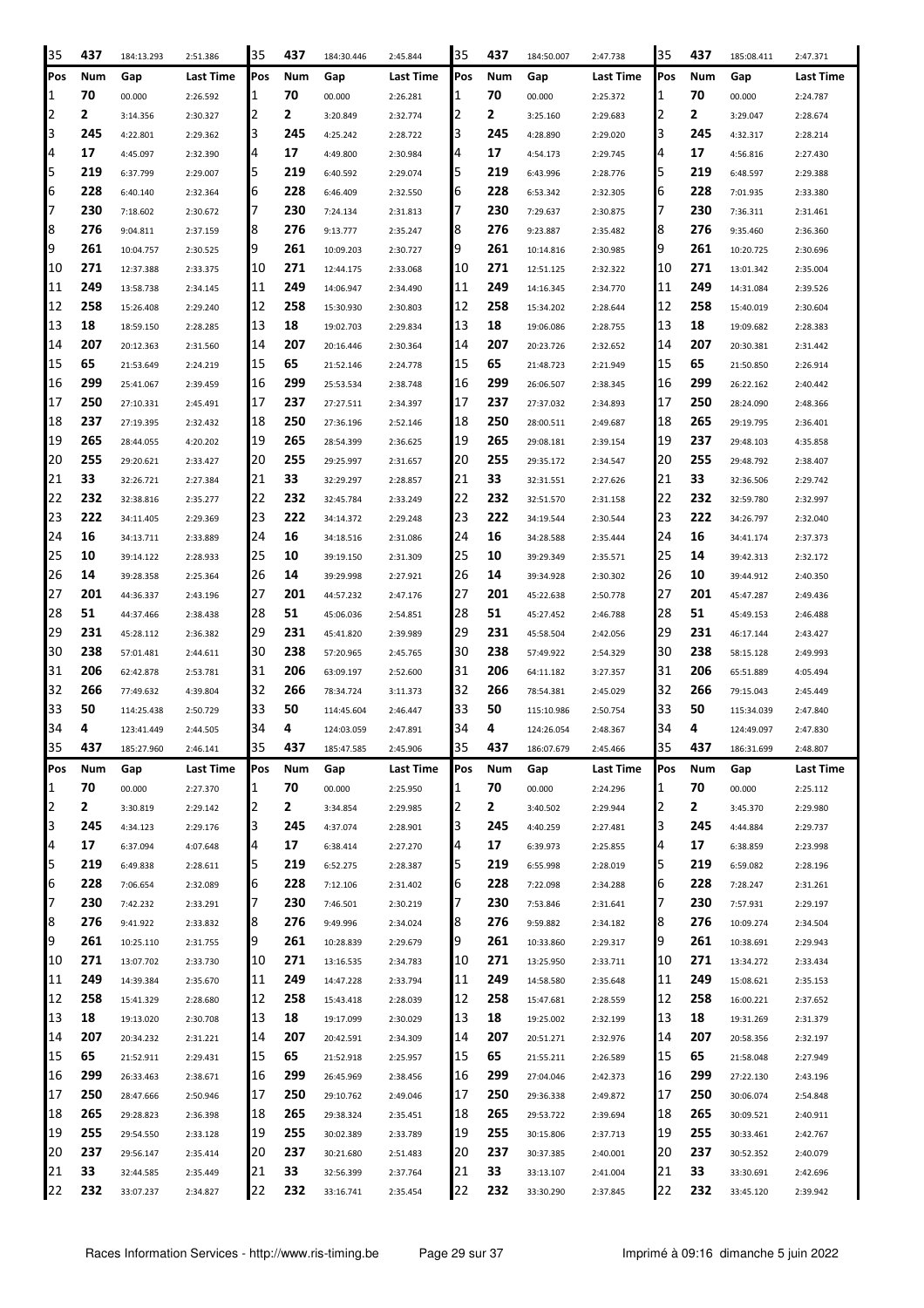| 23             | 222 | 34:39.948  | 2:40.521  | 23  | 16  | 35:03.601  | 2:39.062  | 23  | 16  | 35:22.113  | 2:42.808  | 23  | 16  | 35:39.645  | 2:42.644         |
|----------------|-----|------------|-----------|-----|-----|------------|-----------|-----|-----|------------|-----------|-----|-----|------------|------------------|
| 24             | 16  | 34:50.489  | 2:36.685  | 24  | 222 | 35:08.196  | 2:54.198  | 24  | 222 | 35:23.993  | 2:40.093  | 24  | 222 | 35:40.895  | 2:42.014         |
| 25             | 14  | 39:49.039  | 2:34.096  | 25  | 14  | 39:59.311  | 2:36.222  | 25  | 14  | 40:10.195  | 2:35.180  | 25  | 14  | 40:20.106  | 2:35.023         |
| 26             | 10  | 39:58.062  | 2:40.520  | 26  | 10  | 40:14.488  | 2:42.376  | 26  | 10  | 40:32.526  | 2:42.334  | 26  | 10  | 40:48.717  | 2:41.303         |
| 27             | 201 | 46:10.729  | 2:50.812  | 27  | 201 | 46:37.152  | 2:52.373  | 27  | 201 | 47:08.901  | 2:56.045  | 27  | 51  | 47:41.947  | 2:53.135         |
| 28             | 51  | 46:13.524  | 2:51.741  | 28  | 51  | 46:38.650  | 2:51.076  | 28  | 51  | 47:13.924  | 2:59.570  | 28  | 231 | 47:44.070  | 2:54.298         |
| 29             | 231 | 46:32.326  | 2:42.552  | 29  | 231 | 46:48.343  | 2:41.967  | 29  | 231 | 47:14.884  | 2:50.837  | 29  | 201 | 48:56.308  | 4:12.519         |
| 30             | 238 | 59:16.840  |           | 30  | 238 | 60:56.669  |           | 30  | 238 |            |           | 30  | 238 |            |                  |
|                | 206 |            | 3:29.082  | 31  | 206 |            | 4:05.779  |     | 206 | 63:11.830  | 4:39.457  | 31  | 206 | 63:59.291  | 3:12.573         |
| 31             |     | 68:04.316  | 4:39.797  |     |     | 68:50.120  | 3:11.754  | 31  |     | 69:20.364  | 2:54.540  |     |     | 69:48.674  | 2:53.422         |
| 32             | 266 | 79:32.811  | 2:45.138  | 32  | 266 | 79:50.267  | 2:43.406  | 32  | 266 | 80:13.543  | 2:47.572  | 32  | 266 | 80:35.238  | 2:46.807         |
| 33             | 50  | 115:54.874 | 2:48.205  | 33  | 50  | 116:18.205 | 2:49.281  | 33  | 50  | 116:41.186 | 2:47.277  | 33  | 50  | 117:14.663 | 2:58.589         |
| 34             | 4   | 125:06.765 | 2:45.038  | 34  | 4   | 125:26.333 | 2:45.518  | 34  | 4   | 125:47.809 | 2:45.772  | 34  | 4   | 126:06.856 | 2:44.159         |
| 35             | 437 | 187:02.910 | 2:58.581  |     |     |            |           |     |     |            |           |     |     |            |                  |
| IPos           | Num | Gap        | Last Time | Pos | Num | Gap        | Last Time | Pos | Num | Gap        | Last Time | Pos | Num | Gap        | Last Time        |
| 1              | 70  | 00.000     | 2:24.658  | 1   | 70  | 00.000     | 2:25.077  | 1   | 70  | 00.000     | 2:24.620  | 1   | 70  | 00.000     | 2:24.207         |
| 2              | 2   | 3:53.624   | 2:32.912  | 2   | 245 | 4:51.974   | 2:29.234  | 2   | 245 | 4:55.394   | 2:28.040  | 2   | 245 | 5:02.353   | 2:31.166         |
| 3              | 245 | 4:47.817   | 2:27.591  | 3   | 2   | 6:21.740   | 4:53.193  | l3  | 17  | 6:43.444   | 2:25.725  | 3   | 17  | 6:45.794   | 2:26.557         |
| 4              | 17  | 6:37.444   | 2:23.243  | 4   | 17  | 6:42.339   | 2:29.972  | 4   | 219 | 7:43.065   | 2:58.372  | 4   | 2   | 7:58.119   | 2:33.648         |
| 5              | 219 | 7:04.965   | 2:30.541  | 5   | 219 | 7:09.313   | 2:29.425  | 5   | 2   | 7:48.678   | 3:51.558  | 5   | 228 | 8:05.855   | 2:35.199         |
| 6              | 228 | 7:36.737   | 2:33.148  | 6   | 228 | 7:46.149   | 2:34.489  | 6   | 228 | 7:54.863   | 2:33.334  | 6   | 230 | 8:22.623   | 2:31.361         |
| 17             | 230 | 8:02.652   | 2:29.379  | 7   | 230 | 8:08.114   | 2:30.539  |     | 230 | 8:15.469   | 2:31.975  | 7   | 219 | 9:41.012   | 4:22.154         |
| 8              | 276 | 10:19.652  | 2:35.036  | 18  | 276 | 10:30.340  | 2:35.765  | 8   | 276 | 10:42.870  | 2:37.150  | 8   | 276 | 10:55.876  | 2:37.213         |
| 9              | 261 | 10:44.159  | 2:30.126  | 19  | 261 | 10:50.429  | 2:31.347  | 9   | 261 | 10:57.910  | 2:32.101  | 9   | 261 | 11:04.503  | 2:30.800         |
| 10             | 271 | 13:44.666  | 2:35.052  | 10  | 271 | 13:52.850  | 2:33.261  | 10  | 271 | 14:03.702  | 2:35.472  | 10  | 271 | 14:15.231  | 2:35.736         |
| 11             | 249 | 15:22.423  | 2:38.460  | 11  | 249 | 15:32.554  | 2:35.208  | 11  | 249 | 15:43.333  | 2:35.399  | 11  | 258 | 16:23.323  | 2:32.322         |
| 12             | 258 | 16:05.389  | 2:29.826  | 12  | 258 | 16:10.209  | 2:29.897  | 12  | 258 | 16:15.208  | 2:29.619  | 12  | 249 | 17:50.629  | 4:31.503         |
| 13             | 18  | 19:37.006  | 2:30.395  | 13  | 18  | 19:44.046  | 2:32.117  | 13  | 18  | 19:54.418  | 2:34.992  | 13  | 18  | 20:08.139  | 2:37.928         |
| 14             | 207 | 21:06.836  | 2:33.138  | 14  | 207 | 21:16.356  | 2:34.597  | 14  | 207 | 21:28.285  | 2:36.549  | 14  | 207 | 21:41.682  | 2:37.604         |
| 15             | 65  | 22:03.129  | 2:29.739  | 15  | 65  | 22:08.832  | 2:30.780  | 15  | 65  | 22:18.638  | 2:34.426  | 15  | 65  | 22:34.847  | 2:40.416         |
| <b>16</b>      | 299 | 27:41.723  | 2:44.251  | 16  | 299 | 28:01.643  | 2:44.997  | 16  | 299 | 28:21.094  | 2:44.071  | 16  | 299 | 28:42.065  | 2:45.178         |
| 17             | 265 | 30:26.401  | 2:41.538  | 17  | 265 | 30:42.759  | 2:41.435  | 17  | 265 | 31:00.699  | 2:42.560  | 17  | 265 | 31:19.836  | 2:43.344         |
| 18             | 250 | 30:33.984  | 2:52.568  | 18  | 250 | 31:04.315  | 2:55.408  | 18  | 255 | 31:28.074  | 2:44.574  | 18  | 255 | 31:49.981  | 2:46.114         |
| 19             | 255 | 30:50.605  | 2:41.802  | 19  | 255 | 31:08.120  | 2:42.592  | 19  | 250 | 31:34.359  | 2:54.664  | 19  | 237 | 32:05.819  | 2:46.131         |
| 20             | 237 | 31:07.628  | 2:39.934  | 20  | 237 | 31:24.685  | 2:42.134  | 20  | 237 | 31:43.895  | 2:43.830  | 20  | 250 | 32:07.456  | 2:57.304         |
| 21             | 33  | 33:49.300  | 2:43.267  | 21  | 33  | 34:07.181  | 2:42.958  | 21  | 33  | 34:28.082  | 2:45.521  | 21  | 33  | 34:53.222  | 2:49.347         |
| 22             | 232 | 34:00.921  | 2:40.459  | 22  | 232 | 34:19.138  | 2:43.294  | 22  | 232 | 34:37.501  | 2:42.983  | 22  | 232 | 35:08.345  | 2:55.051         |
| 23             | 16  |            | 2:43.048  | 23  | 222 | 36:16.988  |           | 23  | 16  | 36:43.717  |           | 23  | 16  |            | 3:26.541         |
| 24             | 222 | 35:58.035  |           | 24  | 16  |            | 2:43.648  | 24  | 14  |            | 2:48.247  | 24  | 14  | 37:46.051  | 2:40.603         |
| 25             | 14  | 35:58.417  | 2:42.180  | 25  | 14  | 36:20.090  | 2:47.132  | 25  | 10  | 44:22.950  | 4:26.996  | 25  | 10  | 44:39.346  |                  |
| 26             |     | 40:31.042  | 2:35.594  |     |     | 42:20.574  | 4:14.609  |     |     | 44:23.945  | 4:22.443  | 26  |     | 44:45.557  | 2:45.819         |
|                | 10  | 41:06.805  | 2:42.746  | 26  | 10  | 42:26.122  | 3:44.394  | 26  | 201 | 53:37.593  | 4:40.384  |     | 201 | 54:26.338  | 3:12.952         |
| 27             | 51  | 49:25.423  | 4:08.134  | 27  | 231 | 50:03.593  | 3:01.193  | 27  | 231 | 53:46.897  | 6:07.924  | 27  | 231 | 54:36.526  | 3:13.836         |
| 28             | 231 | 49:27.477  | 4:08.065  | 28  | 201 | 51:21.829  | 4:04.226  | 28  | 51  | 53:52.941  | 3:30.822  | 28  | 51  | 54:47.949  | 3:19.215         |
| 29             | 201 | 49:42.680  | 3:11.030  | 29  | 51  | 52:46.739  | 5:46.393  | 29  | 238 | 65:04.219  | 2:47.795  | 29  | 238 | 67:26.691  | 4:46.679         |
| 30             | 238 | 64:21.273  | 2:46.640  | 30  | 238 | 64:41.044  | 2:44.848  | 30  | 206 | 74:07.663  | 5:42.666  | 30  | 206 | 74:34.099  | 2:50.643         |
| 31             | 206 | 70:16.776  | 2:52.760  | 31  | 206 | 70:49.617  | 2:57.918  | 31  | 266 | 81:35.879  | 2:43.615  | 31  | 266 | 81:55.306  | 2:43.634         |
| 32             | 266 | 80:55.899  | 2:45.319  | 32  | 266 | 81:16.884  | 2:46.062  | 32  | 50  | 118:35.310 | 2:54.475  | 32  | 50  | 119:02.724 | 2:51.621         |
| 33             | 50  | 117:40.250 | 2:50.245  | 33  | 50  | 118:05.455 | 2:50.282  | 33  | 4   | 127:02.942 | 2:43.717  | 33  | 4   | 127:22.004 | 2:43.269         |
| 34             | 4   | 126:25.615 | 2:43.417  | 34  | 4   | 126:43.845 | 2:43.307  |     |     |            |           |     |     |            |                  |
| Pos            | Num | Gap        | Last Time | Pos | Num | Gap        | Last Time | Pos | Num | Gap        | Last Time | Pos | Num | Gap        | <b>Last Time</b> |
| 1              | 70  | 00.000     | 2:25.565  | 1   | 70  | 00.000     | 2:25.814  | 1   | 70  | 00.000     | 2:26.066  | 1   | 70  | 00.000     | 2:25.308         |
| $\overline{2}$ | 245 | 5:07.389   | 2:30.601  | 2   | 245 | 5:10.417   | 2:28.842  | 2   | 245 | 5:14.489   | 2:30.138  | 2   | 245 | 5:19.502   | 2:30.321         |
| 3              | 17  | 6:46.441   | 2:26.212  | 3   | 17  | 6:48.572   | 2:27.945  | З   | 17  | 6:51.639   | 2:29.133  | 3   | 17  | 6:57.932   | 2:31.601         |
| 4              | 2   | 8:03.533   | 2:30.979  | 4   | 2   | 8:06.038   | 2:28.319  | 4   | 2   | 8:08.638   | 2:28.666  | 4   | 2   | 8:14.655   | 2:31.325         |
| 5              | 228 | 8:15.108   | 2:34.818  | 5   | 228 | 8:25.310   | 2:36.016  | 5   | 228 | 8:36.575   | 2:37.331  | 5   | 228 | 8:52.212   | 2:40.945         |
| 6              | 230 | 8:28.805   | 2:31.747  | 6   | 230 | 8:58.472   | 2:55.481  | 6   | 230 | 9:05.663   | 2:33.257  | 6   | 230 | 9:15.331   | 2:34.976         |
| 17             | 219 | 9:47.620   | 2:32.173  | 7   | 219 | 9:53.089   | 2:31.283  | 7   | 219 | 10:02.854  | 2:35.831  | 7   | 219 | 10:12.626  | 2:35.080         |
| 8              | 276 | 11:08.418  | 2:38.107  | 8   | 261 | 11:21.260  | 2:35.840  | 8   | 261 | 11:32.496  | 2:37.302  | 8   | 261 | 11:46.665  | 2:39.477         |
| 9              | 261 | 11:11.234  | 2:32.296  | 9   | 276 | 11:22.353  | 2:39.749  | 9   | 276 | 11:34.415  | 2:38.128  | 9   | 276 | 11:48.672  | 2:39.565         |
| 10             | 271 | 14:25.972  | 2:36.306  | 10  | 271 | 14:38.682  | 2:38.524  | 10  | 271 | 14:53.868  | 2:41.252  | 10  | 271 | 15:11.366  | 2:42.806         |
| 11             | 258 | 16:32.974  | 2:35.216  | 11  | 258 | 16:45.219  | 2:38.059  | 11  | 258 | 16:57.058  | 2:37.905  | 11  | 258 | 17:14.849  | 2:43.099         |
|                |     |            |           |     |     |            |           |     |     |            |           |     |     |            |                  |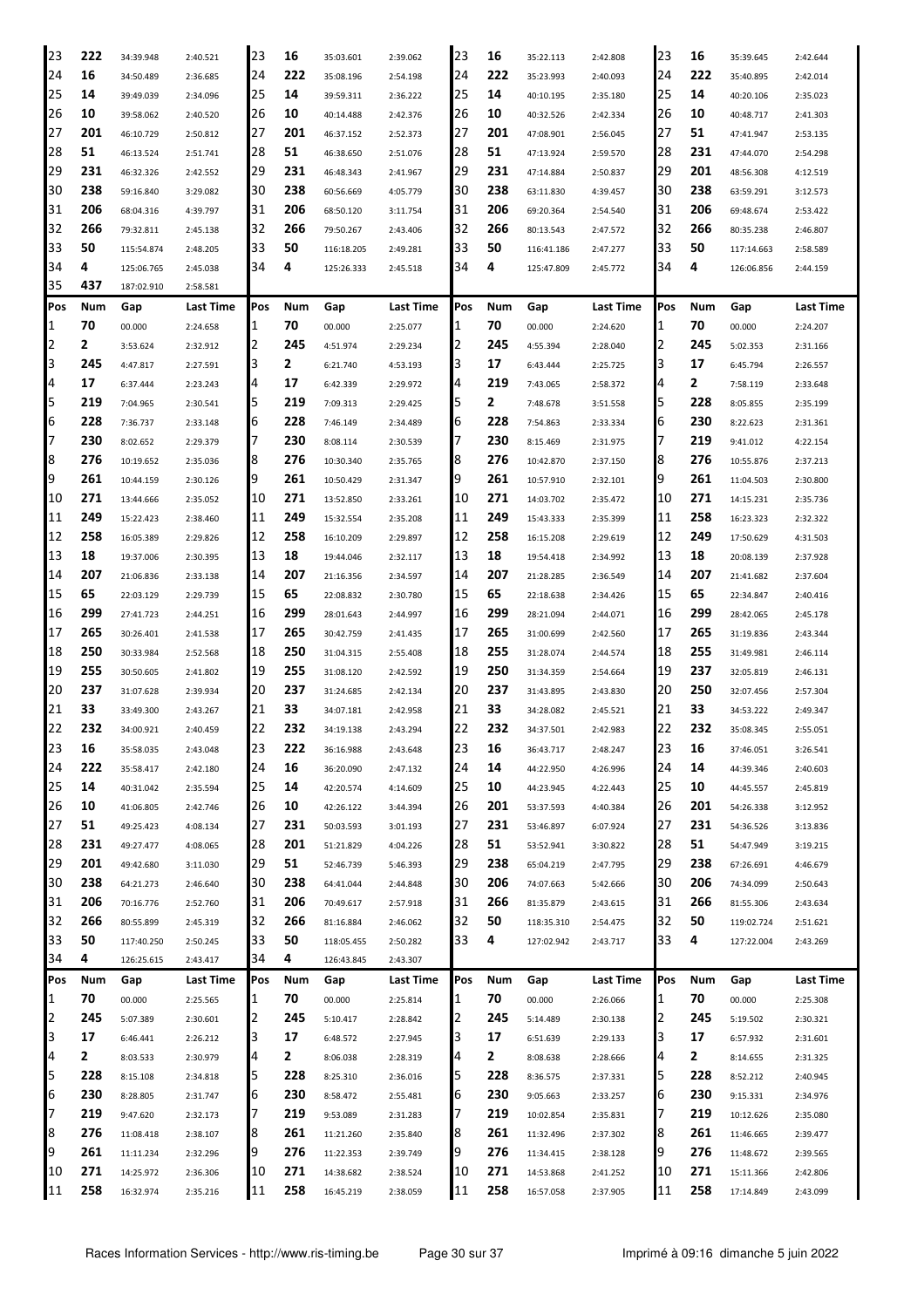| 12  | 249 | 18:04.461  | 2:39.397  | 12  | 249 | 18:19.642  | 2:40.995  | 12  | 249 | 18:35.864  | 2:42.288  | 12         | 249 | 18:53.025  | 2:42.469  |
|-----|-----|------------|-----------|-----|-----|------------|-----------|-----|-----|------------|-----------|------------|-----|------------|-----------|
| 13  | 18  | 20:22.050  | 2:39.476  | 13  | 18  | 20:37.020  | 2:40.784  | 13  | 207 | 22:24.406  | 2:40.066  | 13         | 207 | 22:40.941  | 2:41.843  |
| 14  | 207 | 21:55.714  | 2:39.597  | 14  | 207 | 22:10.406  | 2:40.506  | 14  | 18  | 22:49.262  | 4:38.308  | 14         | 18  | 23:08.663  | 2:44.709  |
| 15  | 65  | 22:49.240  | 2:39.958  | 15  | 65  | 23:02.128  | 2:38.702  | 15  | 65  | 23:16.294  | 2:40.232  | 15         | 65  | 23:33.094  | 2:42.108  |
| 16  | 299 | 29:04.270  | 2:47.770  | 16  | 299 | 29:29.244  | 2:50.788  | 16  | 299 | 30:28.133  | 3:24.955  | 16         | 299 | 32:20.145  | 4:17.320  |
| 17  | 265 | 31:40.090  | 2:45.819  | 17  | 265 | 32:49.062  | 3:34.786  | 17  | 265 | 34:44.301  | 4:21.305  | 17         | 265 | 35:15.439  | 2:56.446  |
| 18  | 255 | 32:14.139  | 2:49.723  | 18  | 255 | 32:58.230  | 3:09.905  | 18  | 255 | 34:49.421  | 4:17.257  | 18         | 255 | 35:28.005  | 3:03.892  |
| 19  | 237 | 32:28.290  | 2:48.036  | 19  | 237 | 33:00.179  | 2:57.703  | 19  | 237 | 34:51.255  | 4:17.142  | 19         | 237 | 35:29.568  | 3:03.621  |
| 20  | 250 | 35:22.667  | 5:40.776  | 20  | 250 | 37:13.752  | 4:16.899  | 20  | 250 | 37:52.191  | 3:04.505  | 20         | 250 | 38:26.694  | 2:59.811  |
| 21  | 33  | 35:25.273  | 2:57.616  | 21  | 33  | 37:16.722  | 4:17.263  | 21  | 33  | 37:54.403  | 3:03.747  | 21         | 33  | 38:29.031  | 2:59.936  |
| 22  | 232 |            |           | 22  | 232 | 37:17.151  |           | 22  | 232 |            |           | 22         | 232 | 41:35.690  |           |
| 23  | 16  | 35:36.312  | 2:53.532  | 23  | 16  |            | 4:06.653  | 23  | 16  | 39:21.401  | 4:30.316  | 23         | 16  |            | 4:39.597  |
|     |     | 40:17.475  | 4:56.989  |     |     | 41:45.031  | 3:53.370  |     |     | 43:58.580  | 4:39.615  |            |     | 44:45.952  | 3:12.680  |
| 24  | 14  | 44:51.117  | 2:37.336  | 24  | 14  | 46:32.987  | 4:07.684  | 24  | 14  | 47:20.913  | 3:13.992  | 24         | 14  | 47:32.584  | 2:36.979  |
| 25  | 10  | 45:01.188  | 2:41.196  | 25  | 10  | 46:34.795  | 3:59.421  | 25  | 10  | 47:23.449  | 3:14.720  | 25         | 10  | 47:41.825  | 2:43.684  |
| 26  | 231 | 55:02.763  | 2:51.802  | 26  | 231 | 55:25.428  | 2:48.479  | 26  | 231 | 55:47.812  | 2:48.450  | 26         | 231 | 56:10.069  | 2:47.565  |
| 27  | 201 | 55:12.377  | 3:11.604  | 27  | 201 | 55:44.823  | 2:58.260  | 27  | 201 | 56:11.222  | 2:52.465  | 27         | 51  | 56:35.991  | 2:47.639  |
| 28  | 51  | 55:21.788  | 2:59.404  | 28  | 51  | 55:47.755  | 2:51.781  | 28  | 51  | 56:13.660  | 2:51.971  | 28         | 201 | 56:39.546  | 2:53.632  |
| 29  | 238 | 67:54.386  | 2:53.260  | 29  | 238 | 68:17.867  | 2:49.295  | 29  | 238 | 68:40.636  | 2:48.835  | 29         | 238 | 68:59.302  | 2:43.974  |
| 30  | 206 | 74:56.013  | 2:47.479  | 30  | 206 | 75:16.274  | 2:46.075  | 30  | 206 | 75:36.934  | 2:46.726  | 30         | 206 | 75:56.755  | 2:45.129  |
| 31  | 266 | 82:12.438  | 2:42.697  | 31  | 266 | 82:28.824  | 2:42.200  | 31  | 266 | 82:48.145  | 2:45.387  | 31         | 266 | 83:06.478  | 2:43.641  |
| 32  | 50  | 119:29.238 | 2:52.079  | 32  | 50  | 119:54.284 | 2:50.860  | 32  | 50  | 120:50.522 | 3:22.304  | 32         | 50  | 121:19.045 | 2:53.831  |
| 33  | 4   | 127:39.671 | 2:43.232  | 33  | 4   | 127:56.351 | 2:42.494  | 33  | 4   | 128:11.725 | 2:41.440  | 33         | 4   | 128:29.764 | 2:43.347  |
| Pos | Num | Gap        | Last Time | Pos | Num | Gap        | Last Time | Pos | Num | Gap        | Last Time | <b>Pos</b> | Num | Gap        | Last Time |
| 1   | 70  | 00.000     | 2:26.420  | 1   | 70  | 00.000     | 2:25.734  | 1   | 70  | 00.000     | 2:27.895  | 1          | 70  | 00.000     | 2:30.548  |
| 2   | 245 | 5:26.679   | 2:33.597  | 2   | 245 | 5:36.124   | 2:35.179  | 2   | 245 | 5:45.634   | 2:37.405  | 2          | 245 | 5:54.219   | 2:39.133  |
| 3   | 17  | 7:05.900   | 2:34.388  | 3   | 17  | 7:17.372   | 2:37.206  | 3   | 17  | 7:28.203   | 2:38.726  | 3          | 17  | 7:34.490   | 2:36.835  |
| 4   | 2   | 8:23.751   | 2:35.516  | 4   | 2   | 8:32.141   | 2:34.124  | 4   | 2   | 8:40.244   | 2:35.998  | 4          | 2   | 8:45.675   | 2:35.979  |
| 5   | 228 | 9:06.266   | 2:40.474  | 5   | 228 | 9:23.375   | 2:42.843  | 5   | 228 | 9:41.158   | 2:45.678  | 5          | 228 | 9:56.354   | 2:45.744  |
| 6   | 230 | 9:27.041   | 2:38.130  | 6   | 230 | 9:39.407   | 2:38.100  | 6   | 230 | 9:51.313   | 2:39.801  | 6          | 230 | 10:01.938  | 2:41.173  |
| 7   | 219 | 10:24.951  | 2:38.745  | 7   | 219 | 10:37.222  | 2:38.005  |     | 219 | 10:48.487  | 2:39.160  | 7          | 219 | 10:57.470  | 2:39.531  |
| 8   | 261 | 12:01.721  | 2:41.476  | 8   | 261 | 12:17.414  | 2:41.427  | 8   | 261 | 12:31.835  | 2:42.316  | 8          | 261 | 12:42.294  | 2:41.007  |
| 9   | 276 | 12:04.019  | 2:41.767  | 19  | 276 | 12:22.114  | 2:43.829  | 19  | 276 | 12:36.496  | 2:42.277  | 19         | 276 | 12:48.997  | 2:43.049  |
| 10  | 271 | 15:27.372  | 2:42.426  | 10  | 271 | 17:30.627  | 4:28.989  | 10  | 271 | 17:54.243  | 2:51.511  | 10         | 271 | 18:19.942  | 2:56.247  |
| 11  | 258 | 17:30.659  | 2:42.230  | 11  | 258 | 17:47.788  | 2:42.863  | 11  | 258 | 18:10.646  | 2:50.753  | 11         | 258 | 20:29.418  | 4:49.320  |
| 12  | 249 | 19:09.829  |           | 12  | 249 | 19:29.424  |           | 12  | 249 |            |           | 12         | 249 |            |           |
| 13  | 207 |            | 2:43.224  | 13  | 207 |            | 2:45.329  | 13  | 207 | 20:36.889  | 3:35.360  | 13         | 207 | 22:27.567  | 4:21.226  |
|     |     | 23:07.143  | 2:52.622  |     |     | 23:34.339  | 2:52.930  |     |     | 25:13.568  | 4:07.124  |            |     | 26:45.944  | 4:02.924  |
| 14  | 18  | 23:38.113  | 2:55.870  | 14  | 18  | 24:09.210  | 2:56.831  | 14  | 18  | 25:17.954  | 3:36.639  | 14         | 18  | 26:53.285  | 4:05.879  |
| 15  | 65  | 23:57.429  | 2:50.755  | 15  | 65  | 26:01.536  | 4:29.841  | 15  | 65  | 26:30.911  | 2:57.270  | 15         | 65  | 27:08.160  | 3:07.797  |
| 16  | 299 | 32:48.596  | 2:54.871  | 16  | 299 | 33:24.350  | 3:01.488  | 16  | 299 | 34:27.452  | 3:30.997  | 16         | 299 | 35:14.698  | 3:17.794  |
| 17  | 265 | 35:50.466  | 3:01.447  | 17  | 265 | 36:55.996  | 3:31.264  | 17  | 265 | 37:45.691  | 3:17.590  | 17         | 265 | 38:05.490  | 2:50.347  |
| 18  | 255 | 36:01.515  | 2:59.930  | 18  | 255 | 36:58.736  | 3:22.955  | 18  | 255 | 37:51.102  | 3:20.261  | 18         | 255 | 38:07.876  | 2:47.322  |
| 19  | 237 | 36:03.239  | 3:00.091  | 19  | 237 | 37:00.492  | 3:22.987  | 19  | 237 | 37:51.900  | 3:19.303  | 19         | 237 | 38:09.907  | 2:48.555  |
| 20  | 250 | 39:22.653  | 3:22.379  | 20  | 250 | 40:18.417  | 3:21.498  | 20  | 250 | 40:49.051  | 2:58.529  | 20         | 250 | 41:15.063  | 2:56.560  |
| 21  | 33  | 39:23.598  | 3:20.987  | 21  | 33  | 41:00.938  | 4:03.074  | 21  | 33  | 41:18.244  | 2:45.201  | 21         | 33  | 41:31.182  | 2:43.486  |
| 22  | 232 | 42:22.123  | 3:12.853  | 22  | 232 | 42:48.518  | 2:52.129  | 22  | 232 | 43:07.899  | 2:47.276  | 22         | 232 | 43:25.465  | 2:48.114  |
| 23  | 16  | 45:10.480  | 2:50.948  | 23  | 16  | 45:27.518  | 2:42.772  | 23  | 16  | 45:43.212  | 2:43.589  | 23         | 10  | 48:37.580  | 2:40.532  |
| 24  | 14  | 47:40.448  | 2:34.284  | 24  | 10  | 48:14.900  | 2:41.042  | 24  | 10  | 48:27.596  | 2:40.591  | 24         | 16  | 51:27.023  | 8:14.359  |
| 25  | 10  | 47:59.592  | 2:44.187  | 25  | 14  | 50:03.495  | 4:48.781  | 25  | 231 | 57:13.315  | 2:46.402  | 25         | 231 | 57:30.323  | 2:47.556  |
| 26  | 231 | 56:32.075  | 2:48.426  | 26  | 231 | 56:54.808  | 2:48.467  | 26  | 51  | 57:37.182  | 2:45.749  | 26         | 51  | 57:51.521  | 2:44.887  |
| 27  | 51  | 56:58.527  | 2:48.956  | 27  | 51  | 57:19.328  | 2:46.535  | 27  | 201 | 57:58.258  | 2:52.857  | 27         | 201 | 58:20.527  | 2:52.817  |
| 28  | 201 | 57:07.391  | 2:54.265  | 28  | 201 | 57:33.296  | 2:51.639  | 28  | 14  | 58:21.052  | 10:45.452 | 28         | 14  | 58:27.551  | 2:37.047  |
| 29  | 238 | 69:17.291  | 2:44.409  | 29  | 238 | 69:35.267  | 2:43.710  | 29  | 238 | 69:51.960  | 2:44.588  | 29         | 238 | 70:04.609  | 2:43.197  |
| 30  | 206 | 76:14.093  | 2:43.758  | 30  | 206 | 76:32.215  | 2:43.856  | 30  | 206 | 77:09.557  | 3:05.237  | 30         | 206 | 77:24.604  | 2:45.595  |
| 31  | 266 | 83:22.916  | 2:42.858  | 31  | 266 | 83:41.833  | 2:44.651  | 31  | 266 | 83:57.117  | 2:43.179  | 31         | 266 | 84:12.941  | 2:46.372  |
| 32  | 50  | 121:43.369 | 2:50.744  | 32  | 50  | 122:06.931 | 2:49.296  | 32  | 50  | 122:29.058 | 2:50.022  | 32         | 50  | 122:51.022 | 2:52.512  |
| 33  | 4   | 128:44.537 | 2:41.193  | 33  | 4   | 129:25.905 | 3:07.102  | 33  | 4   | 129:45.440 | 2:47.430  | 33         | 4   | 129:58.335 | 2:43.443  |
| Pos | Num | Gap        | Last Time | Pos | Num | Gap        | Last Time | Pos | Num | Gap        | Last Time | Pos        | Num | Gap        | Last Time |
| 1   | 70  |            |           | 1   | 70  | 00.000     |           | 1   | 70  | 00.000     |           | 1          | 70  | 00.000     |           |
| 2   | 245 | 00.000     | 2:31.898  | 12  | 245 |            | 2:33.365  | 2   | 245 |            | 2:33.377  | 2          | 245 |            | 2:34.547  |
| З   | 17  | 6:02.474   | 2:40.153  | 3   | 17  | 6:09.231   | 2:40.122  | З   | 17  | 6:16.988   | 2:41.134  | 3          | 17  | 7:42.830   | 4:00.389  |
|     |     | 7:40.938   | 2:38.346  |     |     | 7:47.256   | 2:39.683  |     |     | 8:06.202   | 2:52.323  |            |     | 8:23.615   | 2:51.960  |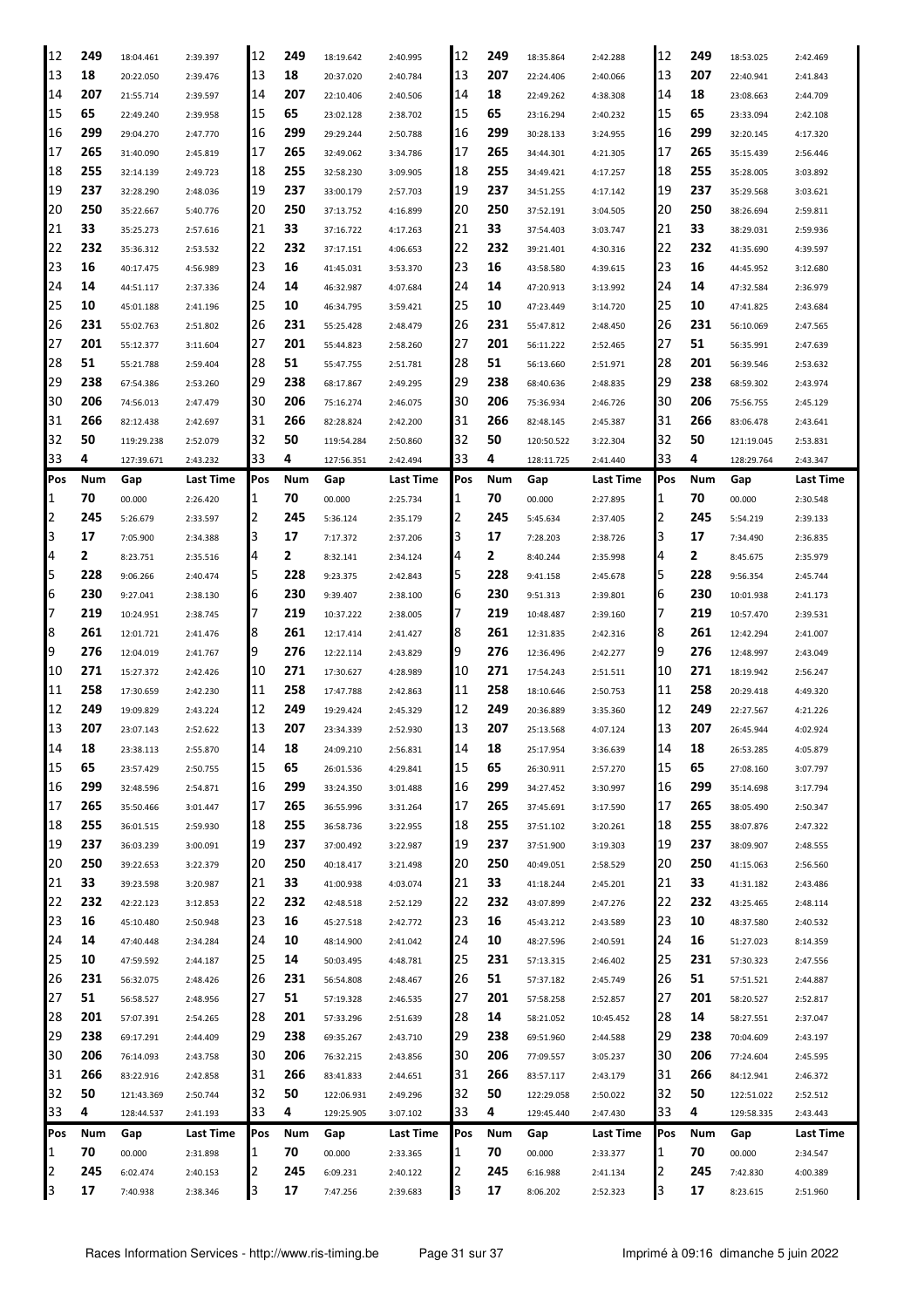| 4        | 2          | 8:49.110               | 2:35.333             | 4        | 2          | 8:52.008               | 2:36.263             | 14         | 2          | 10:21.618              | 4:02.987             | 4        | 2          | 12:12.690              | 4:25.619             |
|----------|------------|------------------------|----------------------|----------|------------|------------------------|----------------------|------------|------------|------------------------|----------------------|----------|------------|------------------------|----------------------|
| 5        | 228        | 10:07.827              | 2:43.371             | 5        | 230        | 10:31.856              | 2:54.359             | 15         | 230        | 10:51.867              | 2:53.388             | 5        | 230        | 12:26.447              | 4:09.127             |
| 6        | 230        | 10:10.862              | 2:40.822             | 6        | 219        | 11:26.791              | 2:53.955             | 6          | 219        | 11:44.262              | 2:50.848             | 6        | 228        | 12:39.104              | 3:26.421             |
| 17       | 219        | 11:06.201              | 2:40.629             | 7        | 228        | 11:28.583              | 3:54.121             | 17         | 228        | 11:47.230              | 2:52.024             | 7        | 219        | 12:44.501              | 3:34.786             |
| 8        | 276        | 13:07.475              | 2:50.376             | 8        | 276        | 15:01.606              | 4:27.496             | 8          | 276        | 15:17.242              | 2:49.013             | 8        | 276        | 16:46.866              | 4:04.171             |
| 9        | 261        | 15:43.868              | 5:33.472             | 9        | 261        | 17:27.948              | 4:17.445             | 19         | 261        | 17:58.134              | 3:03.563             | 9        | 261        | 18:23.523              | 2:59.936             |
| 10       | 271        | 20:04.465              | 4:16.421             | 10       | 271        | 20:34.617              | 3:03.517             | 10         | 271        | 21:01.415              | 3:00.175             | 10       | 271        | 21:50.725              | 3:23.857             |
| 11       | 258        | 20:49.060              | 2:51.540             | 11       | 258        | 21:58.876              | 3:43.181             | 11         | 258        | 24:05.183              | 4:39.684             | 11       | 258        | 24:42.364              | 3:11.728             |
| 12       | 249        |                        |                      | 12       | 249        |                        |                      | 12         | 249        |                        |                      | 12       | 249        |                        |                      |
|          |            | 22:51.483              | 2:55.814             |          |            | 23:20.122              | 3:02.004             |            |            | 24:17.851              | 3:31.106             |          |            | 25:00.257              | 3:16.953             |
| 13       | 207        | 28:56.125              | 4:42.079             | 13       | 207        | 29:37.812              | 3:15.052             | 13         | 207        | 29:53.183              | 2:48.748             | 13       | 207        | 30:01.879              | 2:43.243             |
| 14       | 18         | 29:00.494              | 4:39.107             | 14       | 18         | 29:41.091              | 3:13.962             | 14         | 18         | 29:54.204              | 2:46.490             | 14       | 18         | 30:03.992              | 2:44.335             |
| 15       | 65         | 29:14.872              | 4:38.610             | 15       | 65         | 29:54.936              | 3:13.429             | 15         | 65         | 30:10.857              | 2:49.298             | 15       | 65         | 30:21.410              | 2:45.100             |
| 16       | 299        | 35:35.522              | 2:52.722             | 16       | 299        | 38:18.512              | 5:16.355             | 16         | 299        | 38:30.493              | 2:45.358             | 16       | 299        | 38:39.403              | 2:43.457             |
| 17       | 255        | 38:24.054              | 2:48.076             | 17       | 255        | 38:34.501              | 2:43.812             | 17         | 237        | 38:44.311              | 2:42.620             | 17       | 237        | 38:53.593              | 2:43.829             |
| 18       | 237        | 38:24.620              | 2:46.611             | 18       | 237        | 38:35.068              | 2:43.813             | 18         | 255        | 38:46.359              | 2:45.235             | 18       | 255        | 38:55.470              | 2:43.658             |
| 19       | 265        | 38:27.356              | 2:53.764             | 19       | 265        | 38:37.468              | 2:43.477             | 19         | 265        | 38:47.288              | 2:43.197             | 19       | 265        | 38:56.189              | 2:43.448             |
| 20       | 250        | 41:39.180              | 2:56.015             | 20       | 33         | 41:54.335              | 2:45.028             | 20         | 33         | 42:06.176              | 2:45.218             | 20       | 33         | 42:15.033              | 2:43.404             |
| 21       | 33         | 41:42.672              | 2:43.388             | 21       | 250        | 42:06.894              | 3:01.079             | 21         | 250        | 42:31.876              | 2:58.359             | 21       | 250        | 42:53.490              | 2:56.161             |
| 22       | 232        | 43:36.948              | 2:43.381             | 22       | 232        | 43:46.857              | 2:43.274             | 22         | 232        | 43:55.861              | 2:42.381             | 22       | 232        | 44:03.195              | 2:41.881             |
| 23       | 10         | 48:49.189              | 2:43.507             | 23       | 10         | 48:57.197              | 2:41.373             | 23         | 10         | 49:03.673              | 2:39.853             | 23       | 10         | 49:09.090              | 2:39.964             |
| 24       | 16         | 51:41.401              | 2:46.276             | 24       | 16         | 51:53.382              | 2:45.346             | 24         | 16         | 52:14.302              | 2:54.297             | 24       | 16         | 52:24.467              | 2:44.712             |
| 25       | 231        | 57:45.519              | 2:47.094             | 25       | 231        | 57:59.952              | 2:47.798             | 25         | 231        | 58:14.322              | 2:47.747             | 25       | 231        | 58:28.110              | 2:48.335             |
| 26       | 51         | 58:07.812              | 2:48.189             | 26       | 51         | 58:19.953              | 2:45.506             | 26         | 51         | 58:30.366              | 2:43.790             | 26       | 51         | 58:39.387              | 2:43.568             |
| 27       | 14         | 58:36.895              | 2:41.242             | 27       | 14         | 58:44.662              | 2:41.132             | 27         | 14         | 58:47.011              | 2:35.726             | 27       | 14         | 58:49.608              | 2:37.144             |
| 28       | 201        | 60:51.484              | 5:02.855             | 28       | 201        | 61:14.975              | 2:56.856             | 28         | 201        | 61:37.697              | 2:56.099             | 28       | 201        | 61:58.411              | 2:55.261             |
| 29       | 238        | 70:16.788              | 2:44.077             | 29       | 238        | 70:29.835              | 2:46.412             | 29         | 238        | 70:42.103              | 2:45.645             | 29       | 238        | 70:54.591              | 2:47.035             |
| 30       | 206        | 77:39.182              | 2:46.476             | 30       | 206        | 77:52.478              | 2:46.661             | 30         | 206        | 78:03.826              | 2:44.725             | 30       | 206        | 78:14.782              | 2:45.503             |
| 31       | 266        | 84:25.184              | 2:44.141             | 31       | 266        | 84:36.956              | 2:45.137             | 31         | 266        | 84:49.962              | 2:46.383             | 31       | 266        | 84:58.546              | 2:43.131             |
| 32       | 50         | 123:16.143             | 2:57.019             | 32       | 50         | 123:34.084             | 2:51.306             | 32         | 50         | 123:54.626             | 2:53.919             | 32       | 50         | 124:13.187             | 2:53.108             |
| 33       | 4          | 130:08.262             | 2:41.825             | 33       | 4          | 130:16.121             | 2:41.224             | 33         | 4          | 130:34.382             | 2:51.638             | 33       | 4          | 130:41.698             | 2:41.863             |
|          |            | Gap                    |                      | Pos      |            |                        |                      |            |            |                        |                      |          |            |                        |                      |
|          |            |                        |                      |          |            |                        |                      |            |            |                        |                      |          |            |                        |                      |
| Pos      | Num        |                        | Last Time            |          | Num        | Gap                    | Last Time            | <b>Pos</b> | Num        | Gap                    | Last Time            | Pos      | Num        | Gap                    | Last Time            |
| 1        | 70         | 00.000                 | 2:36.791             | 1        | 70         | 00.000                 | 2:50.044             | 11         | 70         | 00.000                 | 2:54.225             | 1        | 70         | 00.000                 | 4:08.284             |
| 2        | 245        | 9:55.971               | 4:49.932             | 2        | 245        | 11:11.489              | 4:05.562             | 12         | 245        | 12:55.761              | 4:38.497             | 2        | 245        | 12:02.157              | 3:14.680             |
| 3        | 17         | 9:58.560               | 4:11.736             | 3        | 17         | 11:14.193              | 4:05.677             | 13         | 17         | 12:59.440              | 4:39.472             | 3        | 17         | 12:04.171              | 3:13.015             |
| 4        | 2          | 12:17.421              | 2:41.522             | 4        | 2          | 12:04.524              | 2:37.147             | Ι4         | 2          | 13:17.754              | 4:07.455             | 4        | 2          | 12:23.082              | 3:13.612             |
| 5        | 230        | 12:51.970              | 3:02.314             | 5        | 230        | 13:00.651              | 2:58.725             | 15         | 230        | 13:30.331              | 3:23.905             | 5        | 230        | 12:39.983              | 3:17.936             |
| IЮ       | 228        | 14:07.755              | 4:05.442             | b        | 228        | 15:57.629              | 4:39.918             | Iр         | 228        | 16:14.750              | 3:11.346             | b        | 228        | 14:50.912              | 2:44.446             |
| 17       | 219        | 14:10.885              | 4:03.175             | 7        | 219        | 16:01.347              | 4:40.506             | 17         | 219        | 16:19.411              | 3:12.289             | 7        | 219        | 14:55.459              | 2:44.332             |
| 8        | 276        | 18:50.629              | 4:40.554             | 18       | 276        | 19:13.196              | 3:12.611             | 8          | 276        | 19:01.060              | 2:42.089             | 8        | 276        | 17:34.531              | 2:41.755             |
| 9        | 261        | 19:09.904              | 3:23.172             | 9        | 261        | 19:40.315              | 3:20.455             | 19         | 261        | 19:31.800              | 2:45.710             | 9        | 261        | 18:08.209              | 2:44.693             |
| 10       | 271        | 22:32.217              | 3:18.283             | 10       | 271        | 22:30.441              | 2:48.268             | 10         | 271        | 22:22.860              | 2:46.644             | 10       | 271        | 20:58.247              | 2:43.671             |
| 11       | 258        | 24:49.953              | 2:44.380             | 11       | 258        | 24:40.556              | 2:40.647             | 11         | 258        | 24:27.322              | 2:40.991             | 11       | 258        | 22:59.638              | 2:40.600             |
| 12       | 249        | 25:07.858              | 2:44.392             | 12       | 249        | 25:00.737              | 2:42.923             | 12         | 249        | 24:51.629              | 2:45.117             | 12       | 249        | 23:27.391              | 2:44.046             |
| 13       | 207        | 30:07.351              | 2:42.263             | 13       | 207        | 30:01.998              | 2:44.691             | 13         | 207        | 29:55.094              | 2:47.321             | 13       | 207        | 28:32.637              | 2:45.827             |
| 14       | 18         | 30:13.641              | 2:46.440             | 14       | 18         | 30:06.059              | 2:42.462             | 14         | 18         | 29:56.867              | 2:45.033             | 14       | 18         | 28:36.900              | 2:48.317             |
| 15       | 65         | 30:36.686              | 2:52.067             | 15       | 65         | 30:50.315              | 3:03.673             | 15         | 65         | 30:43.857              | 2:47.767             | 15       | 65         | 29:22.703              | 2:47.130             |
| 16       | 299        | 38:44.987              | 2:42.375             | 16       | 299        | 38:36.551              | 2:41.608             | 16         | 299        | 38:25.649              | 2:43.323             | 16       | 299        | 37:02.395              | 2:45.030             |
| 17       | 237        | 38:59.465              | 2:42.663             | 17       | 237        | 38:52.540              | 2:43.119             | 17         | 237        | 38:41.379              | 2:43.064             | 17       | 237        | 37:14.625              | 2:41.530             |
| 18       | 255        | 39:02.318              | 2:43.639             | 18       | 255        | 38:54.872              | 2:42.598             | 18         | 255        | 38:44.355              | 2:43.708             | 18       | 255        | 37:17.947              | 2:41.876             |
| 19       | 265        | 39:03.378              | 2:43.980             | 19       | 265        | 38:56.027              | 2:42.693             | 19         | 265        | 38:44.839              | 2:43.037             | 19       | 265        | 37:18.758              | 2:42.203             |
| 20       | 33         |                        |                      | 20       | 33         | 42:12.641              | 2:41.568             | 20         | 33         | 42:03.167              |                      | 20       | 33         | 40:36.734              |                      |
|          | 250        | 42:21.117              | 2:42.875             |          |            |                        |                      | 21         | 250        |                        | 2:44.751             |          |            |                        | 2:41.851             |
| 21       | 232        | 43:13.838              | 2:57.139             | 21       | 250        | 43:18.380              | 2:54.586             | 22         |            | 43:15.930              | 2:51.775             | 21       | 250        | 42:00.972              | 2:53.326             |
| 22       |            | 44:09.754              | 2:43.350             | 22       | 232        | 44:04.709              | 2:44.999             |            | 232        | 43:52.137              | 2:41.653             | 22       | 232        | 42:27.671              | 2:43.818             |
| 23       | 10         | 49:12.380              | 2:40.081             | 23       | 10         | 49:02.841              | 2:40.505             | 23         | 10         | 49:01.748              | 2:53.132             | 23       | 10         | 47:33.047              | 2:39.583             |
| 24       | 16         | 52:36.841              | 2:49.165             | 24       | 16         | 52:35.513              | 2:48.716             | 24         | 16         | 55:05.419              | 5:24.131             | 24       | 16         | 53:37.709              | 2:40.574             |
| 25       | 231        | 58:38.875              | 2:47.556             | 25       | 231        | 58:35.634              | 2:46.803             | 25         | 14         | 58:19.338              | 2:36.031             | 25       | 14         | 56:49.563              | 2:38.509             |
| 26       | 51         | 58:47.074              | 2:44.478             | 26       | 14         | 58:37.532              | 2:37.296             | 26         | 231        | 58:26.129              | 2:44.720             | 26       | 231        | 57:03.392              | 2:45.547             |
| 27       | 14         | 58:50.280              | 2:37.463             | 27       | 51         | 58:42.184              | 2:45.154             | 27         | 51         | 58:32.118              | 2:44.159             | 27       | 51         | 57:07.957              | 2:44.123             |
| 28       | 201        | 62:15.622              | 2:54.002             | 28       | 201        | 62:18.695              | 2:53.117             | 28         | 201        | 62:21.372              | 2:56.902             | 28       | 201        | 61:09.411              | 2:56.323             |
| 29<br>30 | 238<br>206 | 71:02.636<br>78:22.220 | 2:44.836<br>2:44.229 | 29<br>30 | 238<br>206 | 70:57.039<br>78:18.650 | 2:44.447<br>2:46.474 | 29<br>30   | 238<br>206 | 70:46.824<br>78:10.188 | 2:44.010<br>2:45.763 | 29<br>30 | 238<br>206 | 69:21.128<br>76:47.476 | 2:42.588<br>2:45.572 |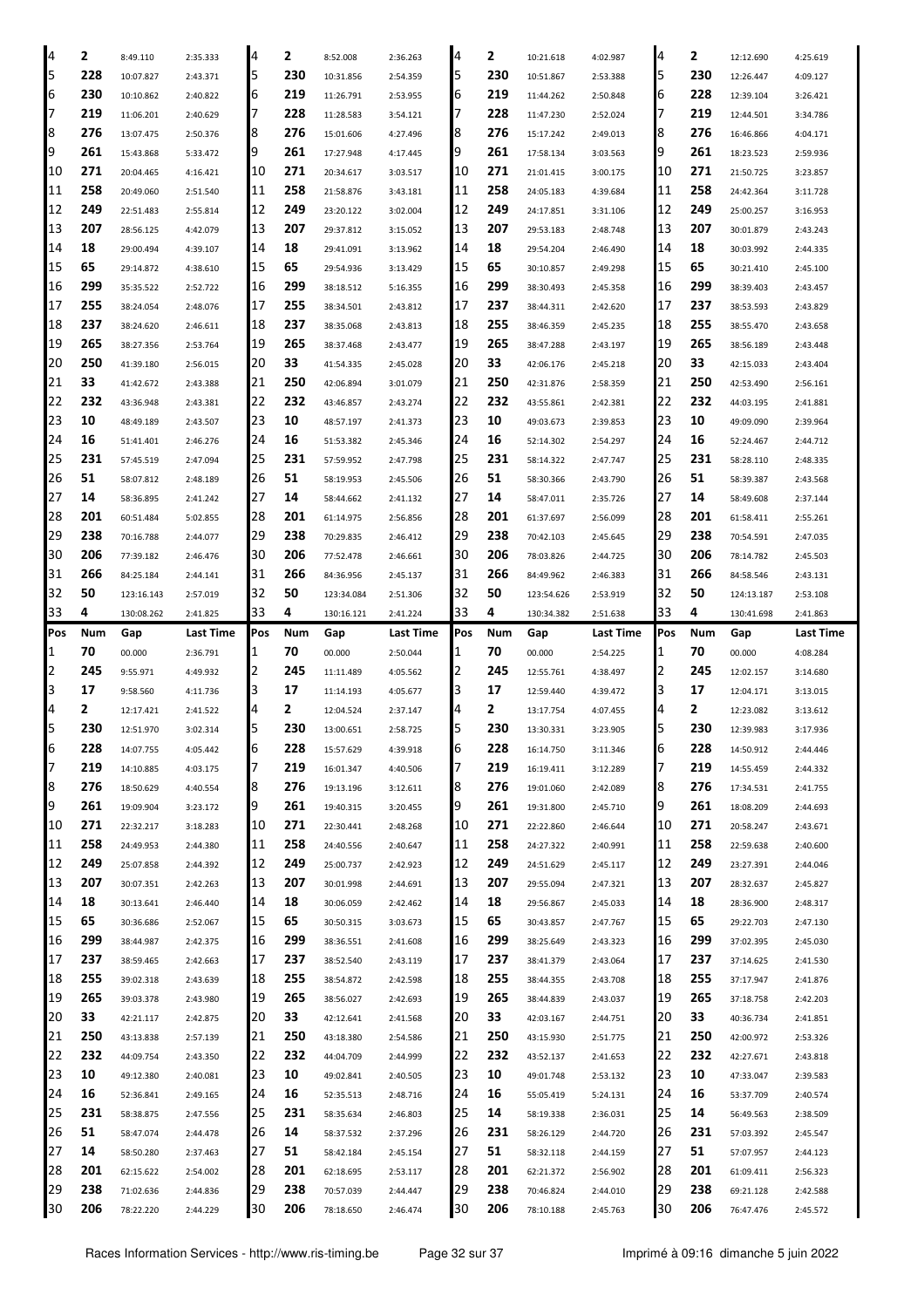| 31             | 266          | 85:05.269              | 2:43.514             | 31         | 266      | 84:58.436              | 2:43.211             | 31       | 266      | 84:49.392              | 2:45.181             | 31          | 266      | 83:30.741              | 2:49.633             |
|----------------|--------------|------------------------|----------------------|------------|----------|------------------------|----------------------|----------|----------|------------------------|----------------------|-------------|----------|------------------------|----------------------|
| 32             | 50           | 124:28.510             | 2:52.114             | 32         | 50       | 124:32.114             | 2:53.648             | 32       | 50       | 124:30.661             | 2:52.772             | 32          | 50       | 123:15.560             | 2:53.183             |
| 33             | 4            | 130:51.179             | 2:46.272             | 33         | 4        | 130:46.641             | 2:45.506             | 33       | 4        | 130:40.291             | 2:47.875             |             |          |                        |                      |
| Pos            | Num          | Gap                    | Last Time            | Pos        | Num      | Gap                    | Last Time            | Pos      | Num      | Gap                    | Last Time            | Pos         | Num      | Gap                    | <b>Last Time</b>     |
| 1              | 70           | 00.000                 | 4:02.521             | 1          | 70       | 00.000                 | 4:41.693             | 1        | 70       | 00.000                 | 3:15.204             | 1           | 70       | 00.000                 | 2:35.490             |
| 2              | 17           | 10:43.637              | 2:41.987             | 2          | 17       | 8:42.794               | 2:40.850             | 2        | 17       | 8:08.286               | 2:40.696             | 2           | 17       | 8:18.370               | 2:45.574             |
| 3              | 245          | 10:45.018              | 2:45.382             | 3          | 245      | 8:48.991               | 2:45.666             | 3        | 2        | 8:15.924               | 2:36.618             | 3           | 2        | 8:18.773               | 2:38.339             |
| 4              | 2            |                        |                      | 4          | 2        |                        |                      | 4        | 245      |                        |                      | 4           | 245      |                        |                      |
|                | 230          | 11:00.114              | 2:39.553             | 5          | 230      | 8:54.510               | 2:36.089             |          |          | 8:19.466               | 2:45.679             | 5           | 230      | 8:26.468               | 2:42.492             |
| 5              |              | 11:24.327              | 2:46.865             |            |          | 9:28.675               | 2:46.041             | 15       | 230      | 8:55.397               | 2:41.926             |             |          | 9:02.409               | 2:42.502             |
| 6              | 228          | 13:32.595              | 2:44.204             | 6          | 228      | 11:33.604              | 2:42.702             | 6        | 219      | 10:58.053              | 2:39.132             | 6           | 219      | 11:03.744              | 2:41.181             |
| 17             | 219          | 13:34.620              | 2:41.682             | 7          | 219      | 11:34.125              | 2:41.198             | 7        | 228      | 11:00.713              | 2:42.313             | 7           | 228      | 11:11.311              | 2:46.088             |
| 8              | 276          | 16:13.155              | 2:41.145             | 8          | 276      | 14:12.620              | 2:41.158             | 18       | 276      | 13:37.955              | 2:40.539             | 8           | 276      | 13:44.234              | 2:41.769             |
| 9              | 261          | 16:49.619              | 2:43.931             | 9          | 261      | 14:49.957              | 2:42.031             | 19       | 261      | 14:18.805              | 2:44.052             | 9           | 261      | 14:26.674              | 2:43.359             |
| 10             | 271          | 19:39.255              | 2:43.529             | 10         | 271      | 17:41.513              | 2:43.951             | 10       | 271      | 17:09.697              | 2:43.388             | 10          | 271      | 17:26.004              | 2:51.797             |
| 11             | 258          | 21:37.768              | 2:40.651             | 11         | 258      | 19:35.579              | 2:39.504             | 11       | 258      | 19:00.221              | 2:39.846             | 11          | 258      | 19:05.878              | 2:41.147             |
| 12             | 249          | 22:08.064              | 2:43.194             | 12         | 249      | 20:09.254              | 2:42.883             | 12       | 249      | 19:35.708              | 2:41.658             | 12          | 249      | 19:43.007              | 2:42.789             |
| 13             | 207          | 27:12.432              | 2:42.316             | 13         | 207      | 25:14.698              | 2:43.959             | 13       | 207      | 24:41.894              | 2:42.400             | 13          | 207      | 24:48.108              | 2:41.704             |
| 14             | 18           | 27:16.185              | 2:41.806             | 14         | 18       | 25:16.198              | 2:41.706             | 14       | 65       | 25:38.784              | 2:42.999             | 14          | 65       | 25:47.084              | 2:43.790             |
| 15             | 65           | 28:08.465              | 2:48.283             | 15         | 65       | 26:10.989              | 2:44.217             | 15       | 18       | 26:44.076              | 4:43.082             | 15          | 18       | 26:59.406              | 2:50.820             |
| 16             | 299          | 35:41.483              | 2:41.609             | 16         | 299      | 33:40.505              | 2:40.715             | 16       | 299      | 33:05.971              | 2:40.670             | 16          | 299      | 33:11.436              | 2:40.955             |
| 17             | 237          | 35:53.264              | 2:41.160             | 17         | 237      | 33:57.141              | 2:45.570             | 17       | 265      | 33:30.256              | 2:46.387             | 17          | 265      | 33:38.133              | 2:43.367             |
| 18             | 255          | 35:57.548              | 2:42.122             | 18         | 255      | 33:58.235              | 2:42.380             | 18       | 255      | 33:46.108              | 3:03.077             | 18          | 237      | 34:04.307              | 2:43.546             |
| 19             | 265          | 35:58.560              | 2:42.323             | 19         | 265      | 33:59.073              | 2:42.206             | 19       | 237      | 33:56.251              | 3:14.314             | 19          | 33       | 36:55.592              | 2:41.988             |
| 20             | 33           | 39:16.201              | 2:41.988             | 20         | 33       | 37:15.881              | 2:41.373             | 20       | 33       | 36:49.094              | 2:48.417             | 20          | 232      | 38:38.098              | 2:41.033             |
| 21             | 250          |                        |                      | 21         | 250      |                        |                      | 21       | 232      |                        |                      | 21          | 250      |                        |                      |
|                | 232          | 40:52.579              | 2:54.128             |            | 232      | 39:05.203              | 2:54.317             |          |          | 38:32.555              | 2:41.573             | 22          |          | 38:59.821              | 2:52.157             |
| 22             |              | 41:05.725              | 2:40.575             | 22         |          | 39:06.186              | 2:42.154             | 22       | 250      | 38:43.154              | 2:53.155             |             | 10       | 43:41.510              | 2:41.936             |
| 23             | 10           | 46:09.937              | 2:39.411             | 23         | 10       | 44:09.438              | 2:41.194             | 23       | 10       | 43:35.064              | 2:40.830             | 23          | 16       | 49:47.128              | 2:40.925             |
| 24             | 16           | 52:16.568              | 2:41.380             | 24         | 16       | 50:16.096              | 2:41.221             | 24       | 16       | 49:41.693              | 2:40.801             | 24          | 14       | 52:42.026              | 2:37.385             |
| 25             | 14           | 55:24.495              | 2:37.453             | 25         | 14       | 53:18.470              | 2:35.668             | 25       | 14       | 52:40.131              | 2:36.865             | 25          | 231      | 53:33.720              | 2:45.795             |
| 26             | 231          | 55:46.530              | 2:45.659             | 26         | 231      | 53:52.303              | 2:47.466             | 26       | 231      | 53:23.415              | 2:46.316             | 26          | 51       | 53:36.212              | 2:45.128             |
| 27             | 51           | 55:50.583              | 2:45.147             | 27         | 51       | 53:55.897              | 2:47.007             | 27       | 51       | 53:26.574              | 2:45.881             | 27          | 201      | 58:03.637              | 2:51.683             |
| 128            | 201          | 60:00.238              | 2:53.348             | 28         | 201      | 58:10.388              | 2:51.843             | 28       | 201      | 57:47.444              | 2:52.260             | 28          | 238      | 66:18.200              | 2:48.750             |
| 29             |              |                        |                      |            |          |                        |                      |          |          |                        |                      |             |          |                        |                      |
|                | 238          | 68:17.442              | 2:58.835             | 29         | 238      | 66:18.392              | 2:42.643             | 29       | 238      | 66:04.940              | 3:01.752             | 29          | 206      | 73:18.516              | 2:45.682             |
| 30             | 206          | 75:31.955              | 2:47.000             | 30         | 206      | 73:35.984              | 2:45.722             | 30       | 206      | 73:08.324              | 2:47.544             | 30          | 266      | 86:19.660              | 8:55.053             |
| 31             | 266          | 82:19.656              | 2:51.436             | 31         | 266      | 80:29.154              | 2:51.191             | 31       | 266      | 80:00.097              | 2:46.147             |             |          |                        |                      |
| 32             | 50           | 122:05.390             | 2:52.351             |            |          |                        |                      |          |          |                        |                      |             |          |                        |                      |
| <b>Pos</b>     | Num          | Gap                    | Last Time            | <b>Pos</b> | Num      | Gap                    | Last Time            | Pos      | Num      | Gap                    | Last Time            | <b>IPos</b> | Num      | Gap                    | Last Time            |
| 1              | 70           | 00.000                 | 2:34.945             | 1          | 70       | 00.000                 | 2:34.939             | 11       | 70       | 00.000                 | 2:35.691             | 1           | 70       | 00.000                 | 2:37.061             |
|                |              |                        |                      |            |          |                        |                      | 12       | 2        |                        |                      |             |          |                        |                      |
| $\overline{2}$ | $\mathbf{2}$ | 8:20.703               | 2:36.875             | 2          | 2        | 8:21.668               | 2:35.904             |          |          | 8:22.727               | 2:36.750             | 2           | 2        | 8:21.738               | 2:36.072             |
| 3              | 17           | 8:24.003               | 2:40.578             | 3          | 17       | 8:28.231               | 2:39.167             | 3        | 17       | 8:31.155               | 2:38.615             | 3           | 17       | 8:32.381               | 2:38.287             |
| 4              | 245          | 8:37.572               | 2:46.049             | 4          | 245      | 8:52.228               | 2:49.595             | 4        | 245      | 9:01.678               | 2:45.141             | 4           | 245      | 9:09.371               | 2:44.754             |
| 5              | 230          | 9:09.316               | 2:41.852             | 5          | 230      | 9:16.260               | 2:41.883             | I5       | 230      | 9:22.651               | 2:42.082             | 5           | 230      | 9:27.695               | 2:42.105             |
| 6              | 219          | 11:08.944              | 2:40.145             | 6          | 219      | 11:13.611              | 2:39.606             | 6        | 219      | 11:19.891              | 2:41.971             | 6           | 219      | 11:21.954              | 2:39.124             |
| 17             | 228          | 11:19.725              | 2:43.359             | 7          | 228      | 11:27.617              | 2:42.831             | 17       | 228      | 11:34.672              | 2:42.746             | 7           | 228      | 11:39.550              | 2:41.939             |
| 8              | 276          | 13:50.092              | 2:40.803             | 18         | 276      | 13:56.242              | 2:41.089             | 8        | 276      | 14:00.849              | 2:40.298             | 8           | 276      | 14:05.018              | 2:41.230             |
| 9              | 261          | 14:33.751              | 2:42.022             | 9          | 261      | 14:40.935              | 2:42.123             | 19       | 261      | 14:48.044              | 2:42.800             | 9           | 261      | 14:54.307              | 2:43.324             |
| 10             | 271          | 17:35.877              | 2:44.818             | 10         | 271      | 17:44.421              | 2:43.483             | 10       | 271      | 17:51.200              | 2:42.470             | 10          | 271      | 17:56.683              | 2:42.544             |
| 11             | 258          | 19:11.264              | 2:40.331             | 11         | 258      | 19:15.522              | 2:39.197             | 11       | 258      | 19:19.032              | 2:39.201             | 11          | 258      | 19:21.417              | 2:39.446             |
| 12             | 249          | 19:53.460              | 2:45.398             | 12         | 249      | 20:00.019              | 2:41.498             | 12       | 249      | 20:05.421              | 2:41.093             | 12          | 249      | 20:08.621              | 2:40.261             |
| 13             | 207          | 24:54.377              | 2:41.214             | 13         | 207      | 25:01.234              | 2:41.796             | 13       | 207      | 25:06.106              | 2:40.563             | 13          | 207      | 25:09.289              | 2:40.244             |
| 14             | 65           | 26:05.015              | 2:52.876             | 14         | 18       | 27:30.053              | 2:51.272             | 14       | 18       | 27:45.469              | 2:51.107             | 14          | 65       | 28:03.093              | 2:44.710             |
| 15             | 18           | 27:13.720              | 2:49.259             | 15         | 65       | 27:46.698              | 4:16.622             | 15       | 65       | 27:55.444              | 2:44.437             | 15          | 18       | 28:04.789              | 2:56.381             |
| 16             | 299          | 33:16.721              | 2:40.230             | 16         | 299      | 33:21.903              | 2:40.121             | 16       | 299      | 33:30.026              | 2:43.814             | 16          | 299      | 33:33.561              | 2:40.596             |
| 17             | 265          | 33:47.966              | 2:44.778             | 17         | 265      | 33:54.516              | 2:41.489             | 17       | 265      | 34:04.087              | 2:45.262             | 17          | 265      | 34:10.239              | 2:43.213             |
| 18             | 237          | 34:13.500              | 2:44.138             | 18         | 237      | 34:22.479              | 2:43.918             | 18       | 237      | 34:32.316              | 2:45.528             | 18          | 237      | 34:37.038              | 2:41.783             |
| 19             | 33           | 37:00.453              | 2:39.806             | 19         | 33       | 37:07.060              | 2:41.546             | 19       | 33       | 37:11.398              | 2:40.029             | 19          | 33       | 37:14.219              | 2:39.882             |
| 20             | 232          | 38:45.057              | 2:41.904             | 20         | 232      | 38:51.454              |                      | 20       | 232      | 38:58.796              | 2:43.033             | 20          | 232      | 39:04.242              | 2:42.507             |
|                | 250          |                        |                      |            | 250      |                        | 2:41.336             |          |          |                        |                      |             | 250      |                        |                      |
| 21             |              | 39:17.619              | 2:52.743             | 21         |          | 39:35.981              | 2:53.301             | 21       | 250      | 39:54.810              | 2:54.520             | 21          |          | 40:10.919              | 2:53.170             |
| 22<br>23       | 10<br>16     | 43:48.056<br>49:52.791 | 2:41.491<br>2:40.608 | 22<br>23   | 10<br>16 | 43:54.764<br>49:59.088 | 2:41.647<br>2:41.236 | 22<br>23 | 10<br>16 | 43:59.654<br>50:04.296 | 2:40.581<br>2:40.899 | 22<br>23    | 10<br>16 | 44:03.175<br>50:06.723 | 2:40.582<br>2:39.488 |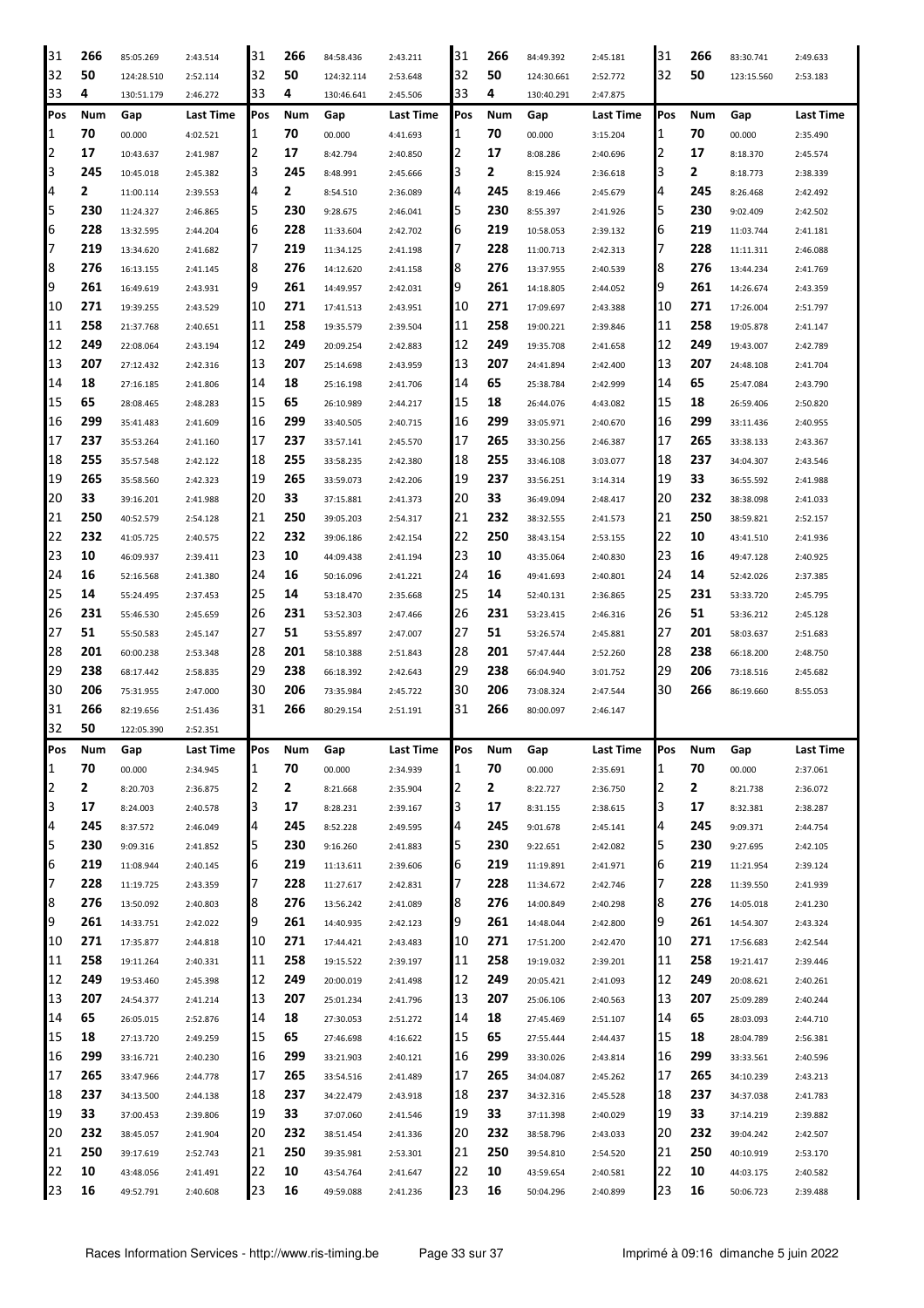|     | 14  | 52:43.646 | 2:36.565  | 24  | 14  | 52:48.901 | 2:40.194  | 24  | 14  | 52:50.318 | 2:37.108         | 24         | 14  | 52:49.465 | 2:36.208  |
|-----|-----|-----------|-----------|-----|-----|-----------|-----------|-----|-----|-----------|------------------|------------|-----|-----------|-----------|
| 25  | 231 | 53:44.474 | 2:45.699  | 25  | 231 | 53:54.995 | 2:45.460  | 25  | 231 | 54:06.282 | 2:46.978         | 25         | 231 | 54:18.723 | 2:49.502  |
| 26  | 51  | 55:36.827 | 4:35.560  | 26  | 51  | 55:43.152 | 2:41.264  | 26  | 51  | 55:51.596 | 2:44.135         | 26         | 51  | 55:57.378 | 2:42.843  |
| 27  | 201 | 58:21.729 | 2:53.037  | 27  | 201 | 58:55.623 | 3:08.833  | 27  | 201 | 59:12.970 | 2:53.038         | 27         | 201 | 59:28.831 | 2:52.922  |
| 28  | 238 | 66:33.839 | 2:50.584  | 28  | 238 | 66:45.556 | 2:46.656  | 28  | 238 | 66:57.268 | 2:47.403         | 28         | 238 | 67:06.922 | 2:46.715  |
| 29  | 206 | 73:29.510 | 2:45.939  | 29  | 206 | 73:38.871 | 2:44.300  | 29  | 206 | 73:47.857 | 2:44.677         | 29         | 206 | 73:57.506 | 2:46.710  |
| 30  | 266 | 86:26.941 | 2:42.226  | 30  | 266 | 86:33.564 | 2:41.562  | 30  | 266 | 86:38.914 | 2:41.041         | 30         | 266 | 86:44.830 | 2:42.977  |
| Pos | Num | Gap       | Last Time | Pos | Num | Gap       | Last Time | Pos | Num | Gap       | <b>Last Time</b> | Pos        | Num | Gap       | Last Time |
| 1   | 70  | 00.000    | 2:36.057  | 1   | 70  | 00.000    | 2:35.216  | 1   | 70  | 00.000    | 2:34.637         | 1          | 70  | 00.000    | 2:34.781  |
| 2   | 2   | 8:21.740  | 2:36.059  | 2   | 2   | 8:21.925  | 2:35.401  | 2   | 2   | 8:23.027  | 2:35.739         | 12         | 2   | 8:23.297  | 2:35.051  |
| 3   | 17  | 8:35.806  | 2:39.482  | 3   | 17  | 8:39.565  | 2:38.975  | З   | 17  | 8:45.137  | 2:40.209         | 3          | 17  | 8:50.484  | 2:40.128  |
| 4   | 245 | 9:16.988  | 2:43.674  | 4   | 245 | 9:25.351  | 2:43.579  | 4   | 245 | 9:33.690  | 2:42.976         | 4          | 245 | 9:41.414  | 2:42.505  |
| 5   | 230 | 9:34.561  | 2:42.923  | 5   | 230 | 9:40.828  | 2:41.483  | 5   | 230 | 11:06.583 | 4:00.392         | 5          | 230 | 11:16.832 | 2:45.030  |
| 6   | 219 | 11:25.511 | 2:39.614  | 6   | 219 | 11:29.178 | 2:38.883  | 6   | 219 | 11:34.466 | 2:39.925         | 6          | 219 | 11:47.094 | 2:47.409  |
| 7   | 228 | 11:44.494 | 2:41.001  | 7   | 228 | 11:52.518 | 2:43.240  | 7   | 228 | 12:00.468 | 2:42.587         | 17         | 228 | 12:06.412 | 2:40.725  |
| 8   | 276 | 14:08.309 | 2:39.348  | 8   | 276 | 14:14.586 | 2:41.493  | 8   | 276 | 14:20.933 | 2:40.984         | 8          | 276 | 14:26.035 | 2:39.883  |
| 9   | 261 | 14:59.957 | 2:41.707  | 9   | 261 | 15:06.890 | 2:42.149  | 9   | 261 | 15:13.751 | 2:41.498         | 9          | 261 | 15:21.420 | 2:42.450  |
| 10  | 271 | 18:02.774 | 2:42.148  | 10  | 271 | 18:10.800 | 2:43.242  | 10  | 271 | 18:22.395 | 2:46.232         | 10         | 271 | 18:30.065 | 2:42.451  |
| 11  | 258 | 19:25.462 | 2:40.102  | 11  | 258 | 19:30.355 | 2:40.109  | 11  | 258 | 19:35.477 | 2:39.759         | 11         | 258 | 19:39.978 | 2:39.282  |
| 12  | 249 | 20:14.671 | 2:42.107  | 12  | 249 | 20:21.828 | 2:42.373  | 12  | 249 | 20:28.529 | 2:41.338         | 12         | 249 | 20:35.912 | 2:42.164  |
| 13  | 207 | 25:17.956 | 2:44.724  | 13  | 207 | 25:24.361 | 2:41.621  | 13  | 207 | 25:29.910 | 2:40.186         | 13         | 207 | 25:36.273 | 2:41.144  |
| 14  | 65  | 28:11.505 | 2:44.469  | 14  | 65  | 28:20.462 | 2:44.173  | 14  | 65  | 28:46.586 | 3:00.761         | 14         | 65  | 28:59.087 | 2:47.282  |
| 15  | 18  | 29:09.748 | 3:41.016  | 15  | 299 | 33:48.091 | 2:42.344  | 15  | 299 | 33:55.242 | 2:41.788         | 15         | 299 | 34:03.012 | 2:42.551  |
| 16  | 299 | 33:40.963 | 2:43.459  | 16  | 265 | 34:26.247 | 2:43.902  | 16  | 265 | 34:36.140 | 2:44.530         | 16         | 265 | 34:44.472 | 2:43.113  |
| 17  | 265 | 34:17.561 | 2:43.379  | 17  | 237 | 34:53.205 | 2:44.011  | 17  | 237 | 35:01.499 | 2:42.931         | 17         | 237 | 35:08.849 | 2:42.131  |
| 18  | 237 | 34:44.410 | 2:43.429  | 18  | 33  | 37:26.624 | 2:41.956  | 18  | 33  | 37:34.295 | 2:42.308         | 18         | 33  | 37:39.898 | 2:40.384  |
| 19  | 33  | 37:19.884 | 2:41.722  | 19  | 232 | 39:16.654 | 2:42.085  | 19  | 232 | 39:23.776 | 2:41.759         | 19         | 232 | 39:31.502 | 2:42.507  |
| 20  | 232 | 39:09.785 | 2:41.600  | 20  | 250 | 40:43.404 | 2:51.118  | 20  | 250 | 41:00.006 | 2:51.239         | 20         | 250 | 41:18.492 | 2:53.267  |
| 21  | 250 | 40:27.502 | 2:52.640  | 21  | 10  | 44:14.426 | 2:40.403  | 21  | 10  | 44:21.795 | 2:42.006         | 21         | 10  | 46:16.567 | 4:29.553  |
| 22  | 10  | 44:09.239 | 2:42.121  | 22  | 16  | 50:18.374 | 2:40.382  | 22  | 16  | 50:24.222 | 2:40.485         | 22         | 16  | 50:29.451 | 2:40.010  |
| 23  |     |           |           |     |     |           |           |     |     |           |                  |            |     |           |           |
|     | 16  | 50:13.208 | 2:42.542  | 23  | 14  | 52:52.831 | 2:37.968  | 23  | 14  | 52:54.687 | 2:36.493         | 23         | 14  | 52:56.808 | 2:36.902  |
| 24  | 14  | 52:50.079 | 2:36.671  | 24  | 231 | 54:40.686 | 2:46.017  | 24  | 231 | 54:53.189 | 2:47.140         | 24         | 231 | 55:03.622 | 2:45.214  |
| 25  | 231 | 54:29.885 | 2:47.219  | 25  | 51  | 56:15.594 | 2:43.615  | 25  | 51  | 56:22.892 | 2:41.935         | 25         | 51  | 56:31.034 | 2:42.923  |
| 26  | 51  | 56:07.195 | 2:45.874  | 26  | 201 | 60:01.153 | 2:52.703  | 26  | 201 | 60:18.010 | 2:51.494         | 26         | 201 | 60:35.736 | 2:52.507  |
| 27  | 201 | 59:43.666 | 2:50.892  | 27  | 238 | 67:26.698 | 2:45.109  | 27  | 238 | 67:38.046 | 2:45.985         | 27         | 238 | 67:48.649 | 2:45.384  |
| 28  | 238 | 67:16.805 | 2:45.940  | 28  | 206 | 74:18.639 | 2:46.776  | 28  | 206 | 74:31.981 | 2:47.979         | 28         | 206 | 74:42.774 | 2:45.574  |
| 29  | 206 | 74:07.079 | 2:45.630  | 29  | 266 | 86:56.488 | 2:42.099  | 29  | 266 | 87:03.768 | 2:41.917         | 29         | 266 | 87:11.480 | 2:42.493  |
| 30  | 266 | 86:49.605 | 2:40.832  | 30  | 18  | 90:16.166 | 63:41.634 | 30  | 18  | 90:38.594 | 2:57.065         | 30         | 18  | 91:01.068 | 2:57.255  |
| Pos | Num | Gap       | Last Time | Pos | Num | Gap       | Last Time | Pos | Num | Gap       | Last Time        | <b>Pos</b> | Num | Gap       | Last Time |
| 1   | 70  | 00.000    | 2:35.389  | 1   | 70  | 00.000    | 2:34.874  | 1   | 70  | 00.000    | 2:34.564         | 1          | 70  | 00.000    | 2:34.144  |
| 2   | 2   | 8:24.397  | 2:36.489  | 2   | 2   | 8:25.009  | 2:35.486  | 2   | 2   | 8:25.952  | 2:35.507         | 12         | 2   | 8:26.913  | 2:35.105  |
| 3   | 17  | 8:54.520  | 2:39.425  | 3   | 17  | 9:06.006  | 2:46.360  | 3   | 17  | 9:12.708  | 2:41.266         | 3          | 17  | 9:16.516  | 2:37.952  |
| 4   | 245 | 9:49.723  | 2:43.698  | 4   | 245 | 9:57.788  | 2:42.939  | 4   | 245 | 10:05.410 | 2:42.186         | 4          | 245 | 10:14.528 | 2:43.262  |
| 5   | 230 | 11:25.537 | 2:44.094  | 5   | 230 | 11:33.899 | 2:43.236  | 5   | 230 | 11:41.213 | 2:41.878         | 5          | 230 | 11:51.765 | 2:44.696  |
| 6   | 219 | 11:50.171 | 2:38.466  | 6   | 219 | 11:54.734 | 2:39.437  | 6   | 219 | 11:59.535 | 2:39.365         | 16         | 219 | 12:04.885 | 2:39.494  |
| 7   | 228 | 12:12.919 | 2:41.896  | 17  | 228 | 12:22.263 | 2:44.218  | 17  | 228 | 12:29.422 | 2:41.723         | 17         | 228 | 12:36.976 | 2:41.698  |
| 8   | 276 | 14:29.972 | 2:39.326  | 18  | 276 | 14:34.837 | 2:39.739  | 8   | 276 | 14:39.815 | 2:39.542         | 8          | 276 | 14:45.988 | 2:40.317  |
| 9   | 261 | 15:27.862 | 2:41.831  | 9   | 261 | 15:34.735 | 2:41.747  | 9   | 261 | 15:41.606 | 2:41.435         | 9          | 261 | 15:49.247 | 2:41.785  |
| 10  | 271 | 18:38.207 | 2:43.531  | 10  | 271 | 18:48.016 | 2:44.683  | 10  | 271 | 18:56.846 | 2:43.394         | 10         | 271 | 19:06.860 | 2:44.158  |
| 11  | 258 | 19:45.349 | 2:40.760  | 11  | 258 | 19:51.170 | 2:40.695  | 11  | 258 | 19:59.732 | 2:43.126         | 11         | 258 | 20:06.331 | 2:40.743  |
| 12  | 249 | 20:41.322 | 2:40.799  | 12  | 249 | 20:48.319 | 2:41.871  | 12  | 249 | 20:56.709 | 2:42.954         | 12         | 249 | 21:04.421 | 2:41.856  |
| 13  | 207 | 25:42.113 | 2:41.229  | 13  | 207 | 25:48.355 | 2:41.116  | 13  | 207 | 25:54.781 | 2:40.990         | 13         | 207 | 26:03.517 | 2:42.880  |
| 14  | 65  | 30:40.123 | 4:16.425  | 14  | 65  | 31:11.482 | 3:06.233  | 14  | 65  | 31:28.666 | 2:51.748         | 14         | 65  | 31:46.099 | 2:51.577  |
| 15  | 299 | 34:09.433 | 2:41.810  | 15  | 299 | 34:16.572 | 2:42.013  | 15  | 299 | 34:22.891 | 2:40.883         | 15         | 299 | 34:31.017 | 2:42.270  |
| 16  | 265 | 34:53.447 | 2:44.364  | 16  | 265 | 35:00.869 | 2:42.296  | 16  | 265 | 35:09.673 | 2:43.368         | 16         | 265 | 35:19.865 | 2:44.336  |
| 17  | 237 | 35:17.146 | 2:43.686  | 17  | 237 | 35:24.389 | 2:42.117  | 17  | 237 | 37:13.959 | 4:24.134         | 17         | 237 | 37:31.226 | 2:51.411  |
| 18  | 33  | 37:44.301 | 2:39.792  | 18  | 33  | 37:48.203 | 2:38.776  | 18  | 33  | 37:53.291 | 2:39.652         | 18         | 33  | 38:00.905 | 2:41.758  |
| 19  | 232 | 39:38.072 | 2:41.959  | 19  | 232 | 39:44.691 | 2:41.493  | 19  | 232 | 39:51.325 | 2:41.198         | 19         | 232 | 39:57.026 | 2:39.845  |
| 20  | 250 | 41:31.814 | 2:48.711  | 20  | 250 | 43:40.826 | 4:43.886  | 20  | 250 | 44:31.421 | 3:25.159         | 20         | 250 | 46:03.901 | 4:06.624  |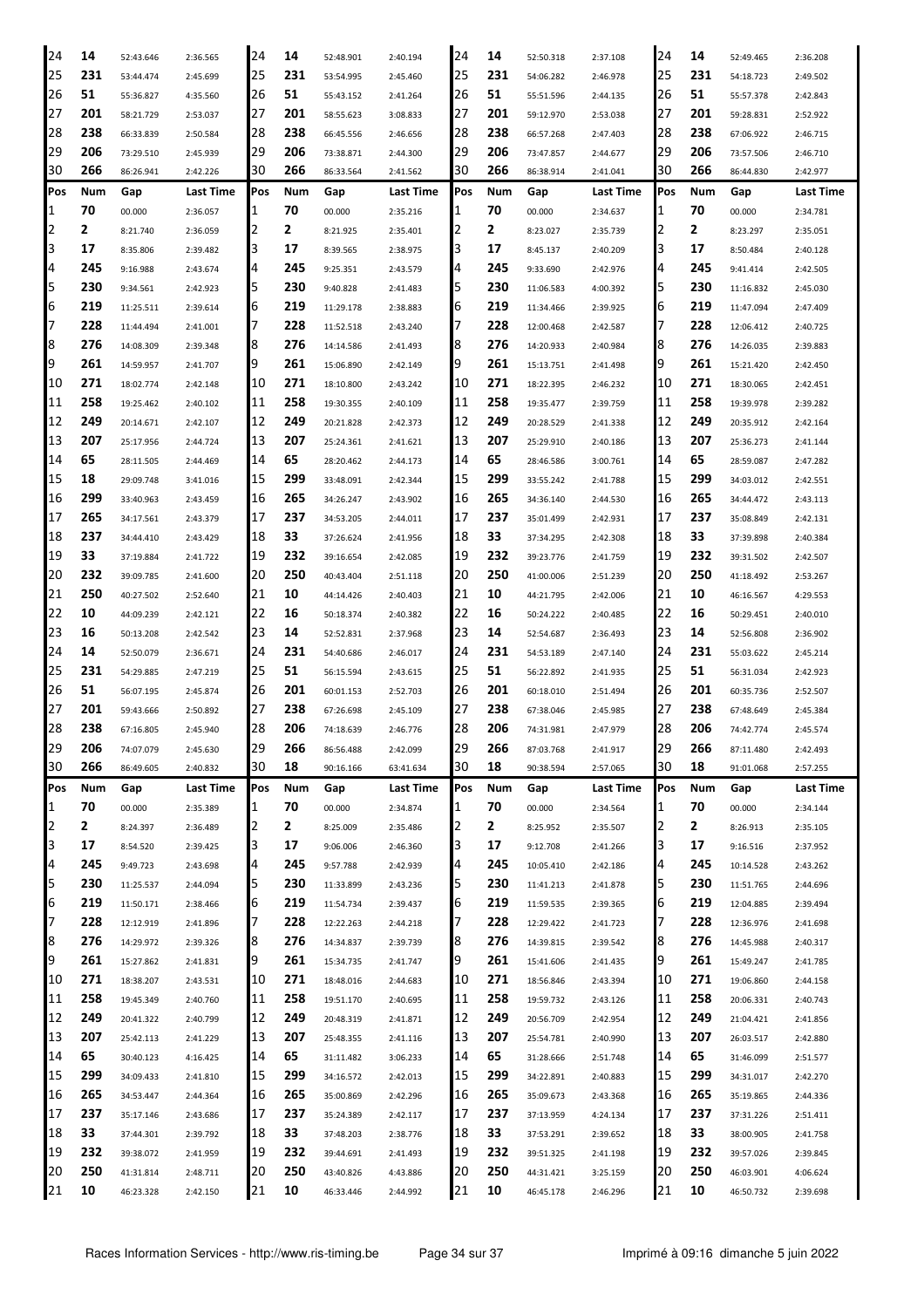| 22  | 16  | 50:35.294 | 2:41.232  | 22      | 16  | 50:40.807 | 2:40.387         | 22  | 16  | 50:46.205 | 2:39.962  | 22         | 16  | 50:53.212 | 2:41.151  |
|-----|-----|-----------|-----------|---------|-----|-----------|------------------|-----|-----|-----------|-----------|------------|-----|-----------|-----------|
| 23  | 14  | 53:00.225 | 2:38.806  | 23      | 14  | 53:03.961 | 2:38.610         | 23  | 14  | 53:08.988 | 2:39.591  | 23         | 231 | 55:45.213 | 2:47.496  |
| 24  | 231 | 55:12.188 | 2:43.955  | 24      | 231 | 55:20.657 | 2:43.343         | 24  | 231 | 55:31.861 | 2:45.768  | 24         | 51  | 57:16.383 | 2:52.322  |
| 25  | 51  | 56:41.599 | 2:45.954  | 25      | 51  | 56:49.609 | 2:42.884         | 25  | 51  | 56:58.205 | 2:43.160  | 25         | 14  | 59:33.457 | 8:58.613  |
| 26  | 201 | 60:53.028 | 2:52.681  | 26      | 201 | 61:13.338 | 2:55.184         | 26  | 201 | 61:30.432 | 2:51.658  | 26         | 201 | 61:47.578 | 2:51.290  |
| 27  | 238 | 68:03.525 | 2:50.265  | 27      | 238 | 68:13.553 | 2:44.902         | 27  | 238 | 68:23.987 | 2:44.998  | 27         | 238 | 68:33.420 | 2:43.577  |
| 28  | 206 | 74:50.568 | 2:43.183  | 28      | 206 | 75:00.101 | 2:44.407         | 28  | 206 | 75:12.547 | 2:47.010  | 28         | 206 | 75:23.239 | 2:44.836  |
| 29  | 266 | 87:23.894 |           |         |     |           |                  |     |     |           |           |            |     |           |           |
|     |     |           | 2:47.803  |         |     |           |                  |     |     |           |           |            |     |           |           |
| Pos | Num | Gap       | Last Time | Pos     | Num | Gap       | <b>Last Time</b> | Pos | Num | Gap       | Last Time | <b>Pos</b> | Num | Gap       | Last Time |
| 1   | 70  | 00.000    | 2:32.505  | 1       | 70  | 00.000    | 4:04.010         | 1   | 70  | 00.000    | 2:35.681  | 1          | 70  | 00.000    | 2:36.120  |
| 2   | 2   | 8:30.515  | 2:36.107  | 2       | 2   | 7:01.499  | 2:34.994         |     | 2   | 7:41.226  | 3:15.408  | 2          | 2   | 7:40.430  | 2:35.324  |
| 3   | 17  | 9:23.071  | 2:39.060  | 3       | 17  | 7:59.813  | 2:40.752         | З   | 17  | 8:05.170  | 2:41.038  | 3          | 17  | 8:09.261  | 2:40.211  |
| 4   | 245 | 10:23.104 | 2:41.081  | 4       | 245 | 9:03.792  | 2:44.698         | 4   | 245 | 9:11.068  | 2:42.957  | 4          | 245 | 9:16.705  | 2:41.757  |
| 5   | 230 | 12:01.718 | 2:42.458  | 5       | 230 | 10:39.230 | 2:41.522         | 5   | 230 | 10:46.239 | 2:42.690  | 5          | 230 | 10:53.966 | 2:43.847  |
| 6   | 219 | 12:12.186 | 2:39.806  | 16      | 219 | 10:48.602 | 2:40.426         | 6   | 219 | 10:53.098 | 2:40.177  | 6          | 219 | 10:57.509 | 2:40.531  |
| 7   | 228 | 12:45.869 | 2:41.398  | 7       | 228 | 11:23.309 | 2:41.450         |     | 228 | 11:28.374 | 2:40.746  | 7          | 228 | 11:33.315 | 2:41.061  |
| 8   | 276 | 14:53.333 | 2:39.850  | 8       | 276 | 13:30.338 | 2:41.015         | 8   | 276 | 13:34.893 | 2:40.236  | 8          | 276 | 13:40.766 | 2:41.993  |
| 9   | 261 | 16:00.221 | 2:43.479  | 19      | 261 | 14:38.860 | 2:42.649         | 9   | 261 | 14:46.424 | 2:43.245  | 9          | 261 | 14:52.882 | 2:42.578  |
| 10  | 271 | 19:17.016 | 2:42.661  | 10      | 271 | 17:56.830 | 2:43.824         | 10  | 271 | 18:04.357 | 2:43.208  | 10         | 271 | 18:12.918 | 2:44.681  |
| 11  | 258 | 20:14.308 | 2:40.482  | 11      | 258 | 19:09.369 | 2:59.071         | 11  | 258 | 19:15.232 | 2:41.544  | 11         | 258 | 19:22.118 | 2:43.006  |
| 12  | 249 | 21:12.890 | 2:40.974  | 12      | 249 | 19:50.506 | 2:41.626         | 12  | 249 | 19:55.364 | 2:40.539  | 12         | 249 | 20:00.080 | 2:40.836  |
| 13  | 207 | 26:14.175 | 2:43.163  | 13      | 207 | 26:37.936 | 4:27.771         | 13  | 207 | 26:47.332 | 2:45.077  | 13         | 207 | 27:00.008 | 2:48.796  |
| 14  | 65  | 32:05.878 | 2:52.284  | 14      | 65  | 30:53.481 | 2:51.613         | 14  | 65  | 31:10.590 | 2:52.790  | 14         | 65  | 31:25.397 | 2:50.927  |
| 15  | 299 | 34:39.382 | 2:40.870  | 15      | 299 | 33:16.250 | 2:40.878         | 15  | 299 | 33:21.428 | 2:40.859  | 15         | 299 | 33:26.721 | 2:41.413  |
| 16  | 265 | 35:33.088 | 2:45.728  | 16      | 265 | 34:11.461 | 2:42.383         | 16  | 265 | 34:19.355 | 2:43.575  | 16         | 265 | 34:29.709 | 2:46.474  |
| 17  | 237 | 37:47.177 | 2:48.456  | 17      | 237 | 36:30.486 | 2:47.319         | 17  | 237 | 36:42.829 | 2:48.024  | 17         | 33  | 36:49.845 | 2:38.271  |
| 18  | 33  | 38:07.883 | 2:39.483  | 18      | 33  | 36:42.854 | 2:38.981         | 18  | 33  | 36:47.694 | 2:40.521  | 18         | 237 | 36:53.196 | 2:46.487  |
| 19  | 232 | 40:04.977 | 2:40.456  | 19      | 232 | 38:43.358 | 2:42.391         | 19  | 232 | 38:51.382 | 2:43.705  | 19         | 232 | 38:57.090 | 2:41.828  |
| 20  | 10  | 46:56.880 | 2:38.653  | 20      | 10  | 45:31.527 | 2:38.657         | 20  | 10  | 45:33.835 | 2:37.989  | 20         | 10  | 45:39.013 | 2:41.298  |
| 21  | 250 | 47:52.843 | 4:21.447  | 21      | 250 | 46:36.684 | 2:47.851         | 21  | 250 | 46:49.994 | 2:48.991  | 21         | 250 | 47:01.182 | 2:47.308  |
| 22  | 16  | 51:00.371 | 2:39.664  | 22      | 16  | 49:37.494 | 2:41.133         | 22  | 16  | 49:45.590 | 2:43.777  | 22         | 16  | 49:49.437 | 2:39.967  |
| 23  | 231 | 55:57.444 | 2:44.736  | 23      | 231 | 54:38.163 | 2:44.729         | 23  | 231 | 54:47.215 | 2:44.733  | 23         | 231 | 54:56.056 | 2:44.961  |
| 24  | 51  | 57:33.377 | 2:49.499  | 24      | 51  | 56:07.800 | 2:38.433         | 24  | 51  | 56:18.420 | 2:46.301  | 24         | 51  | 56:33.224 | 2:50.924  |
| 25  | 14  | 59:45.079 | 2:44.127  | 25      | 14  | 58:20.083 | 2:39.014         | 25  | 14  | 58:24.106 | 2:39.704  | 25         | 14  | 58:28.792 | 2:40.806  |
| 26  | 201 | 62:05.274 | 2:50.201  | 26      | 201 | 60:51.924 | 2:50.660         | 26  | 201 | 61:06.675 | 2:50.432  | 26         | 201 | 61:23.071 | 2:52.516  |
| 27  | 238 | 68:44.620 | 2:43.705  | 27      | 238 | 67:24.091 | 2:43.481         | 27  | 238 | 67:31.543 | 2:43.133  | 27         | 238 | 67:39.861 | 2:44.438  |
| 28  | 206 | 75:38.475 | 2:47.741  | 28      | 206 | 74:39.800 | 3:05.335         |     |     |           |           |            |     |           |           |
| Pos | Num | Gap       | Last Time | Pos     | Num | Gap       | Last Time        | Pos | Num | Gap       | Last Time | Pos        | Num | Gap       | Last Time |
| 1   | 70  | 00.000    | 2:35.830  | 1       | 70  | 00.000    | 2:37.149         | 1   | 70  | 00.000    | 2:36.342  | 1          | 70  | 00.000    | 2:34.582  |
| 2   | 2   |           | 2:36.044  | 2       | 2   |           |                  | 2   | 2   |           |           | 2          | 2   | 7:40.990  | 2:35.949  |
| 3   | 17  | 7:40.644  |           | 3       | 17  | 7:39.742  | 2:36.247         | з   | 17  | 7:39.623  | 2:36.223  | 3          | 17  |           |           |
| 4   | 245 | 8:17.210  | 2:43.779  |         | 245 | 8:20.571  | 2:40.510         |     | 245 | 8:24.408  | 2:40.179  | 4          | 245 | 8:32.432  | 2:42.606  |
| 5   | 230 | 9:22.449  | 2:41.574  | 14<br>5 | 219 | 9:27.761  | 2:42.461         | 4   |     | 9:33.952  | 2:42.533  | 5          | 219 | 9:41.276  | 2:41.906  |
|     |     | 10:59.607 | 2:41.471  |         |     | 11:05.151 | 2:40.029         | 5   | 219 | 11:08.630 | 2:39.821  |            |     | 11:13.275 | 2:39.227  |
| 6   | 219 | 11:02.271 | 2:40.592  | 6       | 230 | 11:05.679 | 2:43.221         | 16  | 230 | 11:10.244 | 2:40.907  | 6          | 230 | 11:17.681 | 2:42.019  |
| 7   | 228 | 11:50.324 | 2:52.839  | 7       | 228 | 11:57.187 | 2:44.012         | 7   | 228 | 12:04.023 | 2:43.178  | 7          | 228 | 12:10.928 | 2:41.487  |
| 8   | 276 | 13:44.603 | 2:39.667  | 18      | 276 | 13:47.310 | 2:39.856         | 8   | 276 | 13:50.283 | 2:39.315  | 8          | 276 | 13:55.505 | 2:39.804  |
| 9   | 261 | 14:59.519 | 2:42.467  | 19      | 261 | 15:06.221 | 2:43.851         | 9   | 261 | 15:12.549 | 2:42.670  | 9          | 261 | 15:19.828 | 2:41.861  |
| 10  | 271 | 18:21.522 | 2:44.434  | 10      | 271 | 18:27.805 | 2:43.432         | 10  | 271 | 18:34.849 | 2:43.386  | 10         | 271 | 18:43.084 | 2:42.817  |
| 11  | 258 | 19:28.645 | 2:42.357  | 11      | 258 | 19:33.752 | 2:42.256         | 11  | 258 | 19:39.270 | 2:41.860  | 11         | 258 | 19:47.822 | 2:43.134  |
| 12  | 249 | 20:06.942 | 2:42.692  | 12      | 249 | 20:11.865 | 2:42.072         | 12  | 249 | 20:17.255 | 2:41.732  | 12         | 249 | 20:23.873 | 2:41.200  |
| 13  | 207 | 27:05.950 | 2:41.772  | 13      | 207 | 27:12.220 | 2:43.419         | 13  | 207 | 27:19.482 | 2:43.604  | 13         | 207 | 27:41.954 | 2:57.054  |
| 14  | 65  | 31:39.748 | 2:50.181  | 14      | 65  | 32:11.677 | 3:09.078         | 14  | 65  | 32:29.791 | 2:54.456  | 14         | 65  | 32:46.796 | 2:51.587  |
| 15  | 299 | 33:32.019 | 2:41.128  | 15      | 299 | 33:36.300 | 2:41.430         | 15  | 299 | 33:40.348 | 2:40.390  | 15         | 299 | 33:47.170 | 2:41.404  |
| 16  | 265 | 34:37.505 | 2:43.626  | 16      | 265 | 34:42.972 | 2:42.616         | 16  | 265 | 34:50.819 | 2:44.189  | 16         | 265 | 35:06.437 | 2:50.200  |
| 17  | 33  | 36:54.070 | 2:40.055  | 17      | 33  | 36:56.376 | 2:39.455         | 17  | 33  | 37:00.150 | 2:40.116  | 17         | 33  | 37:07.658 | 2:42.090  |
| 18  | 237 | 37:02.072 | 2:44.706  | 18      | 237 | 37:10.075 | 2:45.152         | 18  | 237 | 37:20.989 | 2:47.256  | 18         | 237 | 37:37.794 | 2:51.387  |
| 19  | 232 | 39:03.680 | 2:42.420  | 19      | 232 | 39:09.127 | 2:42.596         | 19  | 232 | 39:19.009 | 2:46.224  | 19         | 232 | 39:26.950 | 2:42.523  |
| 20  | 10  | 45:45.760 | 2:42.577  | 20      | 10  | 45:48.851 | 2:40.240         | 20  | 10  | 45:50.092 | 2:37.583  | 20         | 10  | 45:55.534 | 2:40.024  |
| 21  | 250 | 47:12.853 | 2:47.501  | 21      | 250 | 47:23.770 | 2:48.066         | 21  | 250 | 47:32.852 | 2:45.424  | 21         | 250 | 47:46.772 | 2:48.502  |
| 22  | 16  | 49:53.840 | 2:40.233  | 22      | 16  | 49:57.536 | 2:40.845         | 22  | 16  | 50:00.273 | 2:39.079  | 22         | 16  | 50:05.649 | 2:39.958  |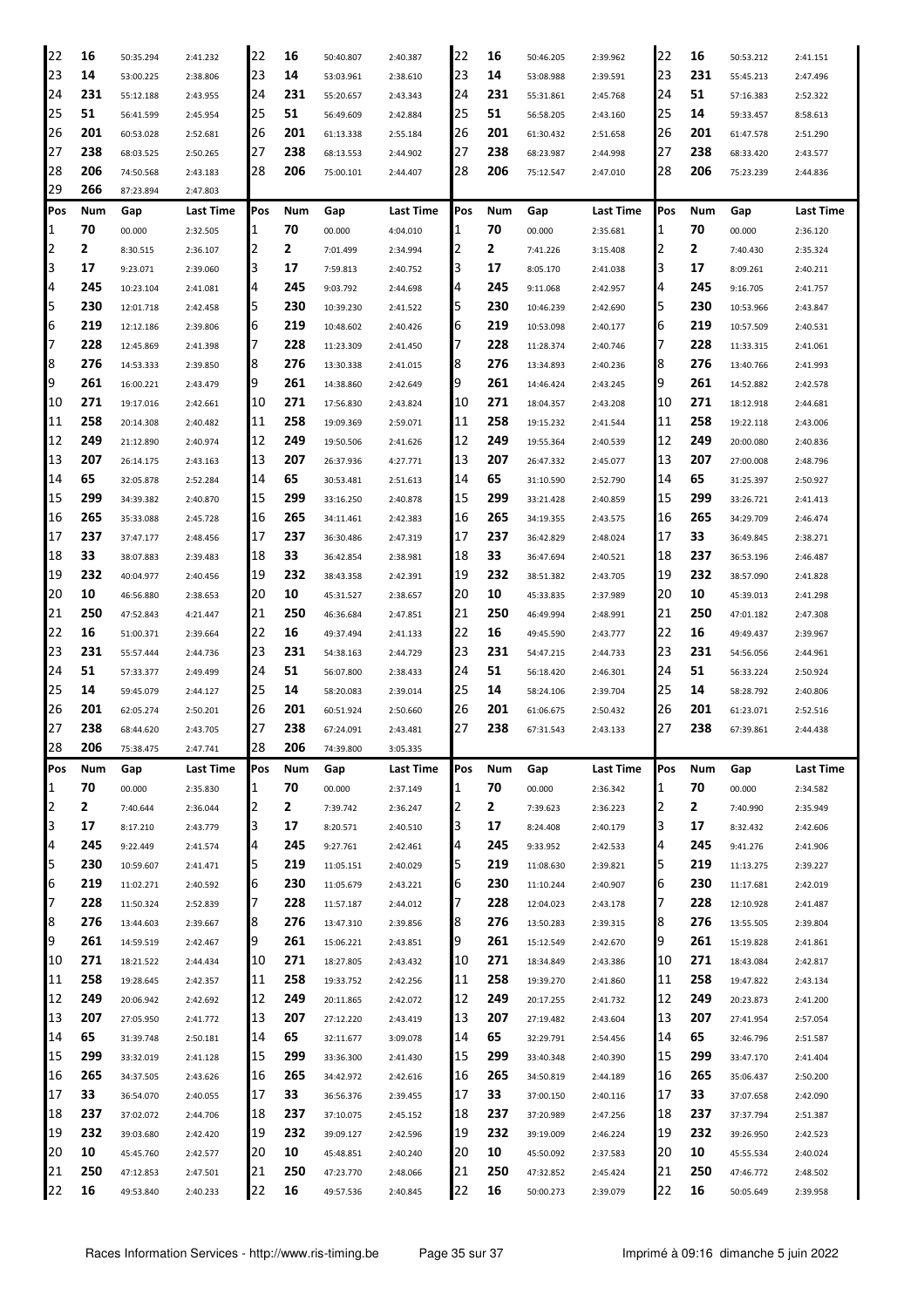| 23       | 231        | 55:04.905 | 2:44.679         | 23       | 231        | 55:12.847 | 2:45.091         | 23       | 231        | 55:23.395 | 2:46.890         | 23       | 231        | 55:35.901 | 2:47.088  |
|----------|------------|-----------|------------------|----------|------------|-----------|------------------|----------|------------|-----------|------------------|----------|------------|-----------|-----------|
| 24       | 51         | 56:43.401 | 2:46.007         | 24       | 51         | 56:56.002 | 2:49.750         | 24       | 51         | 57:13.831 | 2:54.171         | 24       | 51         | 57:27.049 | 2:47.800  |
| 25       | 14         | 58:31.784 | 2:38.822         | 25       | 14         | 58:34.197 | 2:39.562         | 25       | 14         | 58:38.756 | 2:40.901         |          |            |           |           |
| 26       | 201        | 61:37.829 | 2:50.588         |          |            |           |                  |          |            |           |                  |          |            |           |           |
| 27       | 238        | 68:15.315 | 3:11.284         |          |            |           |                  |          |            |           |                  |          |            |           |           |
| Pos      | Num        | Gap       | <b>Last Time</b> | Pos      | Num        | Gap       | <b>Last Time</b> | Pos      | Num        | Gap       | <b>Last Time</b> | Pos      | Num        | Gap       | Last Time |
| 1        | 70         | 00.000    | 2:35.571         | 1        | 70         | 00.000    | 2:35.200         | 1        | 70         | 00.000    | 2:33.850         | 1        | 70         | 00.000    | 2:35.684  |
| 2        | 2          |           |                  | 2        | 2          |           |                  | 2        | 2          |           |                  | 2        | 2          |           |           |
|          |            | 7:42.013  | 2:36.594         |          |            | 7:42.925  | 2:36.112         |          |            | 7:45.259  | 2:36.184         |          |            | 7:55.144  | 2:45.569  |
| 3        | 17         | 8:37.631  | 2:40.770         | 3        | 17         | 8:43.422  | 2:40.991         | 3        | 17         | 8:49.959  | 2:40.387         | 3        | 17         | 8:53.381  | 2:39.106  |
| 4        | 245        | 9:50.795  | 2:45.090         | 4        | 245        | 9:59.476  | 2:43.881         | 4        | 245        | 10:08.536 | 2:42.910         | 4        | 245        | 10:16.259 | 2:43.407  |
| 5        | 219        | 11:19.010 | 2:41.306         | 5        | 219        | 11:24.428 | 2:40.618         | 5        | 219        | 11:29.768 | 2:39.190         | 5        | 219        | 11:33.645 | 2:39.561  |
| 6        | 230        | 11:24.141 | 2:42.031         | 6        | 230        | 11:30.954 | 2:42.013         | 6        | 230        | 11:40.523 | 2:43.419         | 6        | 230        | 11:46.993 | 2:42.154  |
| 7        | 228        | 12:58.846 | 3:23.489         | 7        | 228        | 13:05.318 | 2:41.672         | 7        | 228        | 13:12.482 | 2:41.014         | 7        | 228        | 13:18.083 | 2:41.285  |
| 8        | 276        | 13:59.983 | 2:40.049         | 8        | 276        | 14:03.848 | 2:39.065         | 8        | 276        | 14:09.567 | 2:39.569         | 8        | 276        | 14:13.322 | 2:39.439  |
| 9        | 261        | 15:28.441 | 2:44.184         | 9        | 261        | 15:36.647 | 2:43.406         | 9        | 261        | 15:44.167 | 2:41.370         | 9        | 261        | 15:49.497 | 2:41.014  |
| 10       | 271        | 18:50.904 | 2:43.391         | 10       | 271        | 18:58.688 | 2:42.984         | 10       | 271        | 19:07.315 | 2:42.477         | 10       | 271        | 19:14.457 | 2:42.826  |
| 11       | 258        | 19:57.767 | 2:45.516         | 11       | 258        | 20:06.181 | 2:43.614         | 11       | 258        | 20:15.733 | 2:43.402         | 11       | 258        | 20:24.492 | 2:44.443  |
| 12       | 249        | 20:30.609 | 2:42.307         | 12       | 249        | 20:51.624 | 2:56.215         | 12       | 249        | 21:02.311 | 2:44.537         | 12       | 249        | 21:09.359 | 2:42.732  |
| 13       | 207        | 27:50.947 | 2:44.564         | 13       | 207        | 27:59.392 | 2:43.645         | 13       | 207        | 28:10.010 | 2:44.468         | 13       | 207        | 28:18.567 | 2:44.241  |
| 14       | 65         | 33:04.272 | 2:53.047         | 14       | 65         | 33:22.443 | 2:53.371         | 14       | 65         | 33:39.061 | 2:50.468         | 14       | 65         | 33:54.352 | 2:50.975  |
| 15       | 299        | 33:52.056 | 2:40.457         | 15       | 299        | 33:56.410 | 2:39.554         | 15       | 299        | 34:02.600 | 2:40.040         | 15       | 299        | 34:07.725 | 2:40.809  |
| 16       | 265        |           |                  | 16       | 265        |           |                  | 16       | 265        |           |                  | 16       | 265        |           |           |
|          |            | 35:24.533 | 2:53.667         |          |            | 35:43.273 | 2:53.940         |          |            | 36:01.248 | 2:51.825         |          |            | 36:16.844 | 2:51.280  |
| 17       | 33         | 37:12.825 | 2:40.738         | 17       | 33         | 37:18.041 | 2:40.416         | 17       | 33         | 37:23.335 | 2:39.144         | 17       | 33         | 37:26.864 | 2:39.213  |
| 18       | 237        | 37:48.067 | 2:45.844         | 18       | 237        | 38:00.604 | 2:47.737         | 18       | 237        | 38:14.124 | 2:47.370         | 18       | 237        | 38:24.583 | 2:46.143  |
| 19       | 232        | 39:34.674 | 2:43.295         | 19       | 232        | 39:40.029 | 2:40.555         | 19       | 232        | 39:47.352 | 2:41.173         | 19       | 232        | 40:01.265 | 2:49.597  |
| 20       | 10         | 45:57.802 | 2:37.839         | 20       | 10         | 46:01.485 | 2:38.883         | 20       | 10         | 46:06.736 | 2:39.101         | 20       | 250        | 48:49.713 | 3:01.445  |
| 21       | 250        | 47:59.652 | 2:48.451         | 21       | 250        | 48:11.561 | 2:47.109         | 21       | 250        | 48:23.952 | 2:46.241         | 21       | 10         | 49:21.557 | 5:50.505  |
| 22       | 16         | 50:11.289 | 2:41.211         | 22       | 16         | 50:17.125 | 2:41.036         | 22       | 16         | 50:27.425 | 2:44.150         |          |            |           |           |
| 23       | 231        | 55:47.935 | 2:47.605         |          |            |           |                  |          |            |           |                  |          |            |           |           |
|          | Num        | Gap       | Last Time        | Pos      | Num        | Gap       | <b>Last Time</b> | Pos      | Num        | Gap       | <b>Last Time</b> | Pos      | <b>Num</b> | Gap       | Last Time |
| Pos      |            |           |                  |          |            |           |                  |          |            |           |                  |          |            |           |           |
| 1        | 70         | 00.000    | 2:33.828         | 1        | 70         | 00.000    | 2:34.628         | 1        | 70         | 00.000    | 2:34.518         | 1        | 70         | 00.000    | 2:34.782  |
| 2        | 2          | 7:56.664  | 2:35.348         | 2        | 2          | 7:56.822  | 2:34.786         | 2        | 2          | 7:58.029  | 2:35.725         | 2        | 2          | 7:59.087  | 2:35.840  |
| 3        | 17         | 8:59.633  | 2:40.080         | 3        | 17         | 9:03.809  | 2:38.804         | 3        | 17         | 9:08.363  | 2:39.072         | 3        | 17         | 9:14.431  | 2:40.850  |
| 4        | 245        | 10:26.756 |                  | 4        | 245        | 10:36.714 |                  | 4        | 245        | 10:45.179 |                  | 4        | 245        | 10:53.974 |           |
|          |            |           | 2:44.325         |          |            |           | 2:44.586         |          |            |           | 2:42.983         |          |            |           | 2:43.577  |
| 5        | 219        | 11:39.282 | 2:39.465         | 5        | 219        | 11:43.019 | 2:38.365         | 5        | 219        | 11:48.359 | 2:39.858         | 5        | 219        | 11:52.040 | 2:38.463  |
| 6        | 230        | 11:54.061 | 2:40.896         | 6        | 230        | 12:01.601 | 2:42.168         | 6        | 230        | 12:08.597 | 2:41.514         | 6        | 230        | 12:16.488 | 2:42.673  |
|          | 228        | 13:24.929 | 2:40.674         | 7        | 228        | 13:30.271 | 2:39.970         | 7        | 228        | 13:36.397 | 2:40.644         | 7        | 228        | 13:41.760 | 2:40.145  |
| 8        | 276        | 14:18.030 | 2:38.536         | 8        | 276        | 14:23.095 | 2:39.693         | 8        | 276        | 14:27.379 | 2:38.802         | 8        | 276        | 14:34.379 | 2:41.782  |
| 9        | 261        | 15:56.046 | 2:40.377         | 9        | 261        | 16:02.429 | 2:41.011         | 9        | 261        | 16:09.037 | 2:41.126         | 9        | 261        | 16:15.350 | 2:41.095  |
| 10       | 271        | 19:23.318 | 2:42.689         | 10       | 271        | 19:36.828 | 2:48.138         | 10       | 271        | 19:53.193 | 2:50.883         | 10       | 271        | 20:01.654 | 2:43.243  |
| 11       | 258        | 20:33.209 | 2:42.545         | 11       | 258        | 20:42.058 | 2:43.477         | 11       | 258        | 20:49.726 | 2:42.186         | 11       | 258        | 20:58.523 | 2:43.579  |
| 12       | 249        | 21:17.607 | 2:42.076         | 12       | 249        | 21:26.681 | 2:43.702         | 12       | 249        | 21:33.798 | 2:41.635         | 12       | 249        | 21:40.878 | 2:41.862  |
| 13       | 207        | 28:29.908 | 2:45.169         | 13       | 207        | 28:40.420 | 2:45.140         | 13       | 207        | 28:49.788 | 2:43.886         | 13       | 207        | 28:58.950 | 2:43.944  |
| 14       | 65         | 34:10.701 | 2:50.177         | 14       | 299        | 34:19.865 | 2:40.116         | 14       | 299        | 34:28.011 | 2:42.664         | 14       | 299        | 34:33.701 | 2:40.472  |
| 15       | 299        | 34:14.377 | 2:40.480         | 15       | 65         | 34:44.958 | 3:08.885         | 15       | 65         | 35:04.839 | 2:54.399         | 15       | 65         | 35:25.014 | 2:54.957  |
| 16       | 265        | 36:33.711 | 2:50.695         | 16       | 265        | 36:48.560 | 2:49.477         | 16       | 265        | 37:01.095 | 2:47.053         | 16       | 265        | 37:14.133 | 2:47.820  |
| 17       | 237        | 38:36.659 | 2:45.904         | 17       | 237        | 38:47.500 | 2:45.469         | 17       | 237        | 39:01.785 | 2:48.803         | 17       | 237        | 39:25.445 | 2:58.442  |
| 18       | 232        | 40:09.500 | 2:42.063         | 18       | 232        | 40:15.100 | 2:40.228         | 18       | 232        | 40:23.061 | 2:42.479         |          |            |           |           |
| Pos      | Num        | Gap       | Last Time        | Pos      | Num        | Gap       | Last Time        | Pos      | Num        | Gap       | Last Time        | Pos      | Num        | Gap       | Last Time |
| 1        | 70         | 00.000    | 2:35.201         | 1        | 70         | 00.000    | 2:35.727         | 1        | 70         | 00.000    | 2:35.067         | 1        | 70         | 00.000    | 2:35.090  |
| 2        | 2          | 7:59.159  | 2:35.273         | 2        | 2          | 8:01.551  | 2:38.119         | 2        | 2          | 8:00.752  | 2:34.268         | 2        | 2          | 8:00.391  | 2:34.729  |
| 3        |            |           |                  | 3        |            |           |                  | 3        | 17         |           |                  | 3        |            |           |           |
|          | 17         | 9:16.600  | 2:37.370         |          | 17         | 9:22.702  | 2:41.829         |          |            | 9:30.973  | 2:43.338         |          | 17         | 9:33.950  | 2:38.067  |
| 4        | 245        | 11:00.814 | 2:42.041         | 4        | 245        | 11:07.126 | 2:42.039         | 4        | 245        | 11:13.702 | 2:41.643         | 4        | 245        | 11:29.568 | 2:50.956  |
| 5        | 219        | 11:58.783 | 2:41.944         | 5        | 219        | 12:06.685 | 2:43.629         | 5        | 219        | 12:09.474 | 2:37.856         | 5        | 219        | 12:12.547 | 2:38.163  |
| 6        | 230        | 12:24.614 | 2:43.327         | 6        | 230        | 12:28.666 | 2:39.779         | 6        | 230        | 12:35.452 | 2:41.853         | 6        | 230        | 12:41.613 | 2:41.251  |
| 7        | 228        | 13:47.030 | 2:40.471         | 7        | 228        | 13:50.192 | 2:38.889         | 7        | 228        | 13:57.923 | 2:42.798         | 7        | 228        | 14:05.240 | 2:42.407  |
| 8        | 276        | 14:43.237 | 2:44.059         | 8        | 276        | 14:45.742 | 2:38.232         | 8        | 276        | 14:48.696 | 2:38.021         | 8        | 276        | 14:52.123 | 2:38.517  |
| 9        | 261        | 16:20.175 | 2:40.026         | 9        | 261        | 16:24.772 | 2:40.324         | 9        | 261        | 16:31.089 | 2:41.384         | 9        | 261        | 16:37.799 | 2:41.800  |
| 10<br>11 | 271<br>258 | 20:09.073 | 2:42.620         | 10<br>11 | 271<br>258 | 20:16.130 | 2:42.784         | 10<br>11 | 271<br>258 | 20:22.882 | 2:41.819         | 10<br>11 | 271<br>258 | 20:32.143 | 2:44.351  |